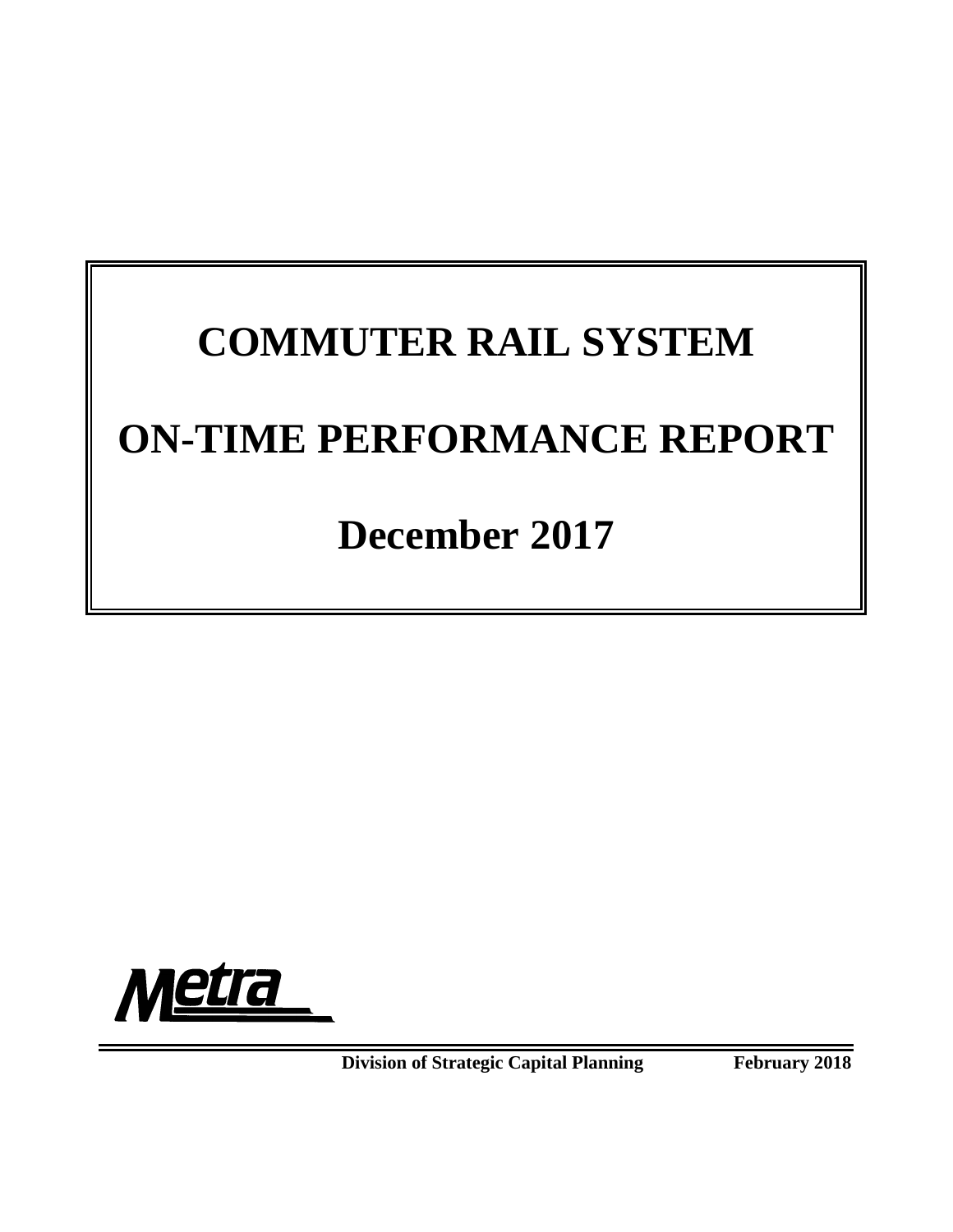# **COMMUTER RAIL ON-TIME PERFORMANCE December 2017**

This report presents an analysis of the December 2017 train delays as reported for Metra's eleven commuter rail lines. On-time is defined, for this analysis, as those regularly scheduled trains arriving at their last station stop less than six minutes behind schedule. Trains that are six minutes or more behind schedule, including annulled trains (trains that do not complete their scheduled runs), are regarded as late. "Extra" trains (trains added to handle special events but not shown in the regularly published timetables) are excluded from on-time performance calculations unless shown in special-event schedules that include all intermediate station stop times and are distributed publicly via Metra's website or on paper flyers. Cancelled (not annulled) trains and non-revenue trains are also excluded from on-time performance calculations.

# **On-Time Performance Tables**

Table 1 presents the number of train delays by rail line and service period. During December 2017, Metra operated 16,184 scheduled trains, including scheduled "extras", if any. 989 of these trains were delayed (late or annulled), representing an on-time performance rate of 93.9%. Table 2 lists on-time percentages by line for each month and year since 2012.

Table 3 lists each train that was on time for less than 85% of its weekday runs in December 2017, in order of line, train, and dates delayed. The codes in the 'Delay Code' column of Table 3 are defined in Table 4 and shown sorted by delay-cause category and carrier designation in Table 5. Effective January 1, 2012, January 1, 2014, and July 1, 2016, Metra is using an expanded set of delay codes, to provide more detail about the cause of and responsibility for each train delay.

Table 6.a shows the frequency of train delays by delay-cause control and by line during December 2017. Of the 989 delays systemwide in December 2017, all but 513 (52%) were beyond Metra's control. Table 6.b shows the average frequencies over the previous five Decembers, and Table 6.c shows the differences between Table 6.a and Table 6.b., illustrating that in December 2017, 237 more delays than the average over the previous five Decembers were controllable. Table 6.d shows the delay-cause control frequencies since the beginning of the year. Of the 8,541 delays in 2017, all but 4,242 (50%) were beyond Metra's control.

Table 7 provides a daily listing of the number of delays by line and branch for December 2017.

Table 8.a shows the frequency of train delays by delay-cause category and by line during December 2017. Table 8.b shows the average frequencies over the previous five Decembers, and Table 8.c shows the differences between Table 8.a and Table 8.b. There were 989 delays systemwide in December 2017, 301 more than the average over the previous five Decembers. Table 9.a shows delays from the beginning of the year through December 2017. Table 9.b shows the average frequencies from the beginning of the year through December of each of the previous five years, and Table 9.c shows the differences between Table 9.a and Table 9.b. Tables 10.a and 10.b display the systemwide frequency of train delays by cause and by month, for 2017 and 2016 respectively, and Table 10.c shows the difference between the two. From January through December of 2017, a total of 8,541 trains were delayed, compared to 8,053 trains delayed in the same twelve months of 2016.

In Tables 8 through 10, delays by cause are separated into 'Metra/PSA' and 'Foreign' designations, where applicable. 'Metra/PSA' refers to delays that may be directly or indirectly attributed to Metra or Metra Purchase of Service Agreement partners (BNSF and UP) in commuter rail operation. 'Foreign' refers to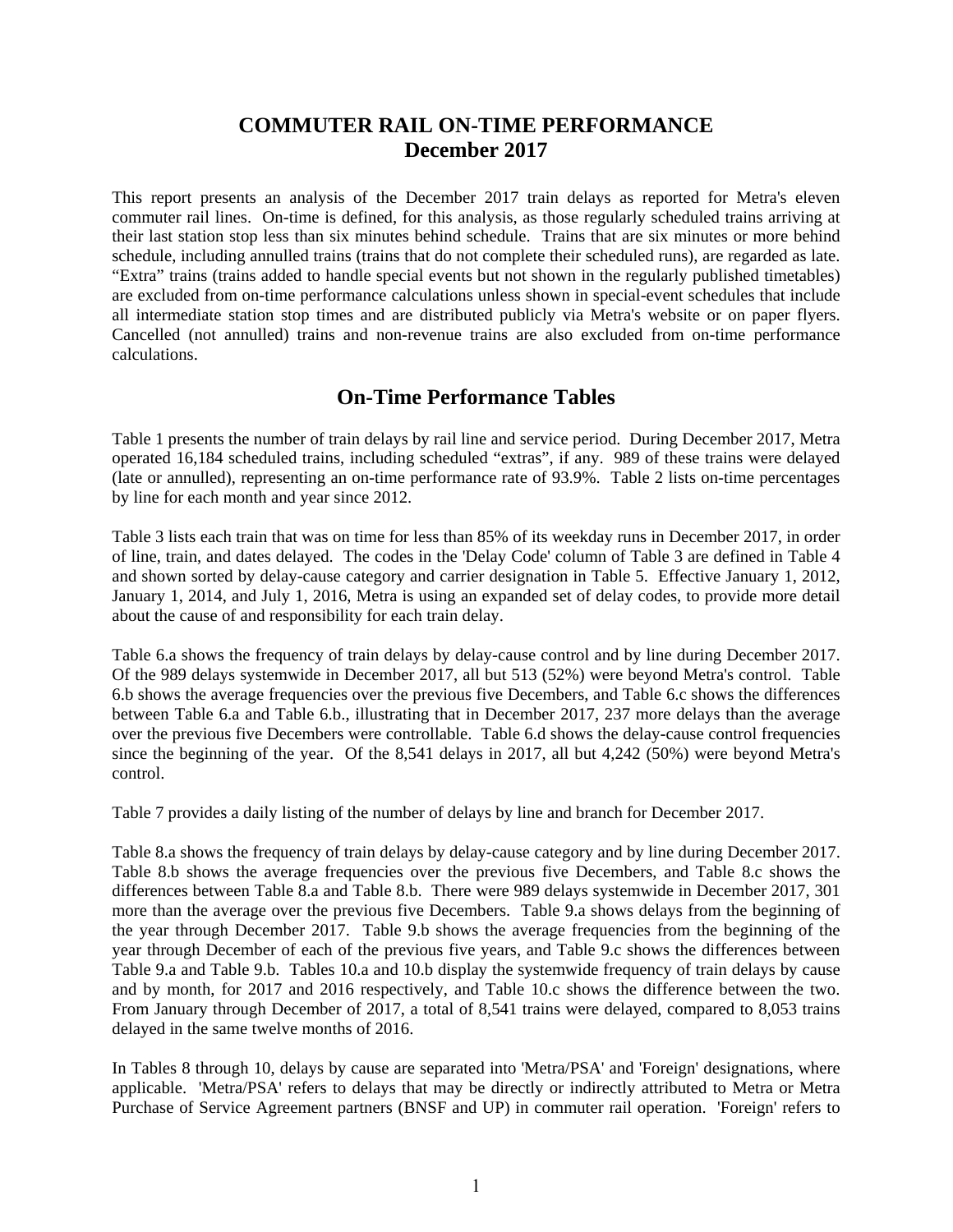delays that may be directly or indirectly attributed to other carriers, including freight carriers, Amtrak, and NICTD, that affect Metra trains. 'Foreign' also includes delays attributable to BNSF and Union Pacific freight operations. See Table 5 for a detailed breakdown of delay codes by cause category and carrier designation.

Table 11 shows, by line and month, all train delays caused by freight operations over the past 24 months. In December 2017 freight operations delayed 110 trains systemwide, compared to 94 a year earlier. Tables 12.a and 12.b display the frequency of lift-deployment train delays by line and month, for 2017 and 2016 respectively. A total of 28 trains were delayed by lift deployment in December 2017.

A review of December 2017 late trains by duration of delay is shown in Table 13. The range with the greatest number of delays was, as usual, six-to-ten minutes, accounting for 45.8% of all late trains. Table 14 shows that the average length of delay was 15.9 minutes in December 2017. It should be noted that these averages relate only to reportable delays (i.e., trains late by six minutes or more).

Tables 15 to 19 report year-end statistics. Table 15 presents annual train delays and on-time performance by line. Table 16 displays the frequency of 2017 annual train delays by cause and by line. The top two causes for each line are highlighted. Annual system causes of delay for 2012 to 2017 are shown in Table 17. The annual frequencies of train delays by duration for the Metra system are shown in Table 18, and for each line in Table 19.

# **Changes in On-Time Performance Reporting Calculations**

#### **"Extra" Trains**

"Extra" trains (trains added to handle special events but not shown in the regularly published schedules) are excluded from on-time performance calculations, except for those "extra" trains whose special-event schedules include all intermediate station stop times and are distributed publicly via Metra's website or on paper flyers.

Intermediate station departure times and final station arrival times for some "extra" trains are either unknown (departures of some "extra" trains are held until after the completion of the respective special event) or not published. On-time performance for these two types of "extra" trains cannot be calculated, as arrival times are not known ahead of time; these trains are therefore excluded from on-time performance calculations. However, on-time performance can be calculated for "extra" trains that have full published schedules.

#### **Temporary Schedules and Notices, for Construction and Special Events**

Planned construction projects or special events can adversely affect on-time performance. Metra occasionally publishes full temporary schedules, which supersede the standard published schedules, to inform riders of possible delays or modifications to regular service. Metra also may publish informational notices to accompany temporary schedules. On-time performance is calculated using the temporary schedules and any accompanying notices.

P:\ONTIME\report\ReportText.doc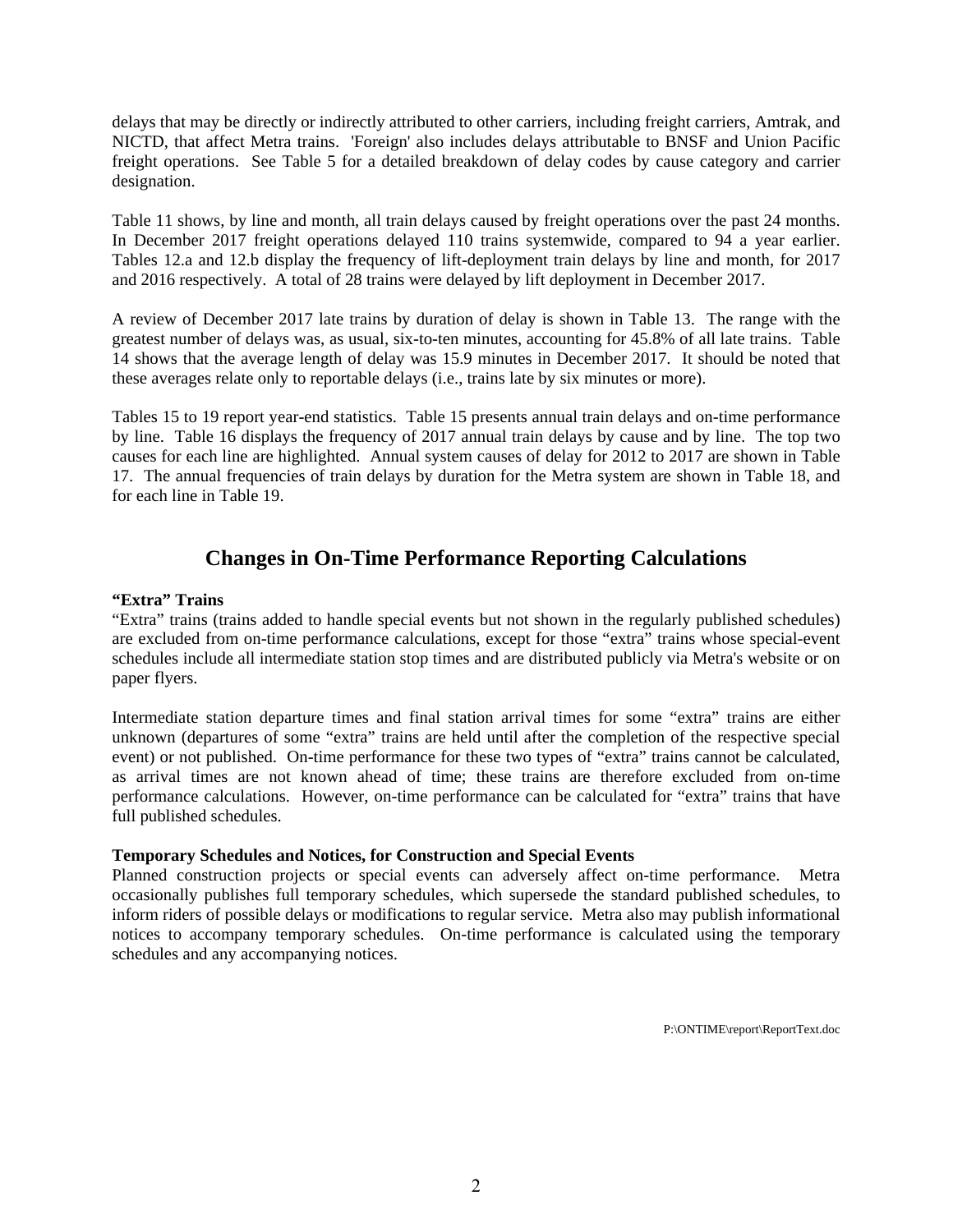## **TABLE 1: SCHEDULED AND DELAYED TRAINS, AND ON-TIME PERFORMANCE BY SERVICE PERIOD AND LINE December 2017**

|                       |                                   |                       |         |                                           | Weekdavs              |         |                                           |                       |         |                                           |                       |                           | Weekends                          |                       |                           |                                   | <b>Total</b>          |                    |
|-----------------------|-----------------------------------|-----------------------|---------|-------------------------------------------|-----------------------|---------|-------------------------------------------|-----------------------|---------|-------------------------------------------|-----------------------|---------------------------|-----------------------------------|-----------------------|---------------------------|-----------------------------------|-----------------------|--------------------|
|                       |                                   | Peak*                 |         |                                           | Off-Peak**            |         |                                           | <b>Total</b>          |         |                                           | <b>Saturdays</b>      |                           | <b>Sundays &amp; Holidays</b>     |                       |                           |                                   |                       |                    |
|                       | <b>Trains</b><br><b>Scheduled</b> | <b>Trains</b><br>Late | Percent | <b>Trains</b><br><b>On-Time</b> Scheduled | <b>Trains</b><br>Late | Percent | <b>Trains</b><br><b>On-Time</b> Scheduled | <b>Trains</b><br>Late | Percent | <b>Trains</b><br><b>On-Time</b> Scheduled | <b>Trains</b><br>Late | Percent<br><b>On-Time</b> | <b>Trains</b><br><b>Scheduled</b> | <b>Trains</b><br>Late | Percent<br><b>On-Time</b> | <b>Trains</b><br><b>Scheduled</b> | <b>Trains</b><br>Late | Percent<br>On-Time |
| <b>BNSF</b>           | 1,078                             | 113                   | 89.5%   | 814                                       | 54                    | 93.4%   | 1,892                                     | 167                   | 91.2%   | 140                                       |                       | 99.3%                     | 108                               |                       | 0 100.0%                  | 2,140                             | 168                   | 92.1%              |
| -ML<br>Elec           | 834                               | 9                     | 98.9%   | 846                                       | 12                    | 98.6%   | 1,680                                     | 21                    | 98.8%   | 200                                       | $\theta$              | 100.0%                    | 122                               | 8                     | 93.4%                     | 2,002                             | 29                    | 98.6%              |
| -BI                   | 260                               |                       | 97.3%   | 280                                       | $\overline{2}$        | 99.3%   | 540                                       | 9                     | 98.3%   | 40                                        |                       | 97.5%                     |                                   |                       |                           | 580                               | 10                    | 98.3%              |
| $-SC$                 | 280                               | $\overline{4}$        | 98.6%   | 620                                       | $\overline{5}$        | 99.2%   | 900                                       | $\overline{9}$        | 99.0%   | <u>160</u>                                | <u>6</u>              | 96.3%                     | <u>120</u>                        | <u>6</u>              | 95.0%                     | 1,180                             | 21                    | 98.2%              |
| <b>Subtotal</b>       | 1,374                             | 20                    | 98.5%   | 1,746                                     | 19                    | 98.9%   | 3,120                                     | 39                    | 98.8%   | 400                                       | $\overline{7}$        | 98.3%                     | 242                               | 14                    | 94.2%                     | 3,762                             | 60                    | 98.4%              |
| Heritage              | 120                               | 10                    | 91.7%   | 20                                        | 3                     | 85.0%   | 140                                       | 13                    | 90.7%   |                                           |                       |                           |                                   |                       |                           | 140                               | 13                    | 90.7%              |
| Milw -N               | 497                               | 31                    | 93.8%   | 703                                       | 76                    | 89.2%   | 1,200                                     | 107                   | 91.1%   | 120                                       |                       | 99.2%                     | 120                               | $\overline{2}$        | 98.3%                     | 1,440                             | 110                   | 92.4%              |
| $-W$                  | 536                               | 63                    | 88.2%   | 624                                       | 70                    | 88.8%   | 1,160                                     | 133                   | 88.5%   | <u>120</u>                                | <u> 11</u>            | 90.8%                     | 108                               | 20                    | 81.5%                     | 1,388                             | 164                   | 88.2%              |
| <b>Subtotal</b>       | 1,033                             | 94                    | 90.9%   | 1,327                                     | 146                   | 89.0%   | 2,360                                     | 240                   | 89.8%   | 240                                       | 12                    | 95.0%                     | 228                               | 22                    | 90.4%                     | 2,828                             | 274                   | 90.3%              |
| <b>NCS</b>            | 218                               | 17                    | 92.2%   | 222                                       | 18                    | 91.9%   | 440                                       | 35                    | 92.0%   |                                           |                       |                           |                                   |                       |                           | 440                               | 35                    | 92.0%              |
| $\mathbf{R}$ <b>I</b> | 715                               | 65                    | 90.9%   | 685                                       | 53                    | 92.3%   | 1,400                                     | 118                   | 91.6%   | 160                                       | 2                     | 98.8%                     | 168                               | 4                     | 97.6%                     | 1,728                             | 124                   | 92.8%              |
| <b>ISWS</b>           | 220                               | 11                    | 95.0%   | 380                                       | 28                    | 92.6%   | 600                                       | 39                    | 93.5%   | 30                                        | $\Omega$              | 100.0%                    |                                   |                       |                           | 630                               | 39                    | 93.8%              |
| UP<br>$-N$            | 584                               | 27                    | 95.4%   | 808                                       | 24                    | 97.0%   | 1,392                                     | 51                    | 96.3%   | 130                                       | 10                    | 92.3%                     | 108                               | 5                     | 95.4%                     | 1,630                             | 66                    | 96.0%              |
| -NW                   | 640                               | 52                    | 91.9%   | 648                                       | 20                    | 96.9%   | 1,288                                     | 72                    | 94.4%   | 120                                       | 8                     | 93.3%                     | 90                                |                       | 98.9%                     | 1,498                             | 81                    | 94.6%              |
| $-W$                  | 532                               | 62                    | 88.3%   | 648                                       | 63                    | 90.3%   | 1,180                                     | 125                   | 89.4%   | 100                                       | $\mathbf{0}$          | 100.0%                    | 108                               | $\overline{4}$        | 96.3%                     | 1,388                             | 129                   | 90.7%              |
| <b>Subtotal</b>       | 1,756                             | 141                   | 92.0%   | 2,104                                     | 107                   | 94.9%   | 3,860                                     | 248                   | 93.6%   | 350                                       | 18                    | 94.9%                     | 306                               | 10                    | 96.7%                     | 4,516                             | 276                   | 93.9%              |
| <b>SYSTEM</b>         | 6,514                             | 471                   | 92.8%   | 7,298                                     | 428                   | 94.1%   | 13,812                                    | 899                   | 93.5%   | 1,320                                     | 40                    | 97.0%                     | 1,052                             | 50                    | 95.2%                     | 16,184                            | 989                   | 93.9%              |

\*Includes peak direction trains operating during weekday peak periods. \*\*Includes all other weekday trains.

Delays data for most recent month is final (01/25/18) version from TOPS. P:\ONTIME\report\[Delays&TrainsByServPeriod.xls]OTPbyServPeriod&Line 01/26/18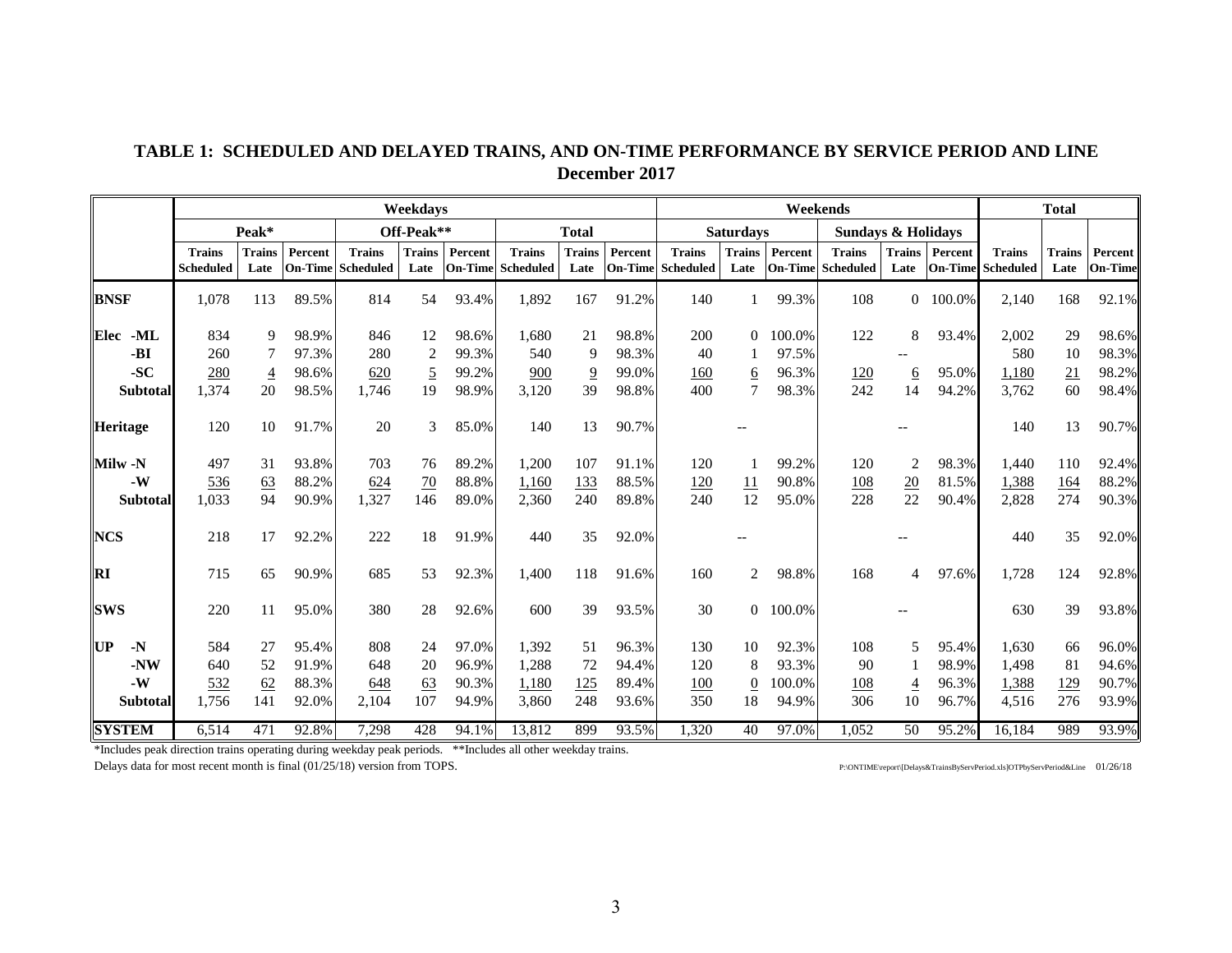|                       |              |              |              |                   |              |              |                   |              |              |              |              |              |              | JAN-           |                |
|-----------------------|--------------|--------------|--------------|-------------------|--------------|--------------|-------------------|--------------|--------------|--------------|--------------|--------------|--------------|----------------|----------------|
| <b>LINE</b>           | <b>YEAR</b>  | <b>JAN</b>   | <b>FEB</b>   | <b>MAR</b>        | APR          | MAY          | <b>JUN</b>        | JUL          | <b>AUG</b>   | <b>SEP</b>   | OCT          | <b>NOV</b>   | <b>DEC</b>   | <b>DEC</b>     | <b>AVG</b>     |
|                       |              |              |              |                   |              |              |                   |              |              |              |              |              |              |                |                |
| <b>BNSF</b>           | 2012         | 94.4         | 97.3         | 95.2              | 98.4         | 97.2         | 91.8              | 95.0         | 94.2         | 98.0         | 96.9         | 95.0         | 98.5         | 96.0%          | 96.0%          |
|                       | 2013         | 95.8         | 93.9         | 94.6              | 93.3         | 96.0         | 88.5              | 95.2         | 97.1         | 97.2         | 94.0         | 95.8         | 92.2         | 94.5%          | 94.5%          |
|                       | 2014         | 78.6         | 84.6         | 95.6              | 92.0         | 82.2         | 82.0              | 94.1         | 91.4         | 94.1         | 92.2         | 95.2         | 94.1         | 89.7%          | 89.7%          |
|                       | 2015         | 90.9         | 90.1         | 96.8              | 97.5         | 96.6         | 92.4              | 93.0         | 95.4         | 95.8         | 93.6         | 93.5         | 97.4         | 94.4%          | 94.4%          |
|                       | 2016         | 93.2         | 93.8         | 95.9              | 96.8         | 94.0         | 93.5              | 93.8         | 91.4         | 91.3         | 95.2         | 95.4         | 93.1         | 94.0%          | 94.0%          |
|                       | 2017         | 95.9         | 95.6         | 96.2              | 96.3         | 95.4         | 93.7              | 96.2         | 94.4         | 92.7         | 93.8         | 91.8         | 92.1         | 94.5%          | 94.5%          |
| $2012 - 2016$ average |              | 90.5         | 92.0         | 95.6              | 95.6         | 93.2         | 89.7              | 94.2         | 93.9         | 95.2         | 94.4         | 95.0         | 95.1         | 93.7%          | 93.7%          |
|                       |              |              |              |                   |              |              |                   |              |              |              |              |              |              |                |                |
| Electric              | 2012         | 93.7         | 98.4         | 97.9              | 98.7         | 98.0         | $\overline{97.0}$ | 97.3         | 97.7         | 97.5         | 96.6         | 97.1         | 98.2         | 97.3%          | 97.3%          |
|                       | 2013         | 98.1         | 99.0         | 98.5              | 98.0         | 98.0         | 98.3              | 92.4         | 96.4         | 97.2         | 97.3         | 96.9         | 97.0         | 97.2%          | 97.2%          |
|                       | 2014         | 93.7         | 95.3         | 97.7              | 98.8         | 98.3         | 97.4              | 96.7         | 98.1         | 98.7         | 98.4         | 98.6         | 98.7         | 97.5%          | 97.5%          |
|                       | 2015         | 96.3         | 95.4         | 98.4              | 98.4         | 98.3         | 97.7              | 96.5         | 98.2         | 97.9         | 97.8         | 97.8         | 99.0         | 97.6%          | 97.6%          |
|                       | 2016         | 98.0         | 98.6         | 98.8              | 98.9         | 98.9         | 96.5              | 97.9         | 98.5         | 97.1         | 98.6         | 97.7         | 97.7         | 98.1%          | 98.1%          |
|                       | 2017         | 95.6         | 98.9         | 98.3              | 98.9         | 98.7         | 97.1              | 98.7         | 98.5         | 98.2         | 98.3         | 97.8         | 98.4         | 98.1%          | 98.1%          |
| $2012 - 2016$ average |              | 95.9         | 97.4         | 98.3              | 98.5         | 98.3         | 97.4              | 96.1         | 97.8         | 97.7         | 97.7         | 97.6         | 98.1         | 97.6%          | 97.6%          |
|                       |              |              |              |                   |              |              |                   |              |              |              |              |              |              |                |                |
| <b>Heritage</b>       | 2012         | 95.2         | 99.2         | 94.7              | 98.4         | 97.7         | 92.1              | 91.3         | 95.7         | 98.2         | 94.9         | 92.9         | 96.7         | 95.6%          | 95.6%          |
|                       | 2013         | 97.0         | 99.2         | 94.4              | 97.7         | 94.7         | 92.5              | 97.7         | 99.2         | 97.5         | 96.4         | 98.3         | 92.1         | 96.4%          | 96.4%          |
|                       | 2014         | 79.5         | 75.8         | 88.1              | 93.2         | 92.1         | 94.4              | 94.7         | 93.7         | 92.1         | 97.8         | 96.5         | 98.5         | 91.4%          | 91.4%          |
|                       | 2015         | 92.1         | 90.0         | 96.2              | 88.6         | 85.8         | 89.4              | 92.0         | 85.7         | 86.5         | 98.5         | 85.0         | 90.9         | 90.2%          | 90.2%          |
|                       | 2016         | 90.0         | 92.9         | 97.4              | 97.3         | 95.2         | 94.8              | 87.9         | 94.4         | 94.6         | 98.0         | 94.6         | 91.8         | 94.2%          | 94.2%          |
|                       | 2017         | 93.9         | 94.3         | 96.9              | 96.4         | 94.2         | 89.0              | 90.7         | 97.5         | 95.7         | 90.3         | 88.4         | 90.7         | 93.2%          | 93.2%          |
| 2012-2016 average     |              | 90.7         | 91.5         | 94.3              | 95.1         | 93.3         | 92.7              | 92.7         | 93.9         | 93.7         | 97.1         | 93.5         | 93.9         | 93.6%          | 93.6%          |
|                       |              |              |              |                   |              |              |                   |              |              |              |              |              |              |                |                |
| Milw - N              | 2012         | 95.1         | 96.4         | 94.0              | 95.3         | 93.5         | 93.2              | 84.8         | 92.9         | 94.3         | 94.9         | 95.4         | 95.5         | 93.8%          | 93.8%          |
|                       | 2013         | 95.5         | 92.4         | 94.1              | 95.7         | 95.3         | 89.6              | 92.8         | 93.6         | 94.4         | 93.3         | 95.7         | 87.5         | 93.3%          | 93.3%          |
|                       | 2014         | 73.1         | 81.9         | 89.5              | 97.9         | 95.1         | 91.1              | 96.0         | 95.2         | 95.5         | 96.2         | 95.4         | 93.5         | 91.7%          | 91.7%          |
|                       | 2015         | 91.8         | 87.9         | 93.5              | 95.1         | 95.4         | 94.8              | 97.1         | 94.9         | 95.6         | 97.9         | 97.0         | 96.8         | 94.9%          | 94.9%          |
|                       | 2016         | 95.3         | 94.2         | 95.7              | 96.8         | 92.5         | 92.9              | 95.0         | 93.1         | 93.8         | 97.5         | 95.1         | 93.8         | 94.6%          | 94.6%          |
|                       | 2017         | 95.3         | 95.6         | 96.5              | 96.1         | 95.9         | 93.4              | 88.4         | 93.1         | 90.4         | 93.9         | 94.8         | 92.4         | 93.8%          | 93.8%          |
| 2012-2016 average     |              | 90.1         | 90.6         | 93.4              | 96.2         | 94.4         | 92.3              | 93.2         | 93.9         | 94.7         | 95.9         | 95.7         | 93.4         | 93.7%          | 93.7%          |
|                       |              |              |              |                   |              |              |                   |              |              |              |              |              |              |                |                |
| Milw - W              | 2012<br>2013 | 94.4         | 95.1<br>91.3 | $\overline{95.3}$ | 97.5<br>95.8 | 97.1         | 95.6              | 93.7<br>93.2 | 94.1<br>93.2 | 89.3         | 93.9         | 94.6         | 95.5         | 94.7%<br>94.2% | 94.7%<br>94.2% |
|                       | 2014         | 96.6<br>84.8 | 88.4         | 96.3<br>91.4      | 97.6         | 96.2<br>95.9 | 90.9<br>92.2      | 94.0         | 93.5         | 92.6<br>96.7 | 96.5<br>95.5 | 93.9<br>97.7 | 93.7<br>94.6 | 93.5%          | 93.5%          |
|                       | 2015         | 93.6         | 93.0         | 94.8              | 97.7         | 97.2         | 95.4              | 96.6         | 96.8         | 97.8         | 99.0         | 98.2         | 96.5         | 96.4%          | 96.4%          |
|                       | 2016         | 94.0         | 95.3         | 94.4              | 96.0         | 94.9         | 93.6              | 92.1         | 95.2         | 97.4         | 97.0         | 95.6         | 93.3         | 94.9%          | 94.9%          |
|                       | 2017         | 96.9         | 95.2         | 95.2              | 95.6         | 97.5         | 95.8              | 96.3         | 96.3         | 95.5         | 96.7         | 96.9         | 88.2         | 95.5%          | 95.5%          |
| 2012-2016 average     |              | 92.7         | 92.7         | 94.4              | 96.9         | 96.2         | 93.5              | 94.0         | 94.6         | 94.8         | 96.4         | 96.0         | 94.7         | 94.7%          | 94.7%          |
|                       |              |              |              |                   |              |              |                   |              |              |              |              |              |              |                |                |
| <b>NCS</b>            | 2012         | 94.8         | 94.4         | 94.4              | 85.1         | 95.2         | 94.8              | 82.5         | 91.9         | 95.7         | 93.9         | 92.0         | 94.8         | 92.4%          | 92.4%          |
|                       | 2013         | 95.0         | 87.5         | 93.7              | 90.9         | 94.0         | 92.7              | 93.6         | 95.0         | 92.5         | 93.1         | 90.0         | 87.4         | 92.2%          | 92.2%          |
|                       | 2014         | 76.0         | 81.1         | 88.5              | 96.3         | 88.5         | 89.2              | 94.0         | 88.5         | 95.2         | 90.9         | 97.8         | 91.9         | 89.9%          | 89.9%          |
|                       | 2015         | 93.9         | 82.5         | 92.6              | 94.8         | 95.7         | 94.8              | 96.0         | 92.6         | 95.2         | 97.1         | 96.1         | 93.6         | 93.8%          | 93.8%          |
|                       | 2016         | 92.3         | 95.5         | 91.7              | 93.3         | 94.4         | 96.3              | 95.0         | 96.4         | 96.1         | 95.5         | 95.2         | 92.6         | 94.5%          | 94.5%          |
|                       | 2017         | 92.6         | 91.6         | 95.1              | 95.2         | 95.5         | 95.7              | 94.8         | 98.0         | 92.7         | 91.9         | 92.6         | 92.0         | 94.0%          | 94.0%          |
| 2012-2016 average     |              | 90.4         | 88.3         | 92.2              | 92.1         | 93.6         | 93.6              | 92.3         | 93.0         | 95.0         | 94.0         | 94.2         | 92.1         | 92.6%          | 92.6%          |
|                       |              |              |              |                   |              |              |                   |              |              |              |              |              |              |                |                |

**TABLE 2: ON-TIME PERFORMANCE BY LINE/BRANCH**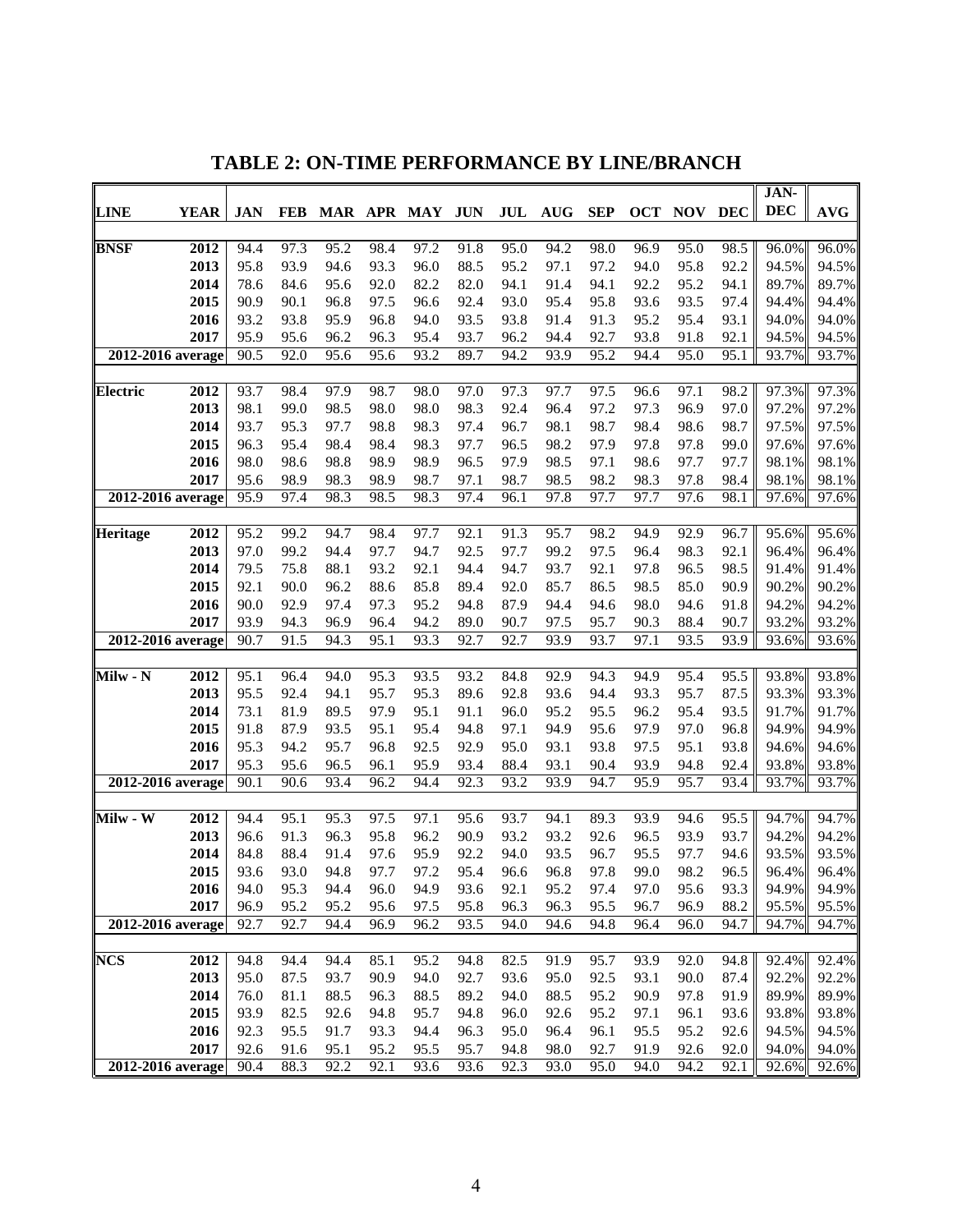|                    |             |              |              |              |              |              |              |              |                                  |              |              |              |              | JAN-           |                |
|--------------------|-------------|--------------|--------------|--------------|--------------|--------------|--------------|--------------|----------------------------------|--------------|--------------|--------------|--------------|----------------|----------------|
| <b>LINE</b>        | <b>YEAR</b> | <b>JAN</b>   | <b>FEB</b>   |              |              | MAR APR MAY  | <b>JUN</b>   | JUL          | $\mathbf{A}\mathbf{U}\mathbf{G}$ | <b>SEP</b>   | <b>OCT</b>   | <b>NOV</b>   | <b>DEC</b>   | <b>DEC</b>     | <b>AVG</b>     |
|                    |             |              |              |              |              |              |              |              |                                  |              |              |              |              |                |                |
| <b>RI</b>          | 2012        | 94.3         | 96.8         | 94.8         | 96.1         | 95.8         | 94.1         | 92.9         | 93.7                             | 96.8         | 95.6         | 97.1         | 96.4         | 95.3%          | 95.3%          |
|                    | 2013        | 96.5         | 98.1         | 97.9         | 94.0         | 95.5         | 91.5         | 93.6         | 95.5                             | 98.3         | 96.5         | 91.7         | 94.0         | 95.3%          | 95.3%          |
|                    | 2014        | 82.5         | 83.4         | 93.4         | 95.3         | 95.7         | 92.5         | 95.1         | 97.2                             | 96.6         | 97.3         | 97.9         | 98.6         | 93.8%          | 93.8%          |
|                    | 2015        | 97.4         | 95.3         | 98.9         | 98.7         | 97.8         | 97.4         | 94.2         | 97.0                             | 96.3         | 97.3         | 97.1         | 97.4         | 97.1%          | 97.1%          |
|                    | 2016        | 92.6         | 96.2         | 95.8         | 96.5         | 97.9         | 96.2         | 93.5         | 96.3                             | 96.0         | 98.2         | 97.9         | 95.3         | 96.1%          | 96.1%          |
|                    | 2017        | 95.2         | 97.1         | 97.8         | 98.0         | 94.6         | 96.0         | 95.3         | 95.2                             | 95.7         | 95.9         | 94.0         | 92.8         | 95.7%          | 95.7%          |
| 2012-2016 average  |             | 92.6         | 94.0         | 96.2         | 96.1         | 96.5         | 94.4         | 93.9         | 96.0                             | 96.8         | 97.0         | 96.4         | 96.3         | 95.5%          | 95.5%          |
| <b>SWS</b>         | 2012        | 94.2         | 96.6         | 94.8         | 95.3         | 95.8         | 93.2         | 95.3         | 94.5                             | 93.8         | 94.3         | 93.7         | 96.3         | 94.8%          | 94.8%          |
|                    | 2013        | 94.7         | 97.1         | 97.3         | 97.7         | 95.0         | 91.0         | 98.0         | 96.8                             | 97.1         | 98.2         | 93.2         | 91.1         | 95.6%          | 95.6%          |
|                    | 2014        | 83.0         | 92.0         | 93.5         | 94.9         | 93.2         | 92.8         | 93.9         | 95.2                             | 94.2         | 92.0         | 90.2         | 96.2         | 92.6%          | 92.6%          |
|                    | 2015        | 94.7         | 89.7         | 95.6         | 96.1         | 96.3         | 91.1         | 92.4         | 93.8                             | 97.6         | 96.8         | 96.0         | 94.4         | 94.5%          | 94.5%          |
|                    | 2016        | 95.6         | 97.2         | 97.8         | 95.6         | 91.9         | 95.3         | 94.1         | 93.3                             | 91.6         | 97.4         | 96.6         | 96.2         | 95.2%          | 95.2%          |
|                    | 2017        | 96.2         | 94.1         | 96.4         | 97.3         | 92.8         | 97.1         | 97.1         | 94.3                             | 96.3         | 93.7         | 90.1         | 93.8         | 94.9%          | 94.9%          |
| 2012-2016 average  |             | 92.4         | 94.6         | 95.8         | 95.9         | 94.4         | 92.7         | 94.7         | 94.7                             | 94.9         | 95.7         | 94.0         | 94.9         | 94.6%          | 94.6%          |
|                    |             |              |              |              |              |              |              |              |                                  |              |              |              |              |                |                |
| $UP - N$           | 2012        | 94.6         | 98.4         | 97.9         | 98.1         | 95.1         | 95.1         | 95.9         | 95.1                             | 96.3         | 97.3         | 96.6         | 95.8         | 96.4%          | 96.4%          |
|                    | 2013        | 98.3         | 97.3         | 97.9         | 96.6         | 96.7         | 93.0         | 96.0         | 94.9                             | 97.0         | 96.5         | 96.9         | 98.0         | 96.6%          | 96.6%          |
|                    | 2014        | 91.2         | 92.1         | 97.4         | 97.8         | 97.4         | 97.2         | 97.6         | 98.1                             | 97.6         | 97.4         | 97.8         | 98.3         | 96.7%          | 96.7%          |
|                    | 2015        | 98.6         | 95.6         | 98.3         | 97.1         | 97.7         | 98.2         | 97.0         | 95.9                             | 98.2         | 97.0         | 97.6         | 98.4         | 97.5%          | 97.5%          |
|                    | 2016        | 96.9         | 98.6         | 97.1         | 98.3         | 98.3         | 98.2         | 97.0         | 96.0                             | 98.1         | 99.1         | 98.0         | 98.1         | 97.8%          | 97.8%          |
|                    | 2017        | 95.6         | 99.0         | 98.3         | 97.0         | 97.3         | 97.3         | 95.6         | 97.7                             | 96.9         | 98.1         | 96.9         | 96.0         | 97.2%          | 97.2%          |
| 2012-2016 average  |             | 95.9         | 96.4         | 97.7         | 97.6         | 97.0         | 96.4         | 96.7         | 96.0                             | 97.4         | 97.4         | 97.4         | 97.7         | 97.0%          | 97.0%          |
| <b>UP</b> - NW     | 2012        | 95.9         | 98.6         | 96.4         | 98.9         | 95.9         | 96.0         | 94.8         | 96.7                             | 97.8         | 94.2         | 94.6         | 96.6         | 96.3%          | 96.3%          |
|                    | 2013        | 96.3         | 97.7         | 96.0         | 95.1         | 93.3         | 89.2         | 93.9         | 93.7                             | 96.3         | 94.6         | 94.6         | 94.2         | 94.6%          | 94.6%          |
|                    | 2014        | 86.6         | 91.1         | 96.3         | 98.6         | 95.6         | 95.2         | 94.7         | 97.4                             | 98.3         | 95.0         | 97.1         | 96.2         | 95.2%          | 95.2%          |
|                    | 2015        | 96.0         | 91.6         | 97.6         | 96.3         | 96.9         | 96.8         | 94.1         | 96.5                             | 96.1         | 97.5         | 96.7         | 97.5         | 96.2%          | 96.2%          |
|                    | 2016        | 97.0         | 98.1         | 97.8         | 98.1         | 96.0         | 96.6         | 94.9         | 96.8                             | 96.9         | 96.5         | 93.2         | 93.4         | 96.3%          | 96.3%          |
|                    | 2017        | 96.2         | 97.4         | 98.1         | 93.7         | 97.2         | 93.3         | 92.2         | 94.6                             | 93.8         | 94.8         | 95.6         | 94.6         | 95.1%          | 95.1%          |
| 2012-2016 average  |             | 94.3         | 95.5         | 96.8         | 97.4         | 95.5         | 94.8         | 94.5         | 96.2                             | 97.1         | 95.6         | 95.2         | 95.6         | 95.7%          | 95.7%          |
|                    |             |              |              |              |              |              |              |              |                                  |              |              |              |              |                |                |
| $UP-W$             | 2012        | 93.1         | 97.1         | 95.2         | 95.5         | 95.6         | 92.4         | 93.8         | 94.3                             | 97.2         | 97.2         | 96.0         | 96.4         | 95.3%          | 95.3%          |
|                    | 2013        | 96.5         | 96.2         | 96.9         | 94.4         | 93.7         | 89.2         | 95.0         | 93.0                             | 96.6         | 96.6         | 94.0         | 91.5         | 94.5%          | 94.5%          |
|                    | 2014        | 85.9         | 90.9         | 94.4         | 96.7         | 96.4         | 94.8         | 96.4         | 94.3                             | 96.7         | 94.6         | 95.9         | 96.2         | 94.4%          | 94.4%          |
|                    | 2015        | 93.9         | 91.1         | 96.1         | 96.3         | 97.5         | 93.9         | 93.9         | 95.9                             | 96.0         | 96.1         | 97.3         | 96.8         | 95.4%          | 95.4%          |
|                    | 2016        | 97.8         | 93.4         | 97.2         | 96.7         | 90.1         | 94.4         | 96.6         | 96.0                             | 96.2         | 95.6         | 94.0         | 92.9         | 95.1%          | 95.1%          |
|                    | 2017        | 95.0         | 96.5         | 96.1         | 92.9         | 93.8         | 92.4         | 94.8         | 94.3                             | 94.7         | 92.9         | 94.8         | 90.7         | 94.1%          | 94.1%          |
| 2012-2016 average  |             | 93.4         | 93.7         | 96.0         | 95.9         | 94.6         | 93.0         | 95.1         | 94.7                             | 96.5         | 96.0         | 95.4         | 94.7         | 94.9%          | 94.9%          |
|                    |             |              |              |              |              |              |              |              |                                  |              |              |              |              |                |                |
| <b>SYSTEM</b>      | 2012        | 94.3         | 97.4         | 96.1         | 97.2         | 96.3         | 94.7         | 94.0         | 95.2                             | 96.2         | 95.9         | 95.8         | 96.9         | 95.8%          | 95.8%          |
| excluding          | 2013        | 96.8         | 96.1         | 96.7         | 95.7         | 95.9         | 92.4         | 94.0         | 95.2                             | 96.4         | 95.9         | 95.1         | 93.8         | 95.4%          | 95.4%          |
| <b>South Shore</b> | 2014        | 85.6         | 89.3         | 94.9         | 96.8         | 94.5         | 93.1         | 95.6         | 95.7                             | 96.8         | 95.9         | 96.9         | 96.5         | 94.3%          | 94.3%          |
|                    | 2015        | 94.9         | 92.5         | 97.0         | 97.2         | 97.2         | 95.8         | 95.3         | 96.3                             | 96.8         | 97.0         | 96.8         | 97.5         | 96.2%          | 96.2%          |
|                    | 2016        | 95.8         | 96.4         | 96.8         | 97.4         | 95.8         | 95.5         | 95.4         | 95.7                             | 95.7         | 97.4         | 96.2         | 95.2         | 96.1%          | 96.1%          |
| 2012-2016 average  | 2017        | 95.6<br>93.4 | 96.9<br>94.4 | 97.2<br>96.3 | 96.6<br>96.9 | 96.5<br>96.0 | 95.3<br>94.3 | 95.5<br>94.9 | 96.0<br>95.6                     | 95.2<br>96.4 | 95.7<br>96.4 | 95.2<br>96.2 | 93.9<br>96.0 | 95.8%<br>95.6% | 95.8%<br>95.6% |
|                    |             |              |              |              |              |              |              |              |                                  |              |              |              |              |                |                |

**TABLE 2 (continued): ON-TIME PERFORMANCE BY LINE/BRANCH**

**Delays data for most recent month is final (01/25/18) version from TOPS.** P:\ONTIME\report\[Delays&TrainsByServPeriod.xls]OTPbyLine&Month 1/26/2018

**'2012-2016 average' calculated by summing the delays over the five years, summing the trains run over the five years, and calculating their ratio.**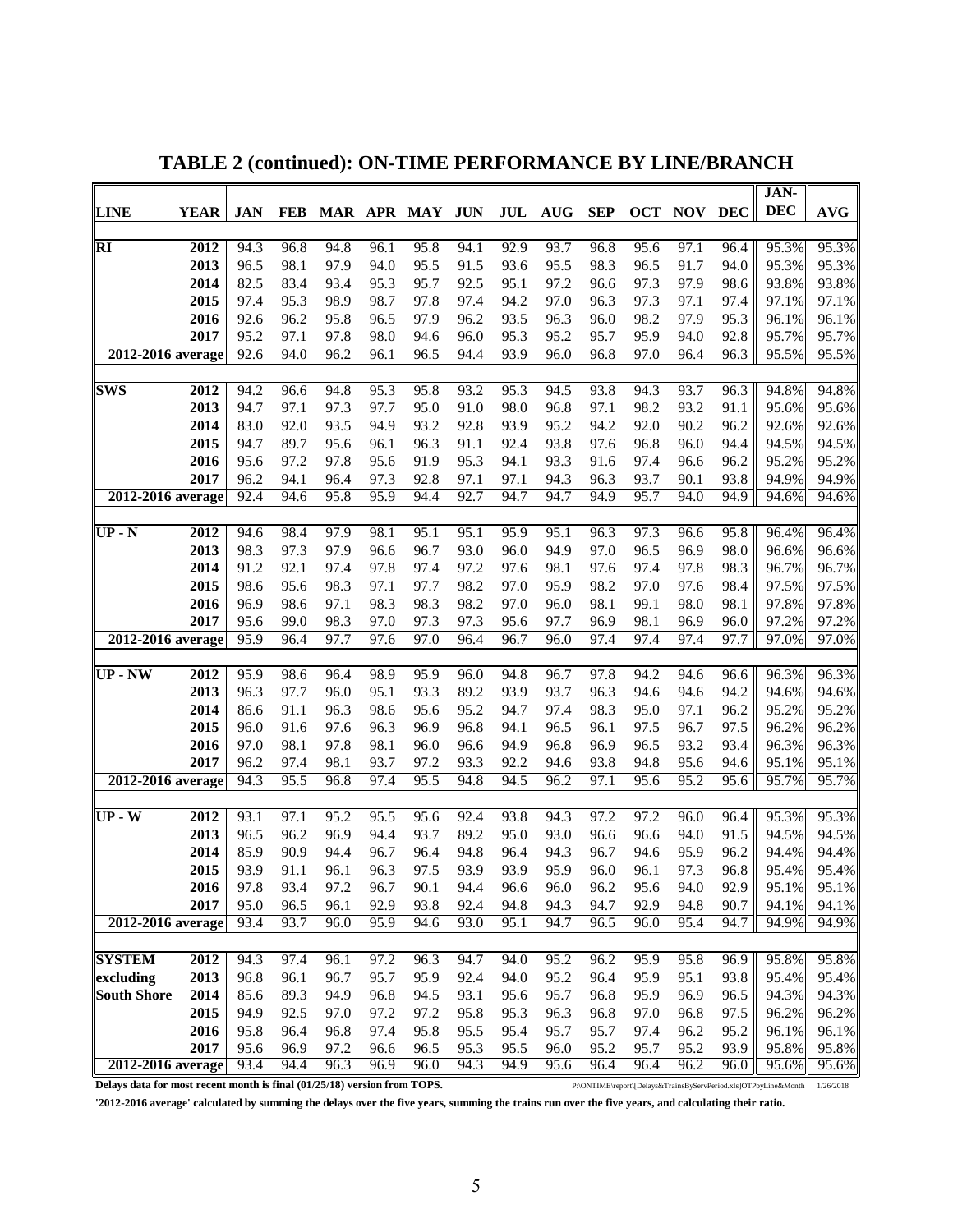|                     |             | <b>Minutes</b>   | <b>Delay</b>   |                                                                               |
|---------------------|-------------|------------------|----------------|-------------------------------------------------------------------------------|
| Train<br>Line       | Date        | Late             |                | <b>Code</b> Delay Explanation                                                 |
| <b>BNSF</b><br>1234 | Mon, Dec 04 | 8                | G1             | 2B SW @ BERWYN                                                                |
| 70% OT              | Tue, Dec 05 | 8                | UF1            | LATE FLIP FROM 1206                                                           |
|                     | Thu, Dec 07 | 12               | FW1            | FOLLOWING 1232                                                                |
|                     | Mon, Dec 18 | $\mathbf{0}$     | E1             | <b>METX 199</b>                                                               |
|                     | Tue, Dec 26 | 7                | G1             | <b>BROKEN RETIRED IJ</b>                                                      |
|                     | Fri, Dec 29 | 21               | H1             | LATE TURN FROM 1207 DUE TO 1204 MECH ISSUE.                                   |
| 1238<br>BNSF        | Thu, Dec 07 | 10               | UF1            | WAITING ON TRAFFIC AT FAIRVIEW                                                |
| 80% OT              | Mon, Dec 18 | 8                | E1             | ADDED 1234 STOPS                                                              |
|                     | Tue, Dec 26 | 15               | G1             | <b>BROKEN RETIRED IJ</b>                                                      |
|                     | Fri, Dec 29 | 18               | H1             | LATE TURN FROM 1209 DUE TO 1204 MECHANICAL ISSUE.                             |
| <b>BNSF</b><br>1242 | Mon, Dec 04 | 9                | U              | ADA PASSENGER HANDLING                                                        |
| 70% OT              | Thu, Dec 07 | 11               | UF1            | <b>STUCK BEHIND 1236</b>                                                      |
|                     | Thu, Dec 14 | 0                | XFW            | CAR WOULD NOT SET UP                                                          |
|                     | Tue, Dec 19 | 8                | RA             | <b>ROUTED INTO 4</b>                                                          |
|                     | Tue, Dec 26 | 10               | G              | <b>BROKEN RETIRED IJ</b>                                                      |
|                     | Fri, Dec 29 | 18               | RF1            | STOPPED AT CPK BEHIND OUT OF SLOT TRAINS.                                     |
| 1248<br><b>BNSF</b> | Mon, Dec 04 | 6                | G1             | CONGESTION FROM EARLIER SWITCH FAILURE.                                       |
| 60% OT              | Thu, Dec 07 | 7                | UF1            | <b>FOLLOWING TRAFFIC AHEAD</b>                                                |
|                     | Fri, Dec 15 | 6                | D <sub>1</sub> | FOLLOWING TRAFFIC AHEAD, SWS810 WAS LATE                                      |
|                     | Mon, Dec 18 | 7                | E1             | LATE FLIP/EARLIER MECH DELAYS                                                 |
|                     | Tue, Dec 19 | 6                | RA1            | TRAFFIC AHEAD 1242 MISROUTED                                                  |
|                     | Tue, Dec 26 | 12               | G1             | <b>FAILED RETIRED IJ</b>                                                      |
|                     | Wed, Dec 27 | 8                | GA             | SWITCH FAILURE 818 SWITCH.                                                    |
|                     | Fri, Dec 29 | 18               | RF1            | TRAFFIC FROM EARLIER DELAYS                                                   |
| 1250<br><b>BNSF</b> | Mon, Dec 11 | 9                | G              | <b>4B SW WOULD NOT NORMAL</b>                                                 |
| 75% OT              | Mon, Dec 18 | 16               | E1             | <b>EARLIER DELAYS</b>                                                         |
|                     | Tue, Dec 26 | 15               | G1             | <b>BROKEN RETIRED IJ</b>                                                      |
|                     | Wed, Dec 27 | 7                | GA1            | <b>FOLLOWING 1250</b>                                                         |
|                     | Fri, Dec 29 | 17               | RF1            | DELAYED FROM 1213                                                             |
| 1254<br>BNSF        | Mon, Dec 11 | 9                | E1             | CAB SIGNAL PROBLEMS 1223                                                      |
| 80% OT              | Fri, Dec 22 | 10               | RF             | MIROUTED BY UNION AVE DS                                                      |
|                     | Tue, Dec 26 | 12               | G1             | <b>BROKEN RETIRED IJ</b>                                                      |
|                     | Fri, Dec 29 | 11               | RF1            | LATE FLIP AT CPK DUE TO TRAFFIC JAM.                                          |
| 1256<br><b>BNSF</b> | Fri, Dec 08 | 17               | E1             | LATE FLIP BEHIND 1219                                                         |
| 80% OT              | Mon, Dec 18 | 16               | E1             | <b>LATE FLIP</b>                                                              |
|                     | Tue, Dec 26 | 9                | G1             | <b>BROKEN RETIRED IJ</b>                                                      |
|                     | Fri, Dec 29 | 9                | RF1            | FOLLOWING DELAYED 1254                                                        |
| <b>BNSF</b> 1258    | Fri, Dec 08 | 18               | E1             | LATE FLIP FROM 1219                                                           |
| 80% OT              | Mon, Dec 18 | $\tau$           | E1             | <b>LATE FLIP</b>                                                              |
|                     | Tue, Dec 26 | 23               | G1             | RETIRED IJ FAILED                                                             |
|                     | Fri, Dec 29 | 6                | RF1            | FOLLOWING TRAFFIC AHEAD                                                       |
| 1269<br><b>BNSF</b> | Mon, Dec 04 | 11               | G              | HELD ON MT2 FOR 1265 TO CROSSOVER AND CLEARING FOR CROSSING MALFUCTIONS       |
| 80% OT              | Tue, Dec 05 | 9                | G              | SIGNAL / SWITCH FAILURE TALKED BY SIGNAL AT LAVERGNE                          |
|                     | Mon, Dec 11 | 12               | Ε              | NO HEP TRYING TO DEPART CUS AND DEPARTS 7 LATE. MECHANICAL RESPONDED AND MADE |
|                     |             |                  |                | REPAIRS WITH TLC                                                              |
|                     | Fri, Dec 29 | 7                | E1             | WAITING ON DELAYED 1261                                                       |
| 1271<br><b>BNSF</b> | Mon, Dec 04 | 15               | G              | MAPLE, MAIN, PRAIRIE GATE WIRE MALFUNCTION                                    |
| 78% OT              | Tue, Dec 05 | 12               | G1             | FOLLOWING 1269                                                                |
|                     | Tue, Dec 26 | $\boldsymbol{0}$ | E1             | CANCELLED ACCT OPERATED 1275 FROM CUS ACCT METX 125 WATER LEAK                |
|                     | Fri, Dec 29 | 6                | E1             | SLOW UNLOADING, WEATHER                                                       |
| BNSF 1279           | Fri, Dec 01 | 8                | DD             | DELAYED DUE TO FGP1101 ROUTED THRU THE PARADE BY EE DS                        |
| 75% OT              | Mon, Dec 04 | 16               | G1             | FOLLOWING TRAFFIC FROM EARLIER, MULTIPLE XING FAILURES GATE WIRE MALFUNCTION  |
|                     | Tue, Dec 05 | 10               | G1             | TRAFFIC CONGESTION FROM EARLIER DELAYS                                        |
|                     | Mon, Dec 11 | 8                | RF             | MISROUTE AT FAIRVIEW AVE.                                                     |
|                     | Fri, Dec 29 | 7                | IW             | SLOW UNLOADING, WEATHER                                                       |
| BNSF<br>1288        | Fri, Dec 01 | 11               | DD1            | DELAYED DUE TO FGP1101 ROUTED THRU THE PARADE BY EE DS                        |
| 80% OT              | Wed, Dec 13 | 10               | VE1            | LATE FLIP FROM 1243                                                           |
|                     | Thu, Dec 28 | 12               | IW             | DEPART 10" LATE FROM AURORA. 1288 5" LATE DUE TO WEATHER.                     |
|                     | Fri, Dec 29 | 21               | UF1            | LATE TURN FROM 1243, ADA ISSUE                                                |
| BNSF<br>1373        | Mon, Dec 04 | 7                | G              | MAPLE, MAIN, PRAIRIE GATE WIRE MALFUNCTION                                    |
| 83% OT              | Tue, Dec 05 | 15               | G1             | FOLLOWING 1281 AND 1285 FROM EARLIER DELAY                                    |
|                     | Tue, Dec 12 | 9                | <b>CW</b>      | BROKEN RAIL MT2 BERWYN CAUSING 6 BOX 2S                                       |
| 918<br>HC           | Thu, Dec 07 | 14               | D              | 18M DELAY CORWITH AACT X-TRAFFIC                                              |
| 80% OT              | Mon, Dec 11 | 7                | D              | 10M DELAY CORWITH ACCT. X-TRAFFIC, NO ANSEWER FROM BN                         |
|                     | Thu, Dec 21 | 11               | D              | 11M DELAY CORWITH, X-TRAFFIC, NO ANSWER FROM BN                               |
|                     | Thu, Dec 28 | 17               | GF             | 20M MEETING AMT301, SINGLE TRACKING ACCT SWITCH PROBLEMS.                     |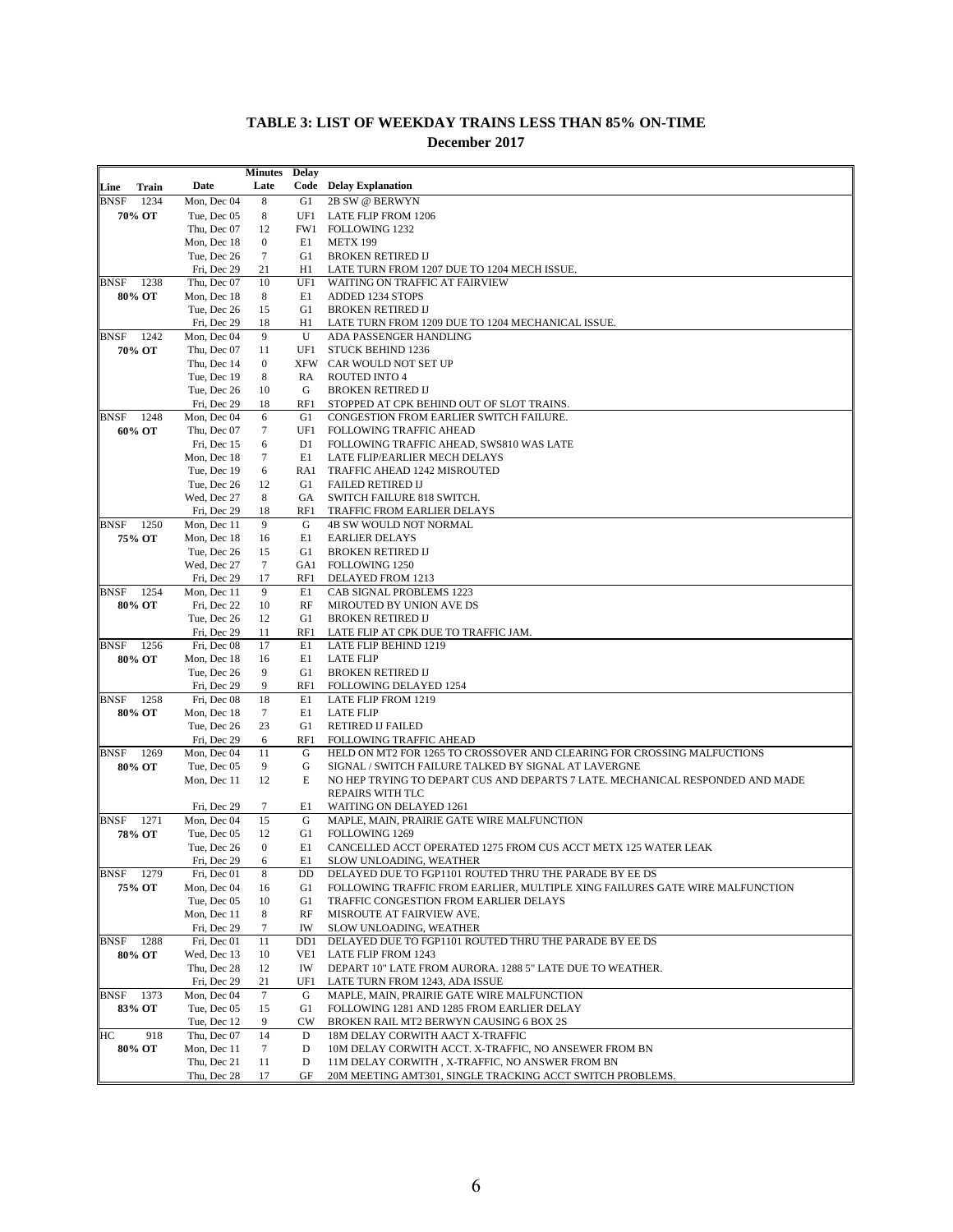|      |                   |                            | <b>Minutes</b>        | Delay           |                                                                                                                                                        |
|------|-------------------|----------------------------|-----------------------|-----------------|--------------------------------------------------------------------------------------------------------------------------------------------------------|
| Line | <b>Train Date</b> |                            | Late                  |                 | <b>Code</b> Delay Explanation                                                                                                                          |
| MN   | 2125              | Wed, Dec 06                | 10                    | <b>CH</b>       | 10" SIGNAL & POWER FAILURES, CP CANAL ST-CP MORGAN                                                                                                     |
|      | 80% OT            | Fri, Dec 22                | 9                     | Н               | 7" GETTING LOCO TIED ON @ CUS; 4" APPROACH/STOPPED, MAYFAIR                                                                                            |
|      |                   | Tue, Dec 26                | 8                     | J1              | 10" STOPPED @ MORTON GROBVE & X/O TO 2MT GOING AROUND #2123; 3" STOPPED, A-20 X/O BACK                                                                 |
|      |                   |                            |                       |                 | TO 1MT; 2" LOOSE HOSE ON ENGINE AIR LEAK                                                                                                               |
|      |                   | Fri. Dec 29                | 16                    | Ι.              | 14" 9 CAR TRAIN; 2" STOPPED, RONDOUT                                                                                                                   |
| MN   | 2135              | Wed, Dec 06                | 11                    | CH              | 12" SIGNAL & POWER FAILURES, CP CANAL ST-CP MORGAN                                                                                                     |
|      | 78% OT            | Thu, Dec 07                | 6                     | A               | 4" X-TRAFFIC, MAYFAIR; FOLLOWING #2133; 3" ADA, LIBERTYVILLE                                                                                           |
|      |                   | Tue, Dec 12                | 7                     | U               | 3" ADA, LIBERTYVILLE; 4" PASSENGER LOADING                                                                                                             |
|      |                   | Thu, Dec 21                | 26                    | JM              | 33" FEMALE PASSENGER EXPRERIENCED A DIABETIC MEDICAL EMERGENCY ON BOARD, WAIT FOR                                                                      |
|      |                   |                            |                       |                 | MEDICS TO TREAT & REMOVE                                                                                                                               |
| MΝ   | 2140              | Wed, Dec 06                | 11                    | CH              | 18" SIGNAL & POWER FAILURES, CP CANAL ST-CP MORGAN                                                                                                     |
|      | 65% OT            | Wed, Dec 13                | 10                    | G1              | EN ROUTE DEERFIELD-BROKEN TRACK CIRCUIT WIRE AT DUNDEE ROAD                                                                                            |
|      |                   | Mon, Dec 18                | 8                     | KD<br>$\bf{I}$  | 10" STRUCK OBJECT, WALKED TRAIN LOOK FOR OBJECT, ROUND LAKE                                                                                            |
|      |                   | Thu, Dec 21<br>Fri, Dec 22 | $\tau$<br>10          | Ι               | 8" HEAVY PASSENGER LOADING, ALL STOPS; 2" STOPPED, MAYFAIR<br>3" WAIT FOR #2119, GRAYSLAKE; 3" HEAVY PASSENGER LOADING, ALL STOPS; 3" STOPPED, MAYFAIR |
|      |                   |                            |                       |                 |                                                                                                                                                        |
|      |                   | Thu, Dec 28                | 9                     | G               | SIGNAL SWITCH MALFUNCTION                                                                                                                              |
|      |                   | Fri, Dec 29                | 9                     | Ι.              | 8" HEAVY PASSENGER LOADING, ENROUTE; 2" STOP INDICATION WAITINGON AMTRAK #8, A20.                                                                      |
| MΝ   | 2145              | Tue, Dec 05                | 20                    | E1              | 20" HOLDING @ MORTON GROVE FOR #2152 TO SASHAY AROUND #2150                                                                                            |
|      | 80% OT            | Wed, Dec 06                | 34                    | CH              | 34" SIGNAL & POWER FAILURES, CP CANAL ST-CP MORGAN                                                                                                     |
|      |                   | Fri, Dec 08                | 18                    | $_{\rm I1}$     | 18" LATE TURN FROM #2146.                                                                                                                              |
|      |                   | Mon, Dec 11                | 11                    | RF1             | 11" LATE TURN FROM #2146                                                                                                                               |
| MΝ   | 2146              | Wed, Dec 06                | 17                    | CH              | 17" SIGNAL & POWER FAILURES, CP CANAL ST-CP MORGAN                                                                                                     |
|      | 75% OT            | Fri, Dec 08                | 14                    | Ι.              | 8" HOLIDAY PASSENGER LOADING, ENROUTE; 5" LATE TURN FROM #2121; 4" CROSS TRAFFIC,                                                                      |
|      |                   |                            |                       |                 | MAYFAIR.                                                                                                                                               |
|      |                   | Mon, Dec 11                | 8                     | U1              | 6" LATE TURN FROM #2121; 5" ADA, NORTHBROOK                                                                                                            |
|      |                   | Wed, Dec 20                | 6                     | D1              | 6" LATE ARRIVAL OF #2121                                                                                                                               |
|      |                   | Fri, Dec 29                | 7                     | Ι.              | 6" SLOW PASSENGER LOADING AND UNLOADING, ENROUTE; 1" NO REASON GIVEN, ENROUTE.                                                                         |
| MΝ   | 2147              | Tue, Dec 05                | 17                    | E1              | 17" FOLLOWING #2145                                                                                                                                    |
|      | 75% OT            | Wed, Dec 06                | 15                    | CH              | 15" SIGNAL & POWER FAILURES, CP CANAL ST-CP MORGAN                                                                                                     |
|      |                   | Fri, Dec 08                | 11                    | <b>I1</b>       | 12" FOLLOWING LATE TRAIN #2145, ENROUTE.                                                                                                               |
|      |                   | Mon, Dec 11                | 12                    | RF1             | 5" LATE TURN FROM #2148 & FOLLOWING #2145                                                                                                              |
|      |                   | Tue, Dec 12                | $\boldsymbol{0}$      | XЕ              | ANNULLED LOCO 216 DEVELOPED A WATER LEAK, GLENVIEW                                                                                                     |
| MN   | 2148              | Fri, Dec 01                | $\tau$                | CC1             | 2" LATE TURN FROM #2127; 5" WAITING ON LATE #2146; 3" HEAVY PASSENGER LOADING                                                                          |
|      | 80% OT            | Tue, Dec 05                | 7                     | E1              | 7" #2150 ANNULLED DUE TO MECHANICAL ISSUES                                                                                                             |
|      |                   | Mon, Dec 11                | $\tau$                | U1              | 7" LATE TURN FROM #2127                                                                                                                                |
| MΝ   | 2149              | Wed, Dec 13<br>Tue, Dec 05 | 6<br>$\boldsymbol{0}$ | A1<br>E1        | 6" LATE TURN FROM #2127, DEERFIELD<br>ANNULLED ACCT #2150 MECHANICAL ISSUES @ GOLF                                                                     |
|      | 75% OT            | Wed, Dec 06                | 10                    | CH              | 10" SIGNAL & POWER FAILURES, CP CANAL ST-CP MORGAN                                                                                                     |
|      |                   | Mon, Dec 11                | 20                    | RF1             | 18" WAIT ON #2156; 4" STOP SIGNAL, CN                                                                                                                  |
|      |                   | Tue, Dec 12                | 57                    | E1              | 57" TIED ONTO #2147 & SHOVED TO FOX LAKE                                                                                                               |
|      |                   | Tue, Dec 26                | 70                    | GW              | 64" WAIT ON #2156 & 2158 TO CLEAR RONDOUT; 6" STOPPED SIGNAL/SWITCH PROBLEMS, CN XING                                                                  |
| MN   | 2150              | Tue, Dec 05                | $\mathbf{0}$          | ΧE              | ANNULLED, LOCO 103 STOPPED LOADING, GOLF                                                                                                               |
|      | 80% OT            | Wed, Dec 06                | 14                    | СH              | 14" SIGNAL & POWER FAILURES, CP CANAL ST-CP MORGAN                                                                                                     |
|      |                   | Fri, Dec 08                | 6                     | A1              | 10" LATE TURN FROM #2133.                                                                                                                              |
|      |                   | Mon, Dec 18                | $\boldsymbol{0}$      | E1              | EXPRESSED FROM DEERFIELD ACCT LACK OF POWER IN COACHES (NO LIGHTS, ETC) NO HEP                                                                         |
| MΝ   | 2151              | Tue, Dec 05                | 10                    | E1              | 10" WAITING ON LATE #2158                                                                                                                              |
|      | 70% OT            | Wed, Dec 06                | 21                    | CH              | 21" SIGNAL & POWER FAILURES, CP CANAL ST-CP MORGAN                                                                                                     |
|      |                   | Mon, Dec 11                | 20                    | RF1             | 20" WAIT ON #2158                                                                                                                                      |
|      |                   | Tue, Dec 12                | 31                    | E1              | 32" FOLLOWING #2147/2149                                                                                                                               |
|      |                   | Mon, Dec 18                | 11                    | E1              | 11" HOLD FOR LATE I/B & SLOW PASSENGERS                                                                                                                |
|      |                   | Tue, Dec 26                | 44                    | GW1             | 44" WAIT FOR #2156 & 258 TO CLEAR, RONDOUT THEN FOLLOWED #2149 TO FOX LAKE                                                                             |
| MΝ   | 2154              | Tue, Dec 05                | 15                    | E1              | 15" LATE TURN FROM #2145, DEERFIELD                                                                                                                    |
|      | 75% OT            | Wed, Dec 06                | 37                    | CH              | 33" SIGNAL & POWER FAILURES, CP CANAL ST-CP MORGAN                                                                                                     |
|      |                   | Fri, Dec 08                | 19                    | <b>I1</b>       | 19" LATE TURN FROM #2145.                                                                                                                              |
|      |                   | Mon, Dec 11                | 12                    | RF1             | 13" LATE TURN FROM #2145                                                                                                                               |
| MN   | 2155              | Fri, Dec 22<br>Tue, Dec 05 | 7<br>9                | <b>I1</b><br>E1 | 10" LATE DEPARTING CHANGING ENDS & BRAKE TEST<br>6" LATE TURN FROM #2158, CUS                                                                          |
|      | 75% OT            | Wed, Dec 06                | 7                     | CH              | 7" SIGNAL & POWER FAILURES, CP CANAL ST-CP MORGAN                                                                                                      |
|      |                   | Tue, Dec 12                | 13                    | E1              | 13" MEET #2158, FOREST GLEN                                                                                                                            |
|      |                   | Tue, Dec 26                | 10                    |                 | GW1 8" LATE TURN FROM #2158, CUS                                                                                                                       |
|      |                   | Fri, Dec 29                | 9                     | 1               | 9" PASSEGNER LOADING, EN ROUTE                                                                                                                         |
| MΝ   | 2156              | Tue, Dec 05                | $\boldsymbol{7}$      | E1              | 9" WAIT ON LATE #2147; 5" MEETING LATE TRAINS, EN ROUTE                                                                                                |
|      | 80% OT            | Wed, Dec 06                | 10                    | СH              | 10" SIGNAL & POWER FAILURES, CP CANAL ST-CP MORGAN                                                                                                     |
|      |                   | Mon, Dec 11                | 15                    | RF1             | 15" LATE TURN FROM #2147; 6" STOP SIGNAL RESTRICTED SPEED, CN                                                                                          |
|      |                   | Tue, Dec 26                | 42                    | GW              | 42" SIGNAL/SWITCH PROBLEMS, CN XING                                                                                                                    |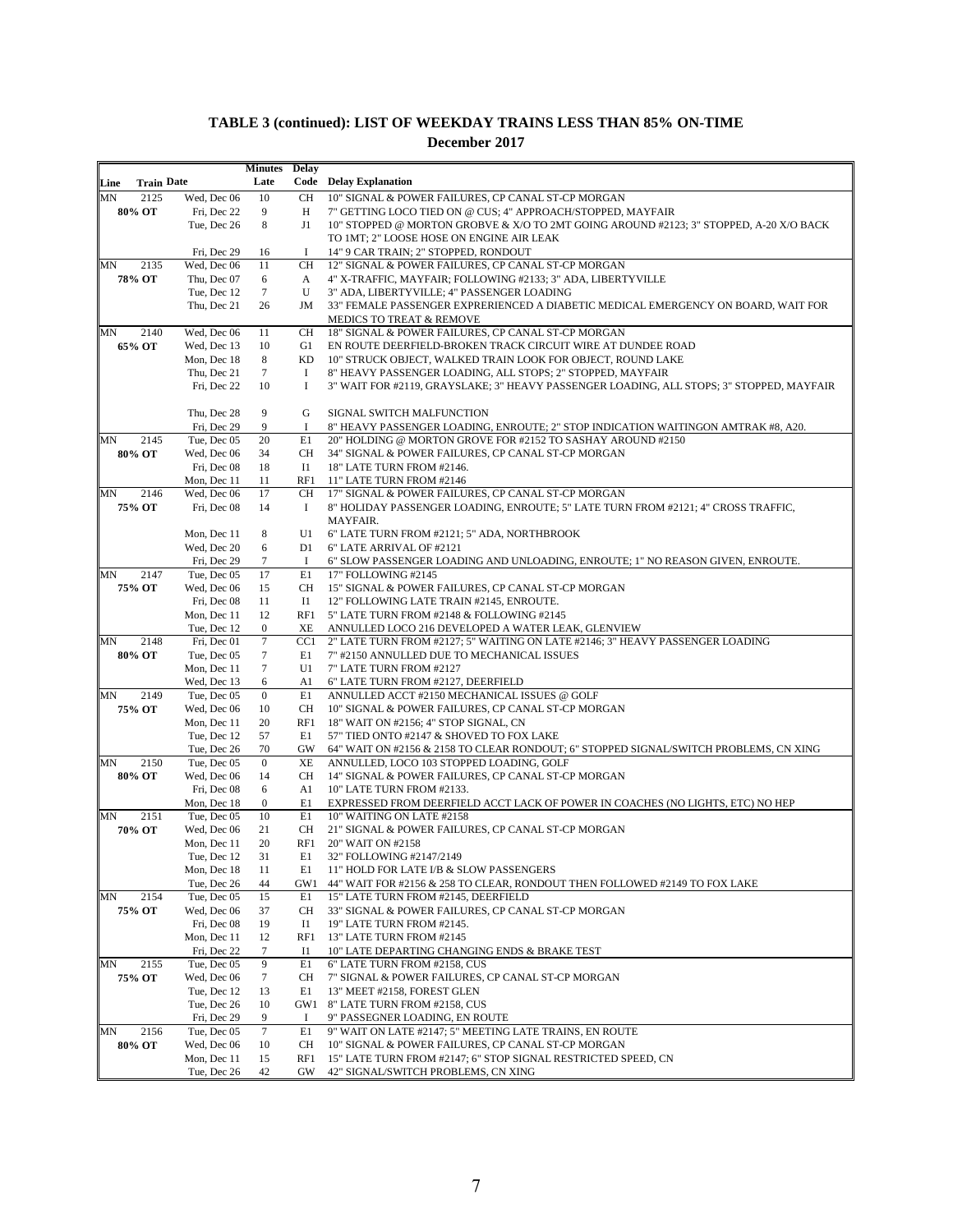|      |                   |                            | <b>Minutes</b>       | <b>Delay</b> |                                                                                                                                                               |
|------|-------------------|----------------------------|----------------------|--------------|---------------------------------------------------------------------------------------------------------------------------------------------------------------|
| Line | <b>Train Date</b> |                            | Late                 |              | <b>Code</b> Delay Explanation                                                                                                                                 |
| MN   | 2158              | Tue, Dec 05                | 10                   | E1           | 10" #2150 ANNULLED DUE TO MECHANICAL ISSUES @ GOLF                                                                                                            |
|      | 75% OT            | Wed, Dec 06                | 30                   | CH           | 30" SIGNAL & POWER FAILURES, CP CANAL ST-CP MORGAN                                                                                                            |
|      |                   | Mon, Dec 11                | 26                   | RF1          | 26" WAIT ON #2149                                                                                                                                             |
|      |                   | Tue, Dec 12                | 65                   | E1           | 65" WAITING ON #2149/2147 & 2151                                                                                                                              |
|      |                   | Tue, Dec 26                | 15                   | GW           | 20" SIGNAL/SWITCH PROBLEMS, CN XING                                                                                                                           |
| MN   | 2160<br>75% OT    | Wed, Dec 06<br>Thu, Dec 07 | 11<br>8              | CН<br>D      | 11" LATE TURN FROM #2153, FOX LAKE<br>10" FREIGHT, CN XING                                                                                                    |
|      |                   | Tue, Dec 26                | 13                   |              | GW1 12" LATE TURN FROM #2153, FOX LAKE                                                                                                                        |
|      |                   | Wed, Dec 27                | 10                   | RO.          | 7" LATE TURN FROM #2153; 5" OPERATOR ERROR, RED SIGNAL, GRAYLAND; 1" STOP, WESTERN                                                                            |
|      |                   | Fri, Dec 29                | 6                    | <b>I</b> 1   | 6" LATE DEPARTING CHANGING ENDS                                                                                                                               |
| MW   | 2205              | Tue, Dec 12                | 21                   | EW1          | 20" LATE TURN FROM #2206, CUS                                                                                                                                 |
|      | 80% OT            | Tue, Dec 26                | 20                   | G            | 30" SIGNAL PROBLEMS B-35 TO SPAULDING; LATE TURN FROM # 2204 ; LATA SYSTEM SHOW TIME UP                                                                       |
|      |                   |                            |                      |              | <b>TO ELGIN</b>                                                                                                                                               |
|      |                   | Wed, Dec 27                | 13                   | G1           | 11" LATE TURN FROM #2206                                                                                                                                      |
|      |                   | Fri, Dec 29                | $\tau$               | G            | 7" SIGNAL PROBLEMS DARK SIGNAL RESTRICTED SPEED, MANNHEIM TO BENSENVILLE; SIGNAL                                                                              |
|      |                   |                            |                      |              | PROBLEMS, ELGIN/B-35                                                                                                                                          |
| MW   | 2208              | Thu, Dec 07                | 8                    | GT           | 8" SIGNAL PROBLEMS, TRACK CIRCUIT, RESTRICTING SIGNALS, ROSELLE-ITASCA                                                                                        |
|      | 75% OT            | Tue, Dec 12                | 23                   | EW1          | 15" FOLLOWING #2206                                                                                                                                           |
|      |                   | Tue, Dec 26                | 38                   | G1           | 40" OPERATING ON RESTRICTING SIGNALS ELGIN COACH YARD TO A-5; FOLLOWING TRAINS AHEAD                                                                          |
|      |                   |                            |                      |              | DUE TO SIGNAL PROBLEMS @ B-35                                                                                                                                 |
|      |                   | Wed, Dec 27                | 15                   | G            | 15" 3 ITEM2' ELGIN; RED SIGNAL B-35; BROKEN RAIL/3 MORE ITEM 2'S                                                                                              |
| MW   | 2212              | Thu, Dec 28<br>Thu, Dec 07 | 10<br>$\tau$         | G<br>GT      | 11" SIGNAL PROBLEMS, ELGIN                                                                                                                                    |
|      | 80% OT            | Tue, Dec 12                | 14                   | GW           | 8" SIGNAL PROBLEMS, TRACK CIRCUIT, RESTRICTING SIGNALS, ROSELLE-ITASCA<br>25" SIGNAL PROBLEMS, ROSELLE WEST-ITASCA; FLAGGED BY VERBAL PERMISSION PAST SIGNAL, |
|      |                   |                            |                      |              | <b>RESTRICTED SPEED</b>                                                                                                                                       |
|      |                   | Tue, Dec 26                | $\boldsymbol{0}$     | G1           | ANNULLED UESD EQUIPMENT FROM #2220; #104 ACCOMMODATED PASSENGERS                                                                                              |
|      |                   | Wed, Dec 27                | 9                    | <b>CW</b>    | 10" BROKEN RAIL & 3 ITEM 2'S                                                                                                                                  |
| MW   | 2214              | Thu, Dec 07                | 8                    | GT           | 8" SIGNAL PROBLEMS, TRACK CIRCUIT, RSETRICTING SIGNALS, ROSELLE-ITASCA                                                                                        |
|      | 80% OT            | Tue, Dec 12                | 10                   | GW           | 10" SIGNAL PROBLEMS, ROSELLE WEST-ITASCA; FLAGGED BY VERBAL PERMISSION PAST SIGNAL,                                                                           |
|      |                   |                            |                      |              | RESTRICTED SPEED FOLLOWING #2212                                                                                                                              |
|      |                   | Tue, Dec 26                | 14                   | G            | 9" SIGNAL PROBLEMS, ELGION; 2 ITEM 2'S; 2" STOP SIGNAL, CANAL ST                                                                                              |
|      |                   | Fri, Dec 29                | 7                    | R            | 10" WAITING ON ENGINEER, ELGIN                                                                                                                                |
| MW   | 2216              | Thu, Dec 07                | $\tau$               | GT           | 7" SIGNAL PROBLEMS, TRACK CIRCUIT, RESTRICTING SIGNALS, ROSELLE-ITASCA                                                                                        |
|      | 75% OT            | Tue, Dec 12                | 15                   | GW           | 15" SIGNAL PROBLEMS ROSELLE WEST-ITASCA; FLAGGED BY VERBAL PERMISSION PAST SIGNAL,                                                                            |
|      |                   |                            |                      |              | <b>RESTRICTED SPEED</b>                                                                                                                                       |
|      |                   | Tue, Dec 26                | 15                   | G            | 15" SIGNAL PROBLEMS, B-35 TO SPAULDING                                                                                                                        |
|      |                   | Wed, Dec 27<br>Fri, Dec 29 | $7\phantom{.0}$<br>8 | CW<br>G      | 8" BROKEN RAIL & 3 ITEM 2'S                                                                                                                                   |
| MW   | 2220              | Tue, Dec 12                | 8                    | GW           | 4" SIGNAL PROBLEMS, B-35; 4" DARK SIGNAL, AUGUSTA<br>8" SIGNAL PROBLEMS ROSELLE WEST-ITASCA; FLAGED BY VARBAL PERMISSION PAST SIGNAL,                         |
|      |                   |                            |                      |              | <b>RESTRICTED SPEED</b>                                                                                                                                       |
|      | 80% OT            | Tue, Dec 26                | 33                   | G            | 33" SIGNAL PROBLEMS, B-35 TO SPAULDING                                                                                                                        |
|      |                   | Wed, Dec 27                | 18                   | CW           | 18" BROKEN RAIL & 3 ITEM 2'S                                                                                                                                  |
|      |                   | Fri, Dec 29                | 8                    | G1           | 8" WAIT ON #2218. WEST ROSELLE; DOOR PROBLEMS SNOW/FROZEN CAR 8255 & 8257; STOP SIGNAL,                                                                       |
|      |                   |                            |                      |              | <b>LAKE ST</b>                                                                                                                                                |
| MW   | 2221              | Wed, Dec 06                | 14                   | CH           | 18" SIGNAL & POWER FAILURE, CP CANAL ST-CP MORGAN                                                                                                             |
|      | 80% OT            | Tue, Dec 12                | 10                   | G            | 4" STOP SIGNAL, B-35;2" NEAR MISS, MARS(DUMPED AIR AT MONT CLAIRE)2" TRK 3 TO TRK 1 TO B-6, A-                                                                |
|      |                   |                            |                      |              | 5;2" YARD DROP OFF 2223 ENGINEER.                                                                                                                             |
|      |                   | Wed, Dec 27                | 8                    | G            | 8" SIGNAL PROBLEMS/ITEM 2, B-35;2" NO LINEUP, CUS;2" YARD DROP OFF # 2223 ENGINEER;2" 3 MAIN                                                                  |
|      |                   |                            |                      |              | TO 1 MAIN, A5-B6.                                                                                                                                             |
|      |                   | Thu, Dec 28 12             |                      | G            | 6" SIGNAL ISSUES & ITEM 2'S, B-35; 2" YARD DROP OFF OF #2223 ENGINEER; 2" X/O 3-1 @ A-5/B-6; 3"                                                               |
| MW   | 2224              | Tue, Dec 12                | 11                   | GW1          | SLOW LOADING ENG 413<br>12" LATE TURN FROM #7241; #7241 DEPARTED CUS 17" LATE DUE TO LATE ARRIVAL OF #2208                                                    |
|      | 80% OT            | Tue, Dec 26                | 20                   | G            | 20" SIGNAL PROBLEMS, B-35 TO SPAULDING                                                                                                                        |
|      |                   | Wed, Dec 27                | 18                   | G1           | 15" LATE ARRIVAL OF #7241 ACCT #2208 DELAY                                                                                                                    |
|      |                   | Thu, Dec 28                | 9                    | G1           | 10" LATE TURN FROM #7241, FRANKLIN PARK                                                                                                                       |
| MW   | 2228              | Tue, Dec 12                | 23                   | EW1          | 24" LATE TURN FROM #2205, BIG TIMBER                                                                                                                          |
|      | 80% OT            | Wed, Dec 27                | 16                   | G1           | 13" LATE TURN FROM #2205                                                                                                                                      |
|      |                   | Thu, Dec 28                | 6                    | G1           | 5" LATE TURN FROM #2205 EARLIER SIGNAL PROBLEMS @ ELGIN                                                                                                       |
|      |                   | Fri, Dec 29                | 9                    | G1           | 7" LATE TURN FROM #2205; SIGNAL PROBLEMS, ELGIN/B-35                                                                                                          |
| MW   | 2231              | Wed, Dec 06                | 12                   | CН           | 10" SIGNAL & POWER FAILURES, CP CANAL ST-CP MORGAN                                                                                                            |
|      | 80% OT            | Thu, Dec 14                | 8                    | 11           | 7" WAITING ON I/B TRAIN TO CLEAR, CUS                                                                                                                         |
|      |                   | Tue, Dec 26                | $\tau$               | G            | 7" STOPPED, B-35; 3" ITEM 2                                                                                                                                   |
|      |                   | Thu, Dec 28                | 10                   | H1           | 7" X-TRAFFIC CUS ACCT #919 INCIDENT, CUS; 5"FOLLOWING TRAINS AHEAD TO A-5; 3" SIGNAL                                                                          |
|      |                   |                            |                      |              | PROBLEMS, B-35                                                                                                                                                |
| MW   | 2242<br>80% OT    | Wed, Dec 06<br>Tue, Dec 26 | 24<br>8              | CН<br>G1     | 24" SIGNAL & POWER FAILURES, CP CANAL ST-CP MORGAN<br>8" PERMISSION BY B-35 ON 2MT                                                                            |
|      |                   | Wed, Dec 27                | 10                   | G            | 10" PERMISSION BY B-35 ON 2MT.                                                                                                                                |
|      |                   | Thu, Dec 28                | 7                    | G            | SIGNAL                                                                                                                                                        |
|      |                   |                            |                      |              |                                                                                                                                                               |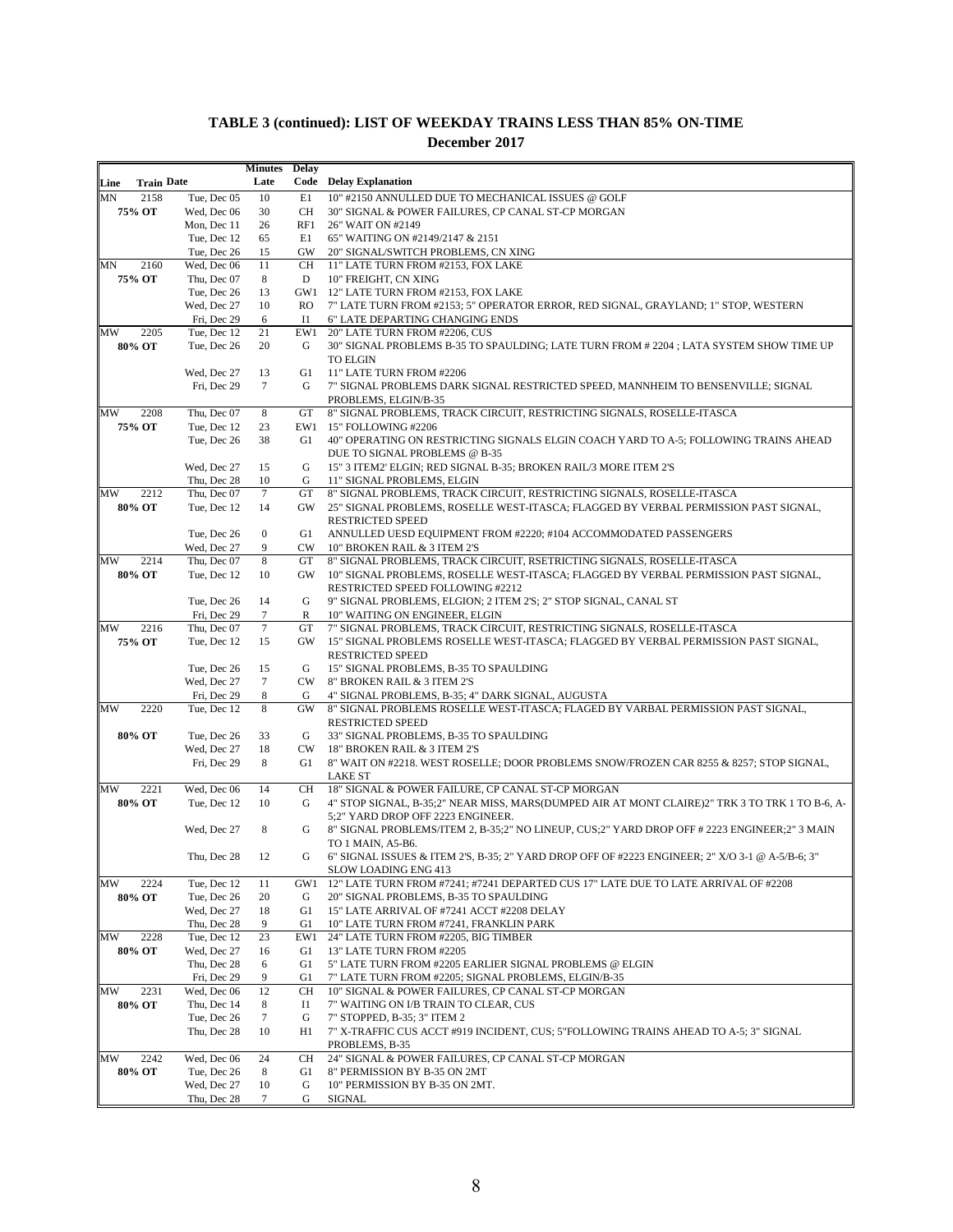|            |                   |                            | Minutes Delay    |                |                                                                                                                               |
|------------|-------------------|----------------------------|------------------|----------------|-------------------------------------------------------------------------------------------------------------------------------|
| Line       | <b>Train Date</b> |                            | Late             |                | <b>Code</b> Delay Explanation                                                                                                 |
| MW         | 2251              | Wed, Dec 06                | 13               | CH             | 13" SIGNAL & POWER FAILURES, CP CANAL ST-CP MORGAN                                                                            |
|            | 75% OT            | Tue, Dec 26                | 16               | G1             | 11" LATE TURN FROM #2250                                                                                                      |
|            |                   | Wed, Dec 27                | 12               | G              | 13" SIGNAL PROBLEMS, B-35                                                                                                     |
|            |                   | Thu, Dec 28                | 8                | G1             | 13" LATE TURN FROM #2250                                                                                                      |
|            |                   | Fri. Dec 29                | 10               | G              | 10" SIGNAL PROBLEMS, B-35                                                                                                     |
| MW         | 2254              | Thu, Dec 14                | 16               | D              | 15" WAIT FOR CP FREIGHT TO CLEAR INTO YARD, B-12 CP141 747 101 CARS 7658 LENGTH                                               |
|            | 75% OT            | Tue, Dec 26                | 12               | G1             | 12" LATE TURN FROM #2249                                                                                                      |
|            |                   | Wed, Dec 27                | 37               | G1             | 20" LATE TURN FROM #2249; 7" SIGNAL PROBLEMS, B-35; 10" 3 DISRUPTIVE PASSENGERS REMOVED,                                      |
|            |                   |                            |                  |                | <b>WESTERN</b>                                                                                                                |
|            |                   | Thu, Dec 28                | 14               | G              | 7" LATE TURN FROM #2249; 7" SIGNAL PROBLEMS, B-35                                                                             |
|            |                   | Fri, Dec 29                | 15               | G1             | 15" LATE TURN FROM #2249 & SIGNAL PROBLEMS, B-35                                                                              |
| MW         | 2255<br>75% OT    | Thu, Dec 14<br>Tue, Dec 26 | 11<br>13         | D1<br>G1       | 13" LATE TURN FROM #2254, CUS<br>10" LATE TURN FROM #2254                                                                     |
|            |                   | Wed. Dec 27                | 40               | G1             | 36" LATE TURN FROM #2254                                                                                                      |
|            |                   | Thu, Dec 28                | 18               | G1             | 14" LATE TURN FROM #2254                                                                                                      |
|            |                   | Fri, Dec 29                | 19               | G1             | 21" LATE TURN FROM #2254 & SIGNAL PROBLEMS, B-35                                                                              |
| <b>NCS</b> | 118               | Wed, Dec 06                | 10               | CН             | 10" SIGNAL & POWER FAILURES, CP CANAL ST-CP MORGAN                                                                            |
|            | 80% OT            | Tue, Dec 19                | 20               | D1             | 20" STOPPED @ PRAIRIE VIEW WAIT FOR #111 & #113 TO X/O DUE TO FREIGHT INTERFERENCE                                            |
|            |                   | Tue, Dec 26                | 6                | IW             | PASSENGER LOADING                                                                                                             |
|            |                   | Fri, Dec 29                | 10               | D              | 9" N/B FREIGHT, LAKE VILLA                                                                                                    |
| NCS        | 119               | Wed, Dec 06                | 8                | CН             | 8" SIGNAL & POWER FAILURES, CP CANAL ST-CP MORGAN                                                                             |
|            | 65% OT            | Thu, Dec 07                | $\tau$           | D              | 3" RED DUE TO X-TRAFFIC, GRAYSLAKE.                                                                                           |
|            |                   | Mon, Dec 11                | 10               | GF1            | 10" STOP SIGNAL RESTRICTED SPEED, GRAYSLAKE                                                                                   |
|            |                   | Tue, Dec 19                | $\tau$           | D1             | 8" LATE TURN FROM #118, CUS                                                                                                   |
|            |                   | Fri, Dec 22                | 13               | D              | 20" S/B FREIGHT, LOMOND                                                                                                       |
|            |                   | Tue. Dec 26                | 20               |                | GW1 23" WAIT FOR #2156 TO HADN LINE ROUTE, GRAYSLAKE, THEN TALKED BY SIGNAL RESTRICTED                                        |
|            |                   |                            |                  |                | <b>SPEED</b>                                                                                                                  |
|            |                   | Fri, Dec 29                | 12               | E1             | 13" FOLLOWING #2247 THAT WAS EXPERIENCEING ENGINE PROBLEMS                                                                    |
| RI         | 401               | Wed, Dec 06                | 6                | G              | 7M TRAVELING RESTRICTED SPEED FROM 35.5 TO EJE DUE TO SIGNAL PROBLEMS AT 35.5                                                 |
|            | 75% OT            | Thu, Dec 14                | 12               | R <sub>1</sub> | 12M AT RICHARDS WAITING ON LATE TRAINS AHEAD.                                                                                 |
|            |                   | Tue, Dec 26                | 40               |                | GW1 40M.HAD TO BE FLAGGED BY PERSHING DUE TO #1SW OUT OF CORRESPONDANCE. ALSO AND CP 81ST                                     |
|            |                   |                            |                  |                | DUE TO #3 SWITCH OUT OF CORRESPONDANCE.                                                                                       |
|            |                   | Wed, Dec 27                | 8                | EW1            | 8M LATE ENROUTE MAKING MEETS W/E/B TRAINS                                                                                     |
|            |                   | Fri, Dec 29                | 13               | G              | 10M B/W GRESHAM AND 99TH DUE TO TRACK CIRCUIT AND GOING AT RESTRICTED SPEED.                                                  |
| <b>RI</b>  | 416               | Mon, Dec 04                | 45               | M              | 45M 29TH @ MP 3.50 STRUCK A TRESPASSER/INDIVIDUAL WAS TAKEN THE THE HOSPITAL . CAB                                            |
|            |                   |                            |                  |                | CAR#8570                                                                                                                      |
|            | 80% OT            | Tue, Dec 26                | 46               | GW1            | 46M LATE DEPARTING JUD DUE TO SWITCH FAILURES @ CP PERSHING & CP 81ST. THE CONDUCTOR                                          |
|            |                   |                            |                  |                | HAD TO HAND LINE SWITCHES @ CP81ST ST                                                                                         |
|            |                   | Wed, Dec 27                | 15               | IW             | 5M LATE DEPARTING JUD DUE TO LATE TURN OF EQUIP AS RI401/10M LATE ENROUTE<br>ACCOMMODATING PASSENGERS & WAITING ON W/B TRAINS |
|            |                   | Fri, Dec 29                | 15               | G1             | 9M LATE DEPARTING RICHARDS DUE TO LATE TURN OF EQUIPMENT. 6M ENROUTE FOLLOWING RI616                                          |
|            |                   |                            |                  |                | <b>OUT OF GRESHAM</b>                                                                                                         |
| <b>RI</b>  | 419               | Mon, Dec 04                | 26               | T1             | DEPARTED LSS 29M LATE ACCT LATE TURN FROM 422 AND MECHANICAL LOOKING FOR CAUSE OF                                             |
|            |                   |                            |                  |                | <b>HEAVY SMOKE</b>                                                                                                            |
|            | 75% OT            | Mon. Dec 11                | 7                | KW             | 7M ENROUTE DUE TO WHEEL SLIPPAGE DUE TO WEATHER                                                                               |
|            |                   | Tue, Dec 26                | 14               | GW1            | 1M LSS LATE PASSENGER. 3M IN ROUTE FOR DOOR ISSUES. 7M FROM 31.9 TO EJ&E FOLLOWING                                            |
|            |                   |                            |                  |                | TRAINS AHEAD. 8M EJ&E WAITING FOR TRAINS TO YARD.                                                                             |
|            |                   | Thu, Dec 28                | 9                | G              | HAD TO BE TALKED PASSED SIGNAL DUE TO TRACK CIRCUT/UNABLE TO GET SIGNAL 1 TO 1 WEST (10                                       |
|            |                   |                            |                  |                | MIN AT GRESHAM)                                                                                                               |
|            |                   | Fri, Dec 29                | $\overline{11}$  | D1.            | 11M LATE INTO JOLIET DUE TO LATE FLIP                                                                                         |
| <b>RI</b>  | 509               | Tue, Dec 26                | 16               |                | CW1 12M LATE DEPARTIKNG LSS WAITING ON MTR TO CLEAR FOUL TIME @ CP PERSHING DUE TO                                            |
|            |                   |                            |                  |                | INTERMITTENT TRACK CIRCUIT ON TK#1 OVE #3 SW                                                                                  |
|            | 80% OT            | Wed, Dec 27                | 8                | IW             | 8M ENROUTE FULL CONSIST & ACCOMODATING PASSENGERS                                                                             |
|            |                   | Thu, Dec 28                | 6                | IW             | 6M LATE ENROUTE ACCOMMODATING PASSENGER AND FULL CONSIST                                                                      |
|            |                   | Fri, Dec 29                | 6                | Ι.             | 10 EN ROUTE TRAVELLING WITH FULL CONSIST AND HEAVY PASSENGER LOADING/UNLOADING                                                |
| RI         | 512               | Thu, Dec 07                | 6                | D              | 10M AT EJE DUE TO CROSS TRAFFIC. CNL508 TAKING HEAD ROOM AND NOT BEING ABLE TO CLEAR.                                         |
|            |                   |                            |                  |                |                                                                                                                               |
|            | 70% OT            | Tue, Dec 12                | 7                | CF             | 3 MIN AT ROBBINS GOING THROUGH CROSSOVERS AND 4 MIN GOING THROUGH FORM B LIMITS                                               |
|            |                   |                            |                  |                | COULD NOT GET AHOLD OF FOREMAN                                                                                                |
|            |                   | Thu, Dec 14                | 9                | Ι.             | HEAVY PASSANGER LOADING                                                                                                       |
|            |                   | Fri, Dec 22                | 7                | Ι.             | 7M LATE DUE TO HEAVY LOADING & FULL CONSIST                                                                                   |
|            |                   | Tue, Dec 26                | 6                | IW             | 5M LATE ENROUTE DUE COLD WEATHER RESTRICTION                                                                                  |
|            |                   | Thu, Dec 28                | 6                | IW             | 6M ENROUTE ACCOMMODATIONG PASSENGES AND FULL CONSIST                                                                          |
| RI         | 527               | Thu, Dec 07                | 8                | D              | 11 MIN @ EJE DUE TO RB DISPATCHER DELAYING THE MOVEMENT IA500BROUGHT UP TO RICHARDS                                           |
|            |                   |                            |                  |                | ON 1, Q314 GOING EAST ON 2, RB HAD ALREADY ACCEPTED IA.                                                                       |
|            | 80% OT            | Fri, Dec 22                | $\boldsymbol{0}$ | XE             | LOST COMPLETE POWER @ NEW LENOX AND TRAIN ANNULLED                                                                            |
|            |                   | Wed, Dec 27                | $\boldsymbol{0}$ | DE1            | ANNULLED FREIGHT BLOCKING 16TH ST.                                                                                            |
|            |                   | Thu, Dec 28                | 9                | RD             | 7 MIN WAITING ON A SIGNAL                                                                                                     |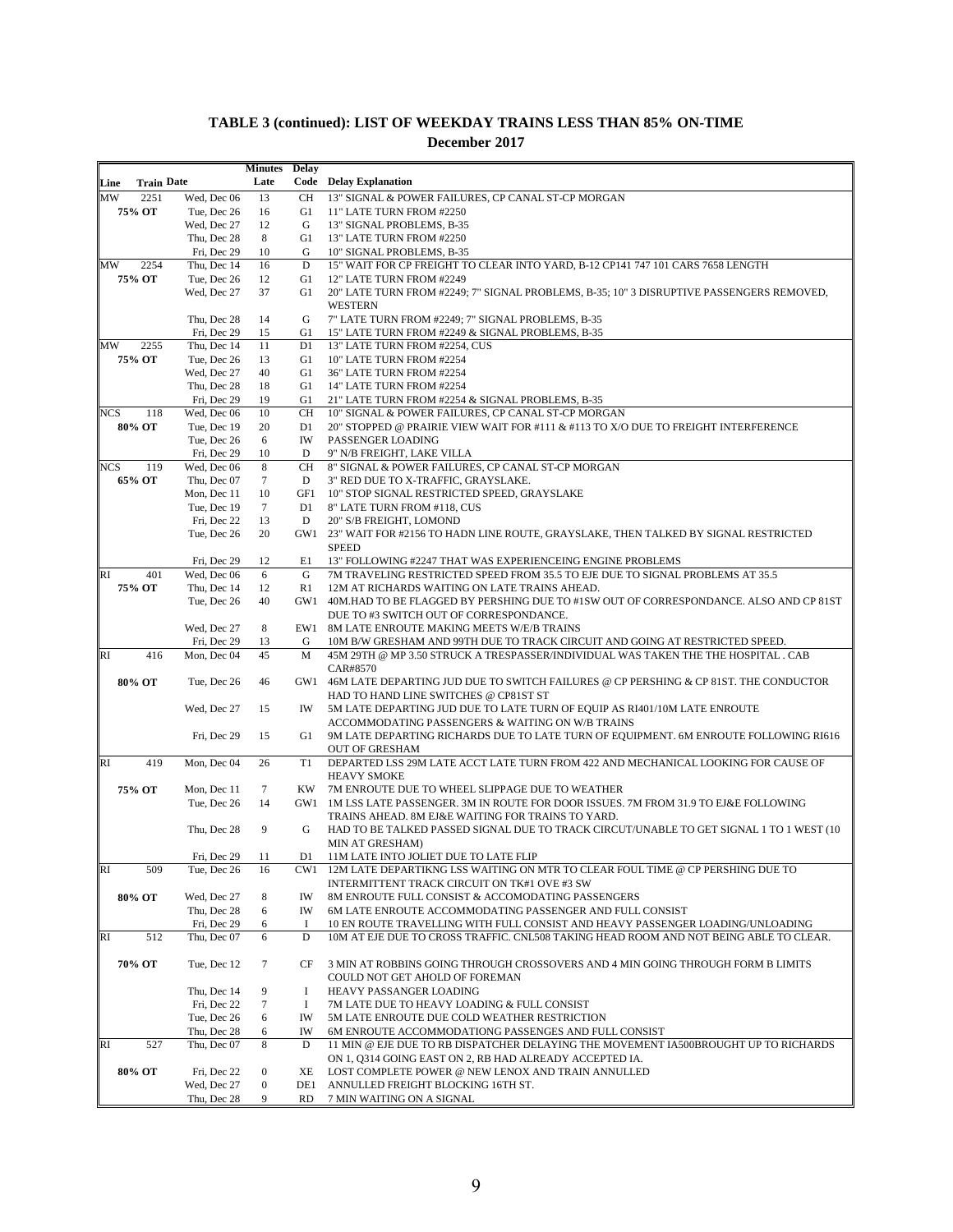|             |                   |                            | <b>Minutes</b> | <b>Delay</b>        |                                                                                                                                       |
|-------------|-------------------|----------------------------|----------------|---------------------|---------------------------------------------------------------------------------------------------------------------------------------|
| Line        | <b>Train Date</b> |                            | Late           |                     | <b>Code</b> Delay Explanation                                                                                                         |
| <b>SWS</b>  | 836               | Wed, Dec 06                | 6              | D                   | 9M FOREST HILL 619/628PM FOR CSX Q138 CSXT5231 W/70 CARS 11768FT. DEPARTING 59TH ST. YARD.                                            |
|             |                   |                            |                |                     |                                                                                                                                       |
|             | 80% OT            | Fri, Dec 08                | 20             | D <sub>1</sub>      | 27M ASHBURN 612/639PM MEET SWS#829, (DELAYED BY CSX Q-137.)                                                                           |
|             |                   | Tue, Dec 19                | $\tau$         | GF                  | 12M CP 518; 628/ 642PM, MEET SWS#831 AND THEN NS CAD SYSTEM FROZE UP CHICAGO WEST DISP.<br>REBOOT SYSTEM.                             |
|             |                   | Fri. Dec 29                | 8              | G                   | 10M AT ASHBURN ACCT. SWITCH AND SIGNAL PROBLEMS                                                                                       |
| <b>SWS</b>  | 839               | Wed, Dec 06                | 18             | $\operatorname{GF}$ | 18M @ BELT JCT DUE TO SWITCH FAILURE AND HAVINF TO HANDLINE SWITCH FOR MOVEMENT                                                       |
|             | 80% OT            | Mon, Dec 18                | 9              | D                   | 13 MIN FREIGHT DELAY NO TRAIN INFORMATION GIVEN                                                                                       |
|             |                   | Tue, Dec 26                | 15             | CM                  | 25M@CP518 TRCK CIRCUIT DROPPED SIGNAL TRK 2 CP518 HAD FREIGHT STACKED IN SO THAT FIRED                                                |
|             |                   |                            |                |                     | OFF AND RELEASED FREIGHT 839ATCUS WHEN THIS OCCURED.                                                                                  |
|             |                   | Wed, Dec 27                | 8              | DE1                 | 8MIN RAN AS 837/839 HYBRID TRAIN 837 WAS ANNULLED . DUE TO CNL536 CN5640 134CARS 8101L                                                |
|             |                   |                            |                |                     | <b>DYING ACROSS 21ST</b>                                                                                                              |
| <b>UPNW</b> | 632               | Thu, Dec 21                | 6              | $\bf{I}$            | 2" LATE DEPARTING JOB BRIEFING W/STUDENT ENGINEER; HEAVY PASSENGER LOADING, EN ROUTE;                                                 |
|             |                   |                            |                |                     | X-TRAFFIC AMTRAK 331 & #2124, MAYFAIR                                                                                                 |
|             | 80% OT            | Tue, Dec 26                | 28             |                     | CW1 18" XH, MP22.31-23.08 BROKEN RAIL @ ARLINGTON HEIGHTS                                                                             |
|             |                   | Wed, Dec 27                | 28             | GW1                 | 28" SPEED RESTRICTION, COLD WEATHER & SWITCH PROBLEM @ BARRINGTON                                                                     |
|             |                   | Thu, Dec 28                | 18             | RO.                 | 6" DOORS STICKING ON CAR 8718 & 8260; 12" TOWER OPERATOR ATTEMPTING TO MAKE LINE UP                                                   |
|             |                   |                            |                |                     | CROSSING TRAIN 2-1 SIGNAL INDICATION RED, RAN TIMER                                                                                   |
| <b>UPNW</b> | 635               | Fri, Dec 01                | 9              | $\mathbb{R}$        | 12" LATE DEPARTING, STOPPED LOADING ACROSS LAKE ST PLANT DUE TOENGINE RUN SWITCH WAS                                                  |
|             | 81% OT            | Thu, Dec 07                | $\tau$         |                     | DOWN ON METX 168, CPT<br>GX 7" XH, MP20.12; X-TRAFFIC #2123, MAYFAIR; M34241-05, BARRINGTON                                           |
|             |                   | Fri, Dec 15                | 9              | R                   | 12" LATE DEPARTING CPT POSSIBLE RULE VIOLATION COMMITED BY ENGINEER & TICKET                                                          |
|             |                   |                            |                |                     | COLLECTOR, PULL ENGINEER FROM DIFFERENT EQUIPMENT FOR #635                                                                            |
| <b>UPNW</b> | 643               | Fri, Dec 01                | 9              | R <sub>1</sub>      | 9" LATE DEPARTING, EQUIPMENT GOT ON TRACKS LATE, WAIT FOR #635 TO CLEAR, DUE TO BEING                                                 |
|             |                   |                            |                |                     | STOPPED ACROSS LAKE ST PLANT                                                                                                          |
|             | 80% OT            | Mon, Dec 04                | 8              | F1                  | 8" FOLLOWING #641 THAT DEPARTED 5" LATE FROM CPT DUE TO NO DOOR LIGHT @ DEPARTURE                                                     |
|             |                   |                            |                |                     | TIME, DOORS ON CAR6030 HAD TO BE MANUALLYCLOSED                                                                                       |
|             |                   | Tue, Dec 12                | 9              |                     | GX1 9" COPY & COMPLY WITH XH CROSSING ORDER, MP10.31 BROKEN XING GATE; FOLLOWING TRAINS                                               |
|             |                   |                            |                |                     | AHEAD                                                                                                                                 |
|             |                   | Tue, Dec 26                | 29             |                     | CW1 20" LATE ARRIVAL FROM CAL AVE YD ACCT WEATHER RELATED SIGNAL & TRACK ISSUES CAUSED                                                |
|             |                   |                            |                |                     | AM RUSH LATE INTO YD; FOLLOWING TRAINS AHEAD                                                                                          |
| <b>UPNW</b> | 655               | Fri, Dec 15                | 20             | R1                  | 20" POSSIBLE RULES VIOLATION BY #635 ENGINEER, USED DIFFERENT ASSIGNMENTS, WAIT FOR                                                   |
|             |                   |                            |                |                     | ENGINEER TO COME ON DUTY & HAVE JOB BRIEFING                                                                                          |
|             | 83% OT            | Tue, Dec 26                | $\tau$         |                     | CW1 8" LATE ARRIVAL FROM CAL AVE YD ACCT WEATHER RELATED SIGNAL & TRACK ISSUES CAUSED AM<br>RUSH INTO YD LATE; FOLLOWING TRAINS AHEAD |
|             |                   | Wed, Dec 27                | 10             | F1                  | 15" LATE DEPARTING EQUIPMENT SWAPS ACCT #639 & #53 HAVING B/O EQUIPMENT                                                               |
| <b>UPW</b>  | 14                | Fri, Dec 01                | 36             | N1                  | 36" RAN RSETRICTED SPEED FROM PECK-KRESS, INTERMITTENT TRACK ON TKS 1 & 2; FOLLOW #12, EN                                             |
|             |                   |                            |                |                     | <b>ROUTE</b>                                                                                                                          |
|             | 80% OT            | Wed, Dec 13                | 70             | G                   | 70" STOPPED @ MP30.3 SWITCH #5 & #9 OUT OF CORRESPONDENCE @ CN WEST CHICAGO AFFECTING                                                 |
|             |                   |                            |                |                     | TRK1&2, REVERSE MOVE TO KRESS, TRAIN CONTROL FOLLOW #22                                                                               |
|             |                   | Fri, Dec 15                | 6              | JM1                 | 6" FOLLOWING TRAINS AHEAD, EN ROUTE                                                                                                   |
|             |                   | Wed, Dec 27                | 28             |                     | GW1 28" SW #15 OUT OF CORRESPONDENCE, PARK CPY015; PASSENGER LOADING, COLLEGE AVE & GLEN                                              |
|             |                   |                            |                |                     | ELLYN; RAN TRK3, UNIVERSITY-25TH                                                                                                      |
| <b>UPW</b>  | 18                | Fri, Dec 01                | 18             | N1                  | 18" RAN RESTRICTED SPEED PECK-KRESS, INTERMITTEN TRACK ON TKS 1 & 2; FOLLOW #16, EN ROUTE                                             |
|             |                   |                            |                |                     |                                                                                                                                       |
|             | 80% OT            | Mon. Dec 11                | 6              | S                   | 6" FTX EFFICIENCY TEST, KRESS                                                                                                         |
|             |                   | Wed, Dec 13                | 18             | G1                  | 18" MADE ALL STOP DUE TO SWITCH ISSUES @ WEST CHICAGO<br>18" TRAIN CONTROL VILLA PARK THROUGH BERKELEY, SWITCH ISSUES @ PARK          |
| <b>UPW</b>  | 42                | Wed, Dec 27<br>Tue, Dec 05 | 18<br>10       | GW1<br><b>GF</b>    | 10" FLAGGED @ CN @ WEST CHICAGO ACCT CN OPERATOR COULD NOT GET A CLEAR SIGNAL FOR                                                     |
|             |                   |                            |                |                     | THE TRAIN                                                                                                                             |
|             | 80% OT            | Fri, Dec 08                | 11             | Ι.                  | 11" SLOW PASSENGER LOADING AT GENEVA AND LOMBARD, TWO ADA LIFTS, AND SLOW ORDER AT                                                    |
|             |                   |                            |                |                     | MP30.3.                                                                                                                               |
|             |                   | Fri, Dec 15                | 12             | D                   | 12" IG3CH-14 CLEARING GOING EAST, KEDZIE                                                                                              |
|             |                   | Tue, Dec 26                | 6              | IW                  | 6" SLOW LOADING MOST STOPS, SNOW/ICE COVERED PLATFORMS                                                                                |
| <b>UPW</b>  | 44                | Tue, Dec 05                | 6              | $\bf{I}$            | 6" SLOW PASSENGER LOADING, EN ROUTE                                                                                                   |
|             | 75% OT            | Thu, Dec 07                | 7              | U1                  | 6" LATE TURN FROM #25, ELBURN                                                                                                         |
|             |                   | Fri, Dec 08                | 14             | JM                  | 14" STOPPED AT ELMHURST DUE TO A FEMALE PASSENGER THAT FELL AT GLEN ELLYN. PASSENGER                                                  |
|             |                   |                            |                |                     | REQUESTED PARAMEDICS, WENT HOME WITHOUT PARAMEDICS.                                                                                   |
|             |                   | Tue, Dec 26                | 7              | IW                  | 7" SIGNAL ISSUES, MP39.6; TRAIN CONTROL, XH, MP23.99; ADA, GENEVA ; SLOW LOADING, LOMBARD                                             |
|             |                   |                            |                |                     | DUE TO PLATFORMS FULL OF SNOW/ICE                                                                                                     |
|             |                   | Wed, Dec 27                | 9              | IW                  | 9" SLOW PASSENGER LOADING, GENEVA, WINFIELD & WHEATON                                                                                 |
| <b>UPW</b>  | 51                | Wed, Dec 06                | 6              | VF1                 | 6" TRAIN CONTROL FOLLOWING #49                                                                                                        |
|             | 83% OT            | Tue, Dec 26                | 18             | CW1                 | 30" LATE ARRIVAL FROM CAL AVE YD ACCT WEATHER RELATED SIGNAL & TRACK ISSUES CAUSED                                                    |
|             |                   |                            |                |                     | AM RUSH TRAINS TO GET INTO YD LATE                                                                                                    |
|             |                   | Thu, Dec 28                | 6              | J                   | 10" WAIT FOR PD TO REMOVE UNRULY PASSENGER, WEST CHICAGO                                                                              |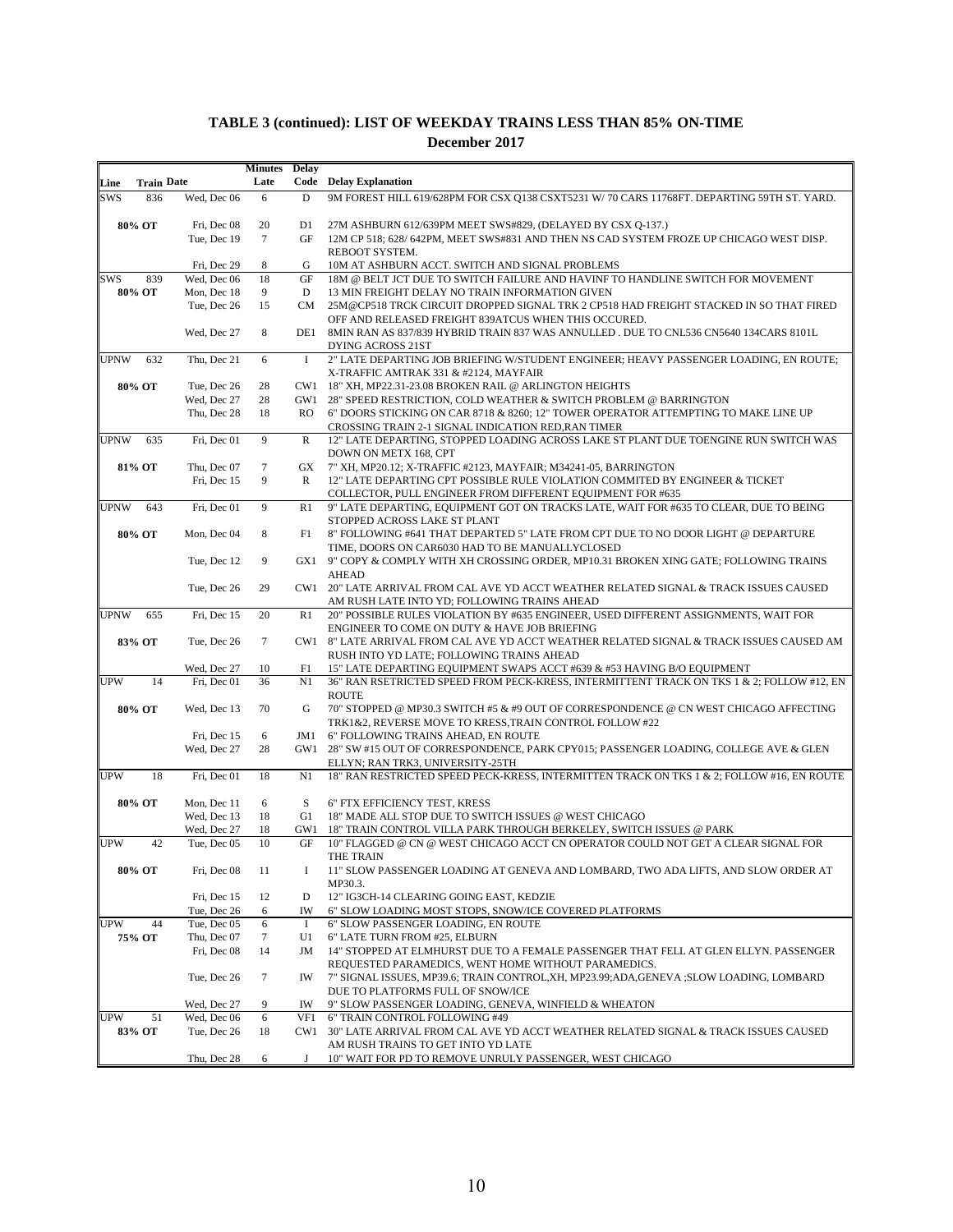|            |                   |             | <b>Minutes</b> | Delay          |                                                                                              |
|------------|-------------------|-------------|----------------|----------------|----------------------------------------------------------------------------------------------|
| Line       | <b>Train Date</b> |             | Late           |                | <b>Code</b> Delay Explanation                                                                |
| <b>UPW</b> | 53                | Tue, Dec 12 | 16             | E1             | 12" LATE ARRIVAL OF EQUIPMENT FROM CAL AVE YARD                                              |
|            | 80% OT            | Tue, Dec 26 | 52             | CW1            | 50" LATE ARRIVAL FROM CAL AVE YD ACCT WEATHER RELATED SIGNAL & TRACK ISSUES CAUSED           |
|            |                   |             |                |                | AM RUSH TRAINS LATE INTO YARD; FOLLOW TRAINS AHEAD                                           |
|            |                   | Wed, Dec 27 | $\mathbf{0}$   | XR.            | ANNULLED ACCT B/O ENGINE @ DEPARTURE TIME & NO EQUIPMENT TO MAKE SWAPS, CPT DIDN'T           |
|            |                   |             |                |                | PUSH BUTTON TO RECOVER.                                                                      |
|            |                   | Thu, Dec 28 | 12             | J1             | 12" FOLLOWING #51                                                                            |
| <b>UPW</b> | 55                | Thu, Dec 07 | $\tau$         | $\overline{C}$ | 7" TRAIN CONTROL FOLLOWING TRAINS AHEAD ACCT TWO 30MPH SLOW ORDERS BETWEEN MP3.83-           |
|            |                   |             |                |                | 3.85 & MP8.10-8.30                                                                           |
|            | 75% OT            | Fri, Dec 08 | $\tau$         | D              | 5" WAITING ON ZBRG1 TO CLEAR ON TO THE ROCKWELL SUB. ALSO ON TRAIN CONTROL FROM              |
|            |                   |             |                |                | KEDZIE TO BERKELEY.                                                                          |
|            |                   | Tue, Dec 26 | 37             | CW1            | 33" LATE ARRIVAL FROM CAL AVE YD HAD TO REPLACE A BAD CAR                                    |
|            |                   | Wed, Dec 27 | 9              | R1             | 9" MADE ADDITIONAL STOPS TO ACCT #53'S ANNULLMENT                                            |
| <b>UPW</b> | 58                | Mon, Dec 18 | 20             | D              | 20" FOLLOWING IG3AH, LA FOX-WEST CHICAGO; FOLLOWING ZBRG1B, VALE-KEDZIE                      |
|            | 80% OT            | Thu, Dec 21 | 8              | I <sub>1</sub> | 5" LATE TURN FROM #39, ELBURN                                                                |
|            |                   | Thu, Dec 28 | 16             | D              | 16" WAIT FOR ZSCG1 TO CLEAR INTO THE ROCKWELL SUB, KEDZIE                                    |
|            |                   | Fri, Dec 29 | 20             | DE1            | 20" WAIT FOR #47 TO CLEAR TRK1 2 TURNER ACCT ZG2OA W/BROKEN KNUCKLE BETWEEN TURNER-          |
|            |                   |             |                |                | UNIVERSITY; X-TRAFFIC, WESTERN                                                               |
| <b>UPW</b> | 60                | Tue, Dec 05 | 11             | G1             | 11" HELD @ KEDZIE WAITING FOR #63 TO CLEAR TRK2, WESTERN A-2 SW 67 FAILIED CAUSING O/B TO    |
|            |                   |             |                |                | RUN TRK 2 HALSTED-KEDZIE                                                                     |
|            | 70% OT            | Tue, Dec 12 | 11             | E1             | 11" LATE TURN FROM #59, ELMHURST                                                             |
|            |                   | Mon, Dec 18 | 16             | D1             | 16" FOLLOWING LATE #58                                                                       |
|            |                   | Thu, Dec 21 | 10             | I <sub>1</sub> | 10" TRAIN CONTROL FOLLOWING #58 FROM ELMHURST; USED SHORT CROSSOVERS, KEDZIE                 |
|            |                   | Thu, Dec 28 | 6              | D1             | 6" FOLLOWING #58                                                                             |
|            |                   | Fri, Dec 29 | 20             | DE1            | 20" FOLLOWING LATE #58                                                                       |
| <b>UPW</b> | 61                | Tue. Dec 05 | 10             | G              | 10" RAN TRACK 2. HALSTED-KEDZIE ACCT SW 67 FAILED @ A2 TOWER WESTERN AVE                     |
|            | 83% OT            | Tue, Dec 12 | $\tau$         | E1             | 7" FOLLOWING TRAINS AHEAD; X-TRAFFIC TO CLEAR, CN WASHINGTON ST INT.                         |
|            |                   | Tue, Dec 26 | 17             | CW1            | 17" FOLLOWING TRAINS AHEAD                                                                   |
| <b>UPW</b> | 62                | Fri, Dec 01 | 14             | $\mathbf C$    | 14" 10MPH SPEED RESTRICTION, MP23.2-23.3 TK1; 30MPH, MP15.4-15.6; INTERMITTING DOOR LIGHT ON |
|            |                   |             |                |                | <b>CAR 8441</b>                                                                              |
|            | 80% OT            | Tue, Dec 05 | 30             | DE             | 30" HELD @ LA FOX WAIT FOR #57 TO CLEAR PECK, MPRCLX WAS BROKEN DOWN BETWEEN KRESS-          |
|            |                   |             |                |                | PECK CAUSING SINLGE TRACKING                                                                 |
|            |                   | Wed, Dec 27 | 32             | E              | 32" ENG #134 HAVING GROUND RELAY ISSUES, BERKELEY; CUT OUT TRACTION #2, HAD ISSUES AGAIN,    |
|            |                   |             |                |                | ENDED CUTTING OUT WHOLE #1 TRUCK                                                             |
|            |                   | Fri, Dec 29 | 27             | D              | 37" STOPPED BEHIND ZLTG2B GOING INTO PROVISO; CREW WAS TOLD TO MAKE CUT BEFORE               |
|            |                   |             |                |                | SHOVING BACK INTO THE YARD                                                                   |
| <b>UPW</b> | 66                | Tue, Dec 05 | 86             | G              | 86"STOP @ BELLWOOD ACCT SWITCHES OUT OF CORRESPONDENCE AT PROVO& 25TH; CREWS HAND            |
|            |                   |             |                |                | THROW SWITCHES & FLAG AFFECTED INTERLOCKINGS; MELNP-05 ON                                    |
|            | 80% OT            | Fri, Dec 15 | 36             | R              | 7" LATE DEPART CAN 8573 WAS STILL ATS, HAD TO CHANGE TO AC, ELBURN; WAIT FOR #67, PARK       |
|            |                   |             |                |                | MCLPR INTO PROVISO & ANPCPR TK3, POSSIBLE RULE VIOLA                                         |
|            |                   | Mon, Dec 18 | $\tau$         | D              | 7" FOLLOWING KTAG4X-14, PECK-GENEVA                                                          |
|            |                   | Fri, Dec 29 | 41             | D1             | 41" STOPPED ON TRK3 @ ELMHURST W/#67 STOPPED ON TRK3 @ BERKELEY ACCT MPRCL COMING            |
|            |                   |             |                |                | OUT OF PROVISO TRK 2 MAKING CUT & SHOVE BACK INTO YARD                                       |
|            |                   |             |                |                |                                                                                              |

Data is final (01/25/18) version from TOPS.

P:\ONTIME\report\[WeekdayTrainsBelow85%\_table.xlsx]PrintCopy 01/26/2018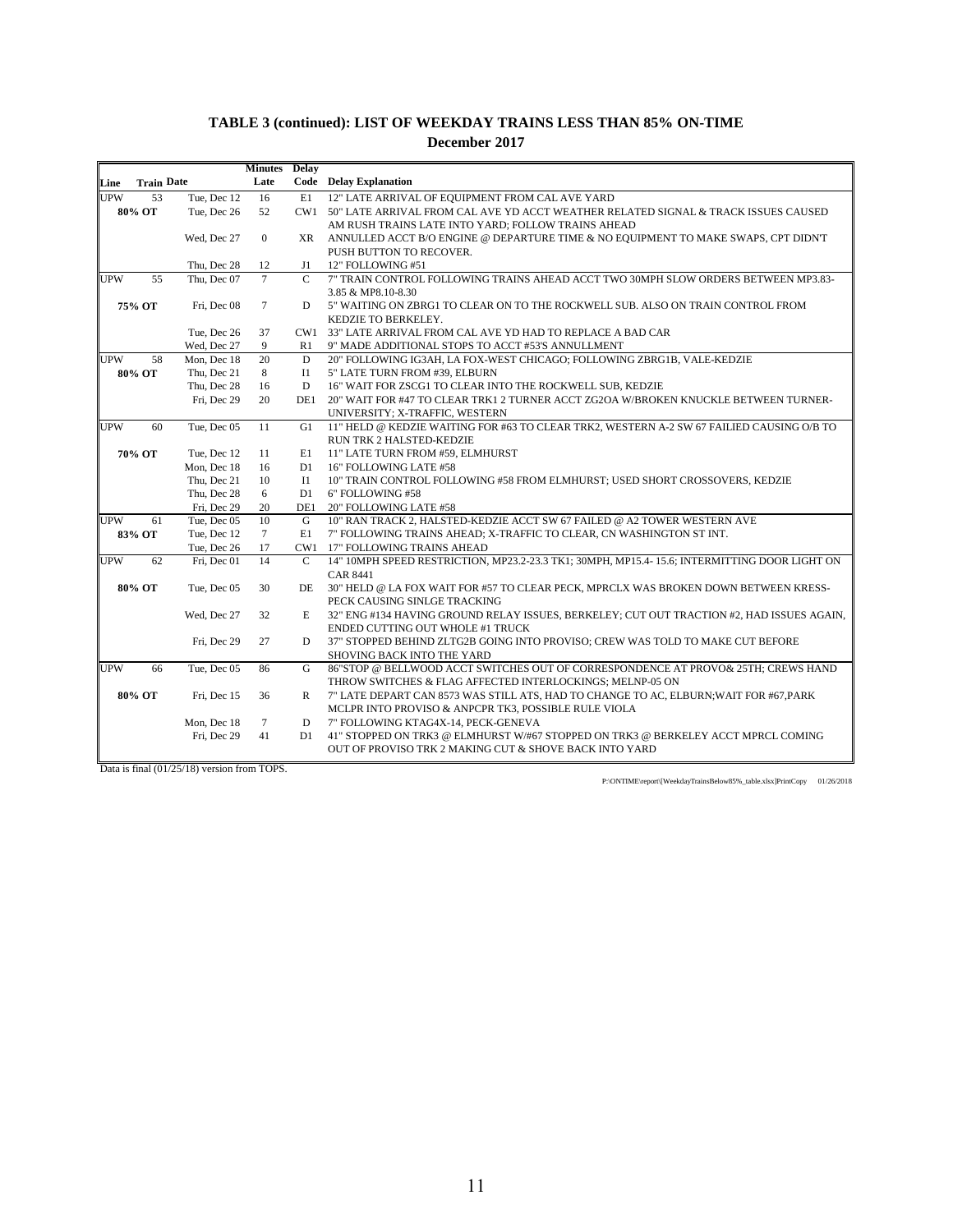#### **TABLE 4: DELAY INCIDENT CODES AND DEFINITIONS**

| Primary<br>Primary<br>Secondary Annulled<br><b>Definition</b><br><b>Delay Class</b><br>Annulled<br><b>Definition</b><br><b>Primary</b><br><b>Responsibility</b><br>Primary<br>Secondary<br><b>Delay Class</b><br><b>Responsibility</b><br>XA<br>XL<br>A1<br>Passenger Train Interference<br>Controllable<br>L1<br>Unauthorized People On Tracks/Near Miss<br>Incidental<br>Uncontrollable<br>Transportation<br>A<br>XM<br>M1<br><b>XAA</b><br>Controllable<br>M<br>Right of Way Accident/Misc.<br>Incidental<br>Uncontrollable<br>AA1<br>Rule 9.9 Delayed in Block/Rule 6.30<br>Transportation<br>AA<br><b>XAD</b><br>MW1<br><b>XMW</b><br>AD<br>AD1<br>Non-Revenue Passenger Train Interference<br>Controllable<br>MW<br>Right of Way Accident/Misc., Weather<br>Incidental<br>Uncontrollable<br>Transportation<br>N1<br>XN<br><b>XAM</b><br>Controllable<br>N<br>Incidental<br>Uncontrollable<br>AM<br>AM1<br><b>Amtrak Caused Delay</b><br>Transportation<br><b>Electricity Utility Failure</b><br>XAS<br>Controllable<br>NW1<br>XNW<br>AS<br>AS1<br>NICTD Train Interference<br>Transportation<br><b>NW</b><br>Electricity Utility Failure, Weather<br>Incidental<br>Uncontrollable<br>X <sub>O</sub><br>AW<br>AW1<br>XAW<br>$\mathbf{O}$<br>O1<br><b>AC/DC</b> System Failure<br>Engineering<br>Controllable<br>Pass. Train Interference, Weather<br>Transportation<br>Uncontrollable<br>B1<br><b>XB</b><br>B<br>Controllable<br>Human Error, Eng. Dept.<br>Engineering<br><b>OW</b><br>OW1<br>XOW<br>AC/DC System Failure, Weather<br>Engineering<br>Uncontrollable<br>XQ<br>Late Issuance of Track Warrant<br>Controllable<br>BA<br>BA1<br><b>XBA</b><br>Amtrak Engineering Human Error<br>Controllable<br>$\circ$<br>O <sub>1</sub><br>Transportation<br>Engineering<br>XR<br>C1<br>XC<br><b>Unscheduled Track Work</b><br>Controllable<br>$\mathbb{R}$<br>R1<br>Human Error, Transportation<br>Controllable<br>C<br>Engineering<br>Transportation<br>CA<br>CA1<br><b>XCA</b><br>RA<br><b>XRA</b><br>Controllable<br><b>Amtrak Engineering</b><br>Engineering<br>Semi-controllable<br>RA1<br>Human Error, Amtrak Transportation<br>Transportation<br>CC<br>CC1<br>XCC<br><b>RD</b><br>RD1<br><b>XRD</b><br>Controllable<br><b>Scheduled Track Work</b><br>Engineering<br>Controllable<br>Human Error, Metra Dispatcher<br>Transportation<br><b>XCF</b><br>RF<br><b>XRF</b><br>CF<br>CF1<br>Controllable<br>RF1<br>Freight Dispatcher/Opr/Non-Freight Train Error<br>Controllable<br><b>Engineering Equipment Malfunction</b><br>Engineering<br>Transportation<br>CG<br>CG1<br><b>XCG</b><br>RL<br>RL1<br><b>XRL</b><br>Scheduled Signal Work<br>Controllable<br>Human Error, Job Action/Employee No Show (CMS Error) Transportation<br>Controllable<br>Engineering<br><b>RN</b><br><b>CH</b><br>CH <sub>1</sub><br>XCH<br><b>Contractor Failure</b><br>Engineering<br>Controllable<br>RN1<br><b>XRN</b><br>Human Error, Job Action/Employee No Show (Non-CMS) Transportation<br>Controllable<br>CO <sub>1</sub><br><b>XCO</b><br>Scheduled Wire Work<br>Controllable<br><b>RO</b><br>RO1<br><b>XRO</b><br>CO<br>Engineering<br>Human Error, Tower Operator<br>Transportation<br>Controllable<br><b>XCM</b><br><b>XRS</b><br><b>CM</b><br>CM1<br>Controllable<br>RS<br>RS1<br>Controllable<br>Switch Malfunction (Track Dept.)<br>Engineering<br>Human Error, NICTD Transportation<br>Transportation<br><b>RW</b><br>RW1<br><b>XRW</b><br>CW<br>CW1<br><b>XCW</b><br>M of W Work, Weather<br>Engineering<br>Uncontrollable<br>Train Crew Issues, Weather<br>Transportation<br>Uncontrollable<br><b>XD</b><br>D1<br>Semi-controllable<br><b>RZ</b><br>D<br>Freight Train Interference<br>Transportation<br>RZ1<br><b>XRZ</b><br>ETMS Train Crew Error [obsolete 2015]<br>Transportation<br>Controllable<br>DD<br>D <sub>D</sub> 1<br><b>XDD</b><br>S<br>S1<br>XS<br>Operational (Efficiency) Testing<br>Uncontrollable<br>Freight Dispatcher/Opr/Freight Train Error<br>Transportation<br>Controllable<br>Transportation<br>T1<br>XT<br>DE<br><b>XDE</b><br>T<br>Property Vandalism<br>Incidental<br>Uncontrollable<br>DE1<br>Freight Mechanical Malfunction<br>Transportation<br>Semi-controllable<br>XU<br>$DM$<br>DM1<br><b>XDM</b><br>Freight-Accident/Incident<br>Incidental<br>Uncontrollable<br>U<br>U1<br>Accessibility Related (ADA)<br>Ridership<br>Uncontrollable<br>DR1<br><b>XDR</b><br>$\mathbf{U}\mathbf{F}$<br>UF1<br>$\ensuremath{\text{XUF}}$<br>DR<br>Freight-Human Error<br>Semi-controllable<br><b>ADA Lift Failure</b><br>Mechanical<br>Controllable<br>Transportation<br><b>XDW</b><br>UW<br><b>XUW</b><br>DW<br>DW1<br>Freight Train Interference, Weather<br>Uncontrollable<br>UW1<br>Accessibility, Weather<br>Ridership<br>Uncontrollable<br>Transportation<br>E1<br>XE<br><b>VE</b><br>VE1<br><b>XVE</b><br>E<br><b>Locomotive Malfunction</b><br>Mechanical<br>Controllable<br>Locomotive Problem Reported, Nothing Found<br>Incidental<br>Controllable<br>EA<br>EA1<br><b>XEA</b><br>VF<br>VF1<br><b>XVF</b><br>Cab Car Problem Reported, Nothing Found<br>Incidental<br>Controllable<br>Amtrak Locomotive/Car Malfunction<br>Mechanical<br>Uncontrollable<br>EW1<br><b>XEW</b><br>VG<br>EW<br>Uncontrollable<br>VG1<br><b>XVG</b><br>Incidental<br>Uncontrollable<br>Locomotive Malfunction, Weather<br>Mechanical<br>Broken Gate Crossing Reported, Nothing Found<br>W1<br>W<br>XW<br>EZ<br>EZ1<br><b>XEZ</b><br>Controllable<br>Gas Leak<br>Incidental<br>Uncontrollable<br>ETMS Malfunction on Locomotive [obsolete 2015]<br>Mechanical<br>F<br>F1<br>XF<br>Mechanical<br>Controllable<br>YB<br>YB1<br><b>XYB</b><br>Controllable<br>Cab Car/Trailer/MU Malfunction<br>Derailment - Human Error, Engineering<br>Engineering<br>FS<br>FS1<br><b>XFS</b><br>YC<br>YC1<br><b>XYC</b><br>Mechanical<br>Uncontrollable<br>Derailment - Engineering<br>Engineering<br>Controllable<br><b>NICTD MU Malfunction</b><br>YE<br>FW<br>FW1<br><b>XFW</b><br>YE1<br><b>XYE</b><br>Derailment - Mechanical<br>Mechanical<br>Controllable<br>Cab Car/TRL/MU Malfunction, Weather<br>Mechanical<br>Uncontrollable<br>${\rm FZ}$<br>YF<br>${\rm XYF}$<br>FZ1<br><b>XFZ</b><br>Controllable<br>YF1<br>Incidental<br>Uncontrollable<br>ETMS Malfunction on Cab Car [obsolete 2015]<br>Mechanical<br>Derailment - Accident, Foreign Line<br>$\mathbf G$<br>G1<br>XG<br>YH<br>YH1<br><b>XYH</b><br>Signal/Switch Malfunction (Signal Dept.)<br>Controllable<br>Derailment - Human Error, Mechanical<br>Mechanical<br>Controllable<br>Engineering<br><b>XYM</b><br>Incidental<br>GA<br>GA1<br><b>XGA</b><br>Signal/Switch Failure Amtrak (Signal Dept.)<br>Semi-controllable<br>YM<br>YM1<br>Derailment - Accident<br>Uncontrollable<br>Engineering<br>GF<br>GF1<br><b>XGF</b><br>Semi-controllable<br>YR<br>YR1<br><b>XYR</b><br>Controllable<br>Signal/Switch Foreign Line<br>Engineering<br>Derailment - Human Error, Transportation<br>Transportation<br><b>GM</b><br>GM1<br><b>XGM</b><br>Controllable<br>YW<br>YW1<br><b>XYW</b><br>Incidental<br>Uncontrollable<br>Gate Crossing Malfunction<br>Engineering<br>Derailment Accident, Weather<br>ZA1<br>ZA<br><b>XZA</b><br>Mechanical<br>GT1<br>XGT<br>Controllable<br>PTC Amtrak Train (On-Board)<br>Uncontrollable<br>GT<br>Telecom Failure<br>Engineering<br><b>XGW</b><br><b>XZB</b><br>GW<br>GW1<br>Signal/Switch Malfunction Weather (Signal Dept.)<br>Uncontrollable<br>ZB<br>ZB1<br>Controllable<br>Engineering<br>PTC Human Error, Engineering Dept.<br>Engineering<br>ZC<br>GX1<br><b>XGX</b><br>ZC1<br><b>XZC</b><br>GX<br><b>Broken Gate Crossing</b><br>Uncontrollable<br>PTC Construction/Maintenance<br>Engineering<br>Controllable<br>Engineering<br>ZD<br>ZD1<br>GZ<br>GZ1<br><b>XZD</b><br>XGZ<br>ETMS Signal Malfunction [obsolete 2015]<br>Engineering<br>Controllable<br>PTC Freight Train (On-Board)<br>Transportation<br>Semi-controllable<br>H<br>H1<br>XH<br>Human Error, Mechanical Department<br>Mechanical<br>Controllable<br>ZE<br>ZE1<br><b>XZE</b><br>Mechanical<br>Controllable<br>PTC Malfunction Locomotive<br><b>XHS</b><br>$\ensuremath{\mathsf{ZF}}$<br>ZF1<br><b>XZF</b><br>HS<br>HS1<br>Controllable<br>Mechanical<br>Controllable<br>Human Error, NICTD Mechanical Dept.<br>Mechanical<br>PTC Malfunction Coach<br>XI<br>ZG<br>$_{11}$<br>ZG1<br>XZG<br>Passenger Handling, Running Time<br>Ridership<br>Uncontrollable<br>PTC Wayside<br>Controllable<br>Engineering<br>$_{\rm IB}$<br><b>XIB</b><br>ZH<br>ZH1<br>IB1<br>Passenger Handling, Bicycle<br>Ridership<br>Uncontrollable<br><b>XZH</b><br>PTC Human Error, Mechanical<br>Mechanical<br>Controllable<br>IW<br>IW1<br>XIW<br>ZN<br>ZN1<br><b>XZN</b><br>Passenger Handling, Weather<br>Ridership<br>Uncontrollable<br>PTC Foreign Line (Non-Train)<br>Engineering<br>Semi-controllable<br>XJ<br>$\ensuremath{\mathsf{ZP}}$<br>J1<br>ZP1<br><b>XZP</b><br>Passenger Problems/Removal<br>Incidental<br>Uncontrollable<br>Controllable<br>PTC Dispatcher<br>Transportation<br><b>XJA</b><br>JA1<br>Incidental<br>Uncontrollable<br>ZR<br>ZR1<br><b>XZR</b><br>Controllable<br>JA<br>Amtrak Passenger Problems/Removal<br>PTC Human Error, Transportation<br>Transportation<br><b>XJM</b><br>ZS<br>ZS1<br><b>XZS</b><br>JM<br>JM1<br>Passenger Medical Emergency<br>Incidental<br>Uncontrollable<br>PTC NICTD MU Train (On-Board)<br>Mechanical<br>Uncontrollable<br>K1<br>XK<br>ZT<br>ZT1<br><b>XZT</b><br>K<br><b>Obstruction On Tracks</b><br>Incidental<br>Uncontrollable<br>PTC Back Office<br>Engineering<br>Controllable<br><b>KD</b><br>KD1<br><b>XKD</b><br>ZW<br>ZW1<br><b>Train Struck Debris</b><br>Incidental<br>Uncontrollable<br><b>XZW</b><br>PTC Weather<br>Engineering<br>Uncontrollable<br><b>XKP</b><br>KP<br>KP1<br>Incidental<br>Uncontrollable<br>Suspicious Package(s)/Person(s)/Activity<br><b>KW</b><br>KW1<br><b>XKW</b><br>Obstruction On Tracks, Weather<br>Incidental<br>Uncontrollable<br>Effective July 1, 2016<br>Revised July 19, 2016<br>P:\ONTIME\ #DelayClassificationTbl2012_v2016mid.xlsx]IncidentCodeTable_Lnd 08/16/2016 | Codes |  |  | Codes |  |  |
|-----------------------------------------------------------------------------------------------------------------------------------------------------------------------------------------------------------------------------------------------------------------------------------------------------------------------------------------------------------------------------------------------------------------------------------------------------------------------------------------------------------------------------------------------------------------------------------------------------------------------------------------------------------------------------------------------------------------------------------------------------------------------------------------------------------------------------------------------------------------------------------------------------------------------------------------------------------------------------------------------------------------------------------------------------------------------------------------------------------------------------------------------------------------------------------------------------------------------------------------------------------------------------------------------------------------------------------------------------------------------------------------------------------------------------------------------------------------------------------------------------------------------------------------------------------------------------------------------------------------------------------------------------------------------------------------------------------------------------------------------------------------------------------------------------------------------------------------------------------------------------------------------------------------------------------------------------------------------------------------------------------------------------------------------------------------------------------------------------------------------------------------------------------------------------------------------------------------------------------------------------------------------------------------------------------------------------------------------------------------------------------------------------------------------------------------------------------------------------------------------------------------------------------------------------------------------------------------------------------------------------------------------------------------------------------------------------------------------------------------------------------------------------------------------------------------------------------------------------------------------------------------------------------------------------------------------------------------------------------------------------------------------------------------------------------------------------------------------------------------------------------------------------------------------------------------------------------------------------------------------------------------------------------------------------------------------------------------------------------------------------------------------------------------------------------------------------------------------------------------------------------------------------------------------------------------------------------------------------------------------------------------------------------------------------------------------------------------------------------------------------------------------------------------------------------------------------------------------------------------------------------------------------------------------------------------------------------------------------------------------------------------------------------------------------------------------------------------------------------------------------------------------------------------------------------------------------------------------------------------------------------------------------------------------------------------------------------------------------------------------------------------------------------------------------------------------------------------------------------------------------------------------------------------------------------------------------------------------------------------------------------------------------------------------------------------------------------------------------------------------------------------------------------------------------------------------------------------------------------------------------------------------------------------------------------------------------------------------------------------------------------------------------------------------------------------------------------------------------------------------------------------------------------------------------------------------------------------------------------------------------------------------------------------------------------------------------------------------------------------------------------------------------------------------------------------------------------------------------------------------------------------------------------------------------------------------------------------------------------------------------------------------------------------------------------------------------------------------------------------------------------------------------------------------------------------------------------------------------------------------------------------------------------------------------------------------------------------------------------------------------------------------------------------------------------------------------------------------------------------------------------------------------------------------------------------------------------------------------------------------------------------------------------------------------------------------------------------------------------------------------------------------------------------------------------------------------------------------------------------------------------------------------------------------------------------------------------------------------------------------------------------------------------------------------------------------------------------------------------------------------------------------------------------------------------------------------------------------------------------------------------------------------------------------------------------------------------------------------------------------------------------------------------------------------------------------------------------------------------------------------------------------------------------------------------------------------------------------------------------------------------------------------------------------------------------------------------------------------------------------------------------------------------------------------------------------------------------------------------------------------------------------------------------------------------------------------------------------------------------------------------------------------------------------------------------------------------------------------------------------------------------------------------------------------------------------------------------------------------------------------------------------------------------------------------------------------------------------------------------------------------------------------------------------------------------------------------------------------------------------------------------------------------------------------------------------------------------------------------------------------------------------------------------------------------------------------------------------------------------------------------------------------------------------------------------------------------------------------------------------------------------------------------------------------------------------------------------------------------------------------------------------------------------------------------------------------------------------------------------------------------------------------------------------------------------------------------------------------------------------------------------------------------------------------------------------------------------------------------------------------------------------------------------------------------------------------------------------------------------------------------------------------------------------------------------------------------------------------------------------------------------------------------------------------------------------------------------------------------------------------------------------------------------------------------------------------------------------------------------------------------------------------------------------------------------------------------------------------------------------------------------------------------------------------------------------------------------------------------------------------------------------------------------------------------------------------------------------------------------------------------------------------------------------------------------------------------------------------------------------------------------------------------------------------------------------------------------------------------------------------------------|-------|--|--|-------|--|--|
|                                                                                                                                                                                                                                                                                                                                                                                                                                                                                                                                                                                                                                                                                                                                                                                                                                                                                                                                                                                                                                                                                                                                                                                                                                                                                                                                                                                                                                                                                                                                                                                                                                                                                                                                                                                                                                                                                                                                                                                                                                                                                                                                                                                                                                                                                                                                                                                                                                                                                                                                                                                                                                                                                                                                                                                                                                                                                                                                                                                                                                                                                                                                                                                                                                                                                                                                                                                                                                                                                                                                                                                                                                                                                                                                                                                                                                                                                                                                                                                                                                                                                                                                                                                                                                                                                                                                                                                                                                                                                                                                                                                                                                                                                                                                                                                                                                                                                                                                                                                                                                                                                                                                                                                                                                                                                                                                                                                                                                                                                                                                                                                                                                                                                                                                                                                                                                                                                                                                                                                                                                                                                                                                                                                                                                                                                                                                                                                                                                                                                                                                                                                                                                                                                                                                                                                                                                                                                                                                                                                                                                                                                                                                                                                                                                                                                                                                                                                                                                                                                                                                                                                                                                                                                                                                                                                                                                                                                                                                                                                                                                                                                                                                                                                                                                                                                                                                                                                                                                                                                                                                                                                                                                                                                                                                                                                                                                                                                                                                                                                                                                                                                                                                                                                                                                                                                                                                                                                                                                                                                                                                                                                                                                                                                                                                                                                                                                                                                                                                                                                                                                                                                                                                         |       |  |  |       |  |  |
|                                                                                                                                                                                                                                                                                                                                                                                                                                                                                                                                                                                                                                                                                                                                                                                                                                                                                                                                                                                                                                                                                                                                                                                                                                                                                                                                                                                                                                                                                                                                                                                                                                                                                                                                                                                                                                                                                                                                                                                                                                                                                                                                                                                                                                                                                                                                                                                                                                                                                                                                                                                                                                                                                                                                                                                                                                                                                                                                                                                                                                                                                                                                                                                                                                                                                                                                                                                                                                                                                                                                                                                                                                                                                                                                                                                                                                                                                                                                                                                                                                                                                                                                                                                                                                                                                                                                                                                                                                                                                                                                                                                                                                                                                                                                                                                                                                                                                                                                                                                                                                                                                                                                                                                                                                                                                                                                                                                                                                                                                                                                                                                                                                                                                                                                                                                                                                                                                                                                                                                                                                                                                                                                                                                                                                                                                                                                                                                                                                                                                                                                                                                                                                                                                                                                                                                                                                                                                                                                                                                                                                                                                                                                                                                                                                                                                                                                                                                                                                                                                                                                                                                                                                                                                                                                                                                                                                                                                                                                                                                                                                                                                                                                                                                                                                                                                                                                                                                                                                                                                                                                                                                                                                                                                                                                                                                                                                                                                                                                                                                                                                                                                                                                                                                                                                                                                                                                                                                                                                                                                                                                                                                                                                                                                                                                                                                                                                                                                                                                                                                                                                                                                                                                         |       |  |  |       |  |  |
|                                                                                                                                                                                                                                                                                                                                                                                                                                                                                                                                                                                                                                                                                                                                                                                                                                                                                                                                                                                                                                                                                                                                                                                                                                                                                                                                                                                                                                                                                                                                                                                                                                                                                                                                                                                                                                                                                                                                                                                                                                                                                                                                                                                                                                                                                                                                                                                                                                                                                                                                                                                                                                                                                                                                                                                                                                                                                                                                                                                                                                                                                                                                                                                                                                                                                                                                                                                                                                                                                                                                                                                                                                                                                                                                                                                                                                                                                                                                                                                                                                                                                                                                                                                                                                                                                                                                                                                                                                                                                                                                                                                                                                                                                                                                                                                                                                                                                                                                                                                                                                                                                                                                                                                                                                                                                                                                                                                                                                                                                                                                                                                                                                                                                                                                                                                                                                                                                                                                                                                                                                                                                                                                                                                                                                                                                                                                                                                                                                                                                                                                                                                                                                                                                                                                                                                                                                                                                                                                                                                                                                                                                                                                                                                                                                                                                                                                                                                                                                                                                                                                                                                                                                                                                                                                                                                                                                                                                                                                                                                                                                                                                                                                                                                                                                                                                                                                                                                                                                                                                                                                                                                                                                                                                                                                                                                                                                                                                                                                                                                                                                                                                                                                                                                                                                                                                                                                                                                                                                                                                                                                                                                                                                                                                                                                                                                                                                                                                                                                                                                                                                                                                                                                         |       |  |  |       |  |  |
|                                                                                                                                                                                                                                                                                                                                                                                                                                                                                                                                                                                                                                                                                                                                                                                                                                                                                                                                                                                                                                                                                                                                                                                                                                                                                                                                                                                                                                                                                                                                                                                                                                                                                                                                                                                                                                                                                                                                                                                                                                                                                                                                                                                                                                                                                                                                                                                                                                                                                                                                                                                                                                                                                                                                                                                                                                                                                                                                                                                                                                                                                                                                                                                                                                                                                                                                                                                                                                                                                                                                                                                                                                                                                                                                                                                                                                                                                                                                                                                                                                                                                                                                                                                                                                                                                                                                                                                                                                                                                                                                                                                                                                                                                                                                                                                                                                                                                                                                                                                                                                                                                                                                                                                                                                                                                                                                                                                                                                                                                                                                                                                                                                                                                                                                                                                                                                                                                                                                                                                                                                                                                                                                                                                                                                                                                                                                                                                                                                                                                                                                                                                                                                                                                                                                                                                                                                                                                                                                                                                                                                                                                                                                                                                                                                                                                                                                                                                                                                                                                                                                                                                                                                                                                                                                                                                                                                                                                                                                                                                                                                                                                                                                                                                                                                                                                                                                                                                                                                                                                                                                                                                                                                                                                                                                                                                                                                                                                                                                                                                                                                                                                                                                                                                                                                                                                                                                                                                                                                                                                                                                                                                                                                                                                                                                                                                                                                                                                                                                                                                                                                                                                                                                         |       |  |  |       |  |  |
|                                                                                                                                                                                                                                                                                                                                                                                                                                                                                                                                                                                                                                                                                                                                                                                                                                                                                                                                                                                                                                                                                                                                                                                                                                                                                                                                                                                                                                                                                                                                                                                                                                                                                                                                                                                                                                                                                                                                                                                                                                                                                                                                                                                                                                                                                                                                                                                                                                                                                                                                                                                                                                                                                                                                                                                                                                                                                                                                                                                                                                                                                                                                                                                                                                                                                                                                                                                                                                                                                                                                                                                                                                                                                                                                                                                                                                                                                                                                                                                                                                                                                                                                                                                                                                                                                                                                                                                                                                                                                                                                                                                                                                                                                                                                                                                                                                                                                                                                                                                                                                                                                                                                                                                                                                                                                                                                                                                                                                                                                                                                                                                                                                                                                                                                                                                                                                                                                                                                                                                                                                                                                                                                                                                                                                                                                                                                                                                                                                                                                                                                                                                                                                                                                                                                                                                                                                                                                                                                                                                                                                                                                                                                                                                                                                                                                                                                                                                                                                                                                                                                                                                                                                                                                                                                                                                                                                                                                                                                                                                                                                                                                                                                                                                                                                                                                                                                                                                                                                                                                                                                                                                                                                                                                                                                                                                                                                                                                                                                                                                                                                                                                                                                                                                                                                                                                                                                                                                                                                                                                                                                                                                                                                                                                                                                                                                                                                                                                                                                                                                                                                                                                                                                         |       |  |  |       |  |  |
|                                                                                                                                                                                                                                                                                                                                                                                                                                                                                                                                                                                                                                                                                                                                                                                                                                                                                                                                                                                                                                                                                                                                                                                                                                                                                                                                                                                                                                                                                                                                                                                                                                                                                                                                                                                                                                                                                                                                                                                                                                                                                                                                                                                                                                                                                                                                                                                                                                                                                                                                                                                                                                                                                                                                                                                                                                                                                                                                                                                                                                                                                                                                                                                                                                                                                                                                                                                                                                                                                                                                                                                                                                                                                                                                                                                                                                                                                                                                                                                                                                                                                                                                                                                                                                                                                                                                                                                                                                                                                                                                                                                                                                                                                                                                                                                                                                                                                                                                                                                                                                                                                                                                                                                                                                                                                                                                                                                                                                                                                                                                                                                                                                                                                                                                                                                                                                                                                                                                                                                                                                                                                                                                                                                                                                                                                                                                                                                                                                                                                                                                                                                                                                                                                                                                                                                                                                                                                                                                                                                                                                                                                                                                                                                                                                                                                                                                                                                                                                                                                                                                                                                                                                                                                                                                                                                                                                                                                                                                                                                                                                                                                                                                                                                                                                                                                                                                                                                                                                                                                                                                                                                                                                                                                                                                                                                                                                                                                                                                                                                                                                                                                                                                                                                                                                                                                                                                                                                                                                                                                                                                                                                                                                                                                                                                                                                                                                                                                                                                                                                                                                                                                                                                         |       |  |  |       |  |  |
|                                                                                                                                                                                                                                                                                                                                                                                                                                                                                                                                                                                                                                                                                                                                                                                                                                                                                                                                                                                                                                                                                                                                                                                                                                                                                                                                                                                                                                                                                                                                                                                                                                                                                                                                                                                                                                                                                                                                                                                                                                                                                                                                                                                                                                                                                                                                                                                                                                                                                                                                                                                                                                                                                                                                                                                                                                                                                                                                                                                                                                                                                                                                                                                                                                                                                                                                                                                                                                                                                                                                                                                                                                                                                                                                                                                                                                                                                                                                                                                                                                                                                                                                                                                                                                                                                                                                                                                                                                                                                                                                                                                                                                                                                                                                                                                                                                                                                                                                                                                                                                                                                                                                                                                                                                                                                                                                                                                                                                                                                                                                                                                                                                                                                                                                                                                                                                                                                                                                                                                                                                                                                                                                                                                                                                                                                                                                                                                                                                                                                                                                                                                                                                                                                                                                                                                                                                                                                                                                                                                                                                                                                                                                                                                                                                                                                                                                                                                                                                                                                                                                                                                                                                                                                                                                                                                                                                                                                                                                                                                                                                                                                                                                                                                                                                                                                                                                                                                                                                                                                                                                                                                                                                                                                                                                                                                                                                                                                                                                                                                                                                                                                                                                                                                                                                                                                                                                                                                                                                                                                                                                                                                                                                                                                                                                                                                                                                                                                                                                                                                                                                                                                                                                         |       |  |  |       |  |  |
|                                                                                                                                                                                                                                                                                                                                                                                                                                                                                                                                                                                                                                                                                                                                                                                                                                                                                                                                                                                                                                                                                                                                                                                                                                                                                                                                                                                                                                                                                                                                                                                                                                                                                                                                                                                                                                                                                                                                                                                                                                                                                                                                                                                                                                                                                                                                                                                                                                                                                                                                                                                                                                                                                                                                                                                                                                                                                                                                                                                                                                                                                                                                                                                                                                                                                                                                                                                                                                                                                                                                                                                                                                                                                                                                                                                                                                                                                                                                                                                                                                                                                                                                                                                                                                                                                                                                                                                                                                                                                                                                                                                                                                                                                                                                                                                                                                                                                                                                                                                                                                                                                                                                                                                                                                                                                                                                                                                                                                                                                                                                                                                                                                                                                                                                                                                                                                                                                                                                                                                                                                                                                                                                                                                                                                                                                                                                                                                                                                                                                                                                                                                                                                                                                                                                                                                                                                                                                                                                                                                                                                                                                                                                                                                                                                                                                                                                                                                                                                                                                                                                                                                                                                                                                                                                                                                                                                                                                                                                                                                                                                                                                                                                                                                                                                                                                                                                                                                                                                                                                                                                                                                                                                                                                                                                                                                                                                                                                                                                                                                                                                                                                                                                                                                                                                                                                                                                                                                                                                                                                                                                                                                                                                                                                                                                                                                                                                                                                                                                                                                                                                                                                                                                         |       |  |  |       |  |  |
|                                                                                                                                                                                                                                                                                                                                                                                                                                                                                                                                                                                                                                                                                                                                                                                                                                                                                                                                                                                                                                                                                                                                                                                                                                                                                                                                                                                                                                                                                                                                                                                                                                                                                                                                                                                                                                                                                                                                                                                                                                                                                                                                                                                                                                                                                                                                                                                                                                                                                                                                                                                                                                                                                                                                                                                                                                                                                                                                                                                                                                                                                                                                                                                                                                                                                                                                                                                                                                                                                                                                                                                                                                                                                                                                                                                                                                                                                                                                                                                                                                                                                                                                                                                                                                                                                                                                                                                                                                                                                                                                                                                                                                                                                                                                                                                                                                                                                                                                                                                                                                                                                                                                                                                                                                                                                                                                                                                                                                                                                                                                                                                                                                                                                                                                                                                                                                                                                                                                                                                                                                                                                                                                                                                                                                                                                                                                                                                                                                                                                                                                                                                                                                                                                                                                                                                                                                                                                                                                                                                                                                                                                                                                                                                                                                                                                                                                                                                                                                                                                                                                                                                                                                                                                                                                                                                                                                                                                                                                                                                                                                                                                                                                                                                                                                                                                                                                                                                                                                                                                                                                                                                                                                                                                                                                                                                                                                                                                                                                                                                                                                                                                                                                                                                                                                                                                                                                                                                                                                                                                                                                                                                                                                                                                                                                                                                                                                                                                                                                                                                                                                                                                                                                         |       |  |  |       |  |  |
|                                                                                                                                                                                                                                                                                                                                                                                                                                                                                                                                                                                                                                                                                                                                                                                                                                                                                                                                                                                                                                                                                                                                                                                                                                                                                                                                                                                                                                                                                                                                                                                                                                                                                                                                                                                                                                                                                                                                                                                                                                                                                                                                                                                                                                                                                                                                                                                                                                                                                                                                                                                                                                                                                                                                                                                                                                                                                                                                                                                                                                                                                                                                                                                                                                                                                                                                                                                                                                                                                                                                                                                                                                                                                                                                                                                                                                                                                                                                                                                                                                                                                                                                                                                                                                                                                                                                                                                                                                                                                                                                                                                                                                                                                                                                                                                                                                                                                                                                                                                                                                                                                                                                                                                                                                                                                                                                                                                                                                                                                                                                                                                                                                                                                                                                                                                                                                                                                                                                                                                                                                                                                                                                                                                                                                                                                                                                                                                                                                                                                                                                                                                                                                                                                                                                                                                                                                                                                                                                                                                                                                                                                                                                                                                                                                                                                                                                                                                                                                                                                                                                                                                                                                                                                                                                                                                                                                                                                                                                                                                                                                                                                                                                                                                                                                                                                                                                                                                                                                                                                                                                                                                                                                                                                                                                                                                                                                                                                                                                                                                                                                                                                                                                                                                                                                                                                                                                                                                                                                                                                                                                                                                                                                                                                                                                                                                                                                                                                                                                                                                                                                                                                                                                         |       |  |  |       |  |  |
|                                                                                                                                                                                                                                                                                                                                                                                                                                                                                                                                                                                                                                                                                                                                                                                                                                                                                                                                                                                                                                                                                                                                                                                                                                                                                                                                                                                                                                                                                                                                                                                                                                                                                                                                                                                                                                                                                                                                                                                                                                                                                                                                                                                                                                                                                                                                                                                                                                                                                                                                                                                                                                                                                                                                                                                                                                                                                                                                                                                                                                                                                                                                                                                                                                                                                                                                                                                                                                                                                                                                                                                                                                                                                                                                                                                                                                                                                                                                                                                                                                                                                                                                                                                                                                                                                                                                                                                                                                                                                                                                                                                                                                                                                                                                                                                                                                                                                                                                                                                                                                                                                                                                                                                                                                                                                                                                                                                                                                                                                                                                                                                                                                                                                                                                                                                                                                                                                                                                                                                                                                                                                                                                                                                                                                                                                                                                                                                                                                                                                                                                                                                                                                                                                                                                                                                                                                                                                                                                                                                                                                                                                                                                                                                                                                                                                                                                                                                                                                                                                                                                                                                                                                                                                                                                                                                                                                                                                                                                                                                                                                                                                                                                                                                                                                                                                                                                                                                                                                                                                                                                                                                                                                                                                                                                                                                                                                                                                                                                                                                                                                                                                                                                                                                                                                                                                                                                                                                                                                                                                                                                                                                                                                                                                                                                                                                                                                                                                                                                                                                                                                                                                                                                         |       |  |  |       |  |  |
|                                                                                                                                                                                                                                                                                                                                                                                                                                                                                                                                                                                                                                                                                                                                                                                                                                                                                                                                                                                                                                                                                                                                                                                                                                                                                                                                                                                                                                                                                                                                                                                                                                                                                                                                                                                                                                                                                                                                                                                                                                                                                                                                                                                                                                                                                                                                                                                                                                                                                                                                                                                                                                                                                                                                                                                                                                                                                                                                                                                                                                                                                                                                                                                                                                                                                                                                                                                                                                                                                                                                                                                                                                                                                                                                                                                                                                                                                                                                                                                                                                                                                                                                                                                                                                                                                                                                                                                                                                                                                                                                                                                                                                                                                                                                                                                                                                                                                                                                                                                                                                                                                                                                                                                                                                                                                                                                                                                                                                                                                                                                                                                                                                                                                                                                                                                                                                                                                                                                                                                                                                                                                                                                                                                                                                                                                                                                                                                                                                                                                                                                                                                                                                                                                                                                                                                                                                                                                                                                                                                                                                                                                                                                                                                                                                                                                                                                                                                                                                                                                                                                                                                                                                                                                                                                                                                                                                                                                                                                                                                                                                                                                                                                                                                                                                                                                                                                                                                                                                                                                                                                                                                                                                                                                                                                                                                                                                                                                                                                                                                                                                                                                                                                                                                                                                                                                                                                                                                                                                                                                                                                                                                                                                                                                                                                                                                                                                                                                                                                                                                                                                                                                                                                         |       |  |  |       |  |  |
|                                                                                                                                                                                                                                                                                                                                                                                                                                                                                                                                                                                                                                                                                                                                                                                                                                                                                                                                                                                                                                                                                                                                                                                                                                                                                                                                                                                                                                                                                                                                                                                                                                                                                                                                                                                                                                                                                                                                                                                                                                                                                                                                                                                                                                                                                                                                                                                                                                                                                                                                                                                                                                                                                                                                                                                                                                                                                                                                                                                                                                                                                                                                                                                                                                                                                                                                                                                                                                                                                                                                                                                                                                                                                                                                                                                                                                                                                                                                                                                                                                                                                                                                                                                                                                                                                                                                                                                                                                                                                                                                                                                                                                                                                                                                                                                                                                                                                                                                                                                                                                                                                                                                                                                                                                                                                                                                                                                                                                                                                                                                                                                                                                                                                                                                                                                                                                                                                                                                                                                                                                                                                                                                                                                                                                                                                                                                                                                                                                                                                                                                                                                                                                                                                                                                                                                                                                                                                                                                                                                                                                                                                                                                                                                                                                                                                                                                                                                                                                                                                                                                                                                                                                                                                                                                                                                                                                                                                                                                                                                                                                                                                                                                                                                                                                                                                                                                                                                                                                                                                                                                                                                                                                                                                                                                                                                                                                                                                                                                                                                                                                                                                                                                                                                                                                                                                                                                                                                                                                                                                                                                                                                                                                                                                                                                                                                                                                                                                                                                                                                                                                                                                                                                         |       |  |  |       |  |  |
|                                                                                                                                                                                                                                                                                                                                                                                                                                                                                                                                                                                                                                                                                                                                                                                                                                                                                                                                                                                                                                                                                                                                                                                                                                                                                                                                                                                                                                                                                                                                                                                                                                                                                                                                                                                                                                                                                                                                                                                                                                                                                                                                                                                                                                                                                                                                                                                                                                                                                                                                                                                                                                                                                                                                                                                                                                                                                                                                                                                                                                                                                                                                                                                                                                                                                                                                                                                                                                                                                                                                                                                                                                                                                                                                                                                                                                                                                                                                                                                                                                                                                                                                                                                                                                                                                                                                                                                                                                                                                                                                                                                                                                                                                                                                                                                                                                                                                                                                                                                                                                                                                                                                                                                                                                                                                                                                                                                                                                                                                                                                                                                                                                                                                                                                                                                                                                                                                                                                                                                                                                                                                                                                                                                                                                                                                                                                                                                                                                                                                                                                                                                                                                                                                                                                                                                                                                                                                                                                                                                                                                                                                                                                                                                                                                                                                                                                                                                                                                                                                                                                                                                                                                                                                                                                                                                                                                                                                                                                                                                                                                                                                                                                                                                                                                                                                                                                                                                                                                                                                                                                                                                                                                                                                                                                                                                                                                                                                                                                                                                                                                                                                                                                                                                                                                                                                                                                                                                                                                                                                                                                                                                                                                                                                                                                                                                                                                                                                                                                                                                                                                                                                                                                         |       |  |  |       |  |  |
|                                                                                                                                                                                                                                                                                                                                                                                                                                                                                                                                                                                                                                                                                                                                                                                                                                                                                                                                                                                                                                                                                                                                                                                                                                                                                                                                                                                                                                                                                                                                                                                                                                                                                                                                                                                                                                                                                                                                                                                                                                                                                                                                                                                                                                                                                                                                                                                                                                                                                                                                                                                                                                                                                                                                                                                                                                                                                                                                                                                                                                                                                                                                                                                                                                                                                                                                                                                                                                                                                                                                                                                                                                                                                                                                                                                                                                                                                                                                                                                                                                                                                                                                                                                                                                                                                                                                                                                                                                                                                                                                                                                                                                                                                                                                                                                                                                                                                                                                                                                                                                                                                                                                                                                                                                                                                                                                                                                                                                                                                                                                                                                                                                                                                                                                                                                                                                                                                                                                                                                                                                                                                                                                                                                                                                                                                                                                                                                                                                                                                                                                                                                                                                                                                                                                                                                                                                                                                                                                                                                                                                                                                                                                                                                                                                                                                                                                                                                                                                                                                                                                                                                                                                                                                                                                                                                                                                                                                                                                                                                                                                                                                                                                                                                                                                                                                                                                                                                                                                                                                                                                                                                                                                                                                                                                                                                                                                                                                                                                                                                                                                                                                                                                                                                                                                                                                                                                                                                                                                                                                                                                                                                                                                                                                                                                                                                                                                                                                                                                                                                                                                                                                                                                         |       |  |  |       |  |  |
|                                                                                                                                                                                                                                                                                                                                                                                                                                                                                                                                                                                                                                                                                                                                                                                                                                                                                                                                                                                                                                                                                                                                                                                                                                                                                                                                                                                                                                                                                                                                                                                                                                                                                                                                                                                                                                                                                                                                                                                                                                                                                                                                                                                                                                                                                                                                                                                                                                                                                                                                                                                                                                                                                                                                                                                                                                                                                                                                                                                                                                                                                                                                                                                                                                                                                                                                                                                                                                                                                                                                                                                                                                                                                                                                                                                                                                                                                                                                                                                                                                                                                                                                                                                                                                                                                                                                                                                                                                                                                                                                                                                                                                                                                                                                                                                                                                                                                                                                                                                                                                                                                                                                                                                                                                                                                                                                                                                                                                                                                                                                                                                                                                                                                                                                                                                                                                                                                                                                                                                                                                                                                                                                                                                                                                                                                                                                                                                                                                                                                                                                                                                                                                                                                                                                                                                                                                                                                                                                                                                                                                                                                                                                                                                                                                                                                                                                                                                                                                                                                                                                                                                                                                                                                                                                                                                                                                                                                                                                                                                                                                                                                                                                                                                                                                                                                                                                                                                                                                                                                                                                                                                                                                                                                                                                                                                                                                                                                                                                                                                                                                                                                                                                                                                                                                                                                                                                                                                                                                                                                                                                                                                                                                                                                                                                                                                                                                                                                                                                                                                                                                                                                                                                         |       |  |  |       |  |  |
|                                                                                                                                                                                                                                                                                                                                                                                                                                                                                                                                                                                                                                                                                                                                                                                                                                                                                                                                                                                                                                                                                                                                                                                                                                                                                                                                                                                                                                                                                                                                                                                                                                                                                                                                                                                                                                                                                                                                                                                                                                                                                                                                                                                                                                                                                                                                                                                                                                                                                                                                                                                                                                                                                                                                                                                                                                                                                                                                                                                                                                                                                                                                                                                                                                                                                                                                                                                                                                                                                                                                                                                                                                                                                                                                                                                                                                                                                                                                                                                                                                                                                                                                                                                                                                                                                                                                                                                                                                                                                                                                                                                                                                                                                                                                                                                                                                                                                                                                                                                                                                                                                                                                                                                                                                                                                                                                                                                                                                                                                                                                                                                                                                                                                                                                                                                                                                                                                                                                                                                                                                                                                                                                                                                                                                                                                                                                                                                                                                                                                                                                                                                                                                                                                                                                                                                                                                                                                                                                                                                                                                                                                                                                                                                                                                                                                                                                                                                                                                                                                                                                                                                                                                                                                                                                                                                                                                                                                                                                                                                                                                                                                                                                                                                                                                                                                                                                                                                                                                                                                                                                                                                                                                                                                                                                                                                                                                                                                                                                                                                                                                                                                                                                                                                                                                                                                                                                                                                                                                                                                                                                                                                                                                                                                                                                                                                                                                                                                                                                                                                                                                                                                                                                         |       |  |  |       |  |  |
|                                                                                                                                                                                                                                                                                                                                                                                                                                                                                                                                                                                                                                                                                                                                                                                                                                                                                                                                                                                                                                                                                                                                                                                                                                                                                                                                                                                                                                                                                                                                                                                                                                                                                                                                                                                                                                                                                                                                                                                                                                                                                                                                                                                                                                                                                                                                                                                                                                                                                                                                                                                                                                                                                                                                                                                                                                                                                                                                                                                                                                                                                                                                                                                                                                                                                                                                                                                                                                                                                                                                                                                                                                                                                                                                                                                                                                                                                                                                                                                                                                                                                                                                                                                                                                                                                                                                                                                                                                                                                                                                                                                                                                                                                                                                                                                                                                                                                                                                                                                                                                                                                                                                                                                                                                                                                                                                                                                                                                                                                                                                                                                                                                                                                                                                                                                                                                                                                                                                                                                                                                                                                                                                                                                                                                                                                                                                                                                                                                                                                                                                                                                                                                                                                                                                                                                                                                                                                                                                                                                                                                                                                                                                                                                                                                                                                                                                                                                                                                                                                                                                                                                                                                                                                                                                                                                                                                                                                                                                                                                                                                                                                                                                                                                                                                                                                                                                                                                                                                                                                                                                                                                                                                                                                                                                                                                                                                                                                                                                                                                                                                                                                                                                                                                                                                                                                                                                                                                                                                                                                                                                                                                                                                                                                                                                                                                                                                                                                                                                                                                                                                                                                                                                         |       |  |  |       |  |  |
|                                                                                                                                                                                                                                                                                                                                                                                                                                                                                                                                                                                                                                                                                                                                                                                                                                                                                                                                                                                                                                                                                                                                                                                                                                                                                                                                                                                                                                                                                                                                                                                                                                                                                                                                                                                                                                                                                                                                                                                                                                                                                                                                                                                                                                                                                                                                                                                                                                                                                                                                                                                                                                                                                                                                                                                                                                                                                                                                                                                                                                                                                                                                                                                                                                                                                                                                                                                                                                                                                                                                                                                                                                                                                                                                                                                                                                                                                                                                                                                                                                                                                                                                                                                                                                                                                                                                                                                                                                                                                                                                                                                                                                                                                                                                                                                                                                                                                                                                                                                                                                                                                                                                                                                                                                                                                                                                                                                                                                                                                                                                                                                                                                                                                                                                                                                                                                                                                                                                                                                                                                                                                                                                                                                                                                                                                                                                                                                                                                                                                                                                                                                                                                                                                                                                                                                                                                                                                                                                                                                                                                                                                                                                                                                                                                                                                                                                                                                                                                                                                                                                                                                                                                                                                                                                                                                                                                                                                                                                                                                                                                                                                                                                                                                                                                                                                                                                                                                                                                                                                                                                                                                                                                                                                                                                                                                                                                                                                                                                                                                                                                                                                                                                                                                                                                                                                                                                                                                                                                                                                                                                                                                                                                                                                                                                                                                                                                                                                                                                                                                                                                                                                                                                         |       |  |  |       |  |  |
|                                                                                                                                                                                                                                                                                                                                                                                                                                                                                                                                                                                                                                                                                                                                                                                                                                                                                                                                                                                                                                                                                                                                                                                                                                                                                                                                                                                                                                                                                                                                                                                                                                                                                                                                                                                                                                                                                                                                                                                                                                                                                                                                                                                                                                                                                                                                                                                                                                                                                                                                                                                                                                                                                                                                                                                                                                                                                                                                                                                                                                                                                                                                                                                                                                                                                                                                                                                                                                                                                                                                                                                                                                                                                                                                                                                                                                                                                                                                                                                                                                                                                                                                                                                                                                                                                                                                                                                                                                                                                                                                                                                                                                                                                                                                                                                                                                                                                                                                                                                                                                                                                                                                                                                                                                                                                                                                                                                                                                                                                                                                                                                                                                                                                                                                                                                                                                                                                                                                                                                                                                                                                                                                                                                                                                                                                                                                                                                                                                                                                                                                                                                                                                                                                                                                                                                                                                                                                                                                                                                                                                                                                                                                                                                                                                                                                                                                                                                                                                                                                                                                                                                                                                                                                                                                                                                                                                                                                                                                                                                                                                                                                                                                                                                                                                                                                                                                                                                                                                                                                                                                                                                                                                                                                                                                                                                                                                                                                                                                                                                                                                                                                                                                                                                                                                                                                                                                                                                                                                                                                                                                                                                                                                                                                                                                                                                                                                                                                                                                                                                                                                                                                                                                         |       |  |  |       |  |  |
|                                                                                                                                                                                                                                                                                                                                                                                                                                                                                                                                                                                                                                                                                                                                                                                                                                                                                                                                                                                                                                                                                                                                                                                                                                                                                                                                                                                                                                                                                                                                                                                                                                                                                                                                                                                                                                                                                                                                                                                                                                                                                                                                                                                                                                                                                                                                                                                                                                                                                                                                                                                                                                                                                                                                                                                                                                                                                                                                                                                                                                                                                                                                                                                                                                                                                                                                                                                                                                                                                                                                                                                                                                                                                                                                                                                                                                                                                                                                                                                                                                                                                                                                                                                                                                                                                                                                                                                                                                                                                                                                                                                                                                                                                                                                                                                                                                                                                                                                                                                                                                                                                                                                                                                                                                                                                                                                                                                                                                                                                                                                                                                                                                                                                                                                                                                                                                                                                                                                                                                                                                                                                                                                                                                                                                                                                                                                                                                                                                                                                                                                                                                                                                                                                                                                                                                                                                                                                                                                                                                                                                                                                                                                                                                                                                                                                                                                                                                                                                                                                                                                                                                                                                                                                                                                                                                                                                                                                                                                                                                                                                                                                                                                                                                                                                                                                                                                                                                                                                                                                                                                                                                                                                                                                                                                                                                                                                                                                                                                                                                                                                                                                                                                                                                                                                                                                                                                                                                                                                                                                                                                                                                                                                                                                                                                                                                                                                                                                                                                                                                                                                                                                                                                         |       |  |  |       |  |  |
|                                                                                                                                                                                                                                                                                                                                                                                                                                                                                                                                                                                                                                                                                                                                                                                                                                                                                                                                                                                                                                                                                                                                                                                                                                                                                                                                                                                                                                                                                                                                                                                                                                                                                                                                                                                                                                                                                                                                                                                                                                                                                                                                                                                                                                                                                                                                                                                                                                                                                                                                                                                                                                                                                                                                                                                                                                                                                                                                                                                                                                                                                                                                                                                                                                                                                                                                                                                                                                                                                                                                                                                                                                                                                                                                                                                                                                                                                                                                                                                                                                                                                                                                                                                                                                                                                                                                                                                                                                                                                                                                                                                                                                                                                                                                                                                                                                                                                                                                                                                                                                                                                                                                                                                                                                                                                                                                                                                                                                                                                                                                                                                                                                                                                                                                                                                                                                                                                                                                                                                                                                                                                                                                                                                                                                                                                                                                                                                                                                                                                                                                                                                                                                                                                                                                                                                                                                                                                                                                                                                                                                                                                                                                                                                                                                                                                                                                                                                                                                                                                                                                                                                                                                                                                                                                                                                                                                                                                                                                                                                                                                                                                                                                                                                                                                                                                                                                                                                                                                                                                                                                                                                                                                                                                                                                                                                                                                                                                                                                                                                                                                                                                                                                                                                                                                                                                                                                                                                                                                                                                                                                                                                                                                                                                                                                                                                                                                                                                                                                                                                                                                                                                                                                         |       |  |  |       |  |  |
|                                                                                                                                                                                                                                                                                                                                                                                                                                                                                                                                                                                                                                                                                                                                                                                                                                                                                                                                                                                                                                                                                                                                                                                                                                                                                                                                                                                                                                                                                                                                                                                                                                                                                                                                                                                                                                                                                                                                                                                                                                                                                                                                                                                                                                                                                                                                                                                                                                                                                                                                                                                                                                                                                                                                                                                                                                                                                                                                                                                                                                                                                                                                                                                                                                                                                                                                                                                                                                                                                                                                                                                                                                                                                                                                                                                                                                                                                                                                                                                                                                                                                                                                                                                                                                                                                                                                                                                                                                                                                                                                                                                                                                                                                                                                                                                                                                                                                                                                                                                                                                                                                                                                                                                                                                                                                                                                                                                                                                                                                                                                                                                                                                                                                                                                                                                                                                                                                                                                                                                                                                                                                                                                                                                                                                                                                                                                                                                                                                                                                                                                                                                                                                                                                                                                                                                                                                                                                                                                                                                                                                                                                                                                                                                                                                                                                                                                                                                                                                                                                                                                                                                                                                                                                                                                                                                                                                                                                                                                                                                                                                                                                                                                                                                                                                                                                                                                                                                                                                                                                                                                                                                                                                                                                                                                                                                                                                                                                                                                                                                                                                                                                                                                                                                                                                                                                                                                                                                                                                                                                                                                                                                                                                                                                                                                                                                                                                                                                                                                                                                                                                                                                                                                         |       |  |  |       |  |  |
|                                                                                                                                                                                                                                                                                                                                                                                                                                                                                                                                                                                                                                                                                                                                                                                                                                                                                                                                                                                                                                                                                                                                                                                                                                                                                                                                                                                                                                                                                                                                                                                                                                                                                                                                                                                                                                                                                                                                                                                                                                                                                                                                                                                                                                                                                                                                                                                                                                                                                                                                                                                                                                                                                                                                                                                                                                                                                                                                                                                                                                                                                                                                                                                                                                                                                                                                                                                                                                                                                                                                                                                                                                                                                                                                                                                                                                                                                                                                                                                                                                                                                                                                                                                                                                                                                                                                                                                                                                                                                                                                                                                                                                                                                                                                                                                                                                                                                                                                                                                                                                                                                                                                                                                                                                                                                                                                                                                                                                                                                                                                                                                                                                                                                                                                                                                                                                                                                                                                                                                                                                                                                                                                                                                                                                                                                                                                                                                                                                                                                                                                                                                                                                                                                                                                                                                                                                                                                                                                                                                                                                                                                                                                                                                                                                                                                                                                                                                                                                                                                                                                                                                                                                                                                                                                                                                                                                                                                                                                                                                                                                                                                                                                                                                                                                                                                                                                                                                                                                                                                                                                                                                                                                                                                                                                                                                                                                                                                                                                                                                                                                                                                                                                                                                                                                                                                                                                                                                                                                                                                                                                                                                                                                                                                                                                                                                                                                                                                                                                                                                                                                                                                                                                         |       |  |  |       |  |  |
|                                                                                                                                                                                                                                                                                                                                                                                                                                                                                                                                                                                                                                                                                                                                                                                                                                                                                                                                                                                                                                                                                                                                                                                                                                                                                                                                                                                                                                                                                                                                                                                                                                                                                                                                                                                                                                                                                                                                                                                                                                                                                                                                                                                                                                                                                                                                                                                                                                                                                                                                                                                                                                                                                                                                                                                                                                                                                                                                                                                                                                                                                                                                                                                                                                                                                                                                                                                                                                                                                                                                                                                                                                                                                                                                                                                                                                                                                                                                                                                                                                                                                                                                                                                                                                                                                                                                                                                                                                                                                                                                                                                                                                                                                                                                                                                                                                                                                                                                                                                                                                                                                                                                                                                                                                                                                                                                                                                                                                                                                                                                                                                                                                                                                                                                                                                                                                                                                                                                                                                                                                                                                                                                                                                                                                                                                                                                                                                                                                                                                                                                                                                                                                                                                                                                                                                                                                                                                                                                                                                                                                                                                                                                                                                                                                                                                                                                                                                                                                                                                                                                                                                                                                                                                                                                                                                                                                                                                                                                                                                                                                                                                                                                                                                                                                                                                                                                                                                                                                                                                                                                                                                                                                                                                                                                                                                                                                                                                                                                                                                                                                                                                                                                                                                                                                                                                                                                                                                                                                                                                                                                                                                                                                                                                                                                                                                                                                                                                                                                                                                                                                                                                                                                         |       |  |  |       |  |  |
|                                                                                                                                                                                                                                                                                                                                                                                                                                                                                                                                                                                                                                                                                                                                                                                                                                                                                                                                                                                                                                                                                                                                                                                                                                                                                                                                                                                                                                                                                                                                                                                                                                                                                                                                                                                                                                                                                                                                                                                                                                                                                                                                                                                                                                                                                                                                                                                                                                                                                                                                                                                                                                                                                                                                                                                                                                                                                                                                                                                                                                                                                                                                                                                                                                                                                                                                                                                                                                                                                                                                                                                                                                                                                                                                                                                                                                                                                                                                                                                                                                                                                                                                                                                                                                                                                                                                                                                                                                                                                                                                                                                                                                                                                                                                                                                                                                                                                                                                                                                                                                                                                                                                                                                                                                                                                                                                                                                                                                                                                                                                                                                                                                                                                                                                                                                                                                                                                                                                                                                                                                                                                                                                                                                                                                                                                                                                                                                                                                                                                                                                                                                                                                                                                                                                                                                                                                                                                                                                                                                                                                                                                                                                                                                                                                                                                                                                                                                                                                                                                                                                                                                                                                                                                                                                                                                                                                                                                                                                                                                                                                                                                                                                                                                                                                                                                                                                                                                                                                                                                                                                                                                                                                                                                                                                                                                                                                                                                                                                                                                                                                                                                                                                                                                                                                                                                                                                                                                                                                                                                                                                                                                                                                                                                                                                                                                                                                                                                                                                                                                                                                                                                                                                         |       |  |  |       |  |  |
|                                                                                                                                                                                                                                                                                                                                                                                                                                                                                                                                                                                                                                                                                                                                                                                                                                                                                                                                                                                                                                                                                                                                                                                                                                                                                                                                                                                                                                                                                                                                                                                                                                                                                                                                                                                                                                                                                                                                                                                                                                                                                                                                                                                                                                                                                                                                                                                                                                                                                                                                                                                                                                                                                                                                                                                                                                                                                                                                                                                                                                                                                                                                                                                                                                                                                                                                                                                                                                                                                                                                                                                                                                                                                                                                                                                                                                                                                                                                                                                                                                                                                                                                                                                                                                                                                                                                                                                                                                                                                                                                                                                                                                                                                                                                                                                                                                                                                                                                                                                                                                                                                                                                                                                                                                                                                                                                                                                                                                                                                                                                                                                                                                                                                                                                                                                                                                                                                                                                                                                                                                                                                                                                                                                                                                                                                                                                                                                                                                                                                                                                                                                                                                                                                                                                                                                                                                                                                                                                                                                                                                                                                                                                                                                                                                                                                                                                                                                                                                                                                                                                                                                                                                                                                                                                                                                                                                                                                                                                                                                                                                                                                                                                                                                                                                                                                                                                                                                                                                                                                                                                                                                                                                                                                                                                                                                                                                                                                                                                                                                                                                                                                                                                                                                                                                                                                                                                                                                                                                                                                                                                                                                                                                                                                                                                                                                                                                                                                                                                                                                                                                                                                                                                         |       |  |  |       |  |  |
|                                                                                                                                                                                                                                                                                                                                                                                                                                                                                                                                                                                                                                                                                                                                                                                                                                                                                                                                                                                                                                                                                                                                                                                                                                                                                                                                                                                                                                                                                                                                                                                                                                                                                                                                                                                                                                                                                                                                                                                                                                                                                                                                                                                                                                                                                                                                                                                                                                                                                                                                                                                                                                                                                                                                                                                                                                                                                                                                                                                                                                                                                                                                                                                                                                                                                                                                                                                                                                                                                                                                                                                                                                                                                                                                                                                                                                                                                                                                                                                                                                                                                                                                                                                                                                                                                                                                                                                                                                                                                                                                                                                                                                                                                                                                                                                                                                                                                                                                                                                                                                                                                                                                                                                                                                                                                                                                                                                                                                                                                                                                                                                                                                                                                                                                                                                                                                                                                                                                                                                                                                                                                                                                                                                                                                                                                                                                                                                                                                                                                                                                                                                                                                                                                                                                                                                                                                                                                                                                                                                                                                                                                                                                                                                                                                                                                                                                                                                                                                                                                                                                                                                                                                                                                                                                                                                                                                                                                                                                                                                                                                                                                                                                                                                                                                                                                                                                                                                                                                                                                                                                                                                                                                                                                                                                                                                                                                                                                                                                                                                                                                                                                                                                                                                                                                                                                                                                                                                                                                                                                                                                                                                                                                                                                                                                                                                                                                                                                                                                                                                                                                                                                                                                         |       |  |  |       |  |  |
|                                                                                                                                                                                                                                                                                                                                                                                                                                                                                                                                                                                                                                                                                                                                                                                                                                                                                                                                                                                                                                                                                                                                                                                                                                                                                                                                                                                                                                                                                                                                                                                                                                                                                                                                                                                                                                                                                                                                                                                                                                                                                                                                                                                                                                                                                                                                                                                                                                                                                                                                                                                                                                                                                                                                                                                                                                                                                                                                                                                                                                                                                                                                                                                                                                                                                                                                                                                                                                                                                                                                                                                                                                                                                                                                                                                                                                                                                                                                                                                                                                                                                                                                                                                                                                                                                                                                                                                                                                                                                                                                                                                                                                                                                                                                                                                                                                                                                                                                                                                                                                                                                                                                                                                                                                                                                                                                                                                                                                                                                                                                                                                                                                                                                                                                                                                                                                                                                                                                                                                                                                                                                                                                                                                                                                                                                                                                                                                                                                                                                                                                                                                                                                                                                                                                                                                                                                                                                                                                                                                                                                                                                                                                                                                                                                                                                                                                                                                                                                                                                                                                                                                                                                                                                                                                                                                                                                                                                                                                                                                                                                                                                                                                                                                                                                                                                                                                                                                                                                                                                                                                                                                                                                                                                                                                                                                                                                                                                                                                                                                                                                                                                                                                                                                                                                                                                                                                                                                                                                                                                                                                                                                                                                                                                                                                                                                                                                                                                                                                                                                                                                                                                                                                         |       |  |  |       |  |  |
|                                                                                                                                                                                                                                                                                                                                                                                                                                                                                                                                                                                                                                                                                                                                                                                                                                                                                                                                                                                                                                                                                                                                                                                                                                                                                                                                                                                                                                                                                                                                                                                                                                                                                                                                                                                                                                                                                                                                                                                                                                                                                                                                                                                                                                                                                                                                                                                                                                                                                                                                                                                                                                                                                                                                                                                                                                                                                                                                                                                                                                                                                                                                                                                                                                                                                                                                                                                                                                                                                                                                                                                                                                                                                                                                                                                                                                                                                                                                                                                                                                                                                                                                                                                                                                                                                                                                                                                                                                                                                                                                                                                                                                                                                                                                                                                                                                                                                                                                                                                                                                                                                                                                                                                                                                                                                                                                                                                                                                                                                                                                                                                                                                                                                                                                                                                                                                                                                                                                                                                                                                                                                                                                                                                                                                                                                                                                                                                                                                                                                                                                                                                                                                                                                                                                                                                                                                                                                                                                                                                                                                                                                                                                                                                                                                                                                                                                                                                                                                                                                                                                                                                                                                                                                                                                                                                                                                                                                                                                                                                                                                                                                                                                                                                                                                                                                                                                                                                                                                                                                                                                                                                                                                                                                                                                                                                                                                                                                                                                                                                                                                                                                                                                                                                                                                                                                                                                                                                                                                                                                                                                                                                                                                                                                                                                                                                                                                                                                                                                                                                                                                                                                                                                         |       |  |  |       |  |  |
|                                                                                                                                                                                                                                                                                                                                                                                                                                                                                                                                                                                                                                                                                                                                                                                                                                                                                                                                                                                                                                                                                                                                                                                                                                                                                                                                                                                                                                                                                                                                                                                                                                                                                                                                                                                                                                                                                                                                                                                                                                                                                                                                                                                                                                                                                                                                                                                                                                                                                                                                                                                                                                                                                                                                                                                                                                                                                                                                                                                                                                                                                                                                                                                                                                                                                                                                                                                                                                                                                                                                                                                                                                                                                                                                                                                                                                                                                                                                                                                                                                                                                                                                                                                                                                                                                                                                                                                                                                                                                                                                                                                                                                                                                                                                                                                                                                                                                                                                                                                                                                                                                                                                                                                                                                                                                                                                                                                                                                                                                                                                                                                                                                                                                                                                                                                                                                                                                                                                                                                                                                                                                                                                                                                                                                                                                                                                                                                                                                                                                                                                                                                                                                                                                                                                                                                                                                                                                                                                                                                                                                                                                                                                                                                                                                                                                                                                                                                                                                                                                                                                                                                                                                                                                                                                                                                                                                                                                                                                                                                                                                                                                                                                                                                                                                                                                                                                                                                                                                                                                                                                                                                                                                                                                                                                                                                                                                                                                                                                                                                                                                                                                                                                                                                                                                                                                                                                                                                                                                                                                                                                                                                                                                                                                                                                                                                                                                                                                                                                                                                                                                                                                                                                         |       |  |  |       |  |  |
|                                                                                                                                                                                                                                                                                                                                                                                                                                                                                                                                                                                                                                                                                                                                                                                                                                                                                                                                                                                                                                                                                                                                                                                                                                                                                                                                                                                                                                                                                                                                                                                                                                                                                                                                                                                                                                                                                                                                                                                                                                                                                                                                                                                                                                                                                                                                                                                                                                                                                                                                                                                                                                                                                                                                                                                                                                                                                                                                                                                                                                                                                                                                                                                                                                                                                                                                                                                                                                                                                                                                                                                                                                                                                                                                                                                                                                                                                                                                                                                                                                                                                                                                                                                                                                                                                                                                                                                                                                                                                                                                                                                                                                                                                                                                                                                                                                                                                                                                                                                                                                                                                                                                                                                                                                                                                                                                                                                                                                                                                                                                                                                                                                                                                                                                                                                                                                                                                                                                                                                                                                                                                                                                                                                                                                                                                                                                                                                                                                                                                                                                                                                                                                                                                                                                                                                                                                                                                                                                                                                                                                                                                                                                                                                                                                                                                                                                                                                                                                                                                                                                                                                                                                                                                                                                                                                                                                                                                                                                                                                                                                                                                                                                                                                                                                                                                                                                                                                                                                                                                                                                                                                                                                                                                                                                                                                                                                                                                                                                                                                                                                                                                                                                                                                                                                                                                                                                                                                                                                                                                                                                                                                                                                                                                                                                                                                                                                                                                                                                                                                                                                                                                                                                         |       |  |  |       |  |  |
|                                                                                                                                                                                                                                                                                                                                                                                                                                                                                                                                                                                                                                                                                                                                                                                                                                                                                                                                                                                                                                                                                                                                                                                                                                                                                                                                                                                                                                                                                                                                                                                                                                                                                                                                                                                                                                                                                                                                                                                                                                                                                                                                                                                                                                                                                                                                                                                                                                                                                                                                                                                                                                                                                                                                                                                                                                                                                                                                                                                                                                                                                                                                                                                                                                                                                                                                                                                                                                                                                                                                                                                                                                                                                                                                                                                                                                                                                                                                                                                                                                                                                                                                                                                                                                                                                                                                                                                                                                                                                                                                                                                                                                                                                                                                                                                                                                                                                                                                                                                                                                                                                                                                                                                                                                                                                                                                                                                                                                                                                                                                                                                                                                                                                                                                                                                                                                                                                                                                                                                                                                                                                                                                                                                                                                                                                                                                                                                                                                                                                                                                                                                                                                                                                                                                                                                                                                                                                                                                                                                                                                                                                                                                                                                                                                                                                                                                                                                                                                                                                                                                                                                                                                                                                                                                                                                                                                                                                                                                                                                                                                                                                                                                                                                                                                                                                                                                                                                                                                                                                                                                                                                                                                                                                                                                                                                                                                                                                                                                                                                                                                                                                                                                                                                                                                                                                                                                                                                                                                                                                                                                                                                                                                                                                                                                                                                                                                                                                                                                                                                                                                                                                                                                         |       |  |  |       |  |  |
|                                                                                                                                                                                                                                                                                                                                                                                                                                                                                                                                                                                                                                                                                                                                                                                                                                                                                                                                                                                                                                                                                                                                                                                                                                                                                                                                                                                                                                                                                                                                                                                                                                                                                                                                                                                                                                                                                                                                                                                                                                                                                                                                                                                                                                                                                                                                                                                                                                                                                                                                                                                                                                                                                                                                                                                                                                                                                                                                                                                                                                                                                                                                                                                                                                                                                                                                                                                                                                                                                                                                                                                                                                                                                                                                                                                                                                                                                                                                                                                                                                                                                                                                                                                                                                                                                                                                                                                                                                                                                                                                                                                                                                                                                                                                                                                                                                                                                                                                                                                                                                                                                                                                                                                                                                                                                                                                                                                                                                                                                                                                                                                                                                                                                                                                                                                                                                                                                                                                                                                                                                                                                                                                                                                                                                                                                                                                                                                                                                                                                                                                                                                                                                                                                                                                                                                                                                                                                                                                                                                                                                                                                                                                                                                                                                                                                                                                                                                                                                                                                                                                                                                                                                                                                                                                                                                                                                                                                                                                                                                                                                                                                                                                                                                                                                                                                                                                                                                                                                                                                                                                                                                                                                                                                                                                                                                                                                                                                                                                                                                                                                                                                                                                                                                                                                                                                                                                                                                                                                                                                                                                                                                                                                                                                                                                                                                                                                                                                                                                                                                                                                                                                                                                         |       |  |  |       |  |  |
|                                                                                                                                                                                                                                                                                                                                                                                                                                                                                                                                                                                                                                                                                                                                                                                                                                                                                                                                                                                                                                                                                                                                                                                                                                                                                                                                                                                                                                                                                                                                                                                                                                                                                                                                                                                                                                                                                                                                                                                                                                                                                                                                                                                                                                                                                                                                                                                                                                                                                                                                                                                                                                                                                                                                                                                                                                                                                                                                                                                                                                                                                                                                                                                                                                                                                                                                                                                                                                                                                                                                                                                                                                                                                                                                                                                                                                                                                                                                                                                                                                                                                                                                                                                                                                                                                                                                                                                                                                                                                                                                                                                                                                                                                                                                                                                                                                                                                                                                                                                                                                                                                                                                                                                                                                                                                                                                                                                                                                                                                                                                                                                                                                                                                                                                                                                                                                                                                                                                                                                                                                                                                                                                                                                                                                                                                                                                                                                                                                                                                                                                                                                                                                                                                                                                                                                                                                                                                                                                                                                                                                                                                                                                                                                                                                                                                                                                                                                                                                                                                                                                                                                                                                                                                                                                                                                                                                                                                                                                                                                                                                                                                                                                                                                                                                                                                                                                                                                                                                                                                                                                                                                                                                                                                                                                                                                                                                                                                                                                                                                                                                                                                                                                                                                                                                                                                                                                                                                                                                                                                                                                                                                                                                                                                                                                                                                                                                                                                                                                                                                                                                                                                                                                         |       |  |  |       |  |  |
|                                                                                                                                                                                                                                                                                                                                                                                                                                                                                                                                                                                                                                                                                                                                                                                                                                                                                                                                                                                                                                                                                                                                                                                                                                                                                                                                                                                                                                                                                                                                                                                                                                                                                                                                                                                                                                                                                                                                                                                                                                                                                                                                                                                                                                                                                                                                                                                                                                                                                                                                                                                                                                                                                                                                                                                                                                                                                                                                                                                                                                                                                                                                                                                                                                                                                                                                                                                                                                                                                                                                                                                                                                                                                                                                                                                                                                                                                                                                                                                                                                                                                                                                                                                                                                                                                                                                                                                                                                                                                                                                                                                                                                                                                                                                                                                                                                                                                                                                                                                                                                                                                                                                                                                                                                                                                                                                                                                                                                                                                                                                                                                                                                                                                                                                                                                                                                                                                                                                                                                                                                                                                                                                                                                                                                                                                                                                                                                                                                                                                                                                                                                                                                                                                                                                                                                                                                                                                                                                                                                                                                                                                                                                                                                                                                                                                                                                                                                                                                                                                                                                                                                                                                                                                                                                                                                                                                                                                                                                                                                                                                                                                                                                                                                                                                                                                                                                                                                                                                                                                                                                                                                                                                                                                                                                                                                                                                                                                                                                                                                                                                                                                                                                                                                                                                                                                                                                                                                                                                                                                                                                                                                                                                                                                                                                                                                                                                                                                                                                                                                                                                                                                                                                         |       |  |  |       |  |  |
|                                                                                                                                                                                                                                                                                                                                                                                                                                                                                                                                                                                                                                                                                                                                                                                                                                                                                                                                                                                                                                                                                                                                                                                                                                                                                                                                                                                                                                                                                                                                                                                                                                                                                                                                                                                                                                                                                                                                                                                                                                                                                                                                                                                                                                                                                                                                                                                                                                                                                                                                                                                                                                                                                                                                                                                                                                                                                                                                                                                                                                                                                                                                                                                                                                                                                                                                                                                                                                                                                                                                                                                                                                                                                                                                                                                                                                                                                                                                                                                                                                                                                                                                                                                                                                                                                                                                                                                                                                                                                                                                                                                                                                                                                                                                                                                                                                                                                                                                                                                                                                                                                                                                                                                                                                                                                                                                                                                                                                                                                                                                                                                                                                                                                                                                                                                                                                                                                                                                                                                                                                                                                                                                                                                                                                                                                                                                                                                                                                                                                                                                                                                                                                                                                                                                                                                                                                                                                                                                                                                                                                                                                                                                                                                                                                                                                                                                                                                                                                                                                                                                                                                                                                                                                                                                                                                                                                                                                                                                                                                                                                                                                                                                                                                                                                                                                                                                                                                                                                                                                                                                                                                                                                                                                                                                                                                                                                                                                                                                                                                                                                                                                                                                                                                                                                                                                                                                                                                                                                                                                                                                                                                                                                                                                                                                                                                                                                                                                                                                                                                                                                                                                                                                         |       |  |  |       |  |  |
|                                                                                                                                                                                                                                                                                                                                                                                                                                                                                                                                                                                                                                                                                                                                                                                                                                                                                                                                                                                                                                                                                                                                                                                                                                                                                                                                                                                                                                                                                                                                                                                                                                                                                                                                                                                                                                                                                                                                                                                                                                                                                                                                                                                                                                                                                                                                                                                                                                                                                                                                                                                                                                                                                                                                                                                                                                                                                                                                                                                                                                                                                                                                                                                                                                                                                                                                                                                                                                                                                                                                                                                                                                                                                                                                                                                                                                                                                                                                                                                                                                                                                                                                                                                                                                                                                                                                                                                                                                                                                                                                                                                                                                                                                                                                                                                                                                                                                                                                                                                                                                                                                                                                                                                                                                                                                                                                                                                                                                                                                                                                                                                                                                                                                                                                                                                                                                                                                                                                                                                                                                                                                                                                                                                                                                                                                                                                                                                                                                                                                                                                                                                                                                                                                                                                                                                                                                                                                                                                                                                                                                                                                                                                                                                                                                                                                                                                                                                                                                                                                                                                                                                                                                                                                                                                                                                                                                                                                                                                                                                                                                                                                                                                                                                                                                                                                                                                                                                                                                                                                                                                                                                                                                                                                                                                                                                                                                                                                                                                                                                                                                                                                                                                                                                                                                                                                                                                                                                                                                                                                                                                                                                                                                                                                                                                                                                                                                                                                                                                                                                                                                                                                                                                         |       |  |  |       |  |  |
|                                                                                                                                                                                                                                                                                                                                                                                                                                                                                                                                                                                                                                                                                                                                                                                                                                                                                                                                                                                                                                                                                                                                                                                                                                                                                                                                                                                                                                                                                                                                                                                                                                                                                                                                                                                                                                                                                                                                                                                                                                                                                                                                                                                                                                                                                                                                                                                                                                                                                                                                                                                                                                                                                                                                                                                                                                                                                                                                                                                                                                                                                                                                                                                                                                                                                                                                                                                                                                                                                                                                                                                                                                                                                                                                                                                                                                                                                                                                                                                                                                                                                                                                                                                                                                                                                                                                                                                                                                                                                                                                                                                                                                                                                                                                                                                                                                                                                                                                                                                                                                                                                                                                                                                                                                                                                                                                                                                                                                                                                                                                                                                                                                                                                                                                                                                                                                                                                                                                                                                                                                                                                                                                                                                                                                                                                                                                                                                                                                                                                                                                                                                                                                                                                                                                                                                                                                                                                                                                                                                                                                                                                                                                                                                                                                                                                                                                                                                                                                                                                                                                                                                                                                                                                                                                                                                                                                                                                                                                                                                                                                                                                                                                                                                                                                                                                                                                                                                                                                                                                                                                                                                                                                                                                                                                                                                                                                                                                                                                                                                                                                                                                                                                                                                                                                                                                                                                                                                                                                                                                                                                                                                                                                                                                                                                                                                                                                                                                                                                                                                                                                                                                                                                         |       |  |  |       |  |  |
|                                                                                                                                                                                                                                                                                                                                                                                                                                                                                                                                                                                                                                                                                                                                                                                                                                                                                                                                                                                                                                                                                                                                                                                                                                                                                                                                                                                                                                                                                                                                                                                                                                                                                                                                                                                                                                                                                                                                                                                                                                                                                                                                                                                                                                                                                                                                                                                                                                                                                                                                                                                                                                                                                                                                                                                                                                                                                                                                                                                                                                                                                                                                                                                                                                                                                                                                                                                                                                                                                                                                                                                                                                                                                                                                                                                                                                                                                                                                                                                                                                                                                                                                                                                                                                                                                                                                                                                                                                                                                                                                                                                                                                                                                                                                                                                                                                                                                                                                                                                                                                                                                                                                                                                                                                                                                                                                                                                                                                                                                                                                                                                                                                                                                                                                                                                                                                                                                                                                                                                                                                                                                                                                                                                                                                                                                                                                                                                                                                                                                                                                                                                                                                                                                                                                                                                                                                                                                                                                                                                                                                                                                                                                                                                                                                                                                                                                                                                                                                                                                                                                                                                                                                                                                                                                                                                                                                                                                                                                                                                                                                                                                                                                                                                                                                                                                                                                                                                                                                                                                                                                                                                                                                                                                                                                                                                                                                                                                                                                                                                                                                                                                                                                                                                                                                                                                                                                                                                                                                                                                                                                                                                                                                                                                                                                                                                                                                                                                                                                                                                                                                                                                                                                         |       |  |  |       |  |  |
|                                                                                                                                                                                                                                                                                                                                                                                                                                                                                                                                                                                                                                                                                                                                                                                                                                                                                                                                                                                                                                                                                                                                                                                                                                                                                                                                                                                                                                                                                                                                                                                                                                                                                                                                                                                                                                                                                                                                                                                                                                                                                                                                                                                                                                                                                                                                                                                                                                                                                                                                                                                                                                                                                                                                                                                                                                                                                                                                                                                                                                                                                                                                                                                                                                                                                                                                                                                                                                                                                                                                                                                                                                                                                                                                                                                                                                                                                                                                                                                                                                                                                                                                                                                                                                                                                                                                                                                                                                                                                                                                                                                                                                                                                                                                                                                                                                                                                                                                                                                                                                                                                                                                                                                                                                                                                                                                                                                                                                                                                                                                                                                                                                                                                                                                                                                                                                                                                                                                                                                                                                                                                                                                                                                                                                                                                                                                                                                                                                                                                                                                                                                                                                                                                                                                                                                                                                                                                                                                                                                                                                                                                                                                                                                                                                                                                                                                                                                                                                                                                                                                                                                                                                                                                                                                                                                                                                                                                                                                                                                                                                                                                                                                                                                                                                                                                                                                                                                                                                                                                                                                                                                                                                                                                                                                                                                                                                                                                                                                                                                                                                                                                                                                                                                                                                                                                                                                                                                                                                                                                                                                                                                                                                                                                                                                                                                                                                                                                                                                                                                                                                                                                                                                         |       |  |  |       |  |  |
|                                                                                                                                                                                                                                                                                                                                                                                                                                                                                                                                                                                                                                                                                                                                                                                                                                                                                                                                                                                                                                                                                                                                                                                                                                                                                                                                                                                                                                                                                                                                                                                                                                                                                                                                                                                                                                                                                                                                                                                                                                                                                                                                                                                                                                                                                                                                                                                                                                                                                                                                                                                                                                                                                                                                                                                                                                                                                                                                                                                                                                                                                                                                                                                                                                                                                                                                                                                                                                                                                                                                                                                                                                                                                                                                                                                                                                                                                                                                                                                                                                                                                                                                                                                                                                                                                                                                                                                                                                                                                                                                                                                                                                                                                                                                                                                                                                                                                                                                                                                                                                                                                                                                                                                                                                                                                                                                                                                                                                                                                                                                                                                                                                                                                                                                                                                                                                                                                                                                                                                                                                                                                                                                                                                                                                                                                                                                                                                                                                                                                                                                                                                                                                                                                                                                                                                                                                                                                                                                                                                                                                                                                                                                                                                                                                                                                                                                                                                                                                                                                                                                                                                                                                                                                                                                                                                                                                                                                                                                                                                                                                                                                                                                                                                                                                                                                                                                                                                                                                                                                                                                                                                                                                                                                                                                                                                                                                                                                                                                                                                                                                                                                                                                                                                                                                                                                                                                                                                                                                                                                                                                                                                                                                                                                                                                                                                                                                                                                                                                                                                                                                                                                                                                         |       |  |  |       |  |  |
|                                                                                                                                                                                                                                                                                                                                                                                                                                                                                                                                                                                                                                                                                                                                                                                                                                                                                                                                                                                                                                                                                                                                                                                                                                                                                                                                                                                                                                                                                                                                                                                                                                                                                                                                                                                                                                                                                                                                                                                                                                                                                                                                                                                                                                                                                                                                                                                                                                                                                                                                                                                                                                                                                                                                                                                                                                                                                                                                                                                                                                                                                                                                                                                                                                                                                                                                                                                                                                                                                                                                                                                                                                                                                                                                                                                                                                                                                                                                                                                                                                                                                                                                                                                                                                                                                                                                                                                                                                                                                                                                                                                                                                                                                                                                                                                                                                                                                                                                                                                                                                                                                                                                                                                                                                                                                                                                                                                                                                                                                                                                                                                                                                                                                                                                                                                                                                                                                                                                                                                                                                                                                                                                                                                                                                                                                                                                                                                                                                                                                                                                                                                                                                                                                                                                                                                                                                                                                                                                                                                                                                                                                                                                                                                                                                                                                                                                                                                                                                                                                                                                                                                                                                                                                                                                                                                                                                                                                                                                                                                                                                                                                                                                                                                                                                                                                                                                                                                                                                                                                                                                                                                                                                                                                                                                                                                                                                                                                                                                                                                                                                                                                                                                                                                                                                                                                                                                                                                                                                                                                                                                                                                                                                                                                                                                                                                                                                                                                                                                                                                                                                                                                                                                         |       |  |  |       |  |  |
|                                                                                                                                                                                                                                                                                                                                                                                                                                                                                                                                                                                                                                                                                                                                                                                                                                                                                                                                                                                                                                                                                                                                                                                                                                                                                                                                                                                                                                                                                                                                                                                                                                                                                                                                                                                                                                                                                                                                                                                                                                                                                                                                                                                                                                                                                                                                                                                                                                                                                                                                                                                                                                                                                                                                                                                                                                                                                                                                                                                                                                                                                                                                                                                                                                                                                                                                                                                                                                                                                                                                                                                                                                                                                                                                                                                                                                                                                                                                                                                                                                                                                                                                                                                                                                                                                                                                                                                                                                                                                                                                                                                                                                                                                                                                                                                                                                                                                                                                                                                                                                                                                                                                                                                                                                                                                                                                                                                                                                                                                                                                                                                                                                                                                                                                                                                                                                                                                                                                                                                                                                                                                                                                                                                                                                                                                                                                                                                                                                                                                                                                                                                                                                                                                                                                                                                                                                                                                                                                                                                                                                                                                                                                                                                                                                                                                                                                                                                                                                                                                                                                                                                                                                                                                                                                                                                                                                                                                                                                                                                                                                                                                                                                                                                                                                                                                                                                                                                                                                                                                                                                                                                                                                                                                                                                                                                                                                                                                                                                                                                                                                                                                                                                                                                                                                                                                                                                                                                                                                                                                                                                                                                                                                                                                                                                                                                                                                                                                                                                                                                                                                                                                                                                         |       |  |  |       |  |  |
|                                                                                                                                                                                                                                                                                                                                                                                                                                                                                                                                                                                                                                                                                                                                                                                                                                                                                                                                                                                                                                                                                                                                                                                                                                                                                                                                                                                                                                                                                                                                                                                                                                                                                                                                                                                                                                                                                                                                                                                                                                                                                                                                                                                                                                                                                                                                                                                                                                                                                                                                                                                                                                                                                                                                                                                                                                                                                                                                                                                                                                                                                                                                                                                                                                                                                                                                                                                                                                                                                                                                                                                                                                                                                                                                                                                                                                                                                                                                                                                                                                                                                                                                                                                                                                                                                                                                                                                                                                                                                                                                                                                                                                                                                                                                                                                                                                                                                                                                                                                                                                                                                                                                                                                                                                                                                                                                                                                                                                                                                                                                                                                                                                                                                                                                                                                                                                                                                                                                                                                                                                                                                                                                                                                                                                                                                                                                                                                                                                                                                                                                                                                                                                                                                                                                                                                                                                                                                                                                                                                                                                                                                                                                                                                                                                                                                                                                                                                                                                                                                                                                                                                                                                                                                                                                                                                                                                                                                                                                                                                                                                                                                                                                                                                                                                                                                                                                                                                                                                                                                                                                                                                                                                                                                                                                                                                                                                                                                                                                                                                                                                                                                                                                                                                                                                                                                                                                                                                                                                                                                                                                                                                                                                                                                                                                                                                                                                                                                                                                                                                                                                                                                                                                         |       |  |  |       |  |  |
|                                                                                                                                                                                                                                                                                                                                                                                                                                                                                                                                                                                                                                                                                                                                                                                                                                                                                                                                                                                                                                                                                                                                                                                                                                                                                                                                                                                                                                                                                                                                                                                                                                                                                                                                                                                                                                                                                                                                                                                                                                                                                                                                                                                                                                                                                                                                                                                                                                                                                                                                                                                                                                                                                                                                                                                                                                                                                                                                                                                                                                                                                                                                                                                                                                                                                                                                                                                                                                                                                                                                                                                                                                                                                                                                                                                                                                                                                                                                                                                                                                                                                                                                                                                                                                                                                                                                                                                                                                                                                                                                                                                                                                                                                                                                                                                                                                                                                                                                                                                                                                                                                                                                                                                                                                                                                                                                                                                                                                                                                                                                                                                                                                                                                                                                                                                                                                                                                                                                                                                                                                                                                                                                                                                                                                                                                                                                                                                                                                                                                                                                                                                                                                                                                                                                                                                                                                                                                                                                                                                                                                                                                                                                                                                                                                                                                                                                                                                                                                                                                                                                                                                                                                                                                                                                                                                                                                                                                                                                                                                                                                                                                                                                                                                                                                                                                                                                                                                                                                                                                                                                                                                                                                                                                                                                                                                                                                                                                                                                                                                                                                                                                                                                                                                                                                                                                                                                                                                                                                                                                                                                                                                                                                                                                                                                                                                                                                                                                                                                                                                                                                                                                                                                         |       |  |  |       |  |  |
|                                                                                                                                                                                                                                                                                                                                                                                                                                                                                                                                                                                                                                                                                                                                                                                                                                                                                                                                                                                                                                                                                                                                                                                                                                                                                                                                                                                                                                                                                                                                                                                                                                                                                                                                                                                                                                                                                                                                                                                                                                                                                                                                                                                                                                                                                                                                                                                                                                                                                                                                                                                                                                                                                                                                                                                                                                                                                                                                                                                                                                                                                                                                                                                                                                                                                                                                                                                                                                                                                                                                                                                                                                                                                                                                                                                                                                                                                                                                                                                                                                                                                                                                                                                                                                                                                                                                                                                                                                                                                                                                                                                                                                                                                                                                                                                                                                                                                                                                                                                                                                                                                                                                                                                                                                                                                                                                                                                                                                                                                                                                                                                                                                                                                                                                                                                                                                                                                                                                                                                                                                                                                                                                                                                                                                                                                                                                                                                                                                                                                                                                                                                                                                                                                                                                                                                                                                                                                                                                                                                                                                                                                                                                                                                                                                                                                                                                                                                                                                                                                                                                                                                                                                                                                                                                                                                                                                                                                                                                                                                                                                                                                                                                                                                                                                                                                                                                                                                                                                                                                                                                                                                                                                                                                                                                                                                                                                                                                                                                                                                                                                                                                                                                                                                                                                                                                                                                                                                                                                                                                                                                                                                                                                                                                                                                                                                                                                                                                                                                                                                                                                                                                                                                         |       |  |  |       |  |  |
|                                                                                                                                                                                                                                                                                                                                                                                                                                                                                                                                                                                                                                                                                                                                                                                                                                                                                                                                                                                                                                                                                                                                                                                                                                                                                                                                                                                                                                                                                                                                                                                                                                                                                                                                                                                                                                                                                                                                                                                                                                                                                                                                                                                                                                                                                                                                                                                                                                                                                                                                                                                                                                                                                                                                                                                                                                                                                                                                                                                                                                                                                                                                                                                                                                                                                                                                                                                                                                                                                                                                                                                                                                                                                                                                                                                                                                                                                                                                                                                                                                                                                                                                                                                                                                                                                                                                                                                                                                                                                                                                                                                                                                                                                                                                                                                                                                                                                                                                                                                                                                                                                                                                                                                                                                                                                                                                                                                                                                                                                                                                                                                                                                                                                                                                                                                                                                                                                                                                                                                                                                                                                                                                                                                                                                                                                                                                                                                                                                                                                                                                                                                                                                                                                                                                                                                                                                                                                                                                                                                                                                                                                                                                                                                                                                                                                                                                                                                                                                                                                                                                                                                                                                                                                                                                                                                                                                                                                                                                                                                                                                                                                                                                                                                                                                                                                                                                                                                                                                                                                                                                                                                                                                                                                                                                                                                                                                                                                                                                                                                                                                                                                                                                                                                                                                                                                                                                                                                                                                                                                                                                                                                                                                                                                                                                                                                                                                                                                                                                                                                                                                                                                                                                         |       |  |  |       |  |  |
|                                                                                                                                                                                                                                                                                                                                                                                                                                                                                                                                                                                                                                                                                                                                                                                                                                                                                                                                                                                                                                                                                                                                                                                                                                                                                                                                                                                                                                                                                                                                                                                                                                                                                                                                                                                                                                                                                                                                                                                                                                                                                                                                                                                                                                                                                                                                                                                                                                                                                                                                                                                                                                                                                                                                                                                                                                                                                                                                                                                                                                                                                                                                                                                                                                                                                                                                                                                                                                                                                                                                                                                                                                                                                                                                                                                                                                                                                                                                                                                                                                                                                                                                                                                                                                                                                                                                                                                                                                                                                                                                                                                                                                                                                                                                                                                                                                                                                                                                                                                                                                                                                                                                                                                                                                                                                                                                                                                                                                                                                                                                                                                                                                                                                                                                                                                                                                                                                                                                                                                                                                                                                                                                                                                                                                                                                                                                                                                                                                                                                                                                                                                                                                                                                                                                                                                                                                                                                                                                                                                                                                                                                                                                                                                                                                                                                                                                                                                                                                                                                                                                                                                                                                                                                                                                                                                                                                                                                                                                                                                                                                                                                                                                                                                                                                                                                                                                                                                                                                                                                                                                                                                                                                                                                                                                                                                                                                                                                                                                                                                                                                                                                                                                                                                                                                                                                                                                                                                                                                                                                                                                                                                                                                                                                                                                                                                                                                                                                                                                                                                                                                                                                                                                         |       |  |  |       |  |  |
|                                                                                                                                                                                                                                                                                                                                                                                                                                                                                                                                                                                                                                                                                                                                                                                                                                                                                                                                                                                                                                                                                                                                                                                                                                                                                                                                                                                                                                                                                                                                                                                                                                                                                                                                                                                                                                                                                                                                                                                                                                                                                                                                                                                                                                                                                                                                                                                                                                                                                                                                                                                                                                                                                                                                                                                                                                                                                                                                                                                                                                                                                                                                                                                                                                                                                                                                                                                                                                                                                                                                                                                                                                                                                                                                                                                                                                                                                                                                                                                                                                                                                                                                                                                                                                                                                                                                                                                                                                                                                                                                                                                                                                                                                                                                                                                                                                                                                                                                                                                                                                                                                                                                                                                                                                                                                                                                                                                                                                                                                                                                                                                                                                                                                                                                                                                                                                                                                                                                                                                                                                                                                                                                                                                                                                                                                                                                                                                                                                                                                                                                                                                                                                                                                                                                                                                                                                                                                                                                                                                                                                                                                                                                                                                                                                                                                                                                                                                                                                                                                                                                                                                                                                                                                                                                                                                                                                                                                                                                                                                                                                                                                                                                                                                                                                                                                                                                                                                                                                                                                                                                                                                                                                                                                                                                                                                                                                                                                                                                                                                                                                                                                                                                                                                                                                                                                                                                                                                                                                                                                                                                                                                                                                                                                                                                                                                                                                                                                                                                                                                                                                                                                                                                         |       |  |  |       |  |  |
|                                                                                                                                                                                                                                                                                                                                                                                                                                                                                                                                                                                                                                                                                                                                                                                                                                                                                                                                                                                                                                                                                                                                                                                                                                                                                                                                                                                                                                                                                                                                                                                                                                                                                                                                                                                                                                                                                                                                                                                                                                                                                                                                                                                                                                                                                                                                                                                                                                                                                                                                                                                                                                                                                                                                                                                                                                                                                                                                                                                                                                                                                                                                                                                                                                                                                                                                                                                                                                                                                                                                                                                                                                                                                                                                                                                                                                                                                                                                                                                                                                                                                                                                                                                                                                                                                                                                                                                                                                                                                                                                                                                                                                                                                                                                                                                                                                                                                                                                                                                                                                                                                                                                                                                                                                                                                                                                                                                                                                                                                                                                                                                                                                                                                                                                                                                                                                                                                                                                                                                                                                                                                                                                                                                                                                                                                                                                                                                                                                                                                                                                                                                                                                                                                                                                                                                                                                                                                                                                                                                                                                                                                                                                                                                                                                                                                                                                                                                                                                                                                                                                                                                                                                                                                                                                                                                                                                                                                                                                                                                                                                                                                                                                                                                                                                                                                                                                                                                                                                                                                                                                                                                                                                                                                                                                                                                                                                                                                                                                                                                                                                                                                                                                                                                                                                                                                                                                                                                                                                                                                                                                                                                                                                                                                                                                                                                                                                                                                                                                                                                                                                                                                                                                         |       |  |  |       |  |  |
|                                                                                                                                                                                                                                                                                                                                                                                                                                                                                                                                                                                                                                                                                                                                                                                                                                                                                                                                                                                                                                                                                                                                                                                                                                                                                                                                                                                                                                                                                                                                                                                                                                                                                                                                                                                                                                                                                                                                                                                                                                                                                                                                                                                                                                                                                                                                                                                                                                                                                                                                                                                                                                                                                                                                                                                                                                                                                                                                                                                                                                                                                                                                                                                                                                                                                                                                                                                                                                                                                                                                                                                                                                                                                                                                                                                                                                                                                                                                                                                                                                                                                                                                                                                                                                                                                                                                                                                                                                                                                                                                                                                                                                                                                                                                                                                                                                                                                                                                                                                                                                                                                                                                                                                                                                                                                                                                                                                                                                                                                                                                                                                                                                                                                                                                                                                                                                                                                                                                                                                                                                                                                                                                                                                                                                                                                                                                                                                                                                                                                                                                                                                                                                                                                                                                                                                                                                                                                                                                                                                                                                                                                                                                                                                                                                                                                                                                                                                                                                                                                                                                                                                                                                                                                                                                                                                                                                                                                                                                                                                                                                                                                                                                                                                                                                                                                                                                                                                                                                                                                                                                                                                                                                                                                                                                                                                                                                                                                                                                                                                                                                                                                                                                                                                                                                                                                                                                                                                                                                                                                                                                                                                                                                                                                                                                                                                                                                                                                                                                                                                                                                                                                                                                         |       |  |  |       |  |  |
|                                                                                                                                                                                                                                                                                                                                                                                                                                                                                                                                                                                                                                                                                                                                                                                                                                                                                                                                                                                                                                                                                                                                                                                                                                                                                                                                                                                                                                                                                                                                                                                                                                                                                                                                                                                                                                                                                                                                                                                                                                                                                                                                                                                                                                                                                                                                                                                                                                                                                                                                                                                                                                                                                                                                                                                                                                                                                                                                                                                                                                                                                                                                                                                                                                                                                                                                                                                                                                                                                                                                                                                                                                                                                                                                                                                                                                                                                                                                                                                                                                                                                                                                                                                                                                                                                                                                                                                                                                                                                                                                                                                                                                                                                                                                                                                                                                                                                                                                                                                                                                                                                                                                                                                                                                                                                                                                                                                                                                                                                                                                                                                                                                                                                                                                                                                                                                                                                                                                                                                                                                                                                                                                                                                                                                                                                                                                                                                                                                                                                                                                                                                                                                                                                                                                                                                                                                                                                                                                                                                                                                                                                                                                                                                                                                                                                                                                                                                                                                                                                                                                                                                                                                                                                                                                                                                                                                                                                                                                                                                                                                                                                                                                                                                                                                                                                                                                                                                                                                                                                                                                                                                                                                                                                                                                                                                                                                                                                                                                                                                                                                                                                                                                                                                                                                                                                                                                                                                                                                                                                                                                                                                                                                                                                                                                                                                                                                                                                                                                                                                                                                                                                                                                         |       |  |  |       |  |  |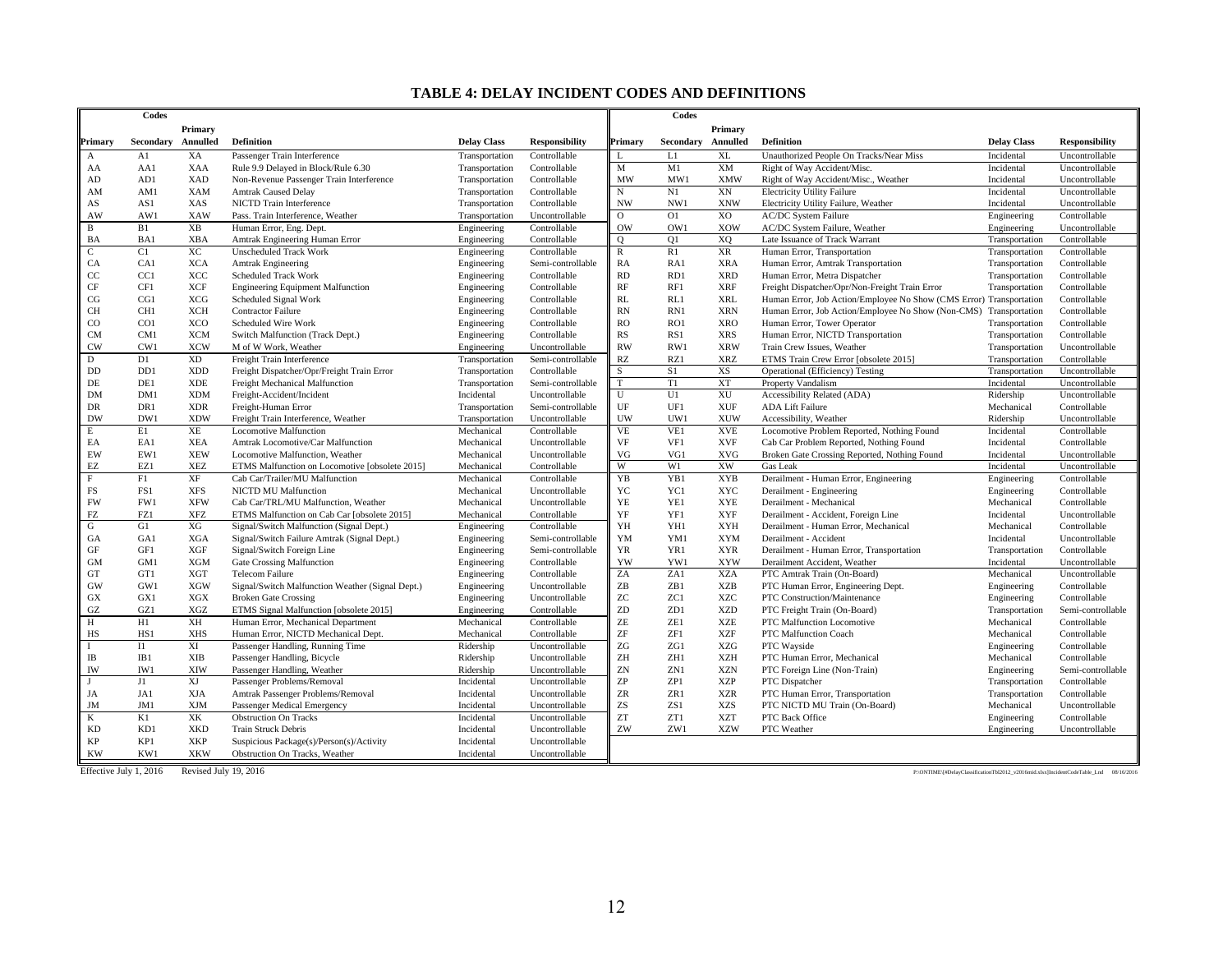#### **TABLE 5: DELAY INCIDENT CODES SORTED BY CAUSE CATEGORY & CARRIER DESIGNATION**

| <b>METRA/PSA DELAY CODES</b>                                          | <b>METRA/PSA DELAY CODES (continued)</b>                                      | <b>FOREIGN CARRIER DELAY CODES</b>                                               |  |  |  |  |  |
|-----------------------------------------------------------------------|-------------------------------------------------------------------------------|----------------------------------------------------------------------------------|--|--|--|--|--|
| <b>CATEGORY</b>                                                       | <b>CATEGORY</b>                                                               | <b>CATEGORY</b>                                                                  |  |  |  |  |  |
| Codes                                                                 | Codes                                                                         | Codes                                                                            |  |  |  |  |  |
| Pri. Sec.<br><b>Definition</b><br>Ann.                                | Pri. Sec.<br><b>Definition</b><br>Ann.                                        | Pri. Sec. Ann.<br><b>Definition</b>                                              |  |  |  |  |  |
| <b>Passenger Train Interference</b>                                   | <b>Human Error</b><br>13                                                      | <b>Passenger Train Interference</b>                                              |  |  |  |  |  |
| Passenger Train Interference<br>A1<br>XA<br>A                         | B<br>B <sub>1</sub><br>XВ<br>Human Error, Eng. Dept.                          | AM1 XAM Amtrak Caused Delay<br>AM                                                |  |  |  |  |  |
| XAA<br>Rule 9.9 Delayed in Block/Rule 6.30<br>AA AA1                  | XH<br>H<br>H1<br>Human Error, Mechanical Department                           | NICTD Train Interference<br>AS1 XAS<br>AS                                        |  |  |  |  |  |
| AD AD1<br>XAD<br>Non-Revenue Passenger Train Interference             | $\mathbb{R}$<br><b>XR</b><br>R1<br>Human Error, Transportation                | & 3<br>Freight Interference - Peak & Off-Peak                                    |  |  |  |  |  |
| Accident                                                              | XRD<br>Human Error, Metra Dispatcher<br>RD<br>RD1                             | D<br><b>XD</b><br>D <sub>1</sub><br>Freight Train Interference                   |  |  |  |  |  |
| XM<br>Right of Way Accident/Misc.<br>$M$ $M1$                         | <b>XRL</b><br>Human Error, Job Action/Employee No Show (CMS Error)<br>RL RL1  | $\rm DD$<br>DD1<br>XDD<br>Freight Dispatcher/Opr/Freight Train Error             |  |  |  |  |  |
| YC YC1 XYC<br>Derailment - Engineering                                | <b>XRN</b><br>Human Error, Job Action/Employee No Show (Non-CMS)<br>RN<br>RN1 | DE<br><b>XDE</b><br>DE1<br>Freight Mechanical Malfunction                        |  |  |  |  |  |
| Derailment - Mechanical<br>YE YE1 XYE                                 | XRO<br>Human Error, Tower Operator<br>RO RO1                                  | DR<br>DR1 XDR<br>Freight-Human Error                                             |  |  |  |  |  |
| YM YM1 XYM Derailment - Accident                                      | RZ RZ1<br>XRZ<br>ETMS Train Crew Error [obsolete 2015]                        | ZD<br>ZD1<br>XZD<br>PTC Freight Train (On-Board)                                 |  |  |  |  |  |
| <b>Passenger Loading</b>                                              | Derailment - Human Error, Engineering<br>YB YB1<br>XYB                        | Accident                                                                         |  |  |  |  |  |
| XI<br>Passenger Handling, Running Time<br><b>I1</b><br>$\mathbf{I}$   | YH YH1<br>XYH<br>Derailment - Human Error, Mechanical                         | DM1 XDM Freight-Accident/Incident<br>DM                                          |  |  |  |  |  |
| <b>XIB</b><br>IB1<br>Passenger Handling, Bicycle<br>IB                | YR YR1<br>XYR<br>Derailment - Human Error, Transportation                     | YF1<br><b>XYF</b><br>Derailment - Accident, Foreign Line<br>YF                   |  |  |  |  |  |
| <b>Lift Deployment</b>                                                | XZB<br>ZB 1<br>PTC Human Error, Engineering Dept.<br>ZΒ                       | <b>Signal/Switch Failure</b>                                                     |  |  |  |  |  |
| U<br>XU<br>Accessibility Related (ADA)<br>U1                          | XZH<br>ZH ZH1<br>PTC Human Error, Mechanical                                  | Signal/Switch Failure Amtrak (Signal Dept.)<br>GA1 XGA<br><b>GA</b>              |  |  |  |  |  |
| <b>XUF</b><br><b>ADA Lift Failure</b><br>UF UF1                       | ZP<br>ZP1<br>XZP<br>PTC Dispatcher                                            | GF1<br>XGF<br>Signal/Switch Foreign Line<br>GF                                   |  |  |  |  |  |
| <b>Obstruction/Debris</b>                                             | ZR ZR1<br>PTC Human Error, Transportation<br>XZR                              | ZN<br>ZN1<br>XZN<br>PTC Foreign Line (Non-Train)                                 |  |  |  |  |  |
| XK<br>K<br>K1<br><b>Obstruction On Tracks</b>                         | Sick, Injured, Unruly Passenger<br>14                                         | <b>Track Work</b>                                                                |  |  |  |  |  |
| <b>XKD</b><br>KD KD1<br><b>Train Struck Debris</b>                    | XJ<br>Passenger Problems/Removal<br>J1<br>J                                   | CA<br>CA1 XCA<br><b>Amtrak Engineering</b>                                       |  |  |  |  |  |
| XKP<br>KP KP1<br>Suspicious Package(s)/Person(s)/Activity             | JM JM1 XJM<br>Passenger Medical Emergency                                     | <b>Non-Locomotive Equipment Failure</b>                                          |  |  |  |  |  |
| <b>Signal/Switch Failure</b>                                          | Weather<br>15                                                                 | FS1<br><b>XFS</b><br>FS<br><b>NICTD MU Malfunction</b>                           |  |  |  |  |  |
| CM CM1 XCM<br>Switch Malfunction (Track Dept.)                        | AW AW1 XAW Pass. Train Interference, Weather                                  | ZS<br>ZS1<br>XZS<br>PTC NICTD MU Train (On-Board)                                |  |  |  |  |  |
| XG<br>G1<br>Signal/Switch Malfunction (Signal Dept.)<br>G             | M of W Work, Weather<br>CW CW1 XCW                                            | $\overline{2}$<br><b>Locomotive Failure</b>                                      |  |  |  |  |  |
| GM GM1 XGM<br><b>Gate Crossing Malfunction</b>                        | EW EW1 XEW<br>Locomotive Malfunction, Weather                                 | XEA<br>EA<br>EA1<br>Amtrak Locomotive/Car Malfunction                            |  |  |  |  |  |
| GT GT1 XGT<br><b>Telecom Failure</b>                                  | FW FW1 XFW<br>Cab Car/TRL/MU Malfunction, Weather                             | ZA<br>ZA1<br>XZA<br>PTC Amtrak Train (On-Board)                                  |  |  |  |  |  |
| GX GX1 XGX<br><b>Broken Gate Crossing</b>                             | GW GW1 XGW<br>Signal/Switch Malfunction Weather (Signal Dept.)                | <b>Human Error</b><br>13                                                         |  |  |  |  |  |
| XGZ<br>ETMS Signal Malfunction [obsolete 2015]<br>GZ GZ1              | Passenger Handling, Weather<br>IW IW1<br>XIW                                  | Amtrak Engineering Human Error<br>BA1<br>XBA<br>BA                               |  |  |  |  |  |
| VG VG1 XVG<br>Broken Gate Crossing Reported, Nothing Found            | KW KW1 XKW<br>Obstruction On Tracks, Weather                                  | HS1<br>XHS<br>Human Error, NICTD Mechanical Dept.<br>HS                          |  |  |  |  |  |
| XZG<br>PTC Wayside<br>ZG ZG1                                          | MW MW1 XMW Right of Way Accident/Misc., Weather                               | Human Error, Amtrak Transportation<br>RA<br>RA1<br>XRA                           |  |  |  |  |  |
| <b>XZT</b><br>ZT ZT1<br>PTC Back Office                               | Electricity Utility Failure, Weather<br>NW NW1 XNW                            | <b>RF</b><br>RF1<br><b>XRF</b><br>Freight Dispatcher/Opr/Non-Freight Train Error |  |  |  |  |  |
| <b>Track Work</b>                                                     | AC/DC System Failure, Weather<br>OW OW1 XOW                                   | RS1<br><b>XRS</b><br>Human Error, NICTD Transportation<br>RS                     |  |  |  |  |  |
| XC<br><b>Unscheduled Track Work</b><br>C<br>C1                        | Train Crew Issues, Weather<br>RW RW1 XRW                                      | Sick, Injured, Unruly Passenger<br>ι4                                            |  |  |  |  |  |
| XCC<br>CC CC1<br><b>Scheduled Track Work</b>                          | UW UW1 XUW<br>Accessibility, Weather                                          | <b>XJA</b><br>JA<br>JA1<br>Amtrak Passenger Problems/Removal                     |  |  |  |  |  |
| <b>XCF</b><br>CF CF1<br><b>Engineering Equipment Malfunction</b>      | YW YW1 XYW<br>Derailment Accident, Weather                                    | Weather<br>15                                                                    |  |  |  |  |  |
| Scheduled Signal Work<br>XCG<br>CG CG1                                | ZW ZW1 XZW<br>PTC Weather                                                     | DW DW1 XDW Freight Train Interference, Weather                                   |  |  |  |  |  |
| CH CH1<br>XCH<br><b>Contractor Failure</b>                            | 16<br>Other                                                                   |                                                                                  |  |  |  |  |  |
| PTC Construction/Maintenance<br>ZC ZC1<br>XZC                         | <b>XL</b><br>Unauthorized People On Tracks/Near Miss<br>L<br>L1               |                                                                                  |  |  |  |  |  |
| <b>Catenary Failure</b><br>10                                         | XN<br><b>Electricity Utility Failure</b><br>N<br>N1                           |                                                                                  |  |  |  |  |  |
| XCO<br>Scheduled Wire Work<br>CO CO1                                  | Q1<br>XQ<br>Late Issuance of Track Warrant<br>Q                               |                                                                                  |  |  |  |  |  |
| $\overline{O}$<br>XO<br>O <sub>1</sub><br><b>AC/DC</b> System Failure | $\mathbf S$<br>XS<br>Operational (Efficiency) Testing<br>S1                   |                                                                                  |  |  |  |  |  |
| 11<br><b>Non-Locomotive Equipment Failure</b>                         | T<br>T1<br>XT<br>Property Vandalism                                           |                                                                                  |  |  |  |  |  |
| $\mathbf{F}$<br>XF<br>Cab Car/Trailer/MU Malfunction<br>F1            | VE<br><b>XVE</b><br>Locomotive Problem Reported, Nothing Found<br>VE1         |                                                                                  |  |  |  |  |  |
| FZ FZ1<br>XFZ<br>ETMS Malfunction on Cab Car [obsolete 2015]          | <b>XVF</b><br>VF<br>Cab Car Problem Reported, Nothing Found<br>VF1            |                                                                                  |  |  |  |  |  |
| ZF<br>ZF1<br>XZF<br>PTC Malfunction Coach                             | XW<br>W<br>W1<br>Gas Leak                                                     |                                                                                  |  |  |  |  |  |
| 12<br><b>Locomotive Failure</b>                                       |                                                                               |                                                                                  |  |  |  |  |  |
| E<br>E1<br>XE<br><b>Locomotive Malfunction</b>                        |                                                                               |                                                                                  |  |  |  |  |  |
| EZ EZ1<br>XEZ<br>ETMS Malfunction on Locomotive [obsolete 2015]       |                                                                               |                                                                                  |  |  |  |  |  |
| ZE ZE1<br><b>XZE</b><br>PTC Malfunction Locomotive                    |                                                                               |                                                                                  |  |  |  |  |  |
|                                                                       |                                                                               |                                                                                  |  |  |  |  |  |

Effective July 1, 2016 Revised July 19, 2016

'Metra/PSA' refers to delays that either directly affect or are directly attributable to Metra or its Purchase of Service Agreement partners (BNSF and Union Pacific) on Metra or PSA-controlled rail lines or trains in commu

Toreign' refers to delays that may be directly or indirectly attributed to other carriers, including freight carriers, Amtrak, and NICTD, that affect Metra trains. Toreign' also includes delays attributable to BNSF and Uni

P:\ONTIME\[#DelayClassificationTbl2012\_v2016mid.xlsx]DelayCodes\_Cat\_CarrierReportTbl 08/16/2016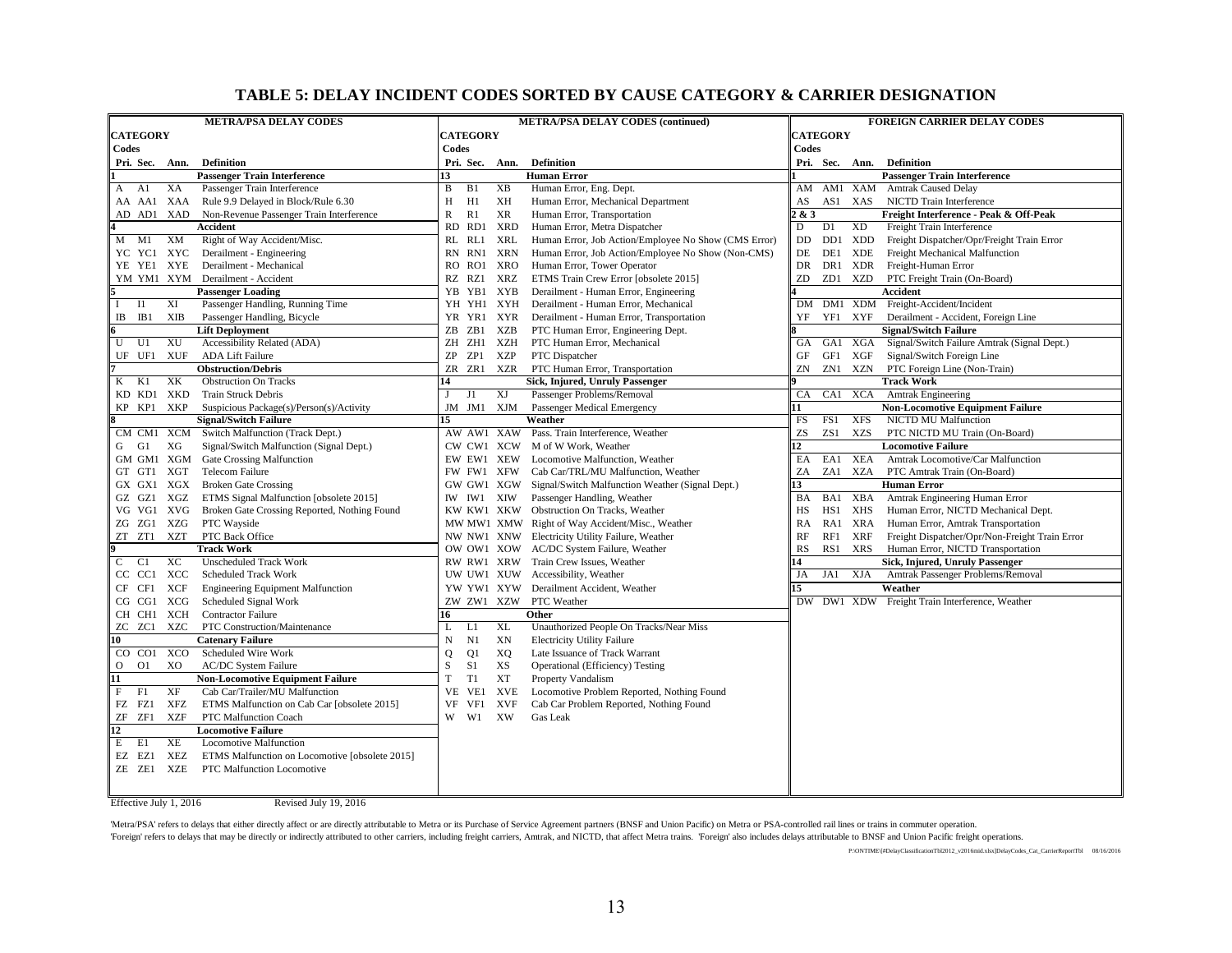#### **TABLES 6.a, 6.b, 6.c, & 6.d: FREQUENCY OF TRAIN DELAYS BY CONTROL AND LINE December 2017**

|                             |             | Electric |    |                    | Milw       |     |            |                |           |              |    | Union Pacific |         |               |      |
|-----------------------------|-------------|----------|----|--------------------|------------|-----|------------|----------------|-----------|--------------|----|---------------|---------|---------------|------|
| <b>DELAY CONTROL</b>        | <b>BNSF</b> | ML       | BI | SC                 | <b>HER</b> |     | <b>XX7</b> | <b>NCS</b>     | <b>RI</b> | <b>SWS</b>   |    | NW            | W       | <b>SYSTEM</b> |      |
| Controllable                | 136         | ιJ       |    | 10                 |            | 68  | 129        | 16             | 34        |              |    | 25            | 44      | 513           | 52%  |
| Semi-controllable           |             |          |    |                    |            |     |            | $\overline{ }$ |           | $\sim$<br>23 |    |               | 28      | 121           | 12%  |
| Uncontrollable              | . .         |          |    |                    |            | 34  | $\sim$     |                |           |              | 46 | 49            | 57<br>◡ | 355           | 36%  |
| <b>TOTAL TRAINS DELAYED</b> | 168         | 29       | 10 | $^{\bullet}$<br>41 |            | 110 | 164        | 25<br>ມມ       | 124       | 39           | 66 | 81            | 129     | 989           | 100% |

#### **December - Average Over Previous Five Years: 2012-2016**

|                             |             |          | Electric |      |            | Milw |      |            |           |            |      | U <b>nion Pacific</b> |      |               |      |
|-----------------------------|-------------|----------|----------|------|------------|------|------|------------|-----------|------------|------|-----------------------|------|---------------|------|
| <b>DELAY CONTROL</b>        | <b>BNSF</b> | ML       | ВI       | SC   | <b>HER</b> |      | W    | <b>NCS</b> | <b>RI</b> | <b>SWS</b> |      | <b>NW</b>             | W    | <b>SYSTEM</b> |      |
| Controllable                | 46.2        | 22.0     | 5.6      | 10.2 | 2.8        |      | າາ າ | 1.0        | 26.8      | 10.4       | 17.2 | 17.8                  | 28.0 | 276.4         | 40%  |
| Semi-controllable           | 21.6        | $_{0.0}$ | 0.0      | 0.0  | 4.0        | 4.6  | 13.4 | 122        | 5.0       | 12.4       |      | 8.0                   | 21.4 | 113.8         | 17%  |
| Uncontrollable              | 41.4        | 21.6     | 1.4      |      |            |      | 35.0 | 13.8       | 30.4      | 12<br>.    | 19.8 | 42.6                  | 26.0 | 298.0         | 43%  |
| <b>TOTAL TRAINS DELAYED</b> | 109.2       | 43.6     | 17.0     | 21.6 | 8.0        | 98.0 | 75.6 | 37.0       | 62.2      | 34.0       | 38.2 | 68.4                  | 75.4 | 688.2         | 100% |

#### **December 2017 Divergence From December Average Over Previous Five Years**

|                                      |             |          | Electric |        |          |      | Milw   |            |                |                       |        | <b>Union Pacific</b> |      |                       |      |
|--------------------------------------|-------------|----------|----------|--------|----------|------|--------|------------|----------------|-----------------------|--------|----------------------|------|-----------------------|------|
| <sup>7</sup> CONTROL<br><b>DELAY</b> | <b>BNSF</b> | ML       | Bl       | SC     | HER      |      | W.     | <b>NCS</b> | <b>RI</b>      | <b>SWS</b>            |        | NW                   | W    | <b>SYSTEM</b>         |      |
| Controllable                         | 89.8        | -7.0     | 1.6      | $-0.2$ | $\Omega$ | 16.8 | 101.8  | 5.0        | 7 <sub>2</sub> | $\sim$<br>$-L1$       |        | 72<br>. .            | 16.0 | 236.6                 | 79%  |
| Semi-controllable                    | $-10.6$     | $_{0.0}$ | 0.0      | 0.0    | 4.0      | -6.6 | $-5$   | $-0.2$     | 10.0           | 10.6                  | $-0.2$ | $-1.0$               | 6.6  | $\overline{ }$<br>ے ، | 2%   |
| Uncontrollable                       | $-20.4$     | -7.6     | 3.4      | $-0.4$ |          | 1.8  | $-8.0$ | -6.8       | 44.6           | $-3$ $\circ$<br>ے . _ | 26.2   | 6.4                  | 31.0 | 57.0                  | 19%  |
| <b>TOTAL</b><br>. TRAINS DELAYED     | 58.8        | 14.6     | -7.0     | $-0.6$ | 5.0      | 12.0 | 88.4   | $-2.0$     | 61.8           | 5.0                   | 27.8   | 12.6                 | 53.6 | 300.8                 | 100% |

#### **January-December 2017**

|                             |             |     | Electric |           |            | Milw  |     |            |                          |            |     | Union Pacific |       |               |      |
|-----------------------------|-------------|-----|----------|-----------|------------|-------|-----|------------|--------------------------|------------|-----|---------------|-------|---------------|------|
| <b>DELAY CONTROL</b>        | <b>BNSF</b> | ML  | BI       | <b>SC</b> | <b>HER</b> |       | w   | <b>NCS</b> | <b>RI</b>                | <b>SWS</b> |     | <b>NW</b>     | W     | <b>SYSTEM</b> |      |
| Controllable                | 916         | 309 | 122      | 167       | 45         | 534   | 405 | 104        | 52                       | 158        | 266 | 295           | 400   | 4.242         | 50%  |
| Semi-controllable           | 100         |     |          |           | 52         | 153   | 85  | 157        | $\overline{\phantom{a}}$ | 182        | 26  | 76            | 251   | 1.160         | 14%  |
| Uncontrollable              | 434         | 184 | 56       | 108       | 24         | 402   | 271 | 72         | 348                      | 63         | 280 | 534           | 363   | 3.139         | 37%  |
| <b>TOTAL TRAINS DELAYED</b> | .450        | 493 | 179      | 275       | 121        | 1,089 | 761 | 333        | 946                      | 403        | 572 | 905           | 1.014 | 8.541         | 100% |

Data for current month is final (01/25/18) version from TOPS. P:\ONTIME\report\[DelaysByControl.xls]LastMonthRespByLine 01/26/2018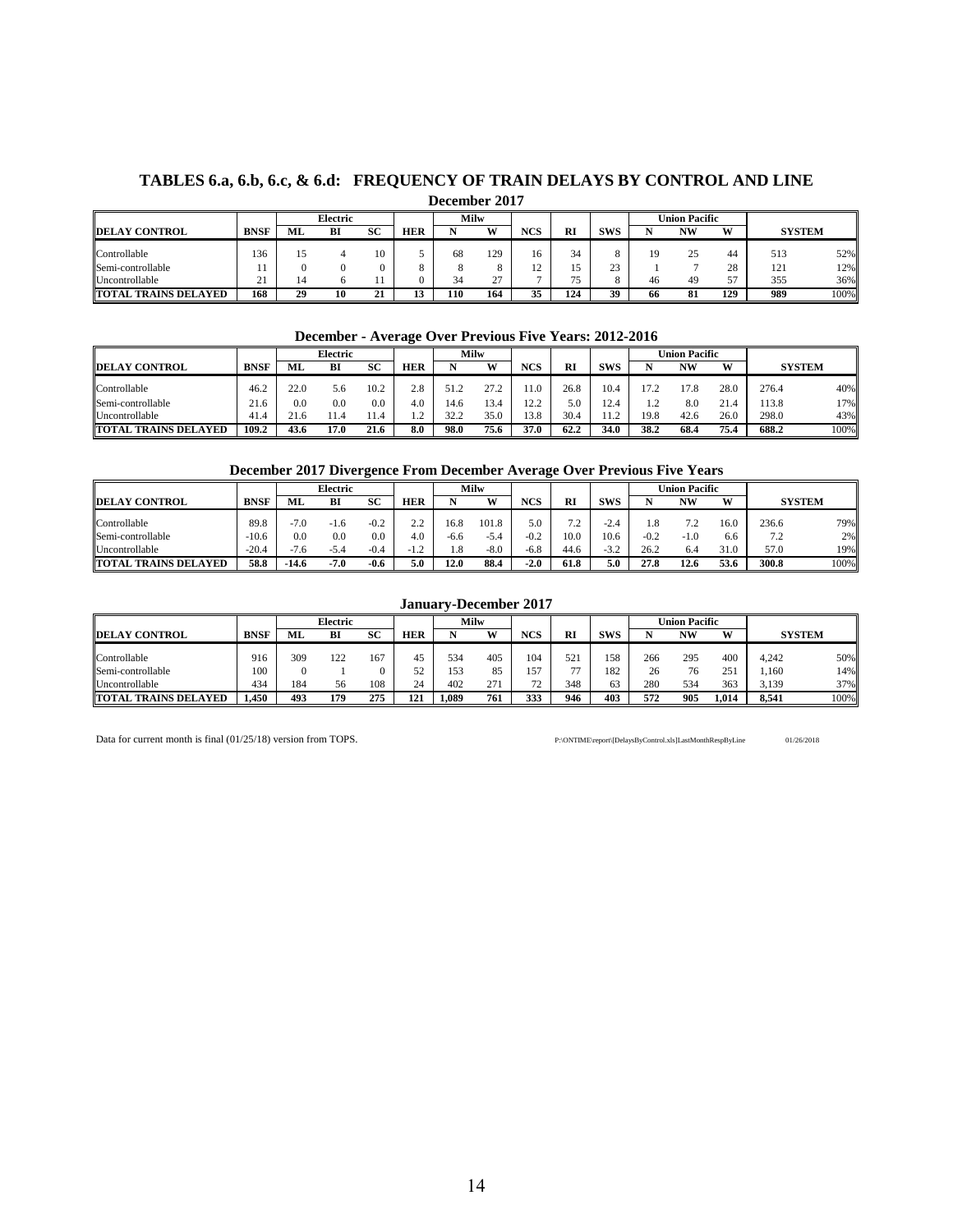| <b>WEEKDAY</b>  | 1                | 4                | 5                | 6                | 7                | 8                | 11               | 12               | <b>13</b>        | 14               | <b>15</b>        | 18                    | 19                              | <b>20</b>        | 21               | 22               | 26               | 27               | 28               | 29               |                  |                  | <b>TOTAL</b>     |
|-----------------|------------------|------------------|------------------|------------------|------------------|------------------|------------------|------------------|------------------|------------------|------------------|-----------------------|---------------------------------|------------------|------------------|------------------|------------------|------------------|------------------|------------------|------------------|------------------|------------------|
|                 | Fr               | Mo               |                  | Tu We            | Th               | Fr               | Mo               |                  | Tu We            | Th               | Fr               | Mo                    |                                 | Tu We            | Th               | Fr               |                  | Tu We            | Th               | Fr               |                  |                  |                  |
| <b>BNSF</b>     | 8                | 14               | 12               | $\mathbf{1}$     | 13               | $\,8\,$          | 7                | 3                | 4                | 4                | $\mathbf{1}$     | 17                    | 7                               | $\boldsymbol{0}$ | 3                | 3                | 26               | 3                | $\overline{4}$   | 29               |                  |                  | 167              |
| Elec -ML        | $\boldsymbol{0}$ | 1                | 1                | 1                | 0                | $\boldsymbol{2}$ | $\boldsymbol{0}$ | 4                | 0                | 0                | $\boldsymbol{0}$ | $\mathbf{0}$          | $\mathbf{0}$                    | 1                | $\boldsymbol{0}$ | 0                | 3                | 8                | 0                | $\mathbf{0}$     |                  |                  | 21               |
| -BI             | $\mathbf{1}$     | $\overline{2}$   | 1                | $\mathbf{1}$     | $\boldsymbol{0}$ | $\boldsymbol{0}$ | $\boldsymbol{0}$ | $\boldsymbol{0}$ | $\boldsymbol{0}$ | $\boldsymbol{0}$ | $\boldsymbol{0}$ | $\mathbf{0}$          | $\boldsymbol{0}$                | $\boldsymbol{0}$ | $\boldsymbol{0}$ | $\boldsymbol{0}$ | $\boldsymbol{0}$ | $\overline{2}$   | $\boldsymbol{0}$ | $\sqrt{2}$       |                  |                  | 9                |
| $-SC$           | $\overline{c}$   | $\overline{0}$   | $\boldsymbol{0}$ | 3                | $\boldsymbol{0}$ | $\mathbf{0}$     | $\boldsymbol{0}$ | $\boldsymbol{0}$ | $\boldsymbol{0}$ | $\boldsymbol{0}$ | $\mathbf{1}$     | $\mathbf{0}$          | $\mathbf{0}$                    | $\boldsymbol{0}$ | $\boldsymbol{0}$ | $\theta$         | $\boldsymbol{0}$ | $\boldsymbol{0}$ | $\boldsymbol{0}$ | 3                |                  |                  | 9                |
| Heritage        | $\theta$         | 1                | $\mathbf{0}$     | 1                | 1                | $\overline{0}$   | 1                | 1                | $\boldsymbol{0}$ | $\boldsymbol{0}$ | $\boldsymbol{0}$ | $\boldsymbol{0}$      | $\boldsymbol{0}$                | $\boldsymbol{0}$ | 1                | $\boldsymbol{0}$ | 0                | 1                | 6                | $\boldsymbol{0}$ |                  |                  | 13               |
| Milw-N          | 3                | $\mathbf{0}$     | 10               | 27               | 2                | 5                | 14               | 9                | $\boldsymbol{2}$ | $\boldsymbol{0}$ | 1                | 4                     | $\boldsymbol{0}$                | $\mathbf{1}$     | 5                | 4                | 11               | 2                | 2                | 5                |                  |                  | 107              |
| $-W$            | $\theta$         | $\overline{0}$   | $\mathbf{0}$     | 20               | 5                | 1                | $\boldsymbol{0}$ | 13               | $\mathbf{1}$     | 3                | $\boldsymbol{0}$ | $\mathbf{0}$          | 3                               | $\boldsymbol{0}$ | 1                | $\theta$         | 35               | 19               | 15               | 17               |                  |                  | 133              |
| <b>NCS</b>      | $\theta$         | $\boldsymbol{0}$ | 2                | 10               | 1                | 2                | 2                | 1                | $\boldsymbol{0}$ | $\boldsymbol{0}$ | $\boldsymbol{0}$ | $\boldsymbol{0}$      | 7                               | $\boldsymbol{0}$ | $\boldsymbol{0}$ | 3                | 3                | 2                | $\boldsymbol{0}$ | $\overline{2}$   |                  |                  | 35               |
| <b>RI</b>       | $\mathbf{0}$     | 6                | 8                | $\mathbf{1}$     | 2                | $\mathbf{1}$     | 2                | 4                | 1                | 5                | $\boldsymbol{0}$ | $\theta$              | $\boldsymbol{0}$                | 4                | 1                | 6                | 33               | 22               | 7                | 15               |                  |                  | 118              |
| <b>SWS</b>      | $\overline{c}$   | 3                | 1                | 3                | $\boldsymbol{0}$ | 6                | 1                | 1                | 3                | 2                | 3                | 1                     | 1                               | 1                | $\theta$         | 1                | 4                | 4                | $\overline{0}$   | $\overline{2}$   |                  |                  | 39               |
| UP<br>$-N$      | $\boldsymbol{0}$ | 1                | 2                | 3                | $\boldsymbol{0}$ | $\boldsymbol{0}$ | $\boldsymbol{0}$ | 8                | $\boldsymbol{0}$ | $\overline{2}$   | $\boldsymbol{0}$ | $\boldsymbol{0}$      | $\mathbf{0}$                    | 0                | $\mathbf{1}$     | $\mathbf{0}$     | 33               | $\boldsymbol{0}$ | $\mathbf{0}$     | 1                |                  |                  | 51               |
| $-NW$           | 5                | 1                | $\mathbf{0}$     | $\boldsymbol{0}$ | 3                | 5                | 4                | 6                | $\boldsymbol{0}$ | $\boldsymbol{0}$ | 3                | $\mathbf{0}$          | $\boldsymbol{0}$                | 2                | 3                | 6                | 16               | 13               | $\overline{2}$   | 3                |                  |                  | 72               |
| $-W$            | 11               | $\overline{2}$   | <u>13</u>        | $\overline{1}$   | <u>6</u>         | $\overline{7}$   | $\overline{2}$   | $\overline{4}$   | $\overline{9}$   | $\overline{1}$   | 8                | $\overline{3}$        | $\overline{1}$                  | $\overline{1}$   | $\overline{4}$   | <u>1</u>         | <u>14</u>        | 20               | $\overline{4}$   | $\overline{1}$   |                  |                  | 125              |
| <b>SYSTEM</b>   | 32               | 31               | 50               | 78               | 33               | 37               | 33               | 54               | 20               | 17               | 17               | 25                    | 19                              | 10               | 19               |                  | 24 178           | 96               | 40               | 86               |                  |                  | 899              |
|                 |                  |                  |                  |                  |                  |                  |                  |                  |                  |                  |                  |                       |                                 |                  |                  |                  |                  |                  |                  |                  |                  |                  |                  |
| <b>SATURDAY</b> | $\overline{2}$   |                  | 9 16 23 30       |                  |                  |                  | <b>TOTAL</b>     |                  |                  |                  |                  | <b>SUNDAY/HOLIDAY</b> |                                 |                  |                  |                  |                  |                  |                  | 3 10 17 24 25 31 |                  |                  | <b>TOTAL</b>     |
| <b>BNSF</b>     | $\mathbf{0}$     | 1                | $\mathbf{0}$     | $\boldsymbol{0}$ | $\boldsymbol{0}$ |                  |                  | 1                |                  |                  |                  | <b>BNSF</b>           |                                 |                  |                  |                  | $\theta$         | $\boldsymbol{0}$ | $\boldsymbol{0}$ | $\boldsymbol{0}$ | $\boldsymbol{0}$ | $\mathbf{0}$     | $\boldsymbol{0}$ |
| Elec -ML        | $\boldsymbol{0}$ | $\mathbf{0}$     | $\boldsymbol{0}$ | $\boldsymbol{0}$ | $\boldsymbol{0}$ |                  |                  | 0                |                  |                  | Elec             |                       | $-ML$                           |                  |                  |                  | 0                | 4                | 4                | $\boldsymbol{0}$ | 0                | 0                | 8                |
| $-BI$           | $\mathbf{0}$     | $\mathbf{1}$     | $\boldsymbol{0}$ | $\boldsymbol{0}$ | $\boldsymbol{0}$ |                  |                  |                  |                  |                  |                  |                       | -BI                             |                  |                  |                  |                  |                  |                  |                  |                  |                  | 0                |
| $-SC$           | $\mathbf{0}$     | 2                | $\boldsymbol{0}$ | $\overline{4}$   | $\theta$         |                  |                  | 6                |                  |                  |                  |                       | $-SC$                           |                  |                  |                  | $\theta$         | 3                | 3                | $\boldsymbol{0}$ | $\boldsymbol{0}$ | $\mathbf{0}$     | 6                |
| Heritage        |                  |                  |                  |                  |                  |                  |                  |                  |                  |                  |                  | Heritage              |                                 |                  |                  |                  |                  |                  |                  |                  |                  |                  | 0                |
| Milw-N          | $\boldsymbol{0}$ | $\boldsymbol{0}$ | 1                | 0                | $\boldsymbol{0}$ |                  |                  |                  |                  |                  |                  | <b>Milw</b>           | $-N$                            |                  |                  |                  | 0                | 0                |                  |                  | $\mathbf{0}$     | 0                | 2                |
| $-W$            | $\mathbf{0}$     | $\overline{2}$   | $\boldsymbol{0}$ | $\boldsymbol{0}$ | 9                |                  |                  | 11               |                  |                  |                  |                       | $-W$                            |                  |                  |                  | 1                | $\boldsymbol{0}$ | $\boldsymbol{0}$ | 0                | 16               | 3                | 20               |
| <b>NCS</b>      |                  |                  |                  |                  |                  |                  |                  |                  |                  |                  |                  | NCS                   |                                 |                  |                  |                  |                  |                  |                  |                  |                  |                  | $\overline{0}$   |
| RI              | $\boldsymbol{0}$ | -1               | $\boldsymbol{0}$ | $\boldsymbol{0}$ | -1               |                  |                  | $\overline{c}$   |                  |                  | RI               |                       |                                 |                  |                  |                  | $\mathbf{0}$     | $\overline{0}$   | -1               | 2                | $\overline{1}$   | $\overline{0}$   | 4                |
| <b>SWS</b>      | $\boldsymbol{0}$ | $\overline{0}$   | $\boldsymbol{0}$ | $\boldsymbol{0}$ | $\boldsymbol{0}$ |                  |                  | $\theta$         |                  |                  |                  | <b>SWS</b>            |                                 |                  |                  |                  |                  |                  |                  |                  |                  |                  | 0                |
| UP -N           | $\sqrt{2}$       | $\overline{c}$   | 2                | 1                | 3                |                  |                  | 10               |                  |                  | UP               |                       | $-N$                            |                  |                  |                  | $\boldsymbol{2}$ | $\boldsymbol{0}$ | $\overline{0}$   | 1                | 1                | $\mathbf{1}$     | 5                |
| $-NW$           | 5                | $\sqrt{2}$       | $\overline{0}$   | $\boldsymbol{0}$ | 1                |                  |                  | 8                |                  |                  |                  |                       | $-NW$                           |                  |                  |                  | $\boldsymbol{0}$ | $\boldsymbol{0}$ | $\boldsymbol{0}$ | $\overline{0}$   | -1               | $\boldsymbol{0}$ |                  |
| $-W$            | $\underline{0}$  | $\underline{0}$  | $\overline{0}$   | $\underline{0}$  | $\overline{0}$   |                  |                  | $\overline{0}$   |                  |                  |                  |                       | $\boldsymbol{\cdot} \mathbf{W}$ |                  |                  |                  | $\underline{0}$  | $\overline{0}$   | $\underline{0}$  | $\overline{0}$   | $\overline{1}$   | $\overline{3}$   | $\overline{4}$   |
| <b>SYSTEM</b>   |                  | $7\quad11$       | 3                |                  | $5 \t14$         |                  |                  | 40               |                  |                  |                  | <b>SYSTEM</b>         |                                 |                  |                  |                  | 3                | $\tau$           | 9                |                  | 4 20             | 7                | 50               |

# **TABLE 7: NUMBER OF DELAYS BY DATE December 2017**

Data is final (01/25/18) version from TOPS.

P:\ONTIME\report\[DelaysByDate.xls]DelaysByDate-Month 1/26/2018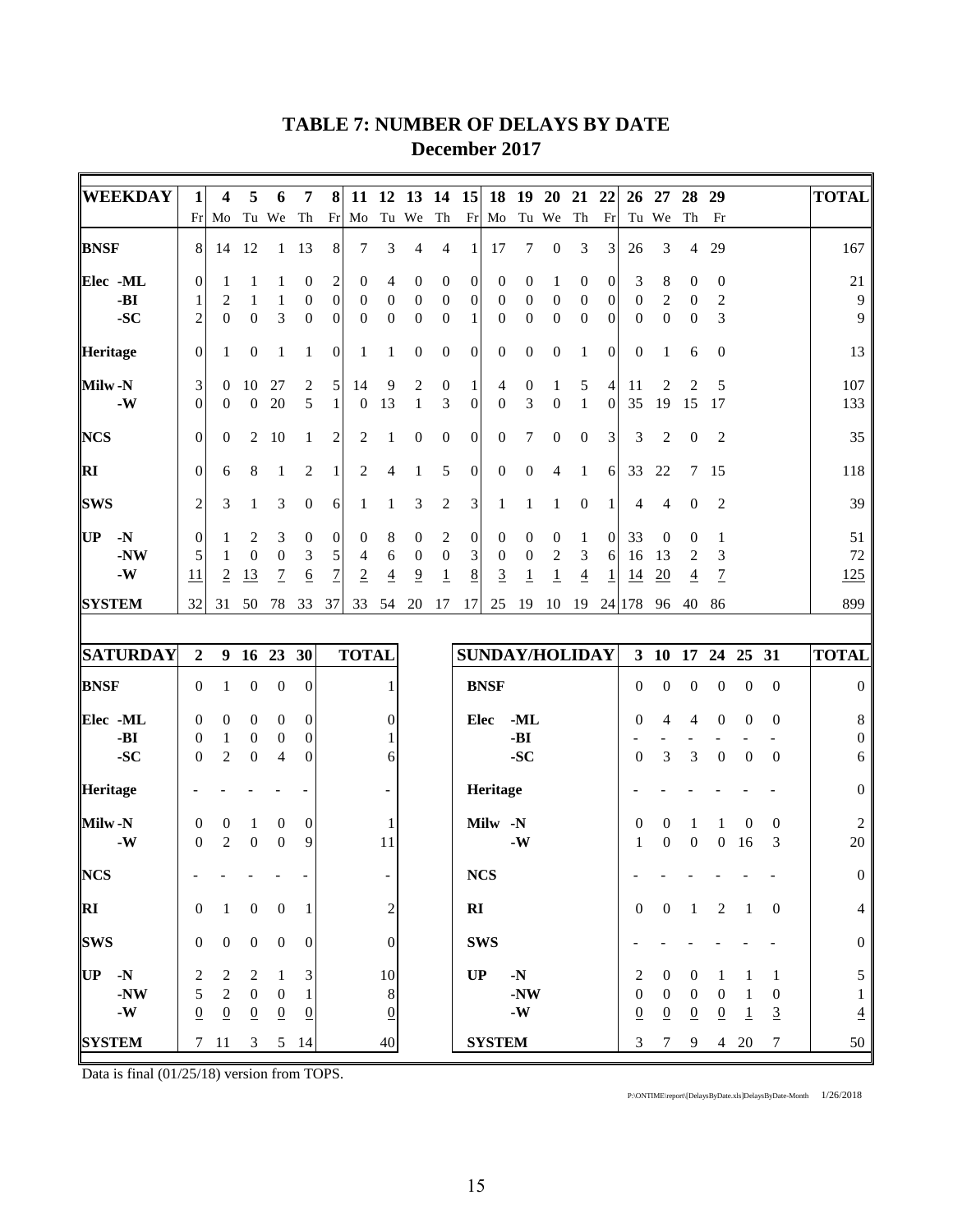| <b>NW</b><br><b>BNSF</b><br>ML<br>BI<br><b>SC</b><br><b>HER</b><br>N<br>W<br><b>NCS</b><br><b>SWS</b><br>$\mathbf N$<br>W<br><b>SYSTEM</b><br>RI<br>25<br>$\overline{0}$<br>8<br>8<br>15<br>$\Omega$<br>$\Omega$<br>8<br>21<br>6<br>110<br>11<br>3<br>3<br>$\mathbf{0}$<br>$\mathbf{0}$<br>$\overline{0}$<br>5<br>$\overline{0}$<br>$\overline{c}$<br>3<br>$\tau$<br>$\mathbf{0}$<br>3<br>30<br>Freight Interference - Peak<br>$\overline{4}$<br>$\sqrt{2}$<br>$\boldsymbol{\mathit{0}}$<br>$\boldsymbol{o}$<br>5<br>$\boldsymbol{\mathit{0}}$<br>$\boldsymbol{\beta}$<br>19<br>$\theta$<br>$\mathcal O$<br>$\cal I$<br>$\cal I$<br>$\overline{l}$<br>$\overline{c}$<br>Primary<br>$\sqrt{4}$<br>$\theta$<br>$\theta$<br>$\theta$<br>11<br>Secondary<br>$\mathcal{I}$<br>$\theta$<br>$\theta$<br>0<br>$\theta$<br>$\mathcal{I}$<br>$\overline{c}$<br>$\mathfrak{Z}$<br>$\mathfrak{Z}$<br>$\mathbf{I}$<br>8<br>$\theta$<br>$\theta$<br>$\overline{c}$<br>5<br>14<br>3<br>22<br>80<br>Freight Interference - Off-Peak<br>$\Omega$<br>8<br>6<br>11<br>1<br>$\theta$<br>$\boldsymbol{\mathit{0}}$<br>$\overline{c}$<br>5<br>$\cal I$<br>$\mathfrak{Z}$<br>51<br>0<br>5<br>$\mathfrak{z}$<br>8<br>14<br>Primary<br>6<br>$\overline{4}$<br>$\mathcal O$<br>$\overline{c}$<br>$\theta$<br>$\boldsymbol{\mathit{0}}$<br>$\theta$<br>$\boldsymbol{\theta}$<br>$\mathfrak{Z}$<br>$\overline{c}$<br>$\boldsymbol{2}$<br>6<br>6<br>$\boldsymbol{\mathit{0}}$<br>8<br>29<br>Secondary<br>$\overline{26}$<br>230<br>Signal/Switch Failure - TOTAL<br>50<br>8<br>$\overline{2}$<br>5<br>$\overline{2}$<br>$\overline{4}$<br>100<br>6<br>12<br>$\overline{7}$<br>$\overline{7}$<br>1<br>8<br>$\overline{2}$<br>5<br>$\overline{4}$<br>$\mathbf{2}$<br>Signal/Switch Failure - Metra/PSA<br>44<br>100<br>12<br>$\overline{4}$<br>6<br>211<br>$\Omega$<br>$\mathbf{1}$<br>23<br>$\overline{c}$<br>$\overline{\mathcal{I}}$<br>21<br>8<br>$\theta$<br>69<br>$\mathfrak{1}$<br>$\overline{I}$<br>$\mathfrak{z}$<br>$\overline{Q}$<br>132<br>Primary<br>$\overline{4}$<br>$\mathfrak{Z}$<br>$\overline{4}$<br>$\theta$<br>Secondary<br>23<br>$\theta$<br>$\mathcal{O}$<br>31<br>5<br>$\theta$<br>$\theta$<br>$\mathfrak z$<br>14<br>79<br>$\boldsymbol{l}$<br>$\overline{I}$<br>$\mathfrak{I}$<br>$\overline{\mathbf{3}}$<br>$\overline{2}$<br>3<br>$\overline{0}$<br>$\overline{0}$<br>$\overline{0}$<br>$\overline{4}$<br>$\overline{0}$<br>$\overline{0}$<br>19<br>Signal/Switch Failure - Foreign<br>6<br>$\Omega$<br>$\mathbf{0}$<br>1<br>$\theta$<br>$\theta$<br>$\theta$<br>$\overline{c}$<br>$\theta$<br>$\theta$<br>$\theta$<br>$\overline{c}$<br>$\theta$<br>$\cal{I}$<br>Primary<br>$\overline{4}$<br>$\theta$<br>$\mathbf{I}$<br>2<br>$\theta$<br>$\theta$<br>$\theta$<br>$\theta$<br>$\theta$<br>$\theta$<br>8<br>Secondary<br>$\overline{c}$<br>$\theta$<br>$\theta$<br>$\theta$<br>$\mathcal{I}$<br>$\overline{4}$<br>$\mathcal{I}_{\mathcal{I}}$<br>$\overline{2}$<br>$\overline{9}$<br>$\overline{9}$<br>95<br>Mechanical Failure - TOTAL<br>36<br>$\Omega$<br>$\Omega$<br>$\Omega$<br>$\Omega$<br>18<br>11<br>8<br>1<br>$\mathbf{1}$<br>$\overline{2}$<br>$\mathbf{0}$<br>9<br>95<br>Mechanical Failure - Metra/PSA<br>36<br>$\mathbf{0}$<br>$\mathbf{0}$<br>$\mathbf{0}$<br>18<br>$\mathbf{1}$<br>11<br>9<br>8<br>1<br>$\mathbf{0}$<br>$\overline{0}$<br>$\overline{0}$<br>$\overline{0}$<br>$\overline{0}$<br>$\mathbf{0}$<br>$\overline{0}$<br>$\overline{c}$<br>$\overline{4}$<br>8<br>Non-Locomotive Equipment Failure - Metra/PSA<br>$\overline{0}$<br>$\mathbf{0}$<br>$\mathbf{1}$<br>$\mathbf{1}$<br>$\theta$<br>$\theta$<br>$\theta$<br>$\theta$<br>$\boldsymbol{\theta}$<br>$\mathcal O$<br>$\theta$<br>$\boldsymbol{\mathit{0}}$<br>$\mathcal O$<br>$\overline{c}$<br>$\overline{c}$<br>$\mathcal{I}_{\mathcal{I}}$<br>6<br>Primary<br>$\overline{I}$<br>$\theta$<br>$\mathcal{O}$<br>$\theta$<br>$\theta$<br>$\boldsymbol{\theta}$<br>$\theta$<br>$\theta$<br>$\theta$<br>$\theta$<br>$\theta$<br>$\boldsymbol{\theta}$<br>$\boldsymbol{2}$<br>$\theta$<br>$\overline{c}$<br>Secondary<br>Locomotive Failure - Metra/PSA<br>35<br>$\theta$<br>$\overline{0}$<br>$\overline{0}$<br>$\mathbf{0}$<br>18<br>$\overline{c}$<br>9<br>$\mathbf{1}$<br>9<br>5<br>$\overline{7}$<br>87<br>$\mathbf{1}$<br>22<br>$\theta$<br>$\boldsymbol{\mathit{0}}$<br>$\boldsymbol{\mathit{0}}$<br>$\theta$<br>$\boldsymbol{\beta}$<br>$\sqrt{2}$<br>$\sqrt{2}$<br>Primary<br>6<br>$\mathcal{I}_{\mathcal{I}}$<br>$\cal I$<br>$\boldsymbol{4}$<br>$\cal I$<br>$\overline{c}$<br>29<br>$\theta$<br>$\theta$<br>$\theta$<br>$\theta$<br>15<br>$\theta$<br>5<br>$\theta$<br>$\overline{7}$<br>$\mathfrak{z}$<br>65<br>Secondary<br>$\overline{I}$<br>5<br>$\overline{0}$<br>$\overline{0}$<br>$\overline{0}$<br>$\overline{0}$<br>$\overline{0}$<br>$\overline{0}$<br>$\overline{0}$<br>Mechanical Failure - Foreign<br>$\Omega$<br>$\Omega$<br>$\Omega$<br>$\mathbf{0}$<br>$\mathbf{0}$<br>$\Omega$<br>$\Omega$<br>$\overline{2}$<br>$\overline{0}$<br>$\overline{0}$<br>$\overline{3}$<br>$\overline{0}$<br>$\overline{0}$<br>$\overline{0}$<br>Passenger Train Interference - TOTAL<br>$\mathbf{1}$<br>$\mathbf{1}$<br>$\mathbf{1}$<br>$\mathbf{1}$<br>11<br>1<br>$\mathbf{1}$<br>$\overline{3}$<br>$\overline{0}$<br>$\Omega$<br>$\Omega$<br>$\Omega$<br>$\Omega$<br>$\overline{0}$<br>$\theta$<br>$\mathbf{0}$<br>$\Omega$<br>6<br>Passenger Train Interference - Metra/PSA<br>$\mathbf{1}$<br>$\mathbf{1}$<br>1<br>$\overline{2}$<br>Passenger Train Interference - Foreign<br>$\mathbf{1}$<br>$\overline{0}$<br>$\theta$<br>$\overline{0}$<br>$\overline{0}$<br>$\mathbf{0}$<br>$\overline{0}$<br>$\mathbf{1}$<br>$\mathbf{0}$<br>$\Omega$<br>$\mathbf{0}$<br>5<br>$\mathbf{1}$<br>$\overline{0}$<br>$\overline{2}$<br>$\overline{0}$<br>$\overline{2}$<br><b>Accident - TOTAL</b><br>$\Omega$<br>$\overline{4}$<br>$\Omega$<br>$\Omega$<br>$\Omega$<br>$\Omega$<br>$\Omega$<br>$\Omega$<br>9<br>$\mathbf{1}$<br>$\overline{8}$<br>$\Omega$<br>$\overline{c}$<br>$\mathbf{0}$<br>Accident - Metra/PSA<br>$\theta$<br>$\Omega$<br>$\overline{4}$<br>$\mathbf{0}$<br>$\mathbf{0}$<br>$\mathfrak{2}$<br>$\mathbf{0}$<br>$\mathbf{0}$<br>$\Omega$<br>$\Omega$<br>$\Omega$<br>$\Omega$<br>$\theta$<br>$\theta$<br>$\theta$<br>$\theta$<br>Accident - Foreign<br>$\Omega$<br>$\Omega$<br>$\Omega$<br>$\mathbf{0}$<br>$\theta$<br>$\Omega$<br>$\mathbf{1}$<br>$\mathbf{1}$<br>$\overline{0}$<br>29<br>22<br>10<br>$\overline{2}$<br>$\overline{0}$<br>$\overline{2}$<br>$\overline{0}$<br>$\overline{2}$<br>83<br><b>Track Work - TOTAL</b><br>6<br>5<br>$\Omega$<br>5<br>5<br>$\mathbf{0}$<br>5<br>$\mathbf{0}$<br>29<br>22<br>10<br>$\overline{c}$<br>$\mathbf{0}$<br>$\overline{2}$<br>$\mathbf{0}$<br>$\overline{c}$<br>83<br>Track Work - Metra/PSA<br>6<br>$\boldsymbol{0}$<br>$\overline{0}$<br>$\mathbf{0}$<br>$\mathbf{0}$<br>$\mathbf{0}$<br>$\mathbf{0}$<br>$\overline{0}$<br>$\boldsymbol{0}$<br>$\overline{0}$<br>$\boldsymbol{0}$<br>$\mathbf{0}$<br>$\mathbf{0}$<br>$\boldsymbol{0}$<br>Track Work - Foreign<br>$\mathbf{0}$<br>28<br>$\overline{0}$<br>$\overline{0}$<br>$\overline{3}$<br>13<br>$\overline{3}$<br>$\overline{9}$<br>5<br>12<br>82<br>Human Error - TOTAL<br>$\mathbf{1}$<br>$\mathbf{1}$<br>$\mathbf{1}$<br>6<br>9<br>$\Omega$<br>$\mathbf{1}$<br>$\Omega$<br>3<br>$\overline{4}$<br>3<br>8<br>5<br>12<br>5<br>52<br>Human Error - Metra/PSA<br>$\mathbf{1}$<br>$\mathbf{1}$<br>$\overline{0}$<br>9<br>$\mathbf{0}$<br>Human Error - Foreign<br>19<br>$\mathbf{0}$<br>$\Omega$<br>$\mathbf{0}$<br>$\overline{0}$<br>$\mathbf{0}$<br>$\mathbf{0}$<br>$\theta$<br>30<br>1<br>1<br>$\overline{0}$<br>$\overline{0}$<br>Sick, Injured, Unruly Passenger - TOTAL<br>$\overline{0}$<br>$\overline{3}$<br>$\overline{0}$<br>$\overline{0}$<br>$\overline{7}$<br>$\overline{3}$<br>$22^{2}$<br>$\overline{0}$<br>$\overline{1}$<br>$6 \overline{6}$<br>$\mathbf{1}$<br>$\mathbf{1}$<br>$\overline{\mathbf{3}}$<br>$\overline{0}$<br>$\overline{0}$<br>Sick, Injured, Unruly Passenger - Metra/PSA<br>$\overline{0}$<br>$\overline{0}$<br>$\Omega$<br>$\mathbf{0}$<br>$\overline{7}$<br>3<br>6<br>22<br>$\mathbf{1}$<br>$\mathbf{1}$<br>1<br>$\mathbf{0}$<br>$\mathbf{0}$<br>$\overline{0}$<br>$\overline{0}$<br>$\mathbf{0}$<br>$\boldsymbol{0}$<br>$\overline{0}$<br>$\mathbf{0}$<br>$\mathbf{0}$<br>$\mathbf{0}$<br>$\mathbf{0}$<br>$\overline{0}$<br>$\mathbf{0}$<br>$\mathbf{0}$<br>Sick, Injured, Unruly Passenger - Foreign<br>Weather - TOTAL<br>15<br>8<br>$\overline{3}$<br>$\overline{0}$<br>8<br>22<br>$\overline{2}$<br>56<br>37<br>26<br>28<br>212<br>6<br>$\mathbf{1}$<br>8<br>8<br>$\overline{2}$<br>Weather - Metra/PSA<br>15<br>6<br>3<br>$\mathbf{0}$<br>22<br>55<br>37<br>26<br>28<br>211<br>1<br>$\theta$<br>$\theta$<br>$\Omega$<br>$\theta$<br>$\theta$<br>$\Omega$<br>$\theta$<br>$\Omega$<br>$\Omega$<br>$\Omega$<br>$\Omega$<br>$\Omega$<br>Weather - Foreign<br>1<br>$\mathbf{1}$<br>9<br>54<br>Passenger Loading - TOTAL<br>$\overline{4}$<br>$\overline{0}$<br>$\overline{0}$<br>$\overline{0}$<br>$\overline{0}$<br>13<br>$\overline{3}$<br>$\overline{2}$<br>$\overline{6}$<br>10<br>$\overline{6}$<br>$\mathbf{1}$<br>$\overline{0}$<br>3<br>$\overline{2}$<br>$\overline{0}$<br>$\overline{2}$<br>3<br>28<br>Lift Deployment - TOTAL<br>13<br>$\overline{0}$<br>$\overline{0}$<br>$\overline{0}$<br>$\mathbf{1}$<br>$\overline{0}$<br>$\overline{4}$<br>$\boldsymbol{0}$<br>$\overline{2}$<br>23<br><b>Obstruction/Debris - TOTAL</b><br>$\overline{0}$<br>3<br>$\overline{0}$<br>$\overline{4}$<br>$\overline{0}$<br>$\mathbf{1}$<br>$\overline{4}$<br>$\overline{4}$<br>$\overline{0}$<br>$\overline{4}$<br>1<br>$\overline{0}$<br>$\Omega$<br>$\overline{0}$<br>$\overline{0}$<br>$\theta$<br>$\overline{0}$<br>Catenary Failure - TOTAL<br>$\Omega$<br>$\overline{0}$<br>$\overline{0}$<br>$\overline{0}$<br>$\mathbf{0}$<br>$\mathbf{1}$<br>$\mathbf{1}$<br>$\mathbf{0}$<br>$\mathfrak{D}$<br>$\Omega$<br>$\Omega$<br>$\Omega$<br>$\Omega$<br>3<br>29<br>Other - TOTAL<br>$\mathbf{1}$<br>$\mathbf{1}$<br>$\mathbf{1}$<br>$\Omega$<br>6<br>14<br>$\mathbf{1}$ |                              |  | Electric |  | Milw |  |  | <b>Union Pacific</b> |  |
|-------------------------------------------------------------------------------------------------------------------------------------------------------------------------------------------------------------------------------------------------------------------------------------------------------------------------------------------------------------------------------------------------------------------------------------------------------------------------------------------------------------------------------------------------------------------------------------------------------------------------------------------------------------------------------------------------------------------------------------------------------------------------------------------------------------------------------------------------------------------------------------------------------------------------------------------------------------------------------------------------------------------------------------------------------------------------------------------------------------------------------------------------------------------------------------------------------------------------------------------------------------------------------------------------------------------------------------------------------------------------------------------------------------------------------------------------------------------------------------------------------------------------------------------------------------------------------------------------------------------------------------------------------------------------------------------------------------------------------------------------------------------------------------------------------------------------------------------------------------------------------------------------------------------------------------------------------------------------------------------------------------------------------------------------------------------------------------------------------------------------------------------------------------------------------------------------------------------------------------------------------------------------------------------------------------------------------------------------------------------------------------------------------------------------------------------------------------------------------------------------------------------------------------------------------------------------------------------------------------------------------------------------------------------------------------------------------------------------------------------------------------------------------------------------------------------------------------------------------------------------------------------------------------------------------------------------------------------------------------------------------------------------------------------------------------------------------------------------------------------------------------------------------------------------------------------------------------------------------------------------------------------------------------------------------------------------------------------------------------------------------------------------------------------------------------------------------------------------------------------------------------------------------------------------------------------------------------------------------------------------------------------------------------------------------------------------------------------------------------------------------------------------------------------------------------------------------------------------------------------------------------------------------------------------------------------------------------------------------------------------------------------------------------------------------------------------------------------------------------------------------------------------------------------------------------------------------------------------------------------------------------------------------------------------------------------------------------------------------------------------------------------------------------------------------------------------------------------------------------------------------------------------------------------------------------------------------------------------------------------------------------------------------------------------------------------------------------------------------------------------------------------------------------------------------------------------------------------------------------------------------------------------------------------------------------------------------------------------------------------------------------------------------------------------------------------------------------------------------------------------------------------------------------------------------------------------------------------------------------------------------------------------------------------------------------------------------------------------------------------------------------------------------------------------------------------------------------------------------------------------------------------------------------------------------------------------------------------------------------------------------------------------------------------------------------------------------------------------------------------------------------------------------------------------------------------------------------------------------------------------------------------------------------------------------------------------------------------------------------------------------------------------------------------------------------------------------------------------------------------------------------------------------------------------------------------------------------------------------------------------------------------------------------------------------------------------------------------------------------------------------------------------------------------------------------------------------------------------------------------------------------------------------------------------------------------------------------------------------------------------------------------------------------------------------------------------------------------------------------------------------------------------------------------------------------------------------------------------------------------------------------------------------------------------------------------------------------------------------------------------------------------------------------------------------------------------------------------------------------------------------------------------------------------------------------------------------------------------------------------------------------------------------------------------------------------------------------------------------------------------------------------------------------------------------------------------------------------------------------------------------------------------------------------------------------------------------------------------------------------------------------------------------------------------------------------------------------------------------------------------------------------------------------------------------------------------------------------------------------------------------------------------------------------------------------------------------------------------------------------------------------------------------------------------------------------------------------------------------------------------------------------------------------------------------------------------------------------------------------------------------------------------------------------------------------------------------------------------------------------------------------------------------------------------------------------------------------------------------------------------------------------------------------------------------------------------------------------------------------------------------------------------------------------------------------------------------------------------------------------------------------------------------------------------------------------------------------------------------------------------------------------------------------------------------------------------------------------------------------------------------------------------------------------------------------------------------------------------------------------------------------------------------------------------------------------------------------------------------------------------------------------------------------------------------------------------------------------------------------------------------------------------------------------------------------------------------------------------------------------------------------------------------------------------------------------------------------------------------------------------------------------------------------------------------------------------------------------------------------------------------------------------------------------------------------------------------------------------------------------------------------------------------------------------------------------------------------------------------------------------------------------------------------------------------------------------------------------------------------------------------------------------------------------------------------------------------------|------------------------------|--|----------|--|------|--|--|----------------------|--|
|                                                                                                                                                                                                                                                                                                                                                                                                                                                                                                                                                                                                                                                                                                                                                                                                                                                                                                                                                                                                                                                                                                                                                                                                                                                                                                                                                                                                                                                                                                                                                                                                                                                                                                                                                                                                                                                                                                                                                                                                                                                                                                                                                                                                                                                                                                                                                                                                                                                                                                                                                                                                                                                                                                                                                                                                                                                                                                                                                                                                                                                                                                                                                                                                                                                                                                                                                                                                                                                                                                                                                                                                                                                                                                                                                                                                                                                                                                                                                                                                                                                                                                                                                                                                                                                                                                                                                                                                                                                                                                                                                                                                                                                                                                                                                                                                                                                                                                                                                                                                                                                                                                                                                                                                                                                                                                                                                                                                                                                                                                                                                                                                                                                                                                                                                                                                                                                                                                                                                                                                                                                                                                                                                                                                                                                                                                                                                                                                                                                                                                                                                                                                                                                                                                                                                                                                                                                                                                                                                                                                                                                                                                                                                                                                                                                                                                                                                                                                                                                                                                                                                                                                                                                                                                                                                                                                                                                                                                                                                                                                                                                                                                                                                                                                                                                                                                                                                                                                                                                                                                                                                                                                                                                                                                                                                                                                                                                                                                                                                                                                                                                                                                                                                                                                                                                                                                                                                                                                                                                                                                                                                                                                                                                                                                                                                                                                                                                                                                                                                                                                                                                                                                                                                                                                             | <b>CAUSE CATEGORY</b>        |  |          |  |      |  |  |                      |  |
|                                                                                                                                                                                                                                                                                                                                                                                                                                                                                                                                                                                                                                                                                                                                                                                                                                                                                                                                                                                                                                                                                                                                                                                                                                                                                                                                                                                                                                                                                                                                                                                                                                                                                                                                                                                                                                                                                                                                                                                                                                                                                                                                                                                                                                                                                                                                                                                                                                                                                                                                                                                                                                                                                                                                                                                                                                                                                                                                                                                                                                                                                                                                                                                                                                                                                                                                                                                                                                                                                                                                                                                                                                                                                                                                                                                                                                                                                                                                                                                                                                                                                                                                                                                                                                                                                                                                                                                                                                                                                                                                                                                                                                                                                                                                                                                                                                                                                                                                                                                                                                                                                                                                                                                                                                                                                                                                                                                                                                                                                                                                                                                                                                                                                                                                                                                                                                                                                                                                                                                                                                                                                                                                                                                                                                                                                                                                                                                                                                                                                                                                                                                                                                                                                                                                                                                                                                                                                                                                                                                                                                                                                                                                                                                                                                                                                                                                                                                                                                                                                                                                                                                                                                                                                                                                                                                                                                                                                                                                                                                                                                                                                                                                                                                                                                                                                                                                                                                                                                                                                                                                                                                                                                                                                                                                                                                                                                                                                                                                                                                                                                                                                                                                                                                                                                                                                                                                                                                                                                                                                                                                                                                                                                                                                                                                                                                                                                                                                                                                                                                                                                                                                                                                                                                                             | Freight Interference - TOTAL |  |          |  |      |  |  |                      |  |
|                                                                                                                                                                                                                                                                                                                                                                                                                                                                                                                                                                                                                                                                                                                                                                                                                                                                                                                                                                                                                                                                                                                                                                                                                                                                                                                                                                                                                                                                                                                                                                                                                                                                                                                                                                                                                                                                                                                                                                                                                                                                                                                                                                                                                                                                                                                                                                                                                                                                                                                                                                                                                                                                                                                                                                                                                                                                                                                                                                                                                                                                                                                                                                                                                                                                                                                                                                                                                                                                                                                                                                                                                                                                                                                                                                                                                                                                                                                                                                                                                                                                                                                                                                                                                                                                                                                                                                                                                                                                                                                                                                                                                                                                                                                                                                                                                                                                                                                                                                                                                                                                                                                                                                                                                                                                                                                                                                                                                                                                                                                                                                                                                                                                                                                                                                                                                                                                                                                                                                                                                                                                                                                                                                                                                                                                                                                                                                                                                                                                                                                                                                                                                                                                                                                                                                                                                                                                                                                                                                                                                                                                                                                                                                                                                                                                                                                                                                                                                                                                                                                                                                                                                                                                                                                                                                                                                                                                                                                                                                                                                                                                                                                                                                                                                                                                                                                                                                                                                                                                                                                                                                                                                                                                                                                                                                                                                                                                                                                                                                                                                                                                                                                                                                                                                                                                                                                                                                                                                                                                                                                                                                                                                                                                                                                                                                                                                                                                                                                                                                                                                                                                                                                                                                                                             |                              |  |          |  |      |  |  |                      |  |
|                                                                                                                                                                                                                                                                                                                                                                                                                                                                                                                                                                                                                                                                                                                                                                                                                                                                                                                                                                                                                                                                                                                                                                                                                                                                                                                                                                                                                                                                                                                                                                                                                                                                                                                                                                                                                                                                                                                                                                                                                                                                                                                                                                                                                                                                                                                                                                                                                                                                                                                                                                                                                                                                                                                                                                                                                                                                                                                                                                                                                                                                                                                                                                                                                                                                                                                                                                                                                                                                                                                                                                                                                                                                                                                                                                                                                                                                                                                                                                                                                                                                                                                                                                                                                                                                                                                                                                                                                                                                                                                                                                                                                                                                                                                                                                                                                                                                                                                                                                                                                                                                                                                                                                                                                                                                                                                                                                                                                                                                                                                                                                                                                                                                                                                                                                                                                                                                                                                                                                                                                                                                                                                                                                                                                                                                                                                                                                                                                                                                                                                                                                                                                                                                                                                                                                                                                                                                                                                                                                                                                                                                                                                                                                                                                                                                                                                                                                                                                                                                                                                                                                                                                                                                                                                                                                                                                                                                                                                                                                                                                                                                                                                                                                                                                                                                                                                                                                                                                                                                                                                                                                                                                                                                                                                                                                                                                                                                                                                                                                                                                                                                                                                                                                                                                                                                                                                                                                                                                                                                                                                                                                                                                                                                                                                                                                                                                                                                                                                                                                                                                                                                                                                                                                                                             |                              |  |          |  |      |  |  |                      |  |
|                                                                                                                                                                                                                                                                                                                                                                                                                                                                                                                                                                                                                                                                                                                                                                                                                                                                                                                                                                                                                                                                                                                                                                                                                                                                                                                                                                                                                                                                                                                                                                                                                                                                                                                                                                                                                                                                                                                                                                                                                                                                                                                                                                                                                                                                                                                                                                                                                                                                                                                                                                                                                                                                                                                                                                                                                                                                                                                                                                                                                                                                                                                                                                                                                                                                                                                                                                                                                                                                                                                                                                                                                                                                                                                                                                                                                                                                                                                                                                                                                                                                                                                                                                                                                                                                                                                                                                                                                                                                                                                                                                                                                                                                                                                                                                                                                                                                                                                                                                                                                                                                                                                                                                                                                                                                                                                                                                                                                                                                                                                                                                                                                                                                                                                                                                                                                                                                                                                                                                                                                                                                                                                                                                                                                                                                                                                                                                                                                                                                                                                                                                                                                                                                                                                                                                                                                                                                                                                                                                                                                                                                                                                                                                                                                                                                                                                                                                                                                                                                                                                                                                                                                                                                                                                                                                                                                                                                                                                                                                                                                                                                                                                                                                                                                                                                                                                                                                                                                                                                                                                                                                                                                                                                                                                                                                                                                                                                                                                                                                                                                                                                                                                                                                                                                                                                                                                                                                                                                                                                                                                                                                                                                                                                                                                                                                                                                                                                                                                                                                                                                                                                                                                                                                                                             |                              |  |          |  |      |  |  |                      |  |
|                                                                                                                                                                                                                                                                                                                                                                                                                                                                                                                                                                                                                                                                                                                                                                                                                                                                                                                                                                                                                                                                                                                                                                                                                                                                                                                                                                                                                                                                                                                                                                                                                                                                                                                                                                                                                                                                                                                                                                                                                                                                                                                                                                                                                                                                                                                                                                                                                                                                                                                                                                                                                                                                                                                                                                                                                                                                                                                                                                                                                                                                                                                                                                                                                                                                                                                                                                                                                                                                                                                                                                                                                                                                                                                                                                                                                                                                                                                                                                                                                                                                                                                                                                                                                                                                                                                                                                                                                                                                                                                                                                                                                                                                                                                                                                                                                                                                                                                                                                                                                                                                                                                                                                                                                                                                                                                                                                                                                                                                                                                                                                                                                                                                                                                                                                                                                                                                                                                                                                                                                                                                                                                                                                                                                                                                                                                                                                                                                                                                                                                                                                                                                                                                                                                                                                                                                                                                                                                                                                                                                                                                                                                                                                                                                                                                                                                                                                                                                                                                                                                                                                                                                                                                                                                                                                                                                                                                                                                                                                                                                                                                                                                                                                                                                                                                                                                                                                                                                                                                                                                                                                                                                                                                                                                                                                                                                                                                                                                                                                                                                                                                                                                                                                                                                                                                                                                                                                                                                                                                                                                                                                                                                                                                                                                                                                                                                                                                                                                                                                                                                                                                                                                                                                                                             |                              |  |          |  |      |  |  |                      |  |
|                                                                                                                                                                                                                                                                                                                                                                                                                                                                                                                                                                                                                                                                                                                                                                                                                                                                                                                                                                                                                                                                                                                                                                                                                                                                                                                                                                                                                                                                                                                                                                                                                                                                                                                                                                                                                                                                                                                                                                                                                                                                                                                                                                                                                                                                                                                                                                                                                                                                                                                                                                                                                                                                                                                                                                                                                                                                                                                                                                                                                                                                                                                                                                                                                                                                                                                                                                                                                                                                                                                                                                                                                                                                                                                                                                                                                                                                                                                                                                                                                                                                                                                                                                                                                                                                                                                                                                                                                                                                                                                                                                                                                                                                                                                                                                                                                                                                                                                                                                                                                                                                                                                                                                                                                                                                                                                                                                                                                                                                                                                                                                                                                                                                                                                                                                                                                                                                                                                                                                                                                                                                                                                                                                                                                                                                                                                                                                                                                                                                                                                                                                                                                                                                                                                                                                                                                                                                                                                                                                                                                                                                                                                                                                                                                                                                                                                                                                                                                                                                                                                                                                                                                                                                                                                                                                                                                                                                                                                                                                                                                                                                                                                                                                                                                                                                                                                                                                                                                                                                                                                                                                                                                                                                                                                                                                                                                                                                                                                                                                                                                                                                                                                                                                                                                                                                                                                                                                                                                                                                                                                                                                                                                                                                                                                                                                                                                                                                                                                                                                                                                                                                                                                                                                                                             |                              |  |          |  |      |  |  |                      |  |
|                                                                                                                                                                                                                                                                                                                                                                                                                                                                                                                                                                                                                                                                                                                                                                                                                                                                                                                                                                                                                                                                                                                                                                                                                                                                                                                                                                                                                                                                                                                                                                                                                                                                                                                                                                                                                                                                                                                                                                                                                                                                                                                                                                                                                                                                                                                                                                                                                                                                                                                                                                                                                                                                                                                                                                                                                                                                                                                                                                                                                                                                                                                                                                                                                                                                                                                                                                                                                                                                                                                                                                                                                                                                                                                                                                                                                                                                                                                                                                                                                                                                                                                                                                                                                                                                                                                                                                                                                                                                                                                                                                                                                                                                                                                                                                                                                                                                                                                                                                                                                                                                                                                                                                                                                                                                                                                                                                                                                                                                                                                                                                                                                                                                                                                                                                                                                                                                                                                                                                                                                                                                                                                                                                                                                                                                                                                                                                                                                                                                                                                                                                                                                                                                                                                                                                                                                                                                                                                                                                                                                                                                                                                                                                                                                                                                                                                                                                                                                                                                                                                                                                                                                                                                                                                                                                                                                                                                                                                                                                                                                                                                                                                                                                                                                                                                                                                                                                                                                                                                                                                                                                                                                                                                                                                                                                                                                                                                                                                                                                                                                                                                                                                                                                                                                                                                                                                                                                                                                                                                                                                                                                                                                                                                                                                                                                                                                                                                                                                                                                                                                                                                                                                                                                                                             |                              |  |          |  |      |  |  |                      |  |
|                                                                                                                                                                                                                                                                                                                                                                                                                                                                                                                                                                                                                                                                                                                                                                                                                                                                                                                                                                                                                                                                                                                                                                                                                                                                                                                                                                                                                                                                                                                                                                                                                                                                                                                                                                                                                                                                                                                                                                                                                                                                                                                                                                                                                                                                                                                                                                                                                                                                                                                                                                                                                                                                                                                                                                                                                                                                                                                                                                                                                                                                                                                                                                                                                                                                                                                                                                                                                                                                                                                                                                                                                                                                                                                                                                                                                                                                                                                                                                                                                                                                                                                                                                                                                                                                                                                                                                                                                                                                                                                                                                                                                                                                                                                                                                                                                                                                                                                                                                                                                                                                                                                                                                                                                                                                                                                                                                                                                                                                                                                                                                                                                                                                                                                                                                                                                                                                                                                                                                                                                                                                                                                                                                                                                                                                                                                                                                                                                                                                                                                                                                                                                                                                                                                                                                                                                                                                                                                                                                                                                                                                                                                                                                                                                                                                                                                                                                                                                                                                                                                                                                                                                                                                                                                                                                                                                                                                                                                                                                                                                                                                                                                                                                                                                                                                                                                                                                                                                                                                                                                                                                                                                                                                                                                                                                                                                                                                                                                                                                                                                                                                                                                                                                                                                                                                                                                                                                                                                                                                                                                                                                                                                                                                                                                                                                                                                                                                                                                                                                                                                                                                                                                                                                                                             |                              |  |          |  |      |  |  |                      |  |
|                                                                                                                                                                                                                                                                                                                                                                                                                                                                                                                                                                                                                                                                                                                                                                                                                                                                                                                                                                                                                                                                                                                                                                                                                                                                                                                                                                                                                                                                                                                                                                                                                                                                                                                                                                                                                                                                                                                                                                                                                                                                                                                                                                                                                                                                                                                                                                                                                                                                                                                                                                                                                                                                                                                                                                                                                                                                                                                                                                                                                                                                                                                                                                                                                                                                                                                                                                                                                                                                                                                                                                                                                                                                                                                                                                                                                                                                                                                                                                                                                                                                                                                                                                                                                                                                                                                                                                                                                                                                                                                                                                                                                                                                                                                                                                                                                                                                                                                                                                                                                                                                                                                                                                                                                                                                                                                                                                                                                                                                                                                                                                                                                                                                                                                                                                                                                                                                                                                                                                                                                                                                                                                                                                                                                                                                                                                                                                                                                                                                                                                                                                                                                                                                                                                                                                                                                                                                                                                                                                                                                                                                                                                                                                                                                                                                                                                                                                                                                                                                                                                                                                                                                                                                                                                                                                                                                                                                                                                                                                                                                                                                                                                                                                                                                                                                                                                                                                                                                                                                                                                                                                                                                                                                                                                                                                                                                                                                                                                                                                                                                                                                                                                                                                                                                                                                                                                                                                                                                                                                                                                                                                                                                                                                                                                                                                                                                                                                                                                                                                                                                                                                                                                                                                                                             |                              |  |          |  |      |  |  |                      |  |
|                                                                                                                                                                                                                                                                                                                                                                                                                                                                                                                                                                                                                                                                                                                                                                                                                                                                                                                                                                                                                                                                                                                                                                                                                                                                                                                                                                                                                                                                                                                                                                                                                                                                                                                                                                                                                                                                                                                                                                                                                                                                                                                                                                                                                                                                                                                                                                                                                                                                                                                                                                                                                                                                                                                                                                                                                                                                                                                                                                                                                                                                                                                                                                                                                                                                                                                                                                                                                                                                                                                                                                                                                                                                                                                                                                                                                                                                                                                                                                                                                                                                                                                                                                                                                                                                                                                                                                                                                                                                                                                                                                                                                                                                                                                                                                                                                                                                                                                                                                                                                                                                                                                                                                                                                                                                                                                                                                                                                                                                                                                                                                                                                                                                                                                                                                                                                                                                                                                                                                                                                                                                                                                                                                                                                                                                                                                                                                                                                                                                                                                                                                                                                                                                                                                                                                                                                                                                                                                                                                                                                                                                                                                                                                                                                                                                                                                                                                                                                                                                                                                                                                                                                                                                                                                                                                                                                                                                                                                                                                                                                                                                                                                                                                                                                                                                                                                                                                                                                                                                                                                                                                                                                                                                                                                                                                                                                                                                                                                                                                                                                                                                                                                                                                                                                                                                                                                                                                                                                                                                                                                                                                                                                                                                                                                                                                                                                                                                                                                                                                                                                                                                                                                                                                                                             |                              |  |          |  |      |  |  |                      |  |
|                                                                                                                                                                                                                                                                                                                                                                                                                                                                                                                                                                                                                                                                                                                                                                                                                                                                                                                                                                                                                                                                                                                                                                                                                                                                                                                                                                                                                                                                                                                                                                                                                                                                                                                                                                                                                                                                                                                                                                                                                                                                                                                                                                                                                                                                                                                                                                                                                                                                                                                                                                                                                                                                                                                                                                                                                                                                                                                                                                                                                                                                                                                                                                                                                                                                                                                                                                                                                                                                                                                                                                                                                                                                                                                                                                                                                                                                                                                                                                                                                                                                                                                                                                                                                                                                                                                                                                                                                                                                                                                                                                                                                                                                                                                                                                                                                                                                                                                                                                                                                                                                                                                                                                                                                                                                                                                                                                                                                                                                                                                                                                                                                                                                                                                                                                                                                                                                                                                                                                                                                                                                                                                                                                                                                                                                                                                                                                                                                                                                                                                                                                                                                                                                                                                                                                                                                                                                                                                                                                                                                                                                                                                                                                                                                                                                                                                                                                                                                                                                                                                                                                                                                                                                                                                                                                                                                                                                                                                                                                                                                                                                                                                                                                                                                                                                                                                                                                                                                                                                                                                                                                                                                                                                                                                                                                                                                                                                                                                                                                                                                                                                                                                                                                                                                                                                                                                                                                                                                                                                                                                                                                                                                                                                                                                                                                                                                                                                                                                                                                                                                                                                                                                                                                                                             |                              |  |          |  |      |  |  |                      |  |
|                                                                                                                                                                                                                                                                                                                                                                                                                                                                                                                                                                                                                                                                                                                                                                                                                                                                                                                                                                                                                                                                                                                                                                                                                                                                                                                                                                                                                                                                                                                                                                                                                                                                                                                                                                                                                                                                                                                                                                                                                                                                                                                                                                                                                                                                                                                                                                                                                                                                                                                                                                                                                                                                                                                                                                                                                                                                                                                                                                                                                                                                                                                                                                                                                                                                                                                                                                                                                                                                                                                                                                                                                                                                                                                                                                                                                                                                                                                                                                                                                                                                                                                                                                                                                                                                                                                                                                                                                                                                                                                                                                                                                                                                                                                                                                                                                                                                                                                                                                                                                                                                                                                                                                                                                                                                                                                                                                                                                                                                                                                                                                                                                                                                                                                                                                                                                                                                                                                                                                                                                                                                                                                                                                                                                                                                                                                                                                                                                                                                                                                                                                                                                                                                                                                                                                                                                                                                                                                                                                                                                                                                                                                                                                                                                                                                                                                                                                                                                                                                                                                                                                                                                                                                                                                                                                                                                                                                                                                                                                                                                                                                                                                                                                                                                                                                                                                                                                                                                                                                                                                                                                                                                                                                                                                                                                                                                                                                                                                                                                                                                                                                                                                                                                                                                                                                                                                                                                                                                                                                                                                                                                                                                                                                                                                                                                                                                                                                                                                                                                                                                                                                                                                                                                                                             |                              |  |          |  |      |  |  |                      |  |
|                                                                                                                                                                                                                                                                                                                                                                                                                                                                                                                                                                                                                                                                                                                                                                                                                                                                                                                                                                                                                                                                                                                                                                                                                                                                                                                                                                                                                                                                                                                                                                                                                                                                                                                                                                                                                                                                                                                                                                                                                                                                                                                                                                                                                                                                                                                                                                                                                                                                                                                                                                                                                                                                                                                                                                                                                                                                                                                                                                                                                                                                                                                                                                                                                                                                                                                                                                                                                                                                                                                                                                                                                                                                                                                                                                                                                                                                                                                                                                                                                                                                                                                                                                                                                                                                                                                                                                                                                                                                                                                                                                                                                                                                                                                                                                                                                                                                                                                                                                                                                                                                                                                                                                                                                                                                                                                                                                                                                                                                                                                                                                                                                                                                                                                                                                                                                                                                                                                                                                                                                                                                                                                                                                                                                                                                                                                                                                                                                                                                                                                                                                                                                                                                                                                                                                                                                                                                                                                                                                                                                                                                                                                                                                                                                                                                                                                                                                                                                                                                                                                                                                                                                                                                                                                                                                                                                                                                                                                                                                                                                                                                                                                                                                                                                                                                                                                                                                                                                                                                                                                                                                                                                                                                                                                                                                                                                                                                                                                                                                                                                                                                                                                                                                                                                                                                                                                                                                                                                                                                                                                                                                                                                                                                                                                                                                                                                                                                                                                                                                                                                                                                                                                                                                                                             |                              |  |          |  |      |  |  |                      |  |
|                                                                                                                                                                                                                                                                                                                                                                                                                                                                                                                                                                                                                                                                                                                                                                                                                                                                                                                                                                                                                                                                                                                                                                                                                                                                                                                                                                                                                                                                                                                                                                                                                                                                                                                                                                                                                                                                                                                                                                                                                                                                                                                                                                                                                                                                                                                                                                                                                                                                                                                                                                                                                                                                                                                                                                                                                                                                                                                                                                                                                                                                                                                                                                                                                                                                                                                                                                                                                                                                                                                                                                                                                                                                                                                                                                                                                                                                                                                                                                                                                                                                                                                                                                                                                                                                                                                                                                                                                                                                                                                                                                                                                                                                                                                                                                                                                                                                                                                                                                                                                                                                                                                                                                                                                                                                                                                                                                                                                                                                                                                                                                                                                                                                                                                                                                                                                                                                                                                                                                                                                                                                                                                                                                                                                                                                                                                                                                                                                                                                                                                                                                                                                                                                                                                                                                                                                                                                                                                                                                                                                                                                                                                                                                                                                                                                                                                                                                                                                                                                                                                                                                                                                                                                                                                                                                                                                                                                                                                                                                                                                                                                                                                                                                                                                                                                                                                                                                                                                                                                                                                                                                                                                                                                                                                                                                                                                                                                                                                                                                                                                                                                                                                                                                                                                                                                                                                                                                                                                                                                                                                                                                                                                                                                                                                                                                                                                                                                                                                                                                                                                                                                                                                                                                                                             |                              |  |          |  |      |  |  |                      |  |
|                                                                                                                                                                                                                                                                                                                                                                                                                                                                                                                                                                                                                                                                                                                                                                                                                                                                                                                                                                                                                                                                                                                                                                                                                                                                                                                                                                                                                                                                                                                                                                                                                                                                                                                                                                                                                                                                                                                                                                                                                                                                                                                                                                                                                                                                                                                                                                                                                                                                                                                                                                                                                                                                                                                                                                                                                                                                                                                                                                                                                                                                                                                                                                                                                                                                                                                                                                                                                                                                                                                                                                                                                                                                                                                                                                                                                                                                                                                                                                                                                                                                                                                                                                                                                                                                                                                                                                                                                                                                                                                                                                                                                                                                                                                                                                                                                                                                                                                                                                                                                                                                                                                                                                                                                                                                                                                                                                                                                                                                                                                                                                                                                                                                                                                                                                                                                                                                                                                                                                                                                                                                                                                                                                                                                                                                                                                                                                                                                                                                                                                                                                                                                                                                                                                                                                                                                                                                                                                                                                                                                                                                                                                                                                                                                                                                                                                                                                                                                                                                                                                                                                                                                                                                                                                                                                                                                                                                                                                                                                                                                                                                                                                                                                                                                                                                                                                                                                                                                                                                                                                                                                                                                                                                                                                                                                                                                                                                                                                                                                                                                                                                                                                                                                                                                                                                                                                                                                                                                                                                                                                                                                                                                                                                                                                                                                                                                                                                                                                                                                                                                                                                                                                                                                                                             |                              |  |          |  |      |  |  |                      |  |
|                                                                                                                                                                                                                                                                                                                                                                                                                                                                                                                                                                                                                                                                                                                                                                                                                                                                                                                                                                                                                                                                                                                                                                                                                                                                                                                                                                                                                                                                                                                                                                                                                                                                                                                                                                                                                                                                                                                                                                                                                                                                                                                                                                                                                                                                                                                                                                                                                                                                                                                                                                                                                                                                                                                                                                                                                                                                                                                                                                                                                                                                                                                                                                                                                                                                                                                                                                                                                                                                                                                                                                                                                                                                                                                                                                                                                                                                                                                                                                                                                                                                                                                                                                                                                                                                                                                                                                                                                                                                                                                                                                                                                                                                                                                                                                                                                                                                                                                                                                                                                                                                                                                                                                                                                                                                                                                                                                                                                                                                                                                                                                                                                                                                                                                                                                                                                                                                                                                                                                                                                                                                                                                                                                                                                                                                                                                                                                                                                                                                                                                                                                                                                                                                                                                                                                                                                                                                                                                                                                                                                                                                                                                                                                                                                                                                                                                                                                                                                                                                                                                                                                                                                                                                                                                                                                                                                                                                                                                                                                                                                                                                                                                                                                                                                                                                                                                                                                                                                                                                                                                                                                                                                                                                                                                                                                                                                                                                                                                                                                                                                                                                                                                                                                                                                                                                                                                                                                                                                                                                                                                                                                                                                                                                                                                                                                                                                                                                                                                                                                                                                                                                                                                                                                                                             |                              |  |          |  |      |  |  |                      |  |
|                                                                                                                                                                                                                                                                                                                                                                                                                                                                                                                                                                                                                                                                                                                                                                                                                                                                                                                                                                                                                                                                                                                                                                                                                                                                                                                                                                                                                                                                                                                                                                                                                                                                                                                                                                                                                                                                                                                                                                                                                                                                                                                                                                                                                                                                                                                                                                                                                                                                                                                                                                                                                                                                                                                                                                                                                                                                                                                                                                                                                                                                                                                                                                                                                                                                                                                                                                                                                                                                                                                                                                                                                                                                                                                                                                                                                                                                                                                                                                                                                                                                                                                                                                                                                                                                                                                                                                                                                                                                                                                                                                                                                                                                                                                                                                                                                                                                                                                                                                                                                                                                                                                                                                                                                                                                                                                                                                                                                                                                                                                                                                                                                                                                                                                                                                                                                                                                                                                                                                                                                                                                                                                                                                                                                                                                                                                                                                                                                                                                                                                                                                                                                                                                                                                                                                                                                                                                                                                                                                                                                                                                                                                                                                                                                                                                                                                                                                                                                                                                                                                                                                                                                                                                                                                                                                                                                                                                                                                                                                                                                                                                                                                                                                                                                                                                                                                                                                                                                                                                                                                                                                                                                                                                                                                                                                                                                                                                                                                                                                                                                                                                                                                                                                                                                                                                                                                                                                                                                                                                                                                                                                                                                                                                                                                                                                                                                                                                                                                                                                                                                                                                                                                                                                                                             |                              |  |          |  |      |  |  |                      |  |
|                                                                                                                                                                                                                                                                                                                                                                                                                                                                                                                                                                                                                                                                                                                                                                                                                                                                                                                                                                                                                                                                                                                                                                                                                                                                                                                                                                                                                                                                                                                                                                                                                                                                                                                                                                                                                                                                                                                                                                                                                                                                                                                                                                                                                                                                                                                                                                                                                                                                                                                                                                                                                                                                                                                                                                                                                                                                                                                                                                                                                                                                                                                                                                                                                                                                                                                                                                                                                                                                                                                                                                                                                                                                                                                                                                                                                                                                                                                                                                                                                                                                                                                                                                                                                                                                                                                                                                                                                                                                                                                                                                                                                                                                                                                                                                                                                                                                                                                                                                                                                                                                                                                                                                                                                                                                                                                                                                                                                                                                                                                                                                                                                                                                                                                                                                                                                                                                                                                                                                                                                                                                                                                                                                                                                                                                                                                                                                                                                                                                                                                                                                                                                                                                                                                                                                                                                                                                                                                                                                                                                                                                                                                                                                                                                                                                                                                                                                                                                                                                                                                                                                                                                                                                                                                                                                                                                                                                                                                                                                                                                                                                                                                                                                                                                                                                                                                                                                                                                                                                                                                                                                                                                                                                                                                                                                                                                                                                                                                                                                                                                                                                                                                                                                                                                                                                                                                                                                                                                                                                                                                                                                                                                                                                                                                                                                                                                                                                                                                                                                                                                                                                                                                                                                                                             |                              |  |          |  |      |  |  |                      |  |
|                                                                                                                                                                                                                                                                                                                                                                                                                                                                                                                                                                                                                                                                                                                                                                                                                                                                                                                                                                                                                                                                                                                                                                                                                                                                                                                                                                                                                                                                                                                                                                                                                                                                                                                                                                                                                                                                                                                                                                                                                                                                                                                                                                                                                                                                                                                                                                                                                                                                                                                                                                                                                                                                                                                                                                                                                                                                                                                                                                                                                                                                                                                                                                                                                                                                                                                                                                                                                                                                                                                                                                                                                                                                                                                                                                                                                                                                                                                                                                                                                                                                                                                                                                                                                                                                                                                                                                                                                                                                                                                                                                                                                                                                                                                                                                                                                                                                                                                                                                                                                                                                                                                                                                                                                                                                                                                                                                                                                                                                                                                                                                                                                                                                                                                                                                                                                                                                                                                                                                                                                                                                                                                                                                                                                                                                                                                                                                                                                                                                                                                                                                                                                                                                                                                                                                                                                                                                                                                                                                                                                                                                                                                                                                                                                                                                                                                                                                                                                                                                                                                                                                                                                                                                                                                                                                                                                                                                                                                                                                                                                                                                                                                                                                                                                                                                                                                                                                                                                                                                                                                                                                                                                                                                                                                                                                                                                                                                                                                                                                                                                                                                                                                                                                                                                                                                                                                                                                                                                                                                                                                                                                                                                                                                                                                                                                                                                                                                                                                                                                                                                                                                                                                                                                                                             |                              |  |          |  |      |  |  |                      |  |
|                                                                                                                                                                                                                                                                                                                                                                                                                                                                                                                                                                                                                                                                                                                                                                                                                                                                                                                                                                                                                                                                                                                                                                                                                                                                                                                                                                                                                                                                                                                                                                                                                                                                                                                                                                                                                                                                                                                                                                                                                                                                                                                                                                                                                                                                                                                                                                                                                                                                                                                                                                                                                                                                                                                                                                                                                                                                                                                                                                                                                                                                                                                                                                                                                                                                                                                                                                                                                                                                                                                                                                                                                                                                                                                                                                                                                                                                                                                                                                                                                                                                                                                                                                                                                                                                                                                                                                                                                                                                                                                                                                                                                                                                                                                                                                                                                                                                                                                                                                                                                                                                                                                                                                                                                                                                                                                                                                                                                                                                                                                                                                                                                                                                                                                                                                                                                                                                                                                                                                                                                                                                                                                                                                                                                                                                                                                                                                                                                                                                                                                                                                                                                                                                                                                                                                                                                                                                                                                                                                                                                                                                                                                                                                                                                                                                                                                                                                                                                                                                                                                                                                                                                                                                                                                                                                                                                                                                                                                                                                                                                                                                                                                                                                                                                                                                                                                                                                                                                                                                                                                                                                                                                                                                                                                                                                                                                                                                                                                                                                                                                                                                                                                                                                                                                                                                                                                                                                                                                                                                                                                                                                                                                                                                                                                                                                                                                                                                                                                                                                                                                                                                                                                                                                                                             |                              |  |          |  |      |  |  |                      |  |
|                                                                                                                                                                                                                                                                                                                                                                                                                                                                                                                                                                                                                                                                                                                                                                                                                                                                                                                                                                                                                                                                                                                                                                                                                                                                                                                                                                                                                                                                                                                                                                                                                                                                                                                                                                                                                                                                                                                                                                                                                                                                                                                                                                                                                                                                                                                                                                                                                                                                                                                                                                                                                                                                                                                                                                                                                                                                                                                                                                                                                                                                                                                                                                                                                                                                                                                                                                                                                                                                                                                                                                                                                                                                                                                                                                                                                                                                                                                                                                                                                                                                                                                                                                                                                                                                                                                                                                                                                                                                                                                                                                                                                                                                                                                                                                                                                                                                                                                                                                                                                                                                                                                                                                                                                                                                                                                                                                                                                                                                                                                                                                                                                                                                                                                                                                                                                                                                                                                                                                                                                                                                                                                                                                                                                                                                                                                                                                                                                                                                                                                                                                                                                                                                                                                                                                                                                                                                                                                                                                                                                                                                                                                                                                                                                                                                                                                                                                                                                                                                                                                                                                                                                                                                                                                                                                                                                                                                                                                                                                                                                                                                                                                                                                                                                                                                                                                                                                                                                                                                                                                                                                                                                                                                                                                                                                                                                                                                                                                                                                                                                                                                                                                                                                                                                                                                                                                                                                                                                                                                                                                                                                                                                                                                                                                                                                                                                                                                                                                                                                                                                                                                                                                                                                                                             |                              |  |          |  |      |  |  |                      |  |
|                                                                                                                                                                                                                                                                                                                                                                                                                                                                                                                                                                                                                                                                                                                                                                                                                                                                                                                                                                                                                                                                                                                                                                                                                                                                                                                                                                                                                                                                                                                                                                                                                                                                                                                                                                                                                                                                                                                                                                                                                                                                                                                                                                                                                                                                                                                                                                                                                                                                                                                                                                                                                                                                                                                                                                                                                                                                                                                                                                                                                                                                                                                                                                                                                                                                                                                                                                                                                                                                                                                                                                                                                                                                                                                                                                                                                                                                                                                                                                                                                                                                                                                                                                                                                                                                                                                                                                                                                                                                                                                                                                                                                                                                                                                                                                                                                                                                                                                                                                                                                                                                                                                                                                                                                                                                                                                                                                                                                                                                                                                                                                                                                                                                                                                                                                                                                                                                                                                                                                                                                                                                                                                                                                                                                                                                                                                                                                                                                                                                                                                                                                                                                                                                                                                                                                                                                                                                                                                                                                                                                                                                                                                                                                                                                                                                                                                                                                                                                                                                                                                                                                                                                                                                                                                                                                                                                                                                                                                                                                                                                                                                                                                                                                                                                                                                                                                                                                                                                                                                                                                                                                                                                                                                                                                                                                                                                                                                                                                                                                                                                                                                                                                                                                                                                                                                                                                                                                                                                                                                                                                                                                                                                                                                                                                                                                                                                                                                                                                                                                                                                                                                                                                                                                                                             |                              |  |          |  |      |  |  |                      |  |
|                                                                                                                                                                                                                                                                                                                                                                                                                                                                                                                                                                                                                                                                                                                                                                                                                                                                                                                                                                                                                                                                                                                                                                                                                                                                                                                                                                                                                                                                                                                                                                                                                                                                                                                                                                                                                                                                                                                                                                                                                                                                                                                                                                                                                                                                                                                                                                                                                                                                                                                                                                                                                                                                                                                                                                                                                                                                                                                                                                                                                                                                                                                                                                                                                                                                                                                                                                                                                                                                                                                                                                                                                                                                                                                                                                                                                                                                                                                                                                                                                                                                                                                                                                                                                                                                                                                                                                                                                                                                                                                                                                                                                                                                                                                                                                                                                                                                                                                                                                                                                                                                                                                                                                                                                                                                                                                                                                                                                                                                                                                                                                                                                                                                                                                                                                                                                                                                                                                                                                                                                                                                                                                                                                                                                                                                                                                                                                                                                                                                                                                                                                                                                                                                                                                                                                                                                                                                                                                                                                                                                                                                                                                                                                                                                                                                                                                                                                                                                                                                                                                                                                                                                                                                                                                                                                                                                                                                                                                                                                                                                                                                                                                                                                                                                                                                                                                                                                                                                                                                                                                                                                                                                                                                                                                                                                                                                                                                                                                                                                                                                                                                                                                                                                                                                                                                                                                                                                                                                                                                                                                                                                                                                                                                                                                                                                                                                                                                                                                                                                                                                                                                                                                                                                                                             |                              |  |          |  |      |  |  |                      |  |
|                                                                                                                                                                                                                                                                                                                                                                                                                                                                                                                                                                                                                                                                                                                                                                                                                                                                                                                                                                                                                                                                                                                                                                                                                                                                                                                                                                                                                                                                                                                                                                                                                                                                                                                                                                                                                                                                                                                                                                                                                                                                                                                                                                                                                                                                                                                                                                                                                                                                                                                                                                                                                                                                                                                                                                                                                                                                                                                                                                                                                                                                                                                                                                                                                                                                                                                                                                                                                                                                                                                                                                                                                                                                                                                                                                                                                                                                                                                                                                                                                                                                                                                                                                                                                                                                                                                                                                                                                                                                                                                                                                                                                                                                                                                                                                                                                                                                                                                                                                                                                                                                                                                                                                                                                                                                                                                                                                                                                                                                                                                                                                                                                                                                                                                                                                                                                                                                                                                                                                                                                                                                                                                                                                                                                                                                                                                                                                                                                                                                                                                                                                                                                                                                                                                                                                                                                                                                                                                                                                                                                                                                                                                                                                                                                                                                                                                                                                                                                                                                                                                                                                                                                                                                                                                                                                                                                                                                                                                                                                                                                                                                                                                                                                                                                                                                                                                                                                                                                                                                                                                                                                                                                                                                                                                                                                                                                                                                                                                                                                                                                                                                                                                                                                                                                                                                                                                                                                                                                                                                                                                                                                                                                                                                                                                                                                                                                                                                                                                                                                                                                                                                                                                                                                                                             |                              |  |          |  |      |  |  |                      |  |
|                                                                                                                                                                                                                                                                                                                                                                                                                                                                                                                                                                                                                                                                                                                                                                                                                                                                                                                                                                                                                                                                                                                                                                                                                                                                                                                                                                                                                                                                                                                                                                                                                                                                                                                                                                                                                                                                                                                                                                                                                                                                                                                                                                                                                                                                                                                                                                                                                                                                                                                                                                                                                                                                                                                                                                                                                                                                                                                                                                                                                                                                                                                                                                                                                                                                                                                                                                                                                                                                                                                                                                                                                                                                                                                                                                                                                                                                                                                                                                                                                                                                                                                                                                                                                                                                                                                                                                                                                                                                                                                                                                                                                                                                                                                                                                                                                                                                                                                                                                                                                                                                                                                                                                                                                                                                                                                                                                                                                                                                                                                                                                                                                                                                                                                                                                                                                                                                                                                                                                                                                                                                                                                                                                                                                                                                                                                                                                                                                                                                                                                                                                                                                                                                                                                                                                                                                                                                                                                                                                                                                                                                                                                                                                                                                                                                                                                                                                                                                                                                                                                                                                                                                                                                                                                                                                                                                                                                                                                                                                                                                                                                                                                                                                                                                                                                                                                                                                                                                                                                                                                                                                                                                                                                                                                                                                                                                                                                                                                                                                                                                                                                                                                                                                                                                                                                                                                                                                                                                                                                                                                                                                                                                                                                                                                                                                                                                                                                                                                                                                                                                                                                                                                                                                                                             |                              |  |          |  |      |  |  |                      |  |
|                                                                                                                                                                                                                                                                                                                                                                                                                                                                                                                                                                                                                                                                                                                                                                                                                                                                                                                                                                                                                                                                                                                                                                                                                                                                                                                                                                                                                                                                                                                                                                                                                                                                                                                                                                                                                                                                                                                                                                                                                                                                                                                                                                                                                                                                                                                                                                                                                                                                                                                                                                                                                                                                                                                                                                                                                                                                                                                                                                                                                                                                                                                                                                                                                                                                                                                                                                                                                                                                                                                                                                                                                                                                                                                                                                                                                                                                                                                                                                                                                                                                                                                                                                                                                                                                                                                                                                                                                                                                                                                                                                                                                                                                                                                                                                                                                                                                                                                                                                                                                                                                                                                                                                                                                                                                                                                                                                                                                                                                                                                                                                                                                                                                                                                                                                                                                                                                                                                                                                                                                                                                                                                                                                                                                                                                                                                                                                                                                                                                                                                                                                                                                                                                                                                                                                                                                                                                                                                                                                                                                                                                                                                                                                                                                                                                                                                                                                                                                                                                                                                                                                                                                                                                                                                                                                                                                                                                                                                                                                                                                                                                                                                                                                                                                                                                                                                                                                                                                                                                                                                                                                                                                                                                                                                                                                                                                                                                                                                                                                                                                                                                                                                                                                                                                                                                                                                                                                                                                                                                                                                                                                                                                                                                                                                                                                                                                                                                                                                                                                                                                                                                                                                                                                                                             |                              |  |          |  |      |  |  |                      |  |
|                                                                                                                                                                                                                                                                                                                                                                                                                                                                                                                                                                                                                                                                                                                                                                                                                                                                                                                                                                                                                                                                                                                                                                                                                                                                                                                                                                                                                                                                                                                                                                                                                                                                                                                                                                                                                                                                                                                                                                                                                                                                                                                                                                                                                                                                                                                                                                                                                                                                                                                                                                                                                                                                                                                                                                                                                                                                                                                                                                                                                                                                                                                                                                                                                                                                                                                                                                                                                                                                                                                                                                                                                                                                                                                                                                                                                                                                                                                                                                                                                                                                                                                                                                                                                                                                                                                                                                                                                                                                                                                                                                                                                                                                                                                                                                                                                                                                                                                                                                                                                                                                                                                                                                                                                                                                                                                                                                                                                                                                                                                                                                                                                                                                                                                                                                                                                                                                                                                                                                                                                                                                                                                                                                                                                                                                                                                                                                                                                                                                                                                                                                                                                                                                                                                                                                                                                                                                                                                                                                                                                                                                                                                                                                                                                                                                                                                                                                                                                                                                                                                                                                                                                                                                                                                                                                                                                                                                                                                                                                                                                                                                                                                                                                                                                                                                                                                                                                                                                                                                                                                                                                                                                                                                                                                                                                                                                                                                                                                                                                                                                                                                                                                                                                                                                                                                                                                                                                                                                                                                                                                                                                                                                                                                                                                                                                                                                                                                                                                                                                                                                                                                                                                                                                                                             |                              |  |          |  |      |  |  |                      |  |
|                                                                                                                                                                                                                                                                                                                                                                                                                                                                                                                                                                                                                                                                                                                                                                                                                                                                                                                                                                                                                                                                                                                                                                                                                                                                                                                                                                                                                                                                                                                                                                                                                                                                                                                                                                                                                                                                                                                                                                                                                                                                                                                                                                                                                                                                                                                                                                                                                                                                                                                                                                                                                                                                                                                                                                                                                                                                                                                                                                                                                                                                                                                                                                                                                                                                                                                                                                                                                                                                                                                                                                                                                                                                                                                                                                                                                                                                                                                                                                                                                                                                                                                                                                                                                                                                                                                                                                                                                                                                                                                                                                                                                                                                                                                                                                                                                                                                                                                                                                                                                                                                                                                                                                                                                                                                                                                                                                                                                                                                                                                                                                                                                                                                                                                                                                                                                                                                                                                                                                                                                                                                                                                                                                                                                                                                                                                                                                                                                                                                                                                                                                                                                                                                                                                                                                                                                                                                                                                                                                                                                                                                                                                                                                                                                                                                                                                                                                                                                                                                                                                                                                                                                                                                                                                                                                                                                                                                                                                                                                                                                                                                                                                                                                                                                                                                                                                                                                                                                                                                                                                                                                                                                                                                                                                                                                                                                                                                                                                                                                                                                                                                                                                                                                                                                                                                                                                                                                                                                                                                                                                                                                                                                                                                                                                                                                                                                                                                                                                                                                                                                                                                                                                                                                                                             |                              |  |          |  |      |  |  |                      |  |
|                                                                                                                                                                                                                                                                                                                                                                                                                                                                                                                                                                                                                                                                                                                                                                                                                                                                                                                                                                                                                                                                                                                                                                                                                                                                                                                                                                                                                                                                                                                                                                                                                                                                                                                                                                                                                                                                                                                                                                                                                                                                                                                                                                                                                                                                                                                                                                                                                                                                                                                                                                                                                                                                                                                                                                                                                                                                                                                                                                                                                                                                                                                                                                                                                                                                                                                                                                                                                                                                                                                                                                                                                                                                                                                                                                                                                                                                                                                                                                                                                                                                                                                                                                                                                                                                                                                                                                                                                                                                                                                                                                                                                                                                                                                                                                                                                                                                                                                                                                                                                                                                                                                                                                                                                                                                                                                                                                                                                                                                                                                                                                                                                                                                                                                                                                                                                                                                                                                                                                                                                                                                                                                                                                                                                                                                                                                                                                                                                                                                                                                                                                                                                                                                                                                                                                                                                                                                                                                                                                                                                                                                                                                                                                                                                                                                                                                                                                                                                                                                                                                                                                                                                                                                                                                                                                                                                                                                                                                                                                                                                                                                                                                                                                                                                                                                                                                                                                                                                                                                                                                                                                                                                                                                                                                                                                                                                                                                                                                                                                                                                                                                                                                                                                                                                                                                                                                                                                                                                                                                                                                                                                                                                                                                                                                                                                                                                                                                                                                                                                                                                                                                                                                                                                                                             |                              |  |          |  |      |  |  |                      |  |
|                                                                                                                                                                                                                                                                                                                                                                                                                                                                                                                                                                                                                                                                                                                                                                                                                                                                                                                                                                                                                                                                                                                                                                                                                                                                                                                                                                                                                                                                                                                                                                                                                                                                                                                                                                                                                                                                                                                                                                                                                                                                                                                                                                                                                                                                                                                                                                                                                                                                                                                                                                                                                                                                                                                                                                                                                                                                                                                                                                                                                                                                                                                                                                                                                                                                                                                                                                                                                                                                                                                                                                                                                                                                                                                                                                                                                                                                                                                                                                                                                                                                                                                                                                                                                                                                                                                                                                                                                                                                                                                                                                                                                                                                                                                                                                                                                                                                                                                                                                                                                                                                                                                                                                                                                                                                                                                                                                                                                                                                                                                                                                                                                                                                                                                                                                                                                                                                                                                                                                                                                                                                                                                                                                                                                                                                                                                                                                                                                                                                                                                                                                                                                                                                                                                                                                                                                                                                                                                                                                                                                                                                                                                                                                                                                                                                                                                                                                                                                                                                                                                                                                                                                                                                                                                                                                                                                                                                                                                                                                                                                                                                                                                                                                                                                                                                                                                                                                                                                                                                                                                                                                                                                                                                                                                                                                                                                                                                                                                                                                                                                                                                                                                                                                                                                                                                                                                                                                                                                                                                                                                                                                                                                                                                                                                                                                                                                                                                                                                                                                                                                                                                                                                                                                                                             |                              |  |          |  |      |  |  |                      |  |
|                                                                                                                                                                                                                                                                                                                                                                                                                                                                                                                                                                                                                                                                                                                                                                                                                                                                                                                                                                                                                                                                                                                                                                                                                                                                                                                                                                                                                                                                                                                                                                                                                                                                                                                                                                                                                                                                                                                                                                                                                                                                                                                                                                                                                                                                                                                                                                                                                                                                                                                                                                                                                                                                                                                                                                                                                                                                                                                                                                                                                                                                                                                                                                                                                                                                                                                                                                                                                                                                                                                                                                                                                                                                                                                                                                                                                                                                                                                                                                                                                                                                                                                                                                                                                                                                                                                                                                                                                                                                                                                                                                                                                                                                                                                                                                                                                                                                                                                                                                                                                                                                                                                                                                                                                                                                                                                                                                                                                                                                                                                                                                                                                                                                                                                                                                                                                                                                                                                                                                                                                                                                                                                                                                                                                                                                                                                                                                                                                                                                                                                                                                                                                                                                                                                                                                                                                                                                                                                                                                                                                                                                                                                                                                                                                                                                                                                                                                                                                                                                                                                                                                                                                                                                                                                                                                                                                                                                                                                                                                                                                                                                                                                                                                                                                                                                                                                                                                                                                                                                                                                                                                                                                                                                                                                                                                                                                                                                                                                                                                                                                                                                                                                                                                                                                                                                                                                                                                                                                                                                                                                                                                                                                                                                                                                                                                                                                                                                                                                                                                                                                                                                                                                                                                                                             |                              |  |          |  |      |  |  |                      |  |
|                                                                                                                                                                                                                                                                                                                                                                                                                                                                                                                                                                                                                                                                                                                                                                                                                                                                                                                                                                                                                                                                                                                                                                                                                                                                                                                                                                                                                                                                                                                                                                                                                                                                                                                                                                                                                                                                                                                                                                                                                                                                                                                                                                                                                                                                                                                                                                                                                                                                                                                                                                                                                                                                                                                                                                                                                                                                                                                                                                                                                                                                                                                                                                                                                                                                                                                                                                                                                                                                                                                                                                                                                                                                                                                                                                                                                                                                                                                                                                                                                                                                                                                                                                                                                                                                                                                                                                                                                                                                                                                                                                                                                                                                                                                                                                                                                                                                                                                                                                                                                                                                                                                                                                                                                                                                                                                                                                                                                                                                                                                                                                                                                                                                                                                                                                                                                                                                                                                                                                                                                                                                                                                                                                                                                                                                                                                                                                                                                                                                                                                                                                                                                                                                                                                                                                                                                                                                                                                                                                                                                                                                                                                                                                                                                                                                                                                                                                                                                                                                                                                                                                                                                                                                                                                                                                                                                                                                                                                                                                                                                                                                                                                                                                                                                                                                                                                                                                                                                                                                                                                                                                                                                                                                                                                                                                                                                                                                                                                                                                                                                                                                                                                                                                                                                                                                                                                                                                                                                                                                                                                                                                                                                                                                                                                                                                                                                                                                                                                                                                                                                                                                                                                                                                                                             |                              |  |          |  |      |  |  |                      |  |
|                                                                                                                                                                                                                                                                                                                                                                                                                                                                                                                                                                                                                                                                                                                                                                                                                                                                                                                                                                                                                                                                                                                                                                                                                                                                                                                                                                                                                                                                                                                                                                                                                                                                                                                                                                                                                                                                                                                                                                                                                                                                                                                                                                                                                                                                                                                                                                                                                                                                                                                                                                                                                                                                                                                                                                                                                                                                                                                                                                                                                                                                                                                                                                                                                                                                                                                                                                                                                                                                                                                                                                                                                                                                                                                                                                                                                                                                                                                                                                                                                                                                                                                                                                                                                                                                                                                                                                                                                                                                                                                                                                                                                                                                                                                                                                                                                                                                                                                                                                                                                                                                                                                                                                                                                                                                                                                                                                                                                                                                                                                                                                                                                                                                                                                                                                                                                                                                                                                                                                                                                                                                                                                                                                                                                                                                                                                                                                                                                                                                                                                                                                                                                                                                                                                                                                                                                                                                                                                                                                                                                                                                                                                                                                                                                                                                                                                                                                                                                                                                                                                                                                                                                                                                                                                                                                                                                                                                                                                                                                                                                                                                                                                                                                                                                                                                                                                                                                                                                                                                                                                                                                                                                                                                                                                                                                                                                                                                                                                                                                                                                                                                                                                                                                                                                                                                                                                                                                                                                                                                                                                                                                                                                                                                                                                                                                                                                                                                                                                                                                                                                                                                                                                                                                                                             |                              |  |          |  |      |  |  |                      |  |
|                                                                                                                                                                                                                                                                                                                                                                                                                                                                                                                                                                                                                                                                                                                                                                                                                                                                                                                                                                                                                                                                                                                                                                                                                                                                                                                                                                                                                                                                                                                                                                                                                                                                                                                                                                                                                                                                                                                                                                                                                                                                                                                                                                                                                                                                                                                                                                                                                                                                                                                                                                                                                                                                                                                                                                                                                                                                                                                                                                                                                                                                                                                                                                                                                                                                                                                                                                                                                                                                                                                                                                                                                                                                                                                                                                                                                                                                                                                                                                                                                                                                                                                                                                                                                                                                                                                                                                                                                                                                                                                                                                                                                                                                                                                                                                                                                                                                                                                                                                                                                                                                                                                                                                                                                                                                                                                                                                                                                                                                                                                                                                                                                                                                                                                                                                                                                                                                                                                                                                                                                                                                                                                                                                                                                                                                                                                                                                                                                                                                                                                                                                                                                                                                                                                                                                                                                                                                                                                                                                                                                                                                                                                                                                                                                                                                                                                                                                                                                                                                                                                                                                                                                                                                                                                                                                                                                                                                                                                                                                                                                                                                                                                                                                                                                                                                                                                                                                                                                                                                                                                                                                                                                                                                                                                                                                                                                                                                                                                                                                                                                                                                                                                                                                                                                                                                                                                                                                                                                                                                                                                                                                                                                                                                                                                                                                                                                                                                                                                                                                                                                                                                                                                                                                                                             |                              |  |          |  |      |  |  |                      |  |
|                                                                                                                                                                                                                                                                                                                                                                                                                                                                                                                                                                                                                                                                                                                                                                                                                                                                                                                                                                                                                                                                                                                                                                                                                                                                                                                                                                                                                                                                                                                                                                                                                                                                                                                                                                                                                                                                                                                                                                                                                                                                                                                                                                                                                                                                                                                                                                                                                                                                                                                                                                                                                                                                                                                                                                                                                                                                                                                                                                                                                                                                                                                                                                                                                                                                                                                                                                                                                                                                                                                                                                                                                                                                                                                                                                                                                                                                                                                                                                                                                                                                                                                                                                                                                                                                                                                                                                                                                                                                                                                                                                                                                                                                                                                                                                                                                                                                                                                                                                                                                                                                                                                                                                                                                                                                                                                                                                                                                                                                                                                                                                                                                                                                                                                                                                                                                                                                                                                                                                                                                                                                                                                                                                                                                                                                                                                                                                                                                                                                                                                                                                                                                                                                                                                                                                                                                                                                                                                                                                                                                                                                                                                                                                                                                                                                                                                                                                                                                                                                                                                                                                                                                                                                                                                                                                                                                                                                                                                                                                                                                                                                                                                                                                                                                                                                                                                                                                                                                                                                                                                                                                                                                                                                                                                                                                                                                                                                                                                                                                                                                                                                                                                                                                                                                                                                                                                                                                                                                                                                                                                                                                                                                                                                                                                                                                                                                                                                                                                                                                                                                                                                                                                                                                                                             |                              |  |          |  |      |  |  |                      |  |
|                                                                                                                                                                                                                                                                                                                                                                                                                                                                                                                                                                                                                                                                                                                                                                                                                                                                                                                                                                                                                                                                                                                                                                                                                                                                                                                                                                                                                                                                                                                                                                                                                                                                                                                                                                                                                                                                                                                                                                                                                                                                                                                                                                                                                                                                                                                                                                                                                                                                                                                                                                                                                                                                                                                                                                                                                                                                                                                                                                                                                                                                                                                                                                                                                                                                                                                                                                                                                                                                                                                                                                                                                                                                                                                                                                                                                                                                                                                                                                                                                                                                                                                                                                                                                                                                                                                                                                                                                                                                                                                                                                                                                                                                                                                                                                                                                                                                                                                                                                                                                                                                                                                                                                                                                                                                                                                                                                                                                                                                                                                                                                                                                                                                                                                                                                                                                                                                                                                                                                                                                                                                                                                                                                                                                                                                                                                                                                                                                                                                                                                                                                                                                                                                                                                                                                                                                                                                                                                                                                                                                                                                                                                                                                                                                                                                                                                                                                                                                                                                                                                                                                                                                                                                                                                                                                                                                                                                                                                                                                                                                                                                                                                                                                                                                                                                                                                                                                                                                                                                                                                                                                                                                                                                                                                                                                                                                                                                                                                                                                                                                                                                                                                                                                                                                                                                                                                                                                                                                                                                                                                                                                                                                                                                                                                                                                                                                                                                                                                                                                                                                                                                                                                                                                                                             |                              |  |          |  |      |  |  |                      |  |
|                                                                                                                                                                                                                                                                                                                                                                                                                                                                                                                                                                                                                                                                                                                                                                                                                                                                                                                                                                                                                                                                                                                                                                                                                                                                                                                                                                                                                                                                                                                                                                                                                                                                                                                                                                                                                                                                                                                                                                                                                                                                                                                                                                                                                                                                                                                                                                                                                                                                                                                                                                                                                                                                                                                                                                                                                                                                                                                                                                                                                                                                                                                                                                                                                                                                                                                                                                                                                                                                                                                                                                                                                                                                                                                                                                                                                                                                                                                                                                                                                                                                                                                                                                                                                                                                                                                                                                                                                                                                                                                                                                                                                                                                                                                                                                                                                                                                                                                                                                                                                                                                                                                                                                                                                                                                                                                                                                                                                                                                                                                                                                                                                                                                                                                                                                                                                                                                                                                                                                                                                                                                                                                                                                                                                                                                                                                                                                                                                                                                                                                                                                                                                                                                                                                                                                                                                                                                                                                                                                                                                                                                                                                                                                                                                                                                                                                                                                                                                                                                                                                                                                                                                                                                                                                                                                                                                                                                                                                                                                                                                                                                                                                                                                                                                                                                                                                                                                                                                                                                                                                                                                                                                                                                                                                                                                                                                                                                                                                                                                                                                                                                                                                                                                                                                                                                                                                                                                                                                                                                                                                                                                                                                                                                                                                                                                                                                                                                                                                                                                                                                                                                                                                                                                                                             |                              |  |          |  |      |  |  |                      |  |
|                                                                                                                                                                                                                                                                                                                                                                                                                                                                                                                                                                                                                                                                                                                                                                                                                                                                                                                                                                                                                                                                                                                                                                                                                                                                                                                                                                                                                                                                                                                                                                                                                                                                                                                                                                                                                                                                                                                                                                                                                                                                                                                                                                                                                                                                                                                                                                                                                                                                                                                                                                                                                                                                                                                                                                                                                                                                                                                                                                                                                                                                                                                                                                                                                                                                                                                                                                                                                                                                                                                                                                                                                                                                                                                                                                                                                                                                                                                                                                                                                                                                                                                                                                                                                                                                                                                                                                                                                                                                                                                                                                                                                                                                                                                                                                                                                                                                                                                                                                                                                                                                                                                                                                                                                                                                                                                                                                                                                                                                                                                                                                                                                                                                                                                                                                                                                                                                                                                                                                                                                                                                                                                                                                                                                                                                                                                                                                                                                                                                                                                                                                                                                                                                                                                                                                                                                                                                                                                                                                                                                                                                                                                                                                                                                                                                                                                                                                                                                                                                                                                                                                                                                                                                                                                                                                                                                                                                                                                                                                                                                                                                                                                                                                                                                                                                                                                                                                                                                                                                                                                                                                                                                                                                                                                                                                                                                                                                                                                                                                                                                                                                                                                                                                                                                                                                                                                                                                                                                                                                                                                                                                                                                                                                                                                                                                                                                                                                                                                                                                                                                                                                                                                                                                                                             |                              |  |          |  |      |  |  |                      |  |
|                                                                                                                                                                                                                                                                                                                                                                                                                                                                                                                                                                                                                                                                                                                                                                                                                                                                                                                                                                                                                                                                                                                                                                                                                                                                                                                                                                                                                                                                                                                                                                                                                                                                                                                                                                                                                                                                                                                                                                                                                                                                                                                                                                                                                                                                                                                                                                                                                                                                                                                                                                                                                                                                                                                                                                                                                                                                                                                                                                                                                                                                                                                                                                                                                                                                                                                                                                                                                                                                                                                                                                                                                                                                                                                                                                                                                                                                                                                                                                                                                                                                                                                                                                                                                                                                                                                                                                                                                                                                                                                                                                                                                                                                                                                                                                                                                                                                                                                                                                                                                                                                                                                                                                                                                                                                                                                                                                                                                                                                                                                                                                                                                                                                                                                                                                                                                                                                                                                                                                                                                                                                                                                                                                                                                                                                                                                                                                                                                                                                                                                                                                                                                                                                                                                                                                                                                                                                                                                                                                                                                                                                                                                                                                                                                                                                                                                                                                                                                                                                                                                                                                                                                                                                                                                                                                                                                                                                                                                                                                                                                                                                                                                                                                                                                                                                                                                                                                                                                                                                                                                                                                                                                                                                                                                                                                                                                                                                                                                                                                                                                                                                                                                                                                                                                                                                                                                                                                                                                                                                                                                                                                                                                                                                                                                                                                                                                                                                                                                                                                                                                                                                                                                                                                                                             |                              |  |          |  |      |  |  |                      |  |
|                                                                                                                                                                                                                                                                                                                                                                                                                                                                                                                                                                                                                                                                                                                                                                                                                                                                                                                                                                                                                                                                                                                                                                                                                                                                                                                                                                                                                                                                                                                                                                                                                                                                                                                                                                                                                                                                                                                                                                                                                                                                                                                                                                                                                                                                                                                                                                                                                                                                                                                                                                                                                                                                                                                                                                                                                                                                                                                                                                                                                                                                                                                                                                                                                                                                                                                                                                                                                                                                                                                                                                                                                                                                                                                                                                                                                                                                                                                                                                                                                                                                                                                                                                                                                                                                                                                                                                                                                                                                                                                                                                                                                                                                                                                                                                                                                                                                                                                                                                                                                                                                                                                                                                                                                                                                                                                                                                                                                                                                                                                                                                                                                                                                                                                                                                                                                                                                                                                                                                                                                                                                                                                                                                                                                                                                                                                                                                                                                                                                                                                                                                                                                                                                                                                                                                                                                                                                                                                                                                                                                                                                                                                                                                                                                                                                                                                                                                                                                                                                                                                                                                                                                                                                                                                                                                                                                                                                                                                                                                                                                                                                                                                                                                                                                                                                                                                                                                                                                                                                                                                                                                                                                                                                                                                                                                                                                                                                                                                                                                                                                                                                                                                                                                                                                                                                                                                                                                                                                                                                                                                                                                                                                                                                                                                                                                                                                                                                                                                                                                                                                                                                                                                                                                                                             |                              |  |          |  |      |  |  |                      |  |
|                                                                                                                                                                                                                                                                                                                                                                                                                                                                                                                                                                                                                                                                                                                                                                                                                                                                                                                                                                                                                                                                                                                                                                                                                                                                                                                                                                                                                                                                                                                                                                                                                                                                                                                                                                                                                                                                                                                                                                                                                                                                                                                                                                                                                                                                                                                                                                                                                                                                                                                                                                                                                                                                                                                                                                                                                                                                                                                                                                                                                                                                                                                                                                                                                                                                                                                                                                                                                                                                                                                                                                                                                                                                                                                                                                                                                                                                                                                                                                                                                                                                                                                                                                                                                                                                                                                                                                                                                                                                                                                                                                                                                                                                                                                                                                                                                                                                                                                                                                                                                                                                                                                                                                                                                                                                                                                                                                                                                                                                                                                                                                                                                                                                                                                                                                                                                                                                                                                                                                                                                                                                                                                                                                                                                                                                                                                                                                                                                                                                                                                                                                                                                                                                                                                                                                                                                                                                                                                                                                                                                                                                                                                                                                                                                                                                                                                                                                                                                                                                                                                                                                                                                                                                                                                                                                                                                                                                                                                                                                                                                                                                                                                                                                                                                                                                                                                                                                                                                                                                                                                                                                                                                                                                                                                                                                                                                                                                                                                                                                                                                                                                                                                                                                                                                                                                                                                                                                                                                                                                                                                                                                                                                                                                                                                                                                                                                                                                                                                                                                                                                                                                                                                                                                                                             |                              |  |          |  |      |  |  |                      |  |
|                                                                                                                                                                                                                                                                                                                                                                                                                                                                                                                                                                                                                                                                                                                                                                                                                                                                                                                                                                                                                                                                                                                                                                                                                                                                                                                                                                                                                                                                                                                                                                                                                                                                                                                                                                                                                                                                                                                                                                                                                                                                                                                                                                                                                                                                                                                                                                                                                                                                                                                                                                                                                                                                                                                                                                                                                                                                                                                                                                                                                                                                                                                                                                                                                                                                                                                                                                                                                                                                                                                                                                                                                                                                                                                                                                                                                                                                                                                                                                                                                                                                                                                                                                                                                                                                                                                                                                                                                                                                                                                                                                                                                                                                                                                                                                                                                                                                                                                                                                                                                                                                                                                                                                                                                                                                                                                                                                                                                                                                                                                                                                                                                                                                                                                                                                                                                                                                                                                                                                                                                                                                                                                                                                                                                                                                                                                                                                                                                                                                                                                                                                                                                                                                                                                                                                                                                                                                                                                                                                                                                                                                                                                                                                                                                                                                                                                                                                                                                                                                                                                                                                                                                                                                                                                                                                                                                                                                                                                                                                                                                                                                                                                                                                                                                                                                                                                                                                                                                                                                                                                                                                                                                                                                                                                                                                                                                                                                                                                                                                                                                                                                                                                                                                                                                                                                                                                                                                                                                                                                                                                                                                                                                                                                                                                                                                                                                                                                                                                                                                                                                                                                                                                                                                                                             |                              |  |          |  |      |  |  |                      |  |
|                                                                                                                                                                                                                                                                                                                                                                                                                                                                                                                                                                                                                                                                                                                                                                                                                                                                                                                                                                                                                                                                                                                                                                                                                                                                                                                                                                                                                                                                                                                                                                                                                                                                                                                                                                                                                                                                                                                                                                                                                                                                                                                                                                                                                                                                                                                                                                                                                                                                                                                                                                                                                                                                                                                                                                                                                                                                                                                                                                                                                                                                                                                                                                                                                                                                                                                                                                                                                                                                                                                                                                                                                                                                                                                                                                                                                                                                                                                                                                                                                                                                                                                                                                                                                                                                                                                                                                                                                                                                                                                                                                                                                                                                                                                                                                                                                                                                                                                                                                                                                                                                                                                                                                                                                                                                                                                                                                                                                                                                                                                                                                                                                                                                                                                                                                                                                                                                                                                                                                                                                                                                                                                                                                                                                                                                                                                                                                                                                                                                                                                                                                                                                                                                                                                                                                                                                                                                                                                                                                                                                                                                                                                                                                                                                                                                                                                                                                                                                                                                                                                                                                                                                                                                                                                                                                                                                                                                                                                                                                                                                                                                                                                                                                                                                                                                                                                                                                                                                                                                                                                                                                                                                                                                                                                                                                                                                                                                                                                                                                                                                                                                                                                                                                                                                                                                                                                                                                                                                                                                                                                                                                                                                                                                                                                                                                                                                                                                                                                                                                                                                                                                                                                                                                                                             |                              |  |          |  |      |  |  |                      |  |
|                                                                                                                                                                                                                                                                                                                                                                                                                                                                                                                                                                                                                                                                                                                                                                                                                                                                                                                                                                                                                                                                                                                                                                                                                                                                                                                                                                                                                                                                                                                                                                                                                                                                                                                                                                                                                                                                                                                                                                                                                                                                                                                                                                                                                                                                                                                                                                                                                                                                                                                                                                                                                                                                                                                                                                                                                                                                                                                                                                                                                                                                                                                                                                                                                                                                                                                                                                                                                                                                                                                                                                                                                                                                                                                                                                                                                                                                                                                                                                                                                                                                                                                                                                                                                                                                                                                                                                                                                                                                                                                                                                                                                                                                                                                                                                                                                                                                                                                                                                                                                                                                                                                                                                                                                                                                                                                                                                                                                                                                                                                                                                                                                                                                                                                                                                                                                                                                                                                                                                                                                                                                                                                                                                                                                                                                                                                                                                                                                                                                                                                                                                                                                                                                                                                                                                                                                                                                                                                                                                                                                                                                                                                                                                                                                                                                                                                                                                                                                                                                                                                                                                                                                                                                                                                                                                                                                                                                                                                                                                                                                                                                                                                                                                                                                                                                                                                                                                                                                                                                                                                                                                                                                                                                                                                                                                                                                                                                                                                                                                                                                                                                                                                                                                                                                                                                                                                                                                                                                                                                                                                                                                                                                                                                                                                                                                                                                                                                                                                                                                                                                                                                                                                                                                                                             |                              |  |          |  |      |  |  |                      |  |
|                                                                                                                                                                                                                                                                                                                                                                                                                                                                                                                                                                                                                                                                                                                                                                                                                                                                                                                                                                                                                                                                                                                                                                                                                                                                                                                                                                                                                                                                                                                                                                                                                                                                                                                                                                                                                                                                                                                                                                                                                                                                                                                                                                                                                                                                                                                                                                                                                                                                                                                                                                                                                                                                                                                                                                                                                                                                                                                                                                                                                                                                                                                                                                                                                                                                                                                                                                                                                                                                                                                                                                                                                                                                                                                                                                                                                                                                                                                                                                                                                                                                                                                                                                                                                                                                                                                                                                                                                                                                                                                                                                                                                                                                                                                                                                                                                                                                                                                                                                                                                                                                                                                                                                                                                                                                                                                                                                                                                                                                                                                                                                                                                                                                                                                                                                                                                                                                                                                                                                                                                                                                                                                                                                                                                                                                                                                                                                                                                                                                                                                                                                                                                                                                                                                                                                                                                                                                                                                                                                                                                                                                                                                                                                                                                                                                                                                                                                                                                                                                                                                                                                                                                                                                                                                                                                                                                                                                                                                                                                                                                                                                                                                                                                                                                                                                                                                                                                                                                                                                                                                                                                                                                                                                                                                                                                                                                                                                                                                                                                                                                                                                                                                                                                                                                                                                                                                                                                                                                                                                                                                                                                                                                                                                                                                                                                                                                                                                                                                                                                                                                                                                                                                                                                                                             |                              |  |          |  |      |  |  |                      |  |
| <b>TOTAL TRAINS DELAYED</b><br>29<br>10<br>21<br>13<br>110<br>164<br>35<br>124<br>81<br>989<br>168<br>39<br>66<br>129                                                                                                                                                                                                                                                                                                                                                                                                                                                                                                                                                                                                                                                                                                                                                                                                                                                                                                                                                                                                                                                                                                                                                                                                                                                                                                                                                                                                                                                                                                                                                                                                                                                                                                                                                                                                                                                                                                                                                                                                                                                                                                                                                                                                                                                                                                                                                                                                                                                                                                                                                                                                                                                                                                                                                                                                                                                                                                                                                                                                                                                                                                                                                                                                                                                                                                                                                                                                                                                                                                                                                                                                                                                                                                                                                                                                                                                                                                                                                                                                                                                                                                                                                                                                                                                                                                                                                                                                                                                                                                                                                                                                                                                                                                                                                                                                                                                                                                                                                                                                                                                                                                                                                                                                                                                                                                                                                                                                                                                                                                                                                                                                                                                                                                                                                                                                                                                                                                                                                                                                                                                                                                                                                                                                                                                                                                                                                                                                                                                                                                                                                                                                                                                                                                                                                                                                                                                                                                                                                                                                                                                                                                                                                                                                                                                                                                                                                                                                                                                                                                                                                                                                                                                                                                                                                                                                                                                                                                                                                                                                                                                                                                                                                                                                                                                                                                                                                                                                                                                                                                                                                                                                                                                                                                                                                                                                                                                                                                                                                                                                                                                                                                                                                                                                                                                                                                                                                                                                                                                                                                                                                                                                                                                                                                                                                                                                                                                                                                                                                                                                                                                                                       |                              |  |          |  |      |  |  |                      |  |
| 74<br>28<br>21<br>3<br>93<br>156<br>23<br>14<br>100<br>823<br>Total Metra/PSA Delays<br>129<br>10<br>107<br>65                                                                                                                                                                                                                                                                                                                                                                                                                                                                                                                                                                                                                                                                                                                                                                                                                                                                                                                                                                                                                                                                                                                                                                                                                                                                                                                                                                                                                                                                                                                                                                                                                                                                                                                                                                                                                                                                                                                                                                                                                                                                                                                                                                                                                                                                                                                                                                                                                                                                                                                                                                                                                                                                                                                                                                                                                                                                                                                                                                                                                                                                                                                                                                                                                                                                                                                                                                                                                                                                                                                                                                                                                                                                                                                                                                                                                                                                                                                                                                                                                                                                                                                                                                                                                                                                                                                                                                                                                                                                                                                                                                                                                                                                                                                                                                                                                                                                                                                                                                                                                                                                                                                                                                                                                                                                                                                                                                                                                                                                                                                                                                                                                                                                                                                                                                                                                                                                                                                                                                                                                                                                                                                                                                                                                                                                                                                                                                                                                                                                                                                                                                                                                                                                                                                                                                                                                                                                                                                                                                                                                                                                                                                                                                                                                                                                                                                                                                                                                                                                                                                                                                                                                                                                                                                                                                                                                                                                                                                                                                                                                                                                                                                                                                                                                                                                                                                                                                                                                                                                                                                                                                                                                                                                                                                                                                                                                                                                                                                                                                                                                                                                                                                                                                                                                                                                                                                                                                                                                                                                                                                                                                                                                                                                                                                                                                                                                                                                                                                                                                                                                                                                                              |                              |  |          |  |      |  |  |                      |  |
| 10<br>17<br>25<br>39<br>$\theta$<br>$\Omega$<br>8<br>12<br>17<br>$\overline{7}$<br>29<br>$\mathbf{1}$<br>$\mathbf{1}$<br>166<br><b>Total Foreign Carrier Delays</b>                                                                                                                                                                                                                                                                                                                                                                                                                                                                                                                                                                                                                                                                                                                                                                                                                                                                                                                                                                                                                                                                                                                                                                                                                                                                                                                                                                                                                                                                                                                                                                                                                                                                                                                                                                                                                                                                                                                                                                                                                                                                                                                                                                                                                                                                                                                                                                                                                                                                                                                                                                                                                                                                                                                                                                                                                                                                                                                                                                                                                                                                                                                                                                                                                                                                                                                                                                                                                                                                                                                                                                                                                                                                                                                                                                                                                                                                                                                                                                                                                                                                                                                                                                                                                                                                                                                                                                                                                                                                                                                                                                                                                                                                                                                                                                                                                                                                                                                                                                                                                                                                                                                                                                                                                                                                                                                                                                                                                                                                                                                                                                                                                                                                                                                                                                                                                                                                                                                                                                                                                                                                                                                                                                                                                                                                                                                                                                                                                                                                                                                                                                                                                                                                                                                                                                                                                                                                                                                                                                                                                                                                                                                                                                                                                                                                                                                                                                                                                                                                                                                                                                                                                                                                                                                                                                                                                                                                                                                                                                                                                                                                                                                                                                                                                                                                                                                                                                                                                                                                                                                                                                                                                                                                                                                                                                                                                                                                                                                                                                                                                                                                                                                                                                                                                                                                                                                                                                                                                                                                                                                                                                                                                                                                                                                                                                                                                                                                                                                                                                                                                                         |                              |  |          |  |      |  |  |                      |  |

# **TABLE 8.a: FREQUENCY OF TRAIN DELAYS BY CAUSE AND LINE**

**December 2017**

Data for current month is final (01/25/18) version from TOPS. P:\ONTIME\report\[DelaysByCause.xlsm]LastMonthByLine 01/26/2018

*'Metra/PSA' refers to delays that may be directly or indirectly attributed to Metra or Metra Purchase of Service Agreement partners (BNSF and UP) in commuter rail operation. 'Foreign' refers to delays that may be directly or indirectly attributed to other carriers, including freight carriers, Amtrak, and NICTD, that affect Metra trains. 'Foreign' also includes delays attributable to BNSF and Union Pacific freight operations.*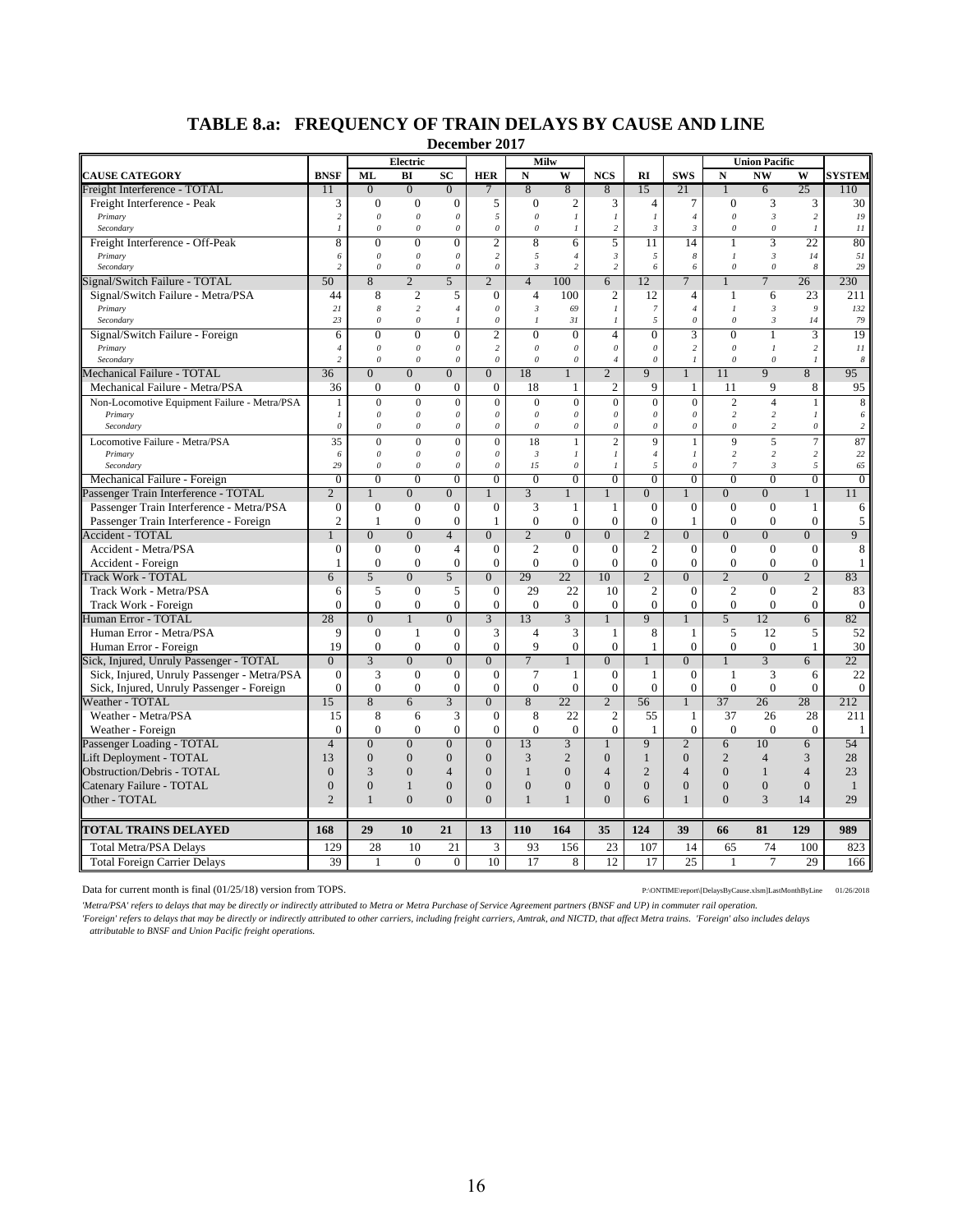# **TABLE 8.b: FREQUENCY OF TRAIN DELAYS BY CAUSE AND LINE**

**December - Average Over Previous Five Years: 2012-2016**

| $\overline{BI}$<br><b>NCS</b><br><b>SWS</b><br>$N\bar{W}$<br><b>CAUSE CATEGORY</b><br><b>BNSF</b><br>ML<br>SC<br><b>HER</b><br>N<br>W<br><b>RI</b><br>$\mathbf N$<br>W<br><b>SYSTEM</b><br>0.0<br>0.0<br>0.0<br>10.4<br>12.6<br>9.2<br>4.2<br>8.0<br>1.2<br>7.8<br>21.0<br>Freight Interference - TOTAL<br>3.2<br>96.2<br>18.6<br>0.0<br>0.0<br>0.0<br>2.8<br>1.6<br>4.0<br>0.8<br>2.8<br>0.2<br>5.6<br>6.2<br>34.8<br>Freight Interference - Peak<br>7.4<br>3.4<br>0.0<br>0.0<br>0.0<br>2.8<br>0.8<br>3.0<br>2.8<br>0.6<br>2.4<br>0.2<br>19.6<br>Primary<br>3.8<br>1.4<br>1.8<br>0.0<br>1.0<br>3.6<br>0.0<br>0.0<br>0.0<br>0.8<br>0.6<br>0.2<br>0.4<br>0.0<br>4.2<br>4.4<br>15.2<br>Secondary<br>11.2<br>0.0<br>0.4<br>8.8<br>5.8<br>3.4<br>5.2<br>1.0<br>2.2<br>Freight Interference - Off-Peak<br>0.0<br>0.0<br>8.6<br>14.8<br>61.4<br>0.0<br>0.0<br>0.4<br>3.4<br>2.0<br>48.2<br>Primary<br>9.4<br>0.0<br>6.2<br>5.0<br>5.4<br>4.2<br>0.6<br>11.6<br>0.0<br>0.0<br>1.0<br>1.8<br>0.0<br>0.0<br>0.0<br>2.6<br>3.6<br>0.4<br>0.4<br>0.2<br>3.2<br>13.2<br>Secondary<br>6.2<br>2.8<br>6.2<br>2.4<br>Signal/Switch Failure - TOTAL<br>14.4<br>1.8<br>1.2<br>25.8<br>11.6<br>6.6<br>6.6<br>1.0<br>7.2<br>93.8<br>10.2<br>6.2<br>1.8<br>0.2<br>21.6<br>10.8<br>3.6<br>5.4<br>1.8<br>2.2<br>74.4<br>Signal/Switch Failure - Metra/PSA<br>2.8<br>1.0<br>6.8<br>0.8<br>7.2<br>3.8<br>0.6<br>2.2<br>0.2<br>12.2<br>6.2<br>1.8<br>4.6<br>1.4<br>47.2<br>Primary<br>1.6<br>4.6<br>3.0<br>Secondary<br>2.4<br>1.2<br>0.6<br>0.0<br>9.4<br>4.6<br>1.8<br>0.8<br>0.2<br>0.2<br>0.8<br>2.2<br>27.2<br>0.8<br>4.2<br>0.0<br>0.0<br>0.0<br>1.0<br>4.2<br>0.8<br>3.0<br>4.8<br>0.0<br>0.2<br>0.4<br>19.4<br>Signal/Switch Failure - Foreign<br>0.0<br>0.0<br>0.0<br>0.0<br>1.0<br>0.8<br>2.0<br>0.2<br>4.0<br>0.2<br>14.6<br>Primary<br>3.4<br>2.6<br>0.4<br>Secondary<br>0.8<br>0.0<br>0.0<br>0.0<br>0.0<br>1.6<br>0.0<br>1.0<br>0.6<br>0.8<br>0.0<br>0.0<br>0.0<br>4.8<br>7.4<br>2.4<br>Mechanical Failure - TOTAL<br>2.0<br>0.4<br>0.4<br>0.8<br>7.4<br>6.2<br>12.4<br>2.0<br>5.2<br>64.6<br>6.8<br>11.2<br>6.6<br>2.0<br>0.2<br>0.4<br>0.8<br>5.8<br>6.2<br>2.4<br>12.4<br>2.0<br>6.8<br>5.2<br>11.2<br>62.0<br>Mechanical Failure - Metra/PSA<br>0.4<br>2.0<br>0.2<br>0.4<br>0.2<br>0.6<br>0.6<br>0.4<br>3.0<br>0.0<br>2.8<br>0.2<br>4.0<br>14.8<br>Non-Locomotive Equipment Failure - Metra/PSA<br>0.4<br>0.0<br>1.6<br>0.2<br>0.2<br>0.2<br>$0.0\,$<br>0.6<br>0.6<br>0.0<br>1.2<br>0.2<br>Primary<br>1.6<br>6.8<br>0.4<br>0.4<br>0.0<br>0.2<br>$0.0\,$<br>0.6<br>0.0<br>0.0<br>0.0<br>2.4<br>1.6<br>0.0<br>2.4<br>8.0<br>Secondary<br>2.0<br>9.4<br>2.0<br>4.0<br>Locomotive Failure - Metra/PSA<br>6.2<br>0.0<br>0.0<br>0.0<br>0.6<br>5.2<br>5.6<br>5.0<br>7.2<br>47.2<br>2.6<br>0.0<br>0.0<br>0.0<br>0.4<br>2.2<br>0.6<br>3.4<br>1.0<br>2.0<br>3.2<br>2.4<br>20.2<br>Primary<br>2.4<br>3.6<br>0.0<br>0.0<br>0.0<br>0.2<br>3.0<br>3.2<br>6.0<br>1.0<br>2.0<br>27.0<br>1.4<br>1.8<br>4.8<br>Secondary<br>0.8<br>0.0<br>0.2<br>0.0<br>0.0<br>0.0<br>0.0<br>0.0<br>0.0<br>0.0<br>0.0<br>0.0<br>2.6<br>Mechanical Failure - Foreign<br>1.6<br>Passenger Train Interference - TOTAL<br>2.6<br>4.4<br>1.2<br>2.0<br>0.0<br>8.4<br>1.8<br>0.4<br>1.2<br>0.2<br>0.2<br>0.8<br>1.6<br>24.8<br>0.0<br>0.2<br>0.0<br>6.0<br>0.4<br>Passenger Train Interference - Metra/PSA<br>0.2<br>1.0<br>1.6<br>1.6<br>0.4<br>0.2<br>0.2<br>0.8<br>12.6<br>0.8<br>2.6<br>4.2<br>1.0<br>1.0<br>0.0<br>2.4<br>0.2<br>0.0<br>0.0<br>0.0<br>0.0<br>0.0<br>12.2<br>Passenger Train Interference - Foreign<br>4.0<br>7.6<br>6.8<br>10.6<br>Accident - TOTAL<br>9.8<br>1.2<br>6.2<br>0.0<br>1.8<br>1.4<br>7.8<br>6.4<br>1.2<br>64.8<br>9.2<br>1.2<br>6.2<br>4.0<br>0.0<br>5.6<br>7.8<br>6.4<br>10.6<br>61.4<br>Accident - Metra/PSA<br>1.6<br>6.6<br>1.4<br>0.8<br>0.6<br>0.0<br>0.0<br>0.0<br>0.0<br>0.2<br>2.0<br>0.2<br>0.0<br>0.0<br>0.0<br>0.0<br>0.4<br>3.4<br>Accident - Foreign<br>3.4<br>Track Work - TOTAL<br>10.4<br>4.0<br>1.0<br>2.0<br>0.2<br>2.4<br>1.4<br>1.4<br>2.0<br>0.4<br>2.8<br>4.4<br>35.8<br>10.4<br>4.0<br>1.0<br>2.0<br>0.2<br>2.4<br>1.4<br>2.0<br>0.4<br>2.8<br>3.4<br>4.4<br>35.8<br>Track Work - Metra/PSA<br>1.4<br>0.0<br>0.0<br>0.0<br>0.0<br>0.0<br>0.0<br>0.0<br>0.0<br>0.0<br>Track Work - Foreign<br>0.0<br>0.0<br>0.0<br>0.0<br>0.0<br>Human Error - TOTAL<br>13.8<br>2.2<br>0.4<br>1.4<br>6.0<br>2.0<br>5.6<br>5.4<br>4.4<br>63.4<br>1.6<br>11.4<br>3.6<br>5.6<br>Human Error - Metra/PSA<br>6.2<br>2.2<br>0.4<br>1.6<br>0.6<br>3.8<br>5.6<br>0.4<br>5.6<br>0.2<br>5.4<br>4.8<br>3.6<br>40.4<br>7.6<br>0.0<br>0.0<br>0.0<br>0.8<br>7.6<br>0.4<br>0.2<br>23.0<br>1.6<br>0.0<br>3.4<br>0.6<br>0.8<br>Human Error - Foreign<br>2.2<br>Sick, Injured, Unruly Passenger - TOTAL<br>3.8<br>1.0<br>1.0<br>0.2<br>2.8<br>6.2<br>0.6<br>3.2<br>0.2<br>2.2<br>2.6<br>2.0<br>28.0<br>Sick, Injured, Unruly Passenger - Metra/PSA<br>2.2<br>3.8<br>1.0<br>1.0<br>0.2<br>2.8<br>6.2<br>0.6<br>2.8<br>0.2<br>2.2<br>2.6<br>2.0<br>27.6<br>0.0<br>0.0<br>0.0<br>0.0<br>0.0<br>0.0<br>0.0<br>0.0<br>0.0<br>0.4<br>0.0<br>0.0<br>0.0<br>0.4<br>Sick, Injured, Unruly Passenger - Foreign<br>Weather - TOTAL<br>14.2<br>6.6<br>1.2<br>1.8<br>0.4<br>10.0<br>6.4<br>2.6<br>5.2<br>1.0<br>3.6<br>7.6<br>4.6<br>65.2<br>Weather - Metra/PSA<br>13.2<br>1.2<br>1.8<br>0.2<br>10.0<br>6.4<br>2.6<br>5.2<br>1.0<br>3.6<br>7.6<br>64.0<br>6.6<br>4.6<br>1.0<br>0.0<br>0.2<br>0.0<br>0.0<br>0.0<br>0.0<br>0.0<br>0.0<br>0.0<br>0.0<br>0.0<br>0.0<br>1.2<br>Weather - Foreign<br>2.2<br>0.4<br>6.2<br>4.2<br>12.2<br>Passenger Loading - TOTAL<br>5.6<br>7.4<br>1.0<br>6.0<br>2.4<br>12.2<br>0.2<br>10.8<br>70.8<br>Lift Deployment - TOTAL<br>0.0<br>0.0<br>0.0<br>0.0<br>3.0<br>2.6<br>0.4<br>3.0<br>0.2<br>0.8<br>2.8<br>17.6<br>1.4<br>3.4<br>4.8<br><b>Obstruction/Debris - TOTAL</b><br>7.0<br>2.2<br>1.2<br>2.0<br>0.2<br>6.8<br>0.6<br>3.0<br>2.0<br>1.6<br>5.8<br>3.4<br>40.6<br>0.0<br>5.2<br>0.0<br>3.0<br>0.8<br>0.0<br>0.0<br>0.0<br>0.0<br>0.0<br>0.0<br>0.0<br>0.0<br>Catenary Failure - TOTAL<br>1.4<br>Other - TOTAL<br>1.8<br>0.6<br>0.8<br>0.4<br>0.0<br>1.8<br>2.2<br>0.4<br>3.4<br>0.8<br>1.8<br>2.4<br>1.0<br>17.4<br><b>TOTAL TRAINS DELAYED</b><br>109.2<br>17.0<br>21.6<br>8.0<br>98.0<br>75.6<br>37.0<br>62.2<br>34.0<br>38.2<br>68.4<br>75.4<br>688.2<br>43.6<br>73.8<br>39.4<br>15.8<br>20.6<br>2.8<br>71.6<br>59.6<br>23.0<br>56.8<br>17.0<br>36.8<br>59.8<br>52.8<br>529.8<br><b>Total Metra/PSA Delays</b><br>35.4<br>4.2<br>1.2<br>5.2<br>14.0<br>5.4<br>17.0<br>8.6<br>22.6<br>158.4<br><b>Total Foreign Carrier Delays</b><br>1.0<br>26.4<br>16.0<br>1.4 | Decenidei | - Average Over Trevious Prve Tears. 2012<br>Electric |  | Milw |  |  | <b>Union Pacific</b> |  |
|-------------------------------------------------------------------------------------------------------------------------------------------------------------------------------------------------------------------------------------------------------------------------------------------------------------------------------------------------------------------------------------------------------------------------------------------------------------------------------------------------------------------------------------------------------------------------------------------------------------------------------------------------------------------------------------------------------------------------------------------------------------------------------------------------------------------------------------------------------------------------------------------------------------------------------------------------------------------------------------------------------------------------------------------------------------------------------------------------------------------------------------------------------------------------------------------------------------------------------------------------------------------------------------------------------------------------------------------------------------------------------------------------------------------------------------------------------------------------------------------------------------------------------------------------------------------------------------------------------------------------------------------------------------------------------------------------------------------------------------------------------------------------------------------------------------------------------------------------------------------------------------------------------------------------------------------------------------------------------------------------------------------------------------------------------------------------------------------------------------------------------------------------------------------------------------------------------------------------------------------------------------------------------------------------------------------------------------------------------------------------------------------------------------------------------------------------------------------------------------------------------------------------------------------------------------------------------------------------------------------------------------------------------------------------------------------------------------------------------------------------------------------------------------------------------------------------------------------------------------------------------------------------------------------------------------------------------------------------------------------------------------------------------------------------------------------------------------------------------------------------------------------------------------------------------------------------------------------------------------------------------------------------------------------------------------------------------------------------------------------------------------------------------------------------------------------------------------------------------------------------------------------------------------------------------------------------------------------------------------------------------------------------------------------------------------------------------------------------------------------------------------------------------------------------------------------------------------------------------------------------------------------------------------------------------------------------------------------------------------------------------------------------------------------------------------------------------------------------------------------------------------------------------------------------------------------------------------------------------------------------------------------------------------------------------------------------------------------------------------------------------------------------------------------------------------------------------------------------------------------------------------------------------------------------------------------------------------------------------------------------------------------------------------------------------------------------------------------------------------------------------------------------------------------------------------------------------------------------------------------------------------------------------------------------------------------------------------------------------------------------------------------------------------------------------------------------------------------------------------------------------------------------------------------------------------------------------------------------------------------------------------------------------------------------------------------------------------------------------------------------------------------------------------------------------------------------------------------------------------------------------------------------------------------------------------------------------------------------------------------------------------------------------------------------------------------------------------------------------------------------------------------------------------------------------------------------------------------------------------------------------------------------------------------------------------------------------------------------------------------------------------------------------------------------------------------------------------------------------------------------------------------------------------------------------------------------------------------------------------------------------------------------------------------------------------------------------------------------------------------------------------------------------------------------------------------------------------------------------------------------------------------------------------------------------------------------------------------------------------------------------------------------------------------|-----------|------------------------------------------------------|--|------|--|--|----------------------|--|
|                                                                                                                                                                                                                                                                                                                                                                                                                                                                                                                                                                                                                                                                                                                                                                                                                                                                                                                                                                                                                                                                                                                                                                                                                                                                                                                                                                                                                                                                                                                                                                                                                                                                                                                                                                                                                                                                                                                                                                                                                                                                                                                                                                                                                                                                                                                                                                                                                                                                                                                                                                                                                                                                                                                                                                                                                                                                                                                                                                                                                                                                                                                                                                                                                                                                                                                                                                                                                                                                                                                                                                                                                                                                                                                                                                                                                                                                                                                                                                                                                                                                                                                                                                                                                                                                                                                                                                                                                                                                                                                                                                                                                                                                                                                                                                                                                                                                                                                                                                                                                                                                                                                                                                                                                                                                                                                                                                                                                                                                                                                                                                                                                                                                                                                                                                                                                                                                                                                                                                                                                                                                                                                                                                                                                                                                                                                                                                                                                                                                                                                                                                                                                                                                   |           |                                                      |  |      |  |  |                      |  |
|                                                                                                                                                                                                                                                                                                                                                                                                                                                                                                                                                                                                                                                                                                                                                                                                                                                                                                                                                                                                                                                                                                                                                                                                                                                                                                                                                                                                                                                                                                                                                                                                                                                                                                                                                                                                                                                                                                                                                                                                                                                                                                                                                                                                                                                                                                                                                                                                                                                                                                                                                                                                                                                                                                                                                                                                                                                                                                                                                                                                                                                                                                                                                                                                                                                                                                                                                                                                                                                                                                                                                                                                                                                                                                                                                                                                                                                                                                                                                                                                                                                                                                                                                                                                                                                                                                                                                                                                                                                                                                                                                                                                                                                                                                                                                                                                                                                                                                                                                                                                                                                                                                                                                                                                                                                                                                                                                                                                                                                                                                                                                                                                                                                                                                                                                                                                                                                                                                                                                                                                                                                                                                                                                                                                                                                                                                                                                                                                                                                                                                                                                                                                                                                                   |           |                                                      |  |      |  |  |                      |  |
|                                                                                                                                                                                                                                                                                                                                                                                                                                                                                                                                                                                                                                                                                                                                                                                                                                                                                                                                                                                                                                                                                                                                                                                                                                                                                                                                                                                                                                                                                                                                                                                                                                                                                                                                                                                                                                                                                                                                                                                                                                                                                                                                                                                                                                                                                                                                                                                                                                                                                                                                                                                                                                                                                                                                                                                                                                                                                                                                                                                                                                                                                                                                                                                                                                                                                                                                                                                                                                                                                                                                                                                                                                                                                                                                                                                                                                                                                                                                                                                                                                                                                                                                                                                                                                                                                                                                                                                                                                                                                                                                                                                                                                                                                                                                                                                                                                                                                                                                                                                                                                                                                                                                                                                                                                                                                                                                                                                                                                                                                                                                                                                                                                                                                                                                                                                                                                                                                                                                                                                                                                                                                                                                                                                                                                                                                                                                                                                                                                                                                                                                                                                                                                                                   |           |                                                      |  |      |  |  |                      |  |
|                                                                                                                                                                                                                                                                                                                                                                                                                                                                                                                                                                                                                                                                                                                                                                                                                                                                                                                                                                                                                                                                                                                                                                                                                                                                                                                                                                                                                                                                                                                                                                                                                                                                                                                                                                                                                                                                                                                                                                                                                                                                                                                                                                                                                                                                                                                                                                                                                                                                                                                                                                                                                                                                                                                                                                                                                                                                                                                                                                                                                                                                                                                                                                                                                                                                                                                                                                                                                                                                                                                                                                                                                                                                                                                                                                                                                                                                                                                                                                                                                                                                                                                                                                                                                                                                                                                                                                                                                                                                                                                                                                                                                                                                                                                                                                                                                                                                                                                                                                                                                                                                                                                                                                                                                                                                                                                                                                                                                                                                                                                                                                                                                                                                                                                                                                                                                                                                                                                                                                                                                                                                                                                                                                                                                                                                                                                                                                                                                                                                                                                                                                                                                                                                   |           |                                                      |  |      |  |  |                      |  |
|                                                                                                                                                                                                                                                                                                                                                                                                                                                                                                                                                                                                                                                                                                                                                                                                                                                                                                                                                                                                                                                                                                                                                                                                                                                                                                                                                                                                                                                                                                                                                                                                                                                                                                                                                                                                                                                                                                                                                                                                                                                                                                                                                                                                                                                                                                                                                                                                                                                                                                                                                                                                                                                                                                                                                                                                                                                                                                                                                                                                                                                                                                                                                                                                                                                                                                                                                                                                                                                                                                                                                                                                                                                                                                                                                                                                                                                                                                                                                                                                                                                                                                                                                                                                                                                                                                                                                                                                                                                                                                                                                                                                                                                                                                                                                                                                                                                                                                                                                                                                                                                                                                                                                                                                                                                                                                                                                                                                                                                                                                                                                                                                                                                                                                                                                                                                                                                                                                                                                                                                                                                                                                                                                                                                                                                                                                                                                                                                                                                                                                                                                                                                                                                                   |           |                                                      |  |      |  |  |                      |  |
|                                                                                                                                                                                                                                                                                                                                                                                                                                                                                                                                                                                                                                                                                                                                                                                                                                                                                                                                                                                                                                                                                                                                                                                                                                                                                                                                                                                                                                                                                                                                                                                                                                                                                                                                                                                                                                                                                                                                                                                                                                                                                                                                                                                                                                                                                                                                                                                                                                                                                                                                                                                                                                                                                                                                                                                                                                                                                                                                                                                                                                                                                                                                                                                                                                                                                                                                                                                                                                                                                                                                                                                                                                                                                                                                                                                                                                                                                                                                                                                                                                                                                                                                                                                                                                                                                                                                                                                                                                                                                                                                                                                                                                                                                                                                                                                                                                                                                                                                                                                                                                                                                                                                                                                                                                                                                                                                                                                                                                                                                                                                                                                                                                                                                                                                                                                                                                                                                                                                                                                                                                                                                                                                                                                                                                                                                                                                                                                                                                                                                                                                                                                                                                                                   |           |                                                      |  |      |  |  |                      |  |
|                                                                                                                                                                                                                                                                                                                                                                                                                                                                                                                                                                                                                                                                                                                                                                                                                                                                                                                                                                                                                                                                                                                                                                                                                                                                                                                                                                                                                                                                                                                                                                                                                                                                                                                                                                                                                                                                                                                                                                                                                                                                                                                                                                                                                                                                                                                                                                                                                                                                                                                                                                                                                                                                                                                                                                                                                                                                                                                                                                                                                                                                                                                                                                                                                                                                                                                                                                                                                                                                                                                                                                                                                                                                                                                                                                                                                                                                                                                                                                                                                                                                                                                                                                                                                                                                                                                                                                                                                                                                                                                                                                                                                                                                                                                                                                                                                                                                                                                                                                                                                                                                                                                                                                                                                                                                                                                                                                                                                                                                                                                                                                                                                                                                                                                                                                                                                                                                                                                                                                                                                                                                                                                                                                                                                                                                                                                                                                                                                                                                                                                                                                                                                                                                   |           |                                                      |  |      |  |  |                      |  |
|                                                                                                                                                                                                                                                                                                                                                                                                                                                                                                                                                                                                                                                                                                                                                                                                                                                                                                                                                                                                                                                                                                                                                                                                                                                                                                                                                                                                                                                                                                                                                                                                                                                                                                                                                                                                                                                                                                                                                                                                                                                                                                                                                                                                                                                                                                                                                                                                                                                                                                                                                                                                                                                                                                                                                                                                                                                                                                                                                                                                                                                                                                                                                                                                                                                                                                                                                                                                                                                                                                                                                                                                                                                                                                                                                                                                                                                                                                                                                                                                                                                                                                                                                                                                                                                                                                                                                                                                                                                                                                                                                                                                                                                                                                                                                                                                                                                                                                                                                                                                                                                                                                                                                                                                                                                                                                                                                                                                                                                                                                                                                                                                                                                                                                                                                                                                                                                                                                                                                                                                                                                                                                                                                                                                                                                                                                                                                                                                                                                                                                                                                                                                                                                                   |           |                                                      |  |      |  |  |                      |  |
|                                                                                                                                                                                                                                                                                                                                                                                                                                                                                                                                                                                                                                                                                                                                                                                                                                                                                                                                                                                                                                                                                                                                                                                                                                                                                                                                                                                                                                                                                                                                                                                                                                                                                                                                                                                                                                                                                                                                                                                                                                                                                                                                                                                                                                                                                                                                                                                                                                                                                                                                                                                                                                                                                                                                                                                                                                                                                                                                                                                                                                                                                                                                                                                                                                                                                                                                                                                                                                                                                                                                                                                                                                                                                                                                                                                                                                                                                                                                                                                                                                                                                                                                                                                                                                                                                                                                                                                                                                                                                                                                                                                                                                                                                                                                                                                                                                                                                                                                                                                                                                                                                                                                                                                                                                                                                                                                                                                                                                                                                                                                                                                                                                                                                                                                                                                                                                                                                                                                                                                                                                                                                                                                                                                                                                                                                                                                                                                                                                                                                                                                                                                                                                                                   |           |                                                      |  |      |  |  |                      |  |
|                                                                                                                                                                                                                                                                                                                                                                                                                                                                                                                                                                                                                                                                                                                                                                                                                                                                                                                                                                                                                                                                                                                                                                                                                                                                                                                                                                                                                                                                                                                                                                                                                                                                                                                                                                                                                                                                                                                                                                                                                                                                                                                                                                                                                                                                                                                                                                                                                                                                                                                                                                                                                                                                                                                                                                                                                                                                                                                                                                                                                                                                                                                                                                                                                                                                                                                                                                                                                                                                                                                                                                                                                                                                                                                                                                                                                                                                                                                                                                                                                                                                                                                                                                                                                                                                                                                                                                                                                                                                                                                                                                                                                                                                                                                                                                                                                                                                                                                                                                                                                                                                                                                                                                                                                                                                                                                                                                                                                                                                                                                                                                                                                                                                                                                                                                                                                                                                                                                                                                                                                                                                                                                                                                                                                                                                                                                                                                                                                                                                                                                                                                                                                                                                   |           |                                                      |  |      |  |  |                      |  |
|                                                                                                                                                                                                                                                                                                                                                                                                                                                                                                                                                                                                                                                                                                                                                                                                                                                                                                                                                                                                                                                                                                                                                                                                                                                                                                                                                                                                                                                                                                                                                                                                                                                                                                                                                                                                                                                                                                                                                                                                                                                                                                                                                                                                                                                                                                                                                                                                                                                                                                                                                                                                                                                                                                                                                                                                                                                                                                                                                                                                                                                                                                                                                                                                                                                                                                                                                                                                                                                                                                                                                                                                                                                                                                                                                                                                                                                                                                                                                                                                                                                                                                                                                                                                                                                                                                                                                                                                                                                                                                                                                                                                                                                                                                                                                                                                                                                                                                                                                                                                                                                                                                                                                                                                                                                                                                                                                                                                                                                                                                                                                                                                                                                                                                                                                                                                                                                                                                                                                                                                                                                                                                                                                                                                                                                                                                                                                                                                                                                                                                                                                                                                                                                                   |           |                                                      |  |      |  |  |                      |  |
|                                                                                                                                                                                                                                                                                                                                                                                                                                                                                                                                                                                                                                                                                                                                                                                                                                                                                                                                                                                                                                                                                                                                                                                                                                                                                                                                                                                                                                                                                                                                                                                                                                                                                                                                                                                                                                                                                                                                                                                                                                                                                                                                                                                                                                                                                                                                                                                                                                                                                                                                                                                                                                                                                                                                                                                                                                                                                                                                                                                                                                                                                                                                                                                                                                                                                                                                                                                                                                                                                                                                                                                                                                                                                                                                                                                                                                                                                                                                                                                                                                                                                                                                                                                                                                                                                                                                                                                                                                                                                                                                                                                                                                                                                                                                                                                                                                                                                                                                                                                                                                                                                                                                                                                                                                                                                                                                                                                                                                                                                                                                                                                                                                                                                                                                                                                                                                                                                                                                                                                                                                                                                                                                                                                                                                                                                                                                                                                                                                                                                                                                                                                                                                                                   |           |                                                      |  |      |  |  |                      |  |
|                                                                                                                                                                                                                                                                                                                                                                                                                                                                                                                                                                                                                                                                                                                                                                                                                                                                                                                                                                                                                                                                                                                                                                                                                                                                                                                                                                                                                                                                                                                                                                                                                                                                                                                                                                                                                                                                                                                                                                                                                                                                                                                                                                                                                                                                                                                                                                                                                                                                                                                                                                                                                                                                                                                                                                                                                                                                                                                                                                                                                                                                                                                                                                                                                                                                                                                                                                                                                                                                                                                                                                                                                                                                                                                                                                                                                                                                                                                                                                                                                                                                                                                                                                                                                                                                                                                                                                                                                                                                                                                                                                                                                                                                                                                                                                                                                                                                                                                                                                                                                                                                                                                                                                                                                                                                                                                                                                                                                                                                                                                                                                                                                                                                                                                                                                                                                                                                                                                                                                                                                                                                                                                                                                                                                                                                                                                                                                                                                                                                                                                                                                                                                                                                   |           |                                                      |  |      |  |  |                      |  |
|                                                                                                                                                                                                                                                                                                                                                                                                                                                                                                                                                                                                                                                                                                                                                                                                                                                                                                                                                                                                                                                                                                                                                                                                                                                                                                                                                                                                                                                                                                                                                                                                                                                                                                                                                                                                                                                                                                                                                                                                                                                                                                                                                                                                                                                                                                                                                                                                                                                                                                                                                                                                                                                                                                                                                                                                                                                                                                                                                                                                                                                                                                                                                                                                                                                                                                                                                                                                                                                                                                                                                                                                                                                                                                                                                                                                                                                                                                                                                                                                                                                                                                                                                                                                                                                                                                                                                                                                                                                                                                                                                                                                                                                                                                                                                                                                                                                                                                                                                                                                                                                                                                                                                                                                                                                                                                                                                                                                                                                                                                                                                                                                                                                                                                                                                                                                                                                                                                                                                                                                                                                                                                                                                                                                                                                                                                                                                                                                                                                                                                                                                                                                                                                                   |           |                                                      |  |      |  |  |                      |  |
|                                                                                                                                                                                                                                                                                                                                                                                                                                                                                                                                                                                                                                                                                                                                                                                                                                                                                                                                                                                                                                                                                                                                                                                                                                                                                                                                                                                                                                                                                                                                                                                                                                                                                                                                                                                                                                                                                                                                                                                                                                                                                                                                                                                                                                                                                                                                                                                                                                                                                                                                                                                                                                                                                                                                                                                                                                                                                                                                                                                                                                                                                                                                                                                                                                                                                                                                                                                                                                                                                                                                                                                                                                                                                                                                                                                                                                                                                                                                                                                                                                                                                                                                                                                                                                                                                                                                                                                                                                                                                                                                                                                                                                                                                                                                                                                                                                                                                                                                                                                                                                                                                                                                                                                                                                                                                                                                                                                                                                                                                                                                                                                                                                                                                                                                                                                                                                                                                                                                                                                                                                                                                                                                                                                                                                                                                                                                                                                                                                                                                                                                                                                                                                                                   |           |                                                      |  |      |  |  |                      |  |
|                                                                                                                                                                                                                                                                                                                                                                                                                                                                                                                                                                                                                                                                                                                                                                                                                                                                                                                                                                                                                                                                                                                                                                                                                                                                                                                                                                                                                                                                                                                                                                                                                                                                                                                                                                                                                                                                                                                                                                                                                                                                                                                                                                                                                                                                                                                                                                                                                                                                                                                                                                                                                                                                                                                                                                                                                                                                                                                                                                                                                                                                                                                                                                                                                                                                                                                                                                                                                                                                                                                                                                                                                                                                                                                                                                                                                                                                                                                                                                                                                                                                                                                                                                                                                                                                                                                                                                                                                                                                                                                                                                                                                                                                                                                                                                                                                                                                                                                                                                                                                                                                                                                                                                                                                                                                                                                                                                                                                                                                                                                                                                                                                                                                                                                                                                                                                                                                                                                                                                                                                                                                                                                                                                                                                                                                                                                                                                                                                                                                                                                                                                                                                                                                   |           |                                                      |  |      |  |  |                      |  |
|                                                                                                                                                                                                                                                                                                                                                                                                                                                                                                                                                                                                                                                                                                                                                                                                                                                                                                                                                                                                                                                                                                                                                                                                                                                                                                                                                                                                                                                                                                                                                                                                                                                                                                                                                                                                                                                                                                                                                                                                                                                                                                                                                                                                                                                                                                                                                                                                                                                                                                                                                                                                                                                                                                                                                                                                                                                                                                                                                                                                                                                                                                                                                                                                                                                                                                                                                                                                                                                                                                                                                                                                                                                                                                                                                                                                                                                                                                                                                                                                                                                                                                                                                                                                                                                                                                                                                                                                                                                                                                                                                                                                                                                                                                                                                                                                                                                                                                                                                                                                                                                                                                                                                                                                                                                                                                                                                                                                                                                                                                                                                                                                                                                                                                                                                                                                                                                                                                                                                                                                                                                                                                                                                                                                                                                                                                                                                                                                                                                                                                                                                                                                                                                                   |           |                                                      |  |      |  |  |                      |  |
|                                                                                                                                                                                                                                                                                                                                                                                                                                                                                                                                                                                                                                                                                                                                                                                                                                                                                                                                                                                                                                                                                                                                                                                                                                                                                                                                                                                                                                                                                                                                                                                                                                                                                                                                                                                                                                                                                                                                                                                                                                                                                                                                                                                                                                                                                                                                                                                                                                                                                                                                                                                                                                                                                                                                                                                                                                                                                                                                                                                                                                                                                                                                                                                                                                                                                                                                                                                                                                                                                                                                                                                                                                                                                                                                                                                                                                                                                                                                                                                                                                                                                                                                                                                                                                                                                                                                                                                                                                                                                                                                                                                                                                                                                                                                                                                                                                                                                                                                                                                                                                                                                                                                                                                                                                                                                                                                                                                                                                                                                                                                                                                                                                                                                                                                                                                                                                                                                                                                                                                                                                                                                                                                                                                                                                                                                                                                                                                                                                                                                                                                                                                                                                                                   |           |                                                      |  |      |  |  |                      |  |
|                                                                                                                                                                                                                                                                                                                                                                                                                                                                                                                                                                                                                                                                                                                                                                                                                                                                                                                                                                                                                                                                                                                                                                                                                                                                                                                                                                                                                                                                                                                                                                                                                                                                                                                                                                                                                                                                                                                                                                                                                                                                                                                                                                                                                                                                                                                                                                                                                                                                                                                                                                                                                                                                                                                                                                                                                                                                                                                                                                                                                                                                                                                                                                                                                                                                                                                                                                                                                                                                                                                                                                                                                                                                                                                                                                                                                                                                                                                                                                                                                                                                                                                                                                                                                                                                                                                                                                                                                                                                                                                                                                                                                                                                                                                                                                                                                                                                                                                                                                                                                                                                                                                                                                                                                                                                                                                                                                                                                                                                                                                                                                                                                                                                                                                                                                                                                                                                                                                                                                                                                                                                                                                                                                                                                                                                                                                                                                                                                                                                                                                                                                                                                                                                   |           |                                                      |  |      |  |  |                      |  |
|                                                                                                                                                                                                                                                                                                                                                                                                                                                                                                                                                                                                                                                                                                                                                                                                                                                                                                                                                                                                                                                                                                                                                                                                                                                                                                                                                                                                                                                                                                                                                                                                                                                                                                                                                                                                                                                                                                                                                                                                                                                                                                                                                                                                                                                                                                                                                                                                                                                                                                                                                                                                                                                                                                                                                                                                                                                                                                                                                                                                                                                                                                                                                                                                                                                                                                                                                                                                                                                                                                                                                                                                                                                                                                                                                                                                                                                                                                                                                                                                                                                                                                                                                                                                                                                                                                                                                                                                                                                                                                                                                                                                                                                                                                                                                                                                                                                                                                                                                                                                                                                                                                                                                                                                                                                                                                                                                                                                                                                                                                                                                                                                                                                                                                                                                                                                                                                                                                                                                                                                                                                                                                                                                                                                                                                                                                                                                                                                                                                                                                                                                                                                                                                                   |           |                                                      |  |      |  |  |                      |  |
|                                                                                                                                                                                                                                                                                                                                                                                                                                                                                                                                                                                                                                                                                                                                                                                                                                                                                                                                                                                                                                                                                                                                                                                                                                                                                                                                                                                                                                                                                                                                                                                                                                                                                                                                                                                                                                                                                                                                                                                                                                                                                                                                                                                                                                                                                                                                                                                                                                                                                                                                                                                                                                                                                                                                                                                                                                                                                                                                                                                                                                                                                                                                                                                                                                                                                                                                                                                                                                                                                                                                                                                                                                                                                                                                                                                                                                                                                                                                                                                                                                                                                                                                                                                                                                                                                                                                                                                                                                                                                                                                                                                                                                                                                                                                                                                                                                                                                                                                                                                                                                                                                                                                                                                                                                                                                                                                                                                                                                                                                                                                                                                                                                                                                                                                                                                                                                                                                                                                                                                                                                                                                                                                                                                                                                                                                                                                                                                                                                                                                                                                                                                                                                                                   |           |                                                      |  |      |  |  |                      |  |
|                                                                                                                                                                                                                                                                                                                                                                                                                                                                                                                                                                                                                                                                                                                                                                                                                                                                                                                                                                                                                                                                                                                                                                                                                                                                                                                                                                                                                                                                                                                                                                                                                                                                                                                                                                                                                                                                                                                                                                                                                                                                                                                                                                                                                                                                                                                                                                                                                                                                                                                                                                                                                                                                                                                                                                                                                                                                                                                                                                                                                                                                                                                                                                                                                                                                                                                                                                                                                                                                                                                                                                                                                                                                                                                                                                                                                                                                                                                                                                                                                                                                                                                                                                                                                                                                                                                                                                                                                                                                                                                                                                                                                                                                                                                                                                                                                                                                                                                                                                                                                                                                                                                                                                                                                                                                                                                                                                                                                                                                                                                                                                                                                                                                                                                                                                                                                                                                                                                                                                                                                                                                                                                                                                                                                                                                                                                                                                                                                                                                                                                                                                                                                                                                   |           |                                                      |  |      |  |  |                      |  |
|                                                                                                                                                                                                                                                                                                                                                                                                                                                                                                                                                                                                                                                                                                                                                                                                                                                                                                                                                                                                                                                                                                                                                                                                                                                                                                                                                                                                                                                                                                                                                                                                                                                                                                                                                                                                                                                                                                                                                                                                                                                                                                                                                                                                                                                                                                                                                                                                                                                                                                                                                                                                                                                                                                                                                                                                                                                                                                                                                                                                                                                                                                                                                                                                                                                                                                                                                                                                                                                                                                                                                                                                                                                                                                                                                                                                                                                                                                                                                                                                                                                                                                                                                                                                                                                                                                                                                                                                                                                                                                                                                                                                                                                                                                                                                                                                                                                                                                                                                                                                                                                                                                                                                                                                                                                                                                                                                                                                                                                                                                                                                                                                                                                                                                                                                                                                                                                                                                                                                                                                                                                                                                                                                                                                                                                                                                                                                                                                                                                                                                                                                                                                                                                                   |           |                                                      |  |      |  |  |                      |  |
|                                                                                                                                                                                                                                                                                                                                                                                                                                                                                                                                                                                                                                                                                                                                                                                                                                                                                                                                                                                                                                                                                                                                                                                                                                                                                                                                                                                                                                                                                                                                                                                                                                                                                                                                                                                                                                                                                                                                                                                                                                                                                                                                                                                                                                                                                                                                                                                                                                                                                                                                                                                                                                                                                                                                                                                                                                                                                                                                                                                                                                                                                                                                                                                                                                                                                                                                                                                                                                                                                                                                                                                                                                                                                                                                                                                                                                                                                                                                                                                                                                                                                                                                                                                                                                                                                                                                                                                                                                                                                                                                                                                                                                                                                                                                                                                                                                                                                                                                                                                                                                                                                                                                                                                                                                                                                                                                                                                                                                                                                                                                                                                                                                                                                                                                                                                                                                                                                                                                                                                                                                                                                                                                                                                                                                                                                                                                                                                                                                                                                                                                                                                                                                                                   |           |                                                      |  |      |  |  |                      |  |
|                                                                                                                                                                                                                                                                                                                                                                                                                                                                                                                                                                                                                                                                                                                                                                                                                                                                                                                                                                                                                                                                                                                                                                                                                                                                                                                                                                                                                                                                                                                                                                                                                                                                                                                                                                                                                                                                                                                                                                                                                                                                                                                                                                                                                                                                                                                                                                                                                                                                                                                                                                                                                                                                                                                                                                                                                                                                                                                                                                                                                                                                                                                                                                                                                                                                                                                                                                                                                                                                                                                                                                                                                                                                                                                                                                                                                                                                                                                                                                                                                                                                                                                                                                                                                                                                                                                                                                                                                                                                                                                                                                                                                                                                                                                                                                                                                                                                                                                                                                                                                                                                                                                                                                                                                                                                                                                                                                                                                                                                                                                                                                                                                                                                                                                                                                                                                                                                                                                                                                                                                                                                                                                                                                                                                                                                                                                                                                                                                                                                                                                                                                                                                                                                   |           |                                                      |  |      |  |  |                      |  |
|                                                                                                                                                                                                                                                                                                                                                                                                                                                                                                                                                                                                                                                                                                                                                                                                                                                                                                                                                                                                                                                                                                                                                                                                                                                                                                                                                                                                                                                                                                                                                                                                                                                                                                                                                                                                                                                                                                                                                                                                                                                                                                                                                                                                                                                                                                                                                                                                                                                                                                                                                                                                                                                                                                                                                                                                                                                                                                                                                                                                                                                                                                                                                                                                                                                                                                                                                                                                                                                                                                                                                                                                                                                                                                                                                                                                                                                                                                                                                                                                                                                                                                                                                                                                                                                                                                                                                                                                                                                                                                                                                                                                                                                                                                                                                                                                                                                                                                                                                                                                                                                                                                                                                                                                                                                                                                                                                                                                                                                                                                                                                                                                                                                                                                                                                                                                                                                                                                                                                                                                                                                                                                                                                                                                                                                                                                                                                                                                                                                                                                                                                                                                                                                                   |           |                                                      |  |      |  |  |                      |  |
|                                                                                                                                                                                                                                                                                                                                                                                                                                                                                                                                                                                                                                                                                                                                                                                                                                                                                                                                                                                                                                                                                                                                                                                                                                                                                                                                                                                                                                                                                                                                                                                                                                                                                                                                                                                                                                                                                                                                                                                                                                                                                                                                                                                                                                                                                                                                                                                                                                                                                                                                                                                                                                                                                                                                                                                                                                                                                                                                                                                                                                                                                                                                                                                                                                                                                                                                                                                                                                                                                                                                                                                                                                                                                                                                                                                                                                                                                                                                                                                                                                                                                                                                                                                                                                                                                                                                                                                                                                                                                                                                                                                                                                                                                                                                                                                                                                                                                                                                                                                                                                                                                                                                                                                                                                                                                                                                                                                                                                                                                                                                                                                                                                                                                                                                                                                                                                                                                                                                                                                                                                                                                                                                                                                                                                                                                                                                                                                                                                                                                                                                                                                                                                                                   |           |                                                      |  |      |  |  |                      |  |
|                                                                                                                                                                                                                                                                                                                                                                                                                                                                                                                                                                                                                                                                                                                                                                                                                                                                                                                                                                                                                                                                                                                                                                                                                                                                                                                                                                                                                                                                                                                                                                                                                                                                                                                                                                                                                                                                                                                                                                                                                                                                                                                                                                                                                                                                                                                                                                                                                                                                                                                                                                                                                                                                                                                                                                                                                                                                                                                                                                                                                                                                                                                                                                                                                                                                                                                                                                                                                                                                                                                                                                                                                                                                                                                                                                                                                                                                                                                                                                                                                                                                                                                                                                                                                                                                                                                                                                                                                                                                                                                                                                                                                                                                                                                                                                                                                                                                                                                                                                                                                                                                                                                                                                                                                                                                                                                                                                                                                                                                                                                                                                                                                                                                                                                                                                                                                                                                                                                                                                                                                                                                                                                                                                                                                                                                                                                                                                                                                                                                                                                                                                                                                                                                   |           |                                                      |  |      |  |  |                      |  |
|                                                                                                                                                                                                                                                                                                                                                                                                                                                                                                                                                                                                                                                                                                                                                                                                                                                                                                                                                                                                                                                                                                                                                                                                                                                                                                                                                                                                                                                                                                                                                                                                                                                                                                                                                                                                                                                                                                                                                                                                                                                                                                                                                                                                                                                                                                                                                                                                                                                                                                                                                                                                                                                                                                                                                                                                                                                                                                                                                                                                                                                                                                                                                                                                                                                                                                                                                                                                                                                                                                                                                                                                                                                                                                                                                                                                                                                                                                                                                                                                                                                                                                                                                                                                                                                                                                                                                                                                                                                                                                                                                                                                                                                                                                                                                                                                                                                                                                                                                                                                                                                                                                                                                                                                                                                                                                                                                                                                                                                                                                                                                                                                                                                                                                                                                                                                                                                                                                                                                                                                                                                                                                                                                                                                                                                                                                                                                                                                                                                                                                                                                                                                                                                                   |           |                                                      |  |      |  |  |                      |  |
|                                                                                                                                                                                                                                                                                                                                                                                                                                                                                                                                                                                                                                                                                                                                                                                                                                                                                                                                                                                                                                                                                                                                                                                                                                                                                                                                                                                                                                                                                                                                                                                                                                                                                                                                                                                                                                                                                                                                                                                                                                                                                                                                                                                                                                                                                                                                                                                                                                                                                                                                                                                                                                                                                                                                                                                                                                                                                                                                                                                                                                                                                                                                                                                                                                                                                                                                                                                                                                                                                                                                                                                                                                                                                                                                                                                                                                                                                                                                                                                                                                                                                                                                                                                                                                                                                                                                                                                                                                                                                                                                                                                                                                                                                                                                                                                                                                                                                                                                                                                                                                                                                                                                                                                                                                                                                                                                                                                                                                                                                                                                                                                                                                                                                                                                                                                                                                                                                                                                                                                                                                                                                                                                                                                                                                                                                                                                                                                                                                                                                                                                                                                                                                                                   |           |                                                      |  |      |  |  |                      |  |
|                                                                                                                                                                                                                                                                                                                                                                                                                                                                                                                                                                                                                                                                                                                                                                                                                                                                                                                                                                                                                                                                                                                                                                                                                                                                                                                                                                                                                                                                                                                                                                                                                                                                                                                                                                                                                                                                                                                                                                                                                                                                                                                                                                                                                                                                                                                                                                                                                                                                                                                                                                                                                                                                                                                                                                                                                                                                                                                                                                                                                                                                                                                                                                                                                                                                                                                                                                                                                                                                                                                                                                                                                                                                                                                                                                                                                                                                                                                                                                                                                                                                                                                                                                                                                                                                                                                                                                                                                                                                                                                                                                                                                                                                                                                                                                                                                                                                                                                                                                                                                                                                                                                                                                                                                                                                                                                                                                                                                                                                                                                                                                                                                                                                                                                                                                                                                                                                                                                                                                                                                                                                                                                                                                                                                                                                                                                                                                                                                                                                                                                                                                                                                                                                   |           |                                                      |  |      |  |  |                      |  |
|                                                                                                                                                                                                                                                                                                                                                                                                                                                                                                                                                                                                                                                                                                                                                                                                                                                                                                                                                                                                                                                                                                                                                                                                                                                                                                                                                                                                                                                                                                                                                                                                                                                                                                                                                                                                                                                                                                                                                                                                                                                                                                                                                                                                                                                                                                                                                                                                                                                                                                                                                                                                                                                                                                                                                                                                                                                                                                                                                                                                                                                                                                                                                                                                                                                                                                                                                                                                                                                                                                                                                                                                                                                                                                                                                                                                                                                                                                                                                                                                                                                                                                                                                                                                                                                                                                                                                                                                                                                                                                                                                                                                                                                                                                                                                                                                                                                                                                                                                                                                                                                                                                                                                                                                                                                                                                                                                                                                                                                                                                                                                                                                                                                                                                                                                                                                                                                                                                                                                                                                                                                                                                                                                                                                                                                                                                                                                                                                                                                                                                                                                                                                                                                                   |           |                                                      |  |      |  |  |                      |  |
|                                                                                                                                                                                                                                                                                                                                                                                                                                                                                                                                                                                                                                                                                                                                                                                                                                                                                                                                                                                                                                                                                                                                                                                                                                                                                                                                                                                                                                                                                                                                                                                                                                                                                                                                                                                                                                                                                                                                                                                                                                                                                                                                                                                                                                                                                                                                                                                                                                                                                                                                                                                                                                                                                                                                                                                                                                                                                                                                                                                                                                                                                                                                                                                                                                                                                                                                                                                                                                                                                                                                                                                                                                                                                                                                                                                                                                                                                                                                                                                                                                                                                                                                                                                                                                                                                                                                                                                                                                                                                                                                                                                                                                                                                                                                                                                                                                                                                                                                                                                                                                                                                                                                                                                                                                                                                                                                                                                                                                                                                                                                                                                                                                                                                                                                                                                                                                                                                                                                                                                                                                                                                                                                                                                                                                                                                                                                                                                                                                                                                                                                                                                                                                                                   |           |                                                      |  |      |  |  |                      |  |
|                                                                                                                                                                                                                                                                                                                                                                                                                                                                                                                                                                                                                                                                                                                                                                                                                                                                                                                                                                                                                                                                                                                                                                                                                                                                                                                                                                                                                                                                                                                                                                                                                                                                                                                                                                                                                                                                                                                                                                                                                                                                                                                                                                                                                                                                                                                                                                                                                                                                                                                                                                                                                                                                                                                                                                                                                                                                                                                                                                                                                                                                                                                                                                                                                                                                                                                                                                                                                                                                                                                                                                                                                                                                                                                                                                                                                                                                                                                                                                                                                                                                                                                                                                                                                                                                                                                                                                                                                                                                                                                                                                                                                                                                                                                                                                                                                                                                                                                                                                                                                                                                                                                                                                                                                                                                                                                                                                                                                                                                                                                                                                                                                                                                                                                                                                                                                                                                                                                                                                                                                                                                                                                                                                                                                                                                                                                                                                                                                                                                                                                                                                                                                                                                   |           |                                                      |  |      |  |  |                      |  |
|                                                                                                                                                                                                                                                                                                                                                                                                                                                                                                                                                                                                                                                                                                                                                                                                                                                                                                                                                                                                                                                                                                                                                                                                                                                                                                                                                                                                                                                                                                                                                                                                                                                                                                                                                                                                                                                                                                                                                                                                                                                                                                                                                                                                                                                                                                                                                                                                                                                                                                                                                                                                                                                                                                                                                                                                                                                                                                                                                                                                                                                                                                                                                                                                                                                                                                                                                                                                                                                                                                                                                                                                                                                                                                                                                                                                                                                                                                                                                                                                                                                                                                                                                                                                                                                                                                                                                                                                                                                                                                                                                                                                                                                                                                                                                                                                                                                                                                                                                                                                                                                                                                                                                                                                                                                                                                                                                                                                                                                                                                                                                                                                                                                                                                                                                                                                                                                                                                                                                                                                                                                                                                                                                                                                                                                                                                                                                                                                                                                                                                                                                                                                                                                                   |           |                                                      |  |      |  |  |                      |  |
|                                                                                                                                                                                                                                                                                                                                                                                                                                                                                                                                                                                                                                                                                                                                                                                                                                                                                                                                                                                                                                                                                                                                                                                                                                                                                                                                                                                                                                                                                                                                                                                                                                                                                                                                                                                                                                                                                                                                                                                                                                                                                                                                                                                                                                                                                                                                                                                                                                                                                                                                                                                                                                                                                                                                                                                                                                                                                                                                                                                                                                                                                                                                                                                                                                                                                                                                                                                                                                                                                                                                                                                                                                                                                                                                                                                                                                                                                                                                                                                                                                                                                                                                                                                                                                                                                                                                                                                                                                                                                                                                                                                                                                                                                                                                                                                                                                                                                                                                                                                                                                                                                                                                                                                                                                                                                                                                                                                                                                                                                                                                                                                                                                                                                                                                                                                                                                                                                                                                                                                                                                                                                                                                                                                                                                                                                                                                                                                                                                                                                                                                                                                                                                                                   |           |                                                      |  |      |  |  |                      |  |
|                                                                                                                                                                                                                                                                                                                                                                                                                                                                                                                                                                                                                                                                                                                                                                                                                                                                                                                                                                                                                                                                                                                                                                                                                                                                                                                                                                                                                                                                                                                                                                                                                                                                                                                                                                                                                                                                                                                                                                                                                                                                                                                                                                                                                                                                                                                                                                                                                                                                                                                                                                                                                                                                                                                                                                                                                                                                                                                                                                                                                                                                                                                                                                                                                                                                                                                                                                                                                                                                                                                                                                                                                                                                                                                                                                                                                                                                                                                                                                                                                                                                                                                                                                                                                                                                                                                                                                                                                                                                                                                                                                                                                                                                                                                                                                                                                                                                                                                                                                                                                                                                                                                                                                                                                                                                                                                                                                                                                                                                                                                                                                                                                                                                                                                                                                                                                                                                                                                                                                                                                                                                                                                                                                                                                                                                                                                                                                                                                                                                                                                                                                                                                                                                   |           |                                                      |  |      |  |  |                      |  |
|                                                                                                                                                                                                                                                                                                                                                                                                                                                                                                                                                                                                                                                                                                                                                                                                                                                                                                                                                                                                                                                                                                                                                                                                                                                                                                                                                                                                                                                                                                                                                                                                                                                                                                                                                                                                                                                                                                                                                                                                                                                                                                                                                                                                                                                                                                                                                                                                                                                                                                                                                                                                                                                                                                                                                                                                                                                                                                                                                                                                                                                                                                                                                                                                                                                                                                                                                                                                                                                                                                                                                                                                                                                                                                                                                                                                                                                                                                                                                                                                                                                                                                                                                                                                                                                                                                                                                                                                                                                                                                                                                                                                                                                                                                                                                                                                                                                                                                                                                                                                                                                                                                                                                                                                                                                                                                                                                                                                                                                                                                                                                                                                                                                                                                                                                                                                                                                                                                                                                                                                                                                                                                                                                                                                                                                                                                                                                                                                                                                                                                                                                                                                                                                                   |           |                                                      |  |      |  |  |                      |  |
|                                                                                                                                                                                                                                                                                                                                                                                                                                                                                                                                                                                                                                                                                                                                                                                                                                                                                                                                                                                                                                                                                                                                                                                                                                                                                                                                                                                                                                                                                                                                                                                                                                                                                                                                                                                                                                                                                                                                                                                                                                                                                                                                                                                                                                                                                                                                                                                                                                                                                                                                                                                                                                                                                                                                                                                                                                                                                                                                                                                                                                                                                                                                                                                                                                                                                                                                                                                                                                                                                                                                                                                                                                                                                                                                                                                                                                                                                                                                                                                                                                                                                                                                                                                                                                                                                                                                                                                                                                                                                                                                                                                                                                                                                                                                                                                                                                                                                                                                                                                                                                                                                                                                                                                                                                                                                                                                                                                                                                                                                                                                                                                                                                                                                                                                                                                                                                                                                                                                                                                                                                                                                                                                                                                                                                                                                                                                                                                                                                                                                                                                                                                                                                                                   |           |                                                      |  |      |  |  |                      |  |
|                                                                                                                                                                                                                                                                                                                                                                                                                                                                                                                                                                                                                                                                                                                                                                                                                                                                                                                                                                                                                                                                                                                                                                                                                                                                                                                                                                                                                                                                                                                                                                                                                                                                                                                                                                                                                                                                                                                                                                                                                                                                                                                                                                                                                                                                                                                                                                                                                                                                                                                                                                                                                                                                                                                                                                                                                                                                                                                                                                                                                                                                                                                                                                                                                                                                                                                                                                                                                                                                                                                                                                                                                                                                                                                                                                                                                                                                                                                                                                                                                                                                                                                                                                                                                                                                                                                                                                                                                                                                                                                                                                                                                                                                                                                                                                                                                                                                                                                                                                                                                                                                                                                                                                                                                                                                                                                                                                                                                                                                                                                                                                                                                                                                                                                                                                                                                                                                                                                                                                                                                                                                                                                                                                                                                                                                                                                                                                                                                                                                                                                                                                                                                                                                   |           |                                                      |  |      |  |  |                      |  |
|                                                                                                                                                                                                                                                                                                                                                                                                                                                                                                                                                                                                                                                                                                                                                                                                                                                                                                                                                                                                                                                                                                                                                                                                                                                                                                                                                                                                                                                                                                                                                                                                                                                                                                                                                                                                                                                                                                                                                                                                                                                                                                                                                                                                                                                                                                                                                                                                                                                                                                                                                                                                                                                                                                                                                                                                                                                                                                                                                                                                                                                                                                                                                                                                                                                                                                                                                                                                                                                                                                                                                                                                                                                                                                                                                                                                                                                                                                                                                                                                                                                                                                                                                                                                                                                                                                                                                                                                                                                                                                                                                                                                                                                                                                                                                                                                                                                                                                                                                                                                                                                                                                                                                                                                                                                                                                                                                                                                                                                                                                                                                                                                                                                                                                                                                                                                                                                                                                                                                                                                                                                                                                                                                                                                                                                                                                                                                                                                                                                                                                                                                                                                                                                                   |           |                                                      |  |      |  |  |                      |  |
|                                                                                                                                                                                                                                                                                                                                                                                                                                                                                                                                                                                                                                                                                                                                                                                                                                                                                                                                                                                                                                                                                                                                                                                                                                                                                                                                                                                                                                                                                                                                                                                                                                                                                                                                                                                                                                                                                                                                                                                                                                                                                                                                                                                                                                                                                                                                                                                                                                                                                                                                                                                                                                                                                                                                                                                                                                                                                                                                                                                                                                                                                                                                                                                                                                                                                                                                                                                                                                                                                                                                                                                                                                                                                                                                                                                                                                                                                                                                                                                                                                                                                                                                                                                                                                                                                                                                                                                                                                                                                                                                                                                                                                                                                                                                                                                                                                                                                                                                                                                                                                                                                                                                                                                                                                                                                                                                                                                                                                                                                                                                                                                                                                                                                                                                                                                                                                                                                                                                                                                                                                                                                                                                                                                                                                                                                                                                                                                                                                                                                                                                                                                                                                                                   |           |                                                      |  |      |  |  |                      |  |
|                                                                                                                                                                                                                                                                                                                                                                                                                                                                                                                                                                                                                                                                                                                                                                                                                                                                                                                                                                                                                                                                                                                                                                                                                                                                                                                                                                                                                                                                                                                                                                                                                                                                                                                                                                                                                                                                                                                                                                                                                                                                                                                                                                                                                                                                                                                                                                                                                                                                                                                                                                                                                                                                                                                                                                                                                                                                                                                                                                                                                                                                                                                                                                                                                                                                                                                                                                                                                                                                                                                                                                                                                                                                                                                                                                                                                                                                                                                                                                                                                                                                                                                                                                                                                                                                                                                                                                                                                                                                                                                                                                                                                                                                                                                                                                                                                                                                                                                                                                                                                                                                                                                                                                                                                                                                                                                                                                                                                                                                                                                                                                                                                                                                                                                                                                                                                                                                                                                                                                                                                                                                                                                                                                                                                                                                                                                                                                                                                                                                                                                                                                                                                                                                   |           |                                                      |  |      |  |  |                      |  |
|                                                                                                                                                                                                                                                                                                                                                                                                                                                                                                                                                                                                                                                                                                                                                                                                                                                                                                                                                                                                                                                                                                                                                                                                                                                                                                                                                                                                                                                                                                                                                                                                                                                                                                                                                                                                                                                                                                                                                                                                                                                                                                                                                                                                                                                                                                                                                                                                                                                                                                                                                                                                                                                                                                                                                                                                                                                                                                                                                                                                                                                                                                                                                                                                                                                                                                                                                                                                                                                                                                                                                                                                                                                                                                                                                                                                                                                                                                                                                                                                                                                                                                                                                                                                                                                                                                                                                                                                                                                                                                                                                                                                                                                                                                                                                                                                                                                                                                                                                                                                                                                                                                                                                                                                                                                                                                                                                                                                                                                                                                                                                                                                                                                                                                                                                                                                                                                                                                                                                                                                                                                                                                                                                                                                                                                                                                                                                                                                                                                                                                                                                                                                                                                                   |           |                                                      |  |      |  |  |                      |  |
|                                                                                                                                                                                                                                                                                                                                                                                                                                                                                                                                                                                                                                                                                                                                                                                                                                                                                                                                                                                                                                                                                                                                                                                                                                                                                                                                                                                                                                                                                                                                                                                                                                                                                                                                                                                                                                                                                                                                                                                                                                                                                                                                                                                                                                                                                                                                                                                                                                                                                                                                                                                                                                                                                                                                                                                                                                                                                                                                                                                                                                                                                                                                                                                                                                                                                                                                                                                                                                                                                                                                                                                                                                                                                                                                                                                                                                                                                                                                                                                                                                                                                                                                                                                                                                                                                                                                                                                                                                                                                                                                                                                                                                                                                                                                                                                                                                                                                                                                                                                                                                                                                                                                                                                                                                                                                                                                                                                                                                                                                                                                                                                                                                                                                                                                                                                                                                                                                                                                                                                                                                                                                                                                                                                                                                                                                                                                                                                                                                                                                                                                                                                                                                                                   |           |                                                      |  |      |  |  |                      |  |
|                                                                                                                                                                                                                                                                                                                                                                                                                                                                                                                                                                                                                                                                                                                                                                                                                                                                                                                                                                                                                                                                                                                                                                                                                                                                                                                                                                                                                                                                                                                                                                                                                                                                                                                                                                                                                                                                                                                                                                                                                                                                                                                                                                                                                                                                                                                                                                                                                                                                                                                                                                                                                                                                                                                                                                                                                                                                                                                                                                                                                                                                                                                                                                                                                                                                                                                                                                                                                                                                                                                                                                                                                                                                                                                                                                                                                                                                                                                                                                                                                                                                                                                                                                                                                                                                                                                                                                                                                                                                                                                                                                                                                                                                                                                                                                                                                                                                                                                                                                                                                                                                                                                                                                                                                                                                                                                                                                                                                                                                                                                                                                                                                                                                                                                                                                                                                                                                                                                                                                                                                                                                                                                                                                                                                                                                                                                                                                                                                                                                                                                                                                                                                                                                   |           |                                                      |  |      |  |  |                      |  |
|                                                                                                                                                                                                                                                                                                                                                                                                                                                                                                                                                                                                                                                                                                                                                                                                                                                                                                                                                                                                                                                                                                                                                                                                                                                                                                                                                                                                                                                                                                                                                                                                                                                                                                                                                                                                                                                                                                                                                                                                                                                                                                                                                                                                                                                                                                                                                                                                                                                                                                                                                                                                                                                                                                                                                                                                                                                                                                                                                                                                                                                                                                                                                                                                                                                                                                                                                                                                                                                                                                                                                                                                                                                                                                                                                                                                                                                                                                                                                                                                                                                                                                                                                                                                                                                                                                                                                                                                                                                                                                                                                                                                                                                                                                                                                                                                                                                                                                                                                                                                                                                                                                                                                                                                                                                                                                                                                                                                                                                                                                                                                                                                                                                                                                                                                                                                                                                                                                                                                                                                                                                                                                                                                                                                                                                                                                                                                                                                                                                                                                                                                                                                                                                                   |           |                                                      |  |      |  |  |                      |  |
|                                                                                                                                                                                                                                                                                                                                                                                                                                                                                                                                                                                                                                                                                                                                                                                                                                                                                                                                                                                                                                                                                                                                                                                                                                                                                                                                                                                                                                                                                                                                                                                                                                                                                                                                                                                                                                                                                                                                                                                                                                                                                                                                                                                                                                                                                                                                                                                                                                                                                                                                                                                                                                                                                                                                                                                                                                                                                                                                                                                                                                                                                                                                                                                                                                                                                                                                                                                                                                                                                                                                                                                                                                                                                                                                                                                                                                                                                                                                                                                                                                                                                                                                                                                                                                                                                                                                                                                                                                                                                                                                                                                                                                                                                                                                                                                                                                                                                                                                                                                                                                                                                                                                                                                                                                                                                                                                                                                                                                                                                                                                                                                                                                                                                                                                                                                                                                                                                                                                                                                                                                                                                                                                                                                                                                                                                                                                                                                                                                                                                                                                                                                                                                                                   |           |                                                      |  |      |  |  |                      |  |
|                                                                                                                                                                                                                                                                                                                                                                                                                                                                                                                                                                                                                                                                                                                                                                                                                                                                                                                                                                                                                                                                                                                                                                                                                                                                                                                                                                                                                                                                                                                                                                                                                                                                                                                                                                                                                                                                                                                                                                                                                                                                                                                                                                                                                                                                                                                                                                                                                                                                                                                                                                                                                                                                                                                                                                                                                                                                                                                                                                                                                                                                                                                                                                                                                                                                                                                                                                                                                                                                                                                                                                                                                                                                                                                                                                                                                                                                                                                                                                                                                                                                                                                                                                                                                                                                                                                                                                                                                                                                                                                                                                                                                                                                                                                                                                                                                                                                                                                                                                                                                                                                                                                                                                                                                                                                                                                                                                                                                                                                                                                                                                                                                                                                                                                                                                                                                                                                                                                                                                                                                                                                                                                                                                                                                                                                                                                                                                                                                                                                                                                                                                                                                                                                   |           |                                                      |  |      |  |  |                      |  |

Data for latest month is final (01/26/17) version from TOPS. P:\ONTIME\report\{DelaysByCause.xlsm}LastMonthByLine 01/26/2018

*'Metra/PSA' refers to delays that may be directly or indirectly attributed to Metra or Metra Purchase of Service Agreement partners (BNSF and UP) in commuter rail operation. 'Foreign' refers to delays that may be directly or indirectly attributed to other carriers, including freight carriers, Amtrak, and NICTD, that affect Metra trains. 'Foreign' also includes delays attributable to BNSF and Union Pacific freight operations.*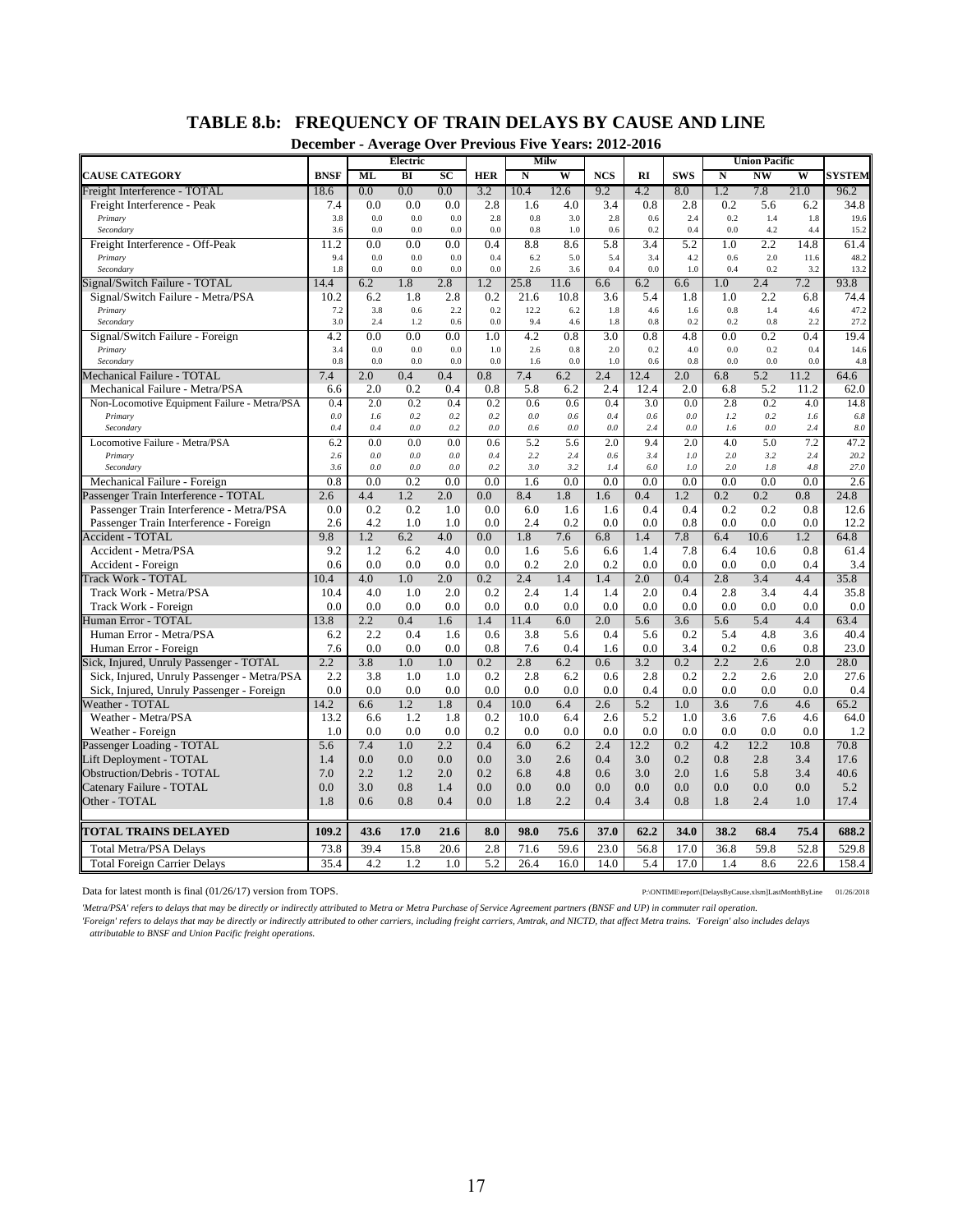| <b>December 2017 Divergence From December Average Over Previous Five Years</b> |               |                  |                  |                  |                  |                  |                  |               |                  |               |               |                      |               |                  |
|--------------------------------------------------------------------------------|---------------|------------------|------------------|------------------|------------------|------------------|------------------|---------------|------------------|---------------|---------------|----------------------|---------------|------------------|
|                                                                                |               |                  | Electric         |                  |                  | Milw             |                  |               |                  |               |               | <b>Union Pacific</b> |               |                  |
| <b>CAUSE CATEGORY</b>                                                          | <b>BNSF</b>   | <b>ML</b>        | BI               | SC               | <b>HER</b>       | $\mathbf N$      | W                | <b>NCS</b>    | RI               | <b>SWS</b>    | $\mathbf N$   | <b>NW</b>            | W             | <b>SYSTEM</b>    |
| Freight Interference - TOTAL                                                   | $-7.6$        | 0.0              | 0.0              | 0.0              | 3.8              | $-2.4$           | $-4.6$           | $-1.2$        | 10.8             | 13.0          | $-0.2$        | $-1.8$               | 4.0           | 13.8             |
| Freight Interference - Peak                                                    | $-4.4$        | 0.0              | 0.0              | 0.0              | 2.2              | $-1.6$           | $-2.0$           | $-0.4$        | 3.2              | 4.2           | $-0.2$        | $-2.6$               | $-3.2$        | $-4.8$           |
| Primary                                                                        | $-1.8$        | 0.0              | 0.0              | 0.0              | 2.2              | $-0.8$           | $-2.0$           | $-1.8$        | 0.4              | 1.6           | $-0.2$        | 1.6                  | 0.2           | $-0.6$           |
| Secondary                                                                      | $-2.6$        | 0.0              | 0.0              | 0.0              | 0.0              | $-0.8$           | 0.0              | 1.4           | 2.8              | 2.6           | 0.0           | $-4.2$               | $-3.4$        | $-4.2$           |
| Freight Interference - Off-Peak                                                | $-3.2$        | 0.0              | 0.0              | 0.0              | 1.6              | $-0.8$           | $-2.6$           | $-0.8$        | 7.6              | 8.8           | 0.0           | 0.8                  | 7.2           | 18.6             |
| Primary<br>Secondary                                                           | $-3.4$<br>0.2 | 0.0<br>0.0       | 0.0<br>0.0       | 0.0<br>0.0       | 1.6<br>0.0       | $-1.2$<br>0.4    | $-1.0$<br>$-1.6$ | $-2.4$<br>1.6 | 1.6<br>6.0       | 3.8<br>5.0    | 0.4<br>$-0.4$ | 1.0<br>$-0.2$        | 2.4<br>4.8    | 2.8<br>15.8      |
| Signal/Switch Failure - TOTAL                                                  | 35.6          | 1.8              | 0.2              | 2.2              | 0.8              | $-21.8$          | 88.4             | $-0.6$        | 5.8              | 0.4           | 0.0           | 4.6                  | 18.8          | 136.2            |
| Signal/Switch Failure - Metra/PSA                                              | 33.8          | 1.8              | 0.2              | 2.2              | $-0.2$           | $-17.6$          | 89.2             | $-1.6$        | 6.6              | 2.2           | 0.0           | 3.8                  | 16.2          | 136.6            |
| Primary                                                                        | 13.8          | 4.2              | 1.4              | 1.8              | $-0.2$           | $-9.2$           | 62.8             | $-0.8$        | 2.4              | 2.4           | 0.2           | 1.6                  | 4.4           | 84.8             |
| Secondary                                                                      | 20.0          | $-2.4$           | $-1.2$           | 0.4              | 0.0              | $-8.4$           | 26.4             | $-0.8$        | 4.2              | $-0.2$        | $-0.2$        | 2.2                  | 11.8          | 51.8             |
| Signal/Switch Failure - Foreign                                                | 1.8           | 0.0              | 0.0              | 0.0              | 1.0              | $-4.2$           | $-0.8$           | 1.0           | $-0.8$           | $-1.8$        | 0.0           | 0.8                  | 2.6           | $-0.4$           |
| Primary                                                                        | 0.6           | 0.0              | 0.0              | 0.0              | 1.0              | $-2.6$           | $-0.8$           | $-2.0$        | $-0.2$           | $-2.0$        | 0.0           | 0.8                  | 1.6           | $-3.6$           |
| Secondary                                                                      | 1.2           | 0.0              | 0.0              | 0.0              | 0.0              | $-1.6$           | 0.0              | 3.0           | $-0.6$           | 0.2           | 0.0           | 0.0                  | 1.0           | 3.2              |
| Mechanical Failure - TOTAL                                                     | 28.6          | $-2.0$           | $-0.4$           | $-0.4$           | $-0.8$           | 10.6             | $-5.2$           | $-0.4$        | $-3.4$           | $-1.0$        | 4.2           | 3.8                  | $-3.2$        | 30.4             |
| Mechanical Failure - Metra/PSA                                                 | 29.4          | $-2.0$           | $-0.2$           | $-0.4$           | $-0.8$           | 12.2             | $-5.2$           | $-0.4$        | $-3.4$           | $-1.0$        | 4.2           | 3.8                  | $-3.2$        | 33.0             |
| Non-Locomotive Equipment Failure - Metra/PSA                                   | 0.6           | $-2.0$           | $-0.2$           | $-0.4$           | $-0.2$           | $-0.6$           | $-0.6$           | $-0.4$        | $-3.0$           | 0.0           | $-0.8$        | 3.8                  | $-3.0$        | $-6.8$           |
| Primary                                                                        | $1.0$         | $-1.6$           | $-0.2$           | $-0.2$           | $-0.2$           | $0.0\,$          | $-0.6$           | $-0.4$        | $-0.6$           | $0.0\,$       | $0.8\,$       | 1.8                  | $-0.6$        | $-0.8\,$         |
| Secondary                                                                      | $-0.4$        | $-0.4$           | 0.0              | $-0.2$           | 0.0              | $-0.6$           | 0.0              | 0.0           | $-2.4$           | 0.0           | $-1.6$        | 2.0                  | $-2.4$        | $-6.0$           |
| Locomotive Failure - Metra/PSA                                                 | 28.8          | 0.0              | 0.0              | 0.0              | $-0.6$           | 12.8             | $-4.6$           | 0.0           | $-0.4$           | $-1.0$        | 5.0           | 0.0                  | $-0.2$        | 39.8             |
| Primary                                                                        | 3.4<br>25.4   | 0.0              | 0.0              | 0.0              | $-0.4$<br>$-0.2$ | 0.8<br>12.0      | $-1.4$           | 0.4<br>$-0.4$ | 0.6              | 0.0           | 0.0           | $-1.2$               | $-0.4$<br>0.2 | 1.8<br>38.0      |
| Secondary                                                                      |               | 0.0              | 0.0              | 0.0              |                  |                  | $-3.2$           |               | $-1.0$           | $-1.0$        | 5.0           | 1.2                  |               |                  |
| Mechanical Failure - Foreign                                                   | $-0.8$        | 0.0              | $-0.2$           | 0.0              | 0.0              | $-1.6$           | 0.0              | 0.0           | 0.0              | 0.0           | 0.0           | 0.0                  | 0.0           | $-2.6$           |
| Passenger Train Interference - TOTAL                                           | $-0.6$        | $-3.4$           | $-1.2$           | $-2.0$           | 1.0              | $-5.4$           | $-0.8$           | $-0.6$        | $-0.4$<br>$-0.4$ | $-0.2$        | $-0.2$        | $-0.2$               | 0.2           | $-13.8$          |
| Passenger Train Interference - Metra/PSA                                       | 0.0<br>$-0.6$ | $-0.2$<br>$-3.2$ | $-0.2$<br>$-1.0$ | $-1.0$<br>$-1.0$ | 0.0<br>1.0       | $-3.0$<br>$-2.4$ | $-0.6$<br>$-0.2$ | $-0.6$<br>0.0 | 0.0              | $-0.4$<br>0.2 | $-0.2$<br>0.0 | $-0.2$<br>0.0        | 0.2<br>0.0    | $-6.6$<br>$-7.2$ |
| Passenger Train Interference - Foreign<br>Accident - TOTAL                     | $-8.8$        | $-1.2$           | $-6.2$           | 0.0              | 0.0              | 0.2              | $-7.6$           | $-6.8$        | 0.6              | $-7.8$        | $-6.4$        | $-10.6$              | $-1.2$        | $-55.8$          |
| Accident - Metra/PSA                                                           | $-9.2$        | $-1.2$           | $-6.2$           | 0.0              | 0.0              | 0.4              | $-5.6$           | $-6.6$        | 0.6              | $-7.8$        | $-6.4$        | $-10.6$              | $-0.8$        | $-53.4$          |
| Accident - Foreign                                                             | 0.4           | 0.0              | 0.0              | 0.0              | 0.0              | $-0.2$           | $-2.0$           | $-0.2$        | 0.0              | 0.0           | 0.0           | 0.0                  | $-0.4$        | $-2.4$           |
| Track Work - TOTAL                                                             | $-4.4$        | 1.0              | $-1.0$           | 3.0              | $-0.2$           | 26.6             | 20.6             | 8.6           | 0.0              | $-0.4$        | $-0.8$        | $-3.4$               | $-2.4$        | 47.2             |
| Track Work - Metra/PSA                                                         | $-4.4$        | 1.0              | $-1.0$           | 3.0              | $-0.2$           | 26.6             | 20.6             | 8.6           | 0.0              | $-0.4$        | $-0.8$        | $-3.4$               | $-2.4$        | 47.2             |
| Track Work - Foreign                                                           | 0.0           | 0.0              | 0.0              | 0.0              | 0.0              | 0.0              | 0.0              | 0.0           | 0.0              | 0.0           | 0.0           | 0.0                  | 0.0           | 0.0              |
| Human Error - TOTAL                                                            | 14.2          | $-2.2$           | 0.6              | $-1.6$           | 1.6              | 1.6              | $-3.0$           | $-1.0$        | 3.4              | $-2.6$        | $-0.6$        | 6.6                  | 1.6           | 18.6             |
| Human Error - Metra/PSA                                                        | 2.8           | $-2.2$           | 0.6              | $-1.6$           | 2.4              | 0.2              | $-2.6$           | 0.6           | 2.4              | 0.8           | $-0.4$        | 7.2                  | 1.4           | 11.6             |
| Human Error - Foreign                                                          | 11.4          | 0.0              | 0.0              | 0.0              | $-0.8$           | 1.4              | $-0.4$           | $-1.6$        | 1.0              | $-3.4$        | $-0.2$        | $-0.6$               | 0.2           | 7.0              |
| Sick, Injured, Unruly Passenger - TOTAL                                        | $-2.2$        | $-0.8$           | $-1.0$           | $-1.0$           | $-0.2$           | 4.2              | $-5.2$           | $-0.6$        | $-2.2$           | $-0.2$        | $-1.2$        | 0.4                  | 4.0           | $-6.0$           |
| Sick, Injured, Unruly Passenger - Metra/PSA                                    | $-2.2$        | $-0.8$           | $-1.0$           | $-1.0$           | $-0.2$           | 4.2              | $-5.2$           | $-0.6$        | $-1.8$           | $-0.2$        | $-1.2$        | 0.4                  | 4.0           | $-5.6$           |
| Sick, Injured, Unruly Passenger - Foreign                                      | 0.0           | 0.0              | 0.0              | 0.0              | 0.0              | 0.0              | 0.0              | 0.0           | $-0.4$           | 0.0           | 0.0           | 0.0                  | 0.0           | $-0.4$           |
| Weather - TOTAL                                                                | 0.8           | 1.4              | 4.8              | 1.2              | $-0.4$           | $-2.0$           | 15.6             | $-0.6$        | 50.8             | 0.0           | 33.4          | 18.4                 | 23.4          | 146.8            |
| Weather - Metra/PSA                                                            | 1.8           | 1.4              | 4.8              | 1.2              | $-0.2$           | $-2.0$           | 15.6             | $-0.6$        | 49.8             | 0.0           | 33.4          | 18.4                 | 23.4          | 147.0            |
| Weather - Foreign                                                              | $-1.0$        | 0.0              | 0.0              | 0.0              | $-0.2$           | 0.0              | 0.0              | 0.0           | 1.0              | 0.0           | 0.0           | 0.0                  | 0.0           | $-0.2$           |
| Passenger Loading - TOTAL                                                      | $-1.6$        | $-7.4$           | $-1.0$           | $-2.2$           | $-0.4$           | 7.0              | $-3.2$           | $-1.4$        | $-3.2$           | 1.8           | 1.8           | $-2.2$               | $-4.8$        | $-16.8$          |
| Lift Deployment - TOTAL                                                        | 11.6          | 0.0              | 0.0              | 0.0              | 0.0              | 0.0              | $-0.6$           | $-0.4$        | $-2.0$           | $-0.2$        | 1.2           | 1.2                  | $-0.4$        | 10.4             |
| <b>Obstruction/Debris - TOTAL</b>                                              | $-7.0$        | 0.8              | $-1.2$           | 2.0              | $-0.2$           | $-5.8$           | $-4.8$           | 3.4           | $-1.0$           | 2.0           | $-1.6$        | $-4.8$               | 0.6           | $-17.6$          |
| Catenary Failure - TOTAL                                                       | 0.0           | $-3.0$           | 0.2              | $-1.4$           | 0.0              | 0.0              | 0.0              | 0.0           | 0.0              | 0.0           | 0.0           | 0.0                  | 0.0           | $-4.2$           |
| Other - TOTAL                                                                  | 0.2           | 0.4              | $-0.8$           | $-0.4$           | 0.0              | $-0.8$           | $-1.2$           | $-0.4$        | 2.6              | 0.2           | $-1.8$        | 0.6                  | 13.0          | 11.6             |
| <b>TOTAL TRAINS DELAYED</b>                                                    | 58.8          | $-14.6$          | $-7.0$           | $-0.6$           | 5.0              | 12.0             | 88.4             | $-2.0$        | 61.8             | 5.0           | 27.8          | 12.6                 | 53.6          | 300.8            |
| <b>Total Metra/PSA Delays</b>                                                  | 55.2          | $-11.4$          | $-5.8$           | 0.4              | 0.2              | 21.4             | 96.4             | 0.0           | 50.2             | $-3.0$        | 28.2          | 14.2                 | 47.2          | 293.2            |
| <b>Total Foreign Carrier Delays</b>                                            | 3.6           | $-3.2$           | $-1.2$           | $-1.0$           | 4.8              | $-9.4$           | $-8.0$           | $-2.0$        | 11.6             | 8.0           | $-0.4$        | $-1.6$               | 6.4           | 7.6              |
|                                                                                |               |                  |                  |                  |                  |                  |                  |               |                  |               |               |                      |               |                  |

# **TABLE 8.c: FREQUENCY OF TRAIN DELAYS BY CAUSE AND LINE**

Data for current month is final (01/25/18) version from TOPS. P:\ONTIME\report\[DelaysByCause.xlsm]LastMonthByLine 01/26/2018

*'Metra/PSA' refers to delays that may be directly or indirectly attributed to Metra or Metra Purchase of Service Agreement partners (BNSF and UP) in commuter rail operation. 'Foreign' refers to delays that may be directly or indirectly attributed to other carriers, including freight carriers, Amtrak, and NICTD, that affect Metra trains. 'Foreign' also includes delays* 

*attributable to BNSF and Union Pacific freight operations.*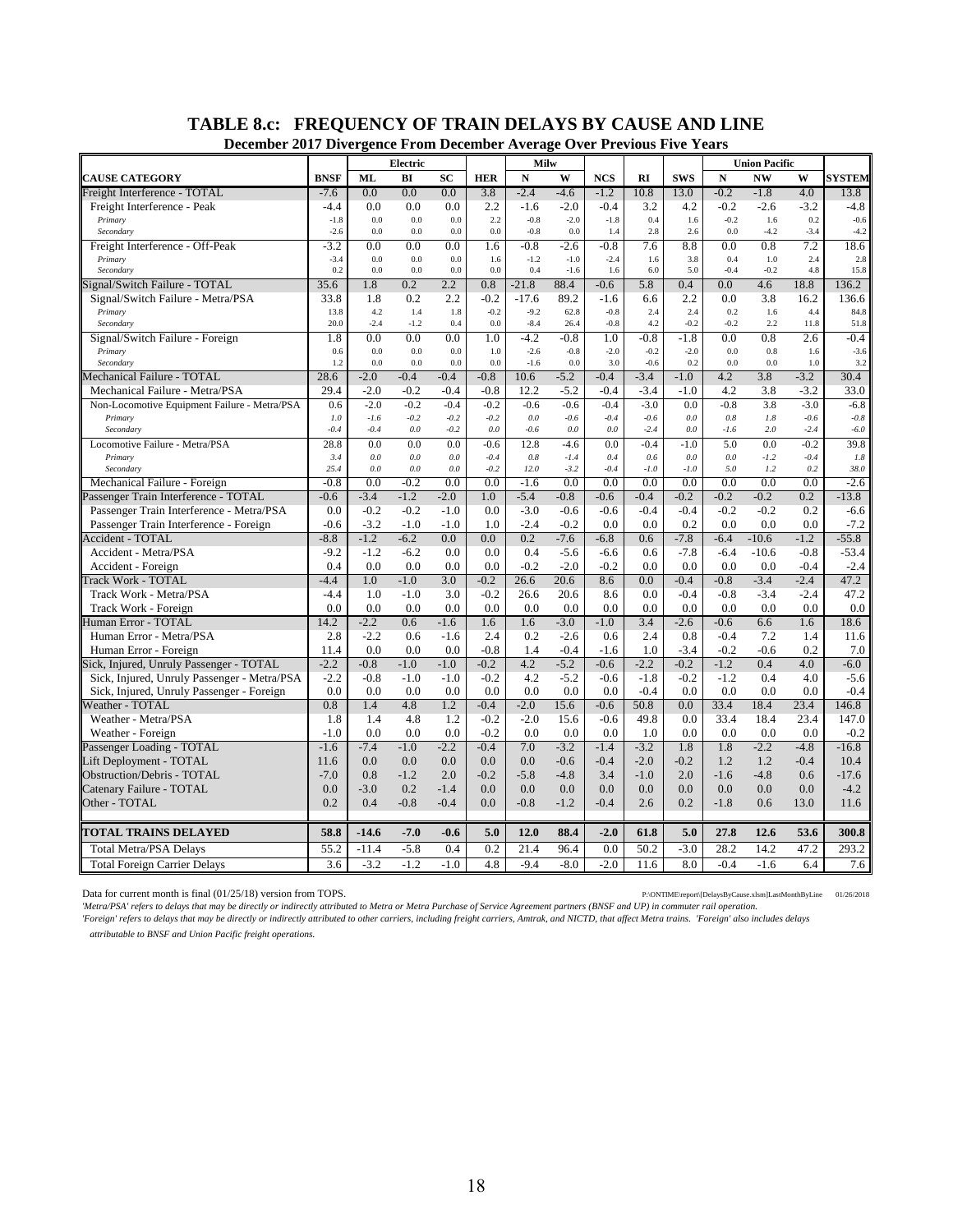|                                              |                      |                                   |                              |                                  |                                               | <b>January - December 2017</b>            |                              |                                |                           |                                  |                                  |                         |                |                |
|----------------------------------------------|----------------------|-----------------------------------|------------------------------|----------------------------------|-----------------------------------------------|-------------------------------------------|------------------------------|--------------------------------|---------------------------|----------------------------------|----------------------------------|-------------------------|----------------|----------------|
|                                              |                      |                                   | Electric                     |                                  |                                               | Milw                                      |                              |                                |                           |                                  |                                  | <b>Union Pacific</b>    |                |                |
| <b>CAUSE CATEGORY</b>                        | <b>BNSF</b>          | ML                                | BI                           | SC                               | <b>HER</b>                                    | $\mathbf N$                               | W                            | <b>NCS</b>                     | RI                        | <b>SWS</b>                       | ${\bf N}$                        | <b>NW</b>               | W              | <b>SYSTEM</b>  |
| Freight Interference - TOTAL                 | 100                  | $\overline{0}$                    |                              | $\overline{0}$                   | 39                                            | 111                                       | 54                           | 119                            | 78                        | 153                              | 27                               | 70                      | 254            | 1.006          |
| Freight Interference - Peak                  | 43                   | $\mathbf{0}$                      | 1                            | $\overline{0}$                   | 33                                            | 18                                        | 13                           | 40                             | 12                        | 52                               | 11                               | 36                      | 100            | 359            |
| Primary                                      | 29                   | $\theta$                          | $\boldsymbol{\theta}$        | $\theta$                         | 29                                            | 14                                        | 12                           | 28                             | 6                         | 41                               | $\mathfrak{Z}$                   | 21                      | 45             | 228            |
| Secondary                                    | 14                   | $\boldsymbol{\theta}$             | $\overline{I}$               | $\theta$                         | $\overline{4}$                                | $\overline{4}$                            | $\mathcal{I}$                | 12                             | 6                         | II                               | 8                                | 15                      | 55             | 131            |
| Freight Interference - Off-Peak              | 57                   | $\overline{0}$                    | $\overline{0}$               | $\overline{0}$                   | 6                                             | 93                                        | 41                           | 79                             | 66                        | 101                              | 16                               | 34                      | 154            | 647            |
| Primary<br>Secondary                         | 50<br>$\overline{7}$ | $\boldsymbol{\theta}$<br>$\theta$ | $\theta$<br>$\theta$         | $\theta$<br>0                    | 5<br>$\mathcal{I}$                            | 56<br>37                                  | 33<br>8                      | 72<br>$\overline{7}$           | 49<br>17                  | 68<br>33                         | 10<br>6                          | 28<br>6                 | 107<br>47      | 478<br>169     |
| Signal/Switch Failure - TOTAL                | 235                  | 83                                | 42                           | 51                               | 20                                            | 177                                       | 198                          | 64                             | 77                        | 71                               | 21                               | 82                      | 102            | 1.223          |
| Signal/Switch Failure - Metra/PSA            | 200                  | 83                                | 42                           | 51                               | $\mathbf{1}$                                  | 133                                       | 166                          | 26                             | 77                        | 34                               | 21                               | 73                      | 91             | 998            |
| Primary                                      | 127                  | 58                                | 36                           | 38                               | $\overline{I}$                                | 78                                        | 118                          | 21                             | 58                        | 23                               | 13                               | 25                      | 45             | 641            |
| Secondary                                    | 73                   | 25                                | 6                            | 13                               | $\theta$                                      | 55                                        | 48                           | $\sqrt{2}$                     | 19                        | $_{II}$                          | 8                                | 48                      | 46             | 357            |
| Signal/Switch Failure - Foreign              | 35                   | $\theta$                          | $\overline{0}$               | $\overline{0}$                   | 19                                            | 44                                        | 32                           | 38                             | $\overline{0}$            | 37                               | $\mathbf{0}$                     | 9                       | 11             | 225            |
| Primary                                      | 23                   | $\theta$                          | $\boldsymbol{\theta}$        | $\theta$                         | 13                                            | 20                                        | 24                           | 22                             | $\boldsymbol{\mathit{0}}$ | 23                               | $\theta$                         | 6                       | $\overline{9}$ | 140            |
| Secondary                                    | 12                   | $\theta$                          | $\boldsymbol{\theta}$        | $\theta$                         | 6                                             | 24                                        | $\boldsymbol{8}$             | 16                             | $\theta$                  | 14                               | $\theta$                         | $\overline{\mathbf{3}}$ | $\overline{c}$ | 85             |
| Mechanical Failure - TOTAL                   | 242                  | 15                                | 3                            | 6                                | 5                                             | 111                                       | 76                           | 23                             | 238                       | 32                               | 106                              | 88                      | 74             | 1.019          |
| Mechanical Failure - Metra/PSA               | 236                  | 10                                | 3                            | 6                                | $\overline{4}$                                | 101                                       | 76                           | 23                             | 238                       | 32                               | 106                              | 88                      | 74             | 997            |
| Non-Locomotive Equipment Failure - Metra/PSA | 53                   | 10                                | 3                            | 6                                | $\mathbf{1}$                                  | 6                                         | 8                            | $\overline{3}$                 | 22                        | 5                                | 14                               | 29                      | 39             | 199            |
| Primary                                      | 23<br>30             | $\mathfrak{Z}$<br>$\overline{7}$  | $\sqrt{2}$<br>$\overline{I}$ | $\mathfrak{Z}$<br>$\mathfrak{Z}$ | $\boldsymbol{l}$<br>$\boldsymbol{\mathit{0}}$ | $\overline{4}$<br>$\overline{\mathbf{c}}$ | $\sqrt{4}$<br>$\overline{4}$ | $\boldsymbol{l}$<br>$\sqrt{2}$ | 12<br>10                  | $\overline{c}$<br>$\mathfrak{Z}$ | $\overline{7}$<br>$\overline{7}$ | 13<br>16                | 18<br>21       | 93<br>106      |
| Secondary                                    |                      |                                   |                              |                                  |                                               |                                           |                              |                                |                           |                                  |                                  |                         |                |                |
| Locomotive Failure - Metra/PSA<br>Primary    | 183<br>50            | $\Omega$<br>$\theta$              | $\theta$<br>$\theta$         | $\theta$<br>$\theta$             | $\overline{\mathbf{3}}$<br>$\overline{c}$     | 95<br>34                                  | 68<br>29                     | 20<br>$10\,$                   | 216<br>72                 | 27<br>8                          | 92<br>25                         | 59<br>23                | 35<br>12       | 798<br>265     |
| Secondary                                    | 133                  | $\theta$                          | $\theta$                     | $\theta$                         | $\boldsymbol{l}$                              | 61                                        | 39                           | 10                             | 144                       | 19                               | 67                               | 36                      | 23             | 533            |
| Mechanical Failure - Foreign                 | 6                    | 5                                 | $\Omega$                     | $\theta$                         | 1                                             | 10                                        | $\overline{0}$               | $\overline{0}$                 | $\overline{0}$            | $\overline{0}$                   | $\Omega$                         | $\Omega$                | $\overline{0}$ | 22             |
| Passenger Train Interference - TOTAL         | 15                   | 19                                | 8                            | 5                                | 10                                            | 32                                        | $\overline{3}$               | 6                              | 10 <sup>10</sup>          | 18                               | $\overline{0}$                   | $\overline{0}$          | $\overline{7}$ | 133            |
| Passenger Train Interference - Metra/PSA     | $\overline{0}$       | 16                                | $\tau$                       | $\mathbf{1}$                     | $\overline{0}$                                | 28                                        | $\overline{2}$               | 6                              | 10                        | $\mathbf{0}$                     | $\mathbf{0}$                     | $\mathbf{0}$            | 6              | 76             |
| Passenger Train Interference - Foreign       | 15                   | 3                                 | $\mathbf{1}$                 | $\overline{4}$                   | 10                                            | $\overline{4}$                            | $\mathbf{1}$                 | $\mathbf{0}$                   | $\theta$                  | 18                               | $\overline{0}$                   | $\theta$                | 1              | 57             |
| Accident - TOTAL                             | 133                  | 28                                | 11                           | $\overline{31}$                  | $\overline{4}$                                | 19                                        | 57                           | 12                             | 47                        | 18                               | 63                               | 193                     | 18             | 634            |
| Accident - Metra/PSA                         | 101                  | 28                                | 11                           | 31                               | $\mathbf{0}$                                  | 19                                        | 46                           | 9                              | 42                        | $\tau$                           | 57                               | 160                     | -1             | 512            |
| Accident - Foreign                           | 32                   | $\theta$                          | $\overline{0}$               | $\mathbf{0}$                     | $\overline{4}$                                | $\overline{0}$                            | 11                           | 3                              | 5                         | 11                               | 6                                | 33                      | 17             | 122            |
| <b>Track Work - TOTAL</b>                    | 162                  | 118                               | 32                           | 78                               | $\overline{1}$                                | 116                                       | 73                           | 20 <sup>2</sup>                | 92                        | 18                               | 63                               | 79                      | 96             | 948            |
| Track Work - Metra/PSA                       | 149                  | 118                               | 32                           | 78                               | 1                                             | 116                                       | 73                           | 20                             | 92                        | 17                               | 63                               | 79                      | 96             | 934            |
| Track Work - Foreign                         | 13                   | $\Omega$                          | $\overline{0}$               | $\mathbf{0}$                     | $\overline{0}$                                | $\overline{0}$                            | $\boldsymbol{0}$             | $\boldsymbol{0}$               | $\theta$                  | $\mathbf{1}$                     | $\mathbf{0}$                     | $\mathbf{0}$            | $\mathbf{0}$   | 14             |
| Human Error - TOTAL                          | 226                  | 38                                | 20                           | 14                               | 23                                            | 142                                       | 74                           | 21                             | 82                        | 41                               | 63                               | 54                      | 100            | 898            |
| Human Error - Metra/PSA                      | 104                  | 36                                | 20                           | 12                               | 5                                             | 88                                        | 49                           | 6                              | 79                        | 20                               | 57                               | 46                      | 80             | 602            |
| Human Error - Foreign                        | 122                  | $\overline{2}$                    | $\Omega$                     | $\overline{c}$                   | 18                                            | 54                                        | 25                           | 15                             | 3                         | 21                               | 6                                | 8                       | 20             | 296            |
| Sick, Injured, Unruly Passenger - TOTAL      | 29                   | 42                                | $\overline{4}$               | 12                               | $\overline{0}$                                | 72                                        | 38                           | 8                              | 27                        | $\overline{0}$                   | 30                               | 34                      | 60             | 356            |
| Sick, Injured, Unruly Passenger - Metra/PSA  | 23                   | 42                                | $\overline{4}$               | 12                               | $\overline{0}$                                | 72                                        | 38                           | $\overline{8}$                 | 27                        | $\overline{0}$                   | 30                               | 34                      | 60             | 350            |
| Sick, Injured, Unruly Passenger - Foreign    | 6                    | $\Omega$                          | $\overline{0}$               | $\theta$                         | $\Omega$                                      | $\theta$                                  | $\Omega$                     | $\mathbf{0}$                   | $\theta$                  | $\Omega$                         | $\Omega$                         | $\Omega$                | $\Omega$       | 6              |
| Weather - TOTAL                              | 80                   | 30                                | 17                           | 21                               | $\overline{4}$                                | 95                                        | 67                           | 15                             | 95                        | $\overline{2}$                   | 79                               | 52                      | 40             | 597            |
| Weather - Metra/PSA                          | 80                   | 30                                | 17                           | 21                               | $\overline{4}$                                | 94                                        | 67                           | 15                             | 94                        | $\overline{c}$                   | 79                               | 52                      | 40             | 595            |
| Weather - Foreign                            | $\theta$             | $\Omega$                          | $\overline{0}$               | $\theta$                         | $\overline{0}$                                | $\overline{1}$                            | $\boldsymbol{0}$             | $\mathbf{0}$                   | 1                         | $\mathbf{0}$                     | $\theta$                         | $\mathbf{0}$            | $\mathbf{0}$   | $\mathfrak{2}$ |
| Passenger Loading - TOTAL                    | 43                   | 62                                | 11                           | 10                               | $\overline{0}$                                | 80                                        | 36                           | 5                              | 63                        | $\overline{2}$                   | 70                               | 119                     | 80             | 581            |
| Lift Deployment - TOTAL                      | 37                   | $\overline{4}$                    | $\Omega$                     | $\mathbf{1}$                     | $\Omega$                                      | 66                                        | 17                           | 3                              | 35                        | $\overline{0}$                   | 18                               | 31                      | 36             | 248            |
| Obstruction/Debris - TOTAL                   | 105                  | 29                                | 16                           | 31                               | 13                                            | 39                                        | 36                           | 25                             | 59                        | 36                               | 9                                | 55                      | 92             | 545            |
| Catenary Failure - TOTAL                     | $\overline{0}$       | 17                                | $\overline{7}$               | 9                                | $\overline{0}$                                | $\overline{0}$                            | $\overline{0}$               | $\overline{0}$                 | $\mathbf{0}$              | $\overline{0}$                   | $\overline{0}$                   | $\overline{0}$          | $\overline{0}$ | 33             |
| Other - TOTAL                                | 43                   | 8                                 | $\overline{7}$               | 6                                | $\overline{2}$                                | 29                                        | 32                           | 12                             | 43                        | 12                               | 23                               | 48                      | 55             | 320            |
|                                              |                      |                                   |                              |                                  |                                               |                                           |                              |                                |                           |                                  |                                  |                         |                |                |
| <b>TOTAL TRAINS DELAYED</b>                  | 1,450                | 493                               | 179                          | 275                              | 121                                           | 1,089                                     | 761                          | 333                            | 946                       | 403                              | 572                              | 905                     | 1,014          | 8,541          |
| <b>Total Metra/PSA Delays</b>                | 1,121                | 483                               | 177                          | 269                              | 30                                            | 865                                       | 638                          | 158                            | 859                       | 162                              | 533                              | 785                     | 711            | 6,791          |
| <b>Total Foreign Carrier Delays</b>          | 329                  | 10                                | $\overline{c}$               | 6                                | 91                                            | 224                                       | 123                          | 175                            | 87                        | 241                              | 39                               | 120                     | 303            | 1,750          |

## **TABLE 9.a: FREQUENCY OF TRAIN DELAYS BY CAUSE AND LINE**

Data for current month is final (01/25/18) version from TOPS. P:\ONTIME\export\[DelaysByCause.xlsm]YTDByLine 01/26/2018

'Metra/PSA' refers to delays that may be directly or indirectly attributed to Metra o Metra Purchase of Service Agreement partners (BNSF and UP) in commuter rail operation.<br>'Foreign' refers to delays that may be directly o

*attributable to BNSF and Union Pacific freight operations.*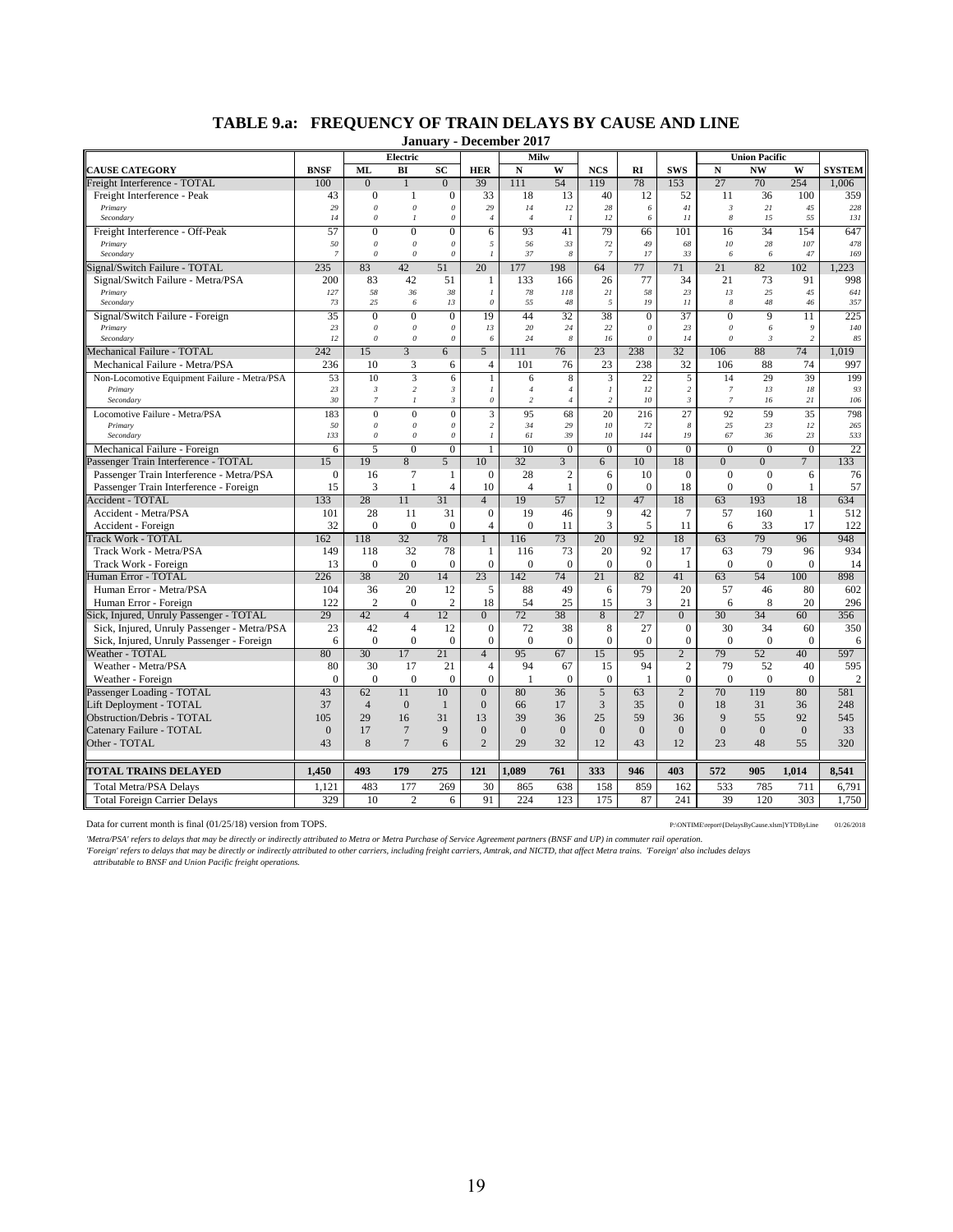|  | TABLE 9.b: FREQUENCY OF TRAIN DELAYS BY CAUSE AND LINE            |  |  |
|--|-------------------------------------------------------------------|--|--|
|  | Journamy, December, American Orien Ductions Five Vector 2012 2016 |  |  |

|                                              | January - December - Average Over Previous Five Years: 2012-2016 |                |            |            |             |               |               |              |              |              |              |                      |                |                |
|----------------------------------------------|------------------------------------------------------------------|----------------|------------|------------|-------------|---------------|---------------|--------------|--------------|--------------|--------------|----------------------|----------------|----------------|
|                                              |                                                                  |                | Electric   |            |             |               | Milw          |              |              |              |              | <b>Union Pacific</b> |                |                |
| <b>CAUSE CATEGORY</b>                        | <b>BNSF</b>                                                      | ML             | BI         | <b>SC</b>  | <b>HER</b>  | N             | W             | <b>NCS</b>   | RI           | <b>SWS</b>   | N            | <b>NW</b>            | W              | <b>SYSTEM</b>  |
| Freight Interference - TOTAL                 | 237.4                                                            | 0.0            | 0.2        | 0.0        | 33.8        | 141.6         | 154.6         | 133.6        | 67.0         | 42.6         | 14.2         | 65.0                 | 195.6          | 1.185.6        |
| Freight Interference - Peak                  | 88.2                                                             | 0.0            | 0.2        | 0.0        | 32.4        | 28.0          | 31.8          | 50.2         | 20.2         | 46.2         | 3.2          | 32.2                 | 50.8           | 383.4          |
| Primary                                      | 55.2<br>33.0                                                     | $0.0\,$<br>0.0 | 0.0<br>0.2 | 0.0<br>0.0 | 31.4<br>1.0 | 19.0<br>9.0   | 20.8<br>11.0  | 35.0<br>15.2 | 11.8<br>8.4  | 36.2<br>10.0 | 1.8<br>1.4   | 16.0<br>16.2         | 23.8<br>27.0   | 251.0<br>132.4 |
| Secondary                                    |                                                                  |                |            |            |             |               |               |              |              |              |              |                      |                |                |
| Freight Interference - Off-Peak<br>Primary   | 149.2<br>125.2                                                   | 0.0<br>0.0     | 0.0<br>0.0 | 0.0<br>0.0 | 1.4<br>1.4  | 113.6<br>79.6 | 122.8<br>83.6 | 83.4<br>72.6 | 46.8<br>41.0 | 96.4<br>74.8 | 11.0<br>6.8  | 32.8<br>27.0         | 144.8<br>117.8 | 802.2<br>629.8 |
| Secondary                                    | 24.0                                                             | 0.0            | 0.0        | 0.0        | 0.0         | 34.0          | 39.2          | 10.8         | 5.8          | 21.6         | 4.2          | 5.8                  | 27.0           | 172.4          |
| Signal/Switch Failure - TOTAL                | 233.6                                                            | 88.0           | 30.8       | 30.8       | 19.4        | 240.6         | 146.2         | 93.8         | 88.4         | 107.0        | 39.6         | 64.6                 | 114.6          | 1.297.4        |
| Signal/Switch Failure - Metra/PSA            | 140.4                                                            | 88.0           | 30.6       | 30.8       | 2.6         | 201.6         | 124.6         | 60.4         | 82.2         | 22.6         | 37.6         | 57.2                 | 108.0          | 986.6          |
| Primary                                      | 103.0                                                            | 59.0           | 21.0       | 21.4       | 2.4         | 100.0         | 75.0          | 34.2         | 63.4         | 17.2         | 19.2         | 24.6                 | 44.6           | 585.0          |
| Secondary                                    | 37.4                                                             | 29.0           | 9.6        | 9.4        | 0.2         | 101.6         | 49.6          | 26.2         | 18.8         | 5.4          | 18.4         | 32.6                 | 63.4           | 401.6          |
| Signal/Switch Failure - Foreign              | 93.2                                                             | 0.0            | 0.2        | 0.0        | 16.8        | 39.0          | 21.6          | 33.4         | 6.2          | 84.4         | 2.0          | 7.4                  | 6.6            | 310.8          |
| Primary                                      | 66.8                                                             | 0.0            | 0.0        | 0.0        | 15.6        | 25.4          | 14.6          | 20.2         | 3.2          | 56.4         | 1.0          | 4.2                  | 5.0            | 212.4          |
| Secondary                                    | 26.4                                                             | 0.0            | 0.2        | 0.0        | 1.2         | 13.6          | 7.0           | 13.2         | 3.0          | 28.0         | 1.0          | 3.2                  | 1.6            | 98.4           |
| Mechanical Failure - TOTAL                   | 155.8                                                            | 49.0           | 15.4       | 11.8       | 5.6         | 126.6         | 89.2          | 35.2         | 45.0         | 27.6         | 86.6         | 98.4                 | 87.0           | 933.2          |
| Mechanical Failure - Metra/PSA               | 154.6                                                            | 43.4           | 13.0       | 10.2       | 5.6         | 120.6         | 89.0          | 35.2         | 144.6        | 27.6         | 86.6         | 98.4                 | 86.8           | 915.6          |
| Non-Locomotive Equipment Failure - Metra/PSA | 33.0                                                             | 43.4           | 13.0       | 10.2       | 1.4         | 15.8          | 17.2          | 5.4          | 17.2         | 8.6          | 19.6         | 19.2                 | 29.6           | 233.6          |
| Primary                                      | 13.6                                                             | 15.4           | 5.0        | 4.6        | 1.0         | 5.4           | 8.6           | 2.4          | 7.0          | 4.0          | 8.2          | 7.0                  | 13.2           | 95.4           |
| Secondary                                    | 19.4                                                             | 28.0           | 8.0        | 5.6        | 0.4         | 10.4          | 8.6           | 3.0          | 10.2         | 4.6          | 11.4         | 12.2                 | 16.4           | 138.2          |
| Locomotive Failure - Metra/PSA               | 121.6                                                            | 0.0            | 0.0        | 0.0        | 4.2         | 104.8         | 71.8          | 29.8         | 127.4        | 19.0         | 67.0         | 79.2                 | 57.2           | 682.0          |
| Primary<br>Secondary                         | 39.6<br>82.0                                                     | 0.0<br>0.0     | 0.0<br>0.0 | 0.0<br>0.0 | 3.0<br>1.2  | 29.0<br>75.8  | 28.0<br>43.8  | 9.6<br>20.2  | 42.2<br>85.2 | 9.0<br>10.0  | 25.6<br>41.4 | 23.6<br>55.6         | 19.4<br>37.8   | 229.0<br>453.0 |
| Mechanical Failure - Foreign                 | 1.2                                                              | 5.6            | 2.4        | 1.6        | 0.0         | 6.0           | 0.2           | 0.0          | 0.4          | 0.0          | 0.0          | 0.0                  | 0.2            | 17.6           |
| Passenger Train Interference - TOTAL         | 19.0                                                             | 13.2           | 3.6        | 6.8        | 6.2         | 65.0          | 14.6          | 18.4         | 13.4         | 14.4         | 1.8          | 4.4                  | 11.4           | 192.2          |
| Passenger Train Interference - Metra/PSA     | 1.4                                                              | 4.2            | 1.4        | 4.0        | 0.6         | 44.2          | 12.2          | 17.6         | 9.6          | 3.4          | 1.8          | 4.2                  | 11.0           | 115.6          |
| Passenger Train Interference - Foreign       | 17.6                                                             | 9.0            | 2.2        | 2.8        | 5.6         | 20.8          | 2.4           | 0.8          | 3.8          | 11.0         | 0.0          | 0.2                  | 0.4            | 76.6           |
| Accident - TOTAL                             | 120.2                                                            | 19.4           | 12.2       | 14.6       | $2.2\,$     | 58.8          | 61.8          | 22.0         | 46.0         | 18.4         | 45.0         | 92.8                 | 40.4           | 553.8          |
| Accident - Metra/PSA                         | 102.0                                                            | 19.4           | 12.2       | 14.6       | 2.0         | 55.2          | 57.4          | 19.2         | 44.8         | 17.4         | 45.0         | 92.0                 | 36.6           | 517.8          |
| Accident - Foreign                           | 18.2                                                             | 0.0            | 0.0        | 0.0        | 0.2         | 3.6           | 4.4           | 2.8          | 1.2          | 1.0          | 0.0          | 0.8                  | 3.8            | 36.0           |
| <b>Track Work - TOTAL</b>                    | 257.0                                                            | 66.2           | 18.4       | 67.4       | 4.6         | 80.8          | 39.4          | 20.6         | 75.2         | 13.8         | 70.4         | 60.4                 | 59.0           | 833.2          |
| Track Work - Metra/PSA                       | 242.8                                                            | 66.2           | 18.4       | 67.4       | 4.6         | 80.6          | 38.6          | 19.8         | 75.2         | 11.8         | 70.4         | 60.4                 | 59.0           | 815.2          |
| Track Work - Foreign                         | 14.2                                                             | 0.0            | 0.0        | 0.0        | 0.0         | 0.2           | 0.8           | 0.8          | 0.0          | 2.0          | 0.0          | 0.0                  | 0.0            | 18.0           |
| Iuman Error - TOTAL                          | 162.8                                                            | 50.6           | 14.2       | 26.6       | 17.0        | 93.0          | 56.8          | 22.8         | 65.0         | 39.2         | 45.6         | 50.0                 | 49.2           | 692.8          |
| Human Error - Metra/PSA                      | 111.6                                                            | 48.0           | 14.0       | 25.8       | 4.4         | 51.4          | 40.6          | 10.4         | 64.6         | 9.0          | 36.4         | 33.8                 | 30.6           | 480.6          |
| Human Error - Foreign                        | 51.2                                                             | 2.6            | 0.2        | 0.8        | 12.6        | 41.6          | 16.2          | 12.4         | 0.4          | 30.2         | 9.2          | 16.2                 | 18.6           | 212.2          |
| Sick, Injured, Unruly Passenger - TOTAL      | 35.4                                                             | 66.2           | 12.4       | 18.0       | 1.8         | 36.2          | 42.4          | 5.4          | 32.6         | 5.4          | 44.6         | 46.0                 | 34.8           | 381.2          |
| Sick, Injured, Unruly Passenger - Metra/PSA  | 34.2                                                             | 66.2           | 12.4       | 18.0       | 1.8         | 36.2          | 42.4          | 5.4          | 32.0         | 5.4          | 44.6         | 46.0                 | 34.8           | 379.4          |
| Sick, Injured, Unruly Passenger - Foreign    | 1.2                                                              | 0.0            | 0.0        | 0.0        | 0.0         | 0.0           | 0.0           | 0.0          | 0.6          | 0.0          | 0.0          | 0.0                  | 0.0            | 1.8            |
| <b>Weather - TOTAL</b>                       | 217.8                                                            | 117.0          | 36.0       | 41.2       | 5.8         | 116.2         | 109.4         | 37.6         | 124.8        | 23.8         | 96.8         | 116.8                | 91.2           | 1.134.4        |
| Weather - Metra/PSA                          | 215.8                                                            | 117.0          | 36.0       | 41.2       | 5.2         | 114.0         | 108.8         | 37.6         | 124.8        | 22.6         | 96.8         | 116.4                | 90.8           | 1,127.0        |
| Weather - Foreign                            | 2.0                                                              | 0.0            | 0.0        | 0.0        | 0.6         | 2.2           | 0.6           | 0.0          | 0.0          | 1.2          | 0.0          | 0.4                  | 0.4            | 7.4            |
| Passenger Loading - TOTAL                    | 67.2                                                             | 117.6          | 20.8       | 46.0       | 0.4         | 77.2          | 83.8          | 4.8          | 143.0        | 2.0          | 95.0         | 107.0                | 75.4           | 840.2          |
| Lift Deployment - TOTAL                      | 28.6                                                             | 1.8            | 0.0        | 1.0        | 0.0         | 31.0          | 29.8          | 3.8          | 38.2         | 1.8          | 13.0         | 21.2                 | 27.0           | 197.2          |
| <b>Obstruction/Debris - TOTAL</b>            | 86.2                                                             | 37.2           | 12.0       | 32.8       | 3.6         | 38.2          | 47.6          | 11.8         | 32.6         | 24.2         | 33.8         | 56.8                 | 42.8           | 459.6          |
| Catenary Failure - TOTAL                     | 0.0                                                              | 70.6           | 15.2       | 31.6       | 0.0         | 0.0           | 0.0           | 0.0          | 0.0          | 0.0          | 0.0          | 0.2                  | 0.0            | 117.6          |
| Other - TOTAL                                | 48.6                                                             | 27.6           | 8.0        | 14.2       | 0.8         | 18.0          | 23.4          | 6.8          | 28.2         | 13.0         | 24.4         | 19.6                 | 40.2           | 272.8          |
|                                              |                                                                  |                |            |            |             |               |               |              |              |              |              |                      |                |                |
| <b>FOTAL TRAINS DELAYED</b>                  | 1,669.6                                                          | 724.4          | 199.2      | 342.8      | 101.2       | 1.123.2       | 899.0         | 416.6        | 899.4        | 433.2        | 610.8        | 803.2                | 868.6          | 9,091.2        |
| <b>Total Metra/PSA Delays</b>                | 1,233.4                                                          | 707.2          | 194.0      | 337.6      | 31.6        | 868.2         | 698.2         | 232.8        | 819.8        | 160.8        | 585.4        | 713.2                | 643.0          | 7,225.2        |
| <b>Total Foreign Carrier Delays</b>          | 436.2                                                            | 17.2           | 5.2        | 5.2        | 69.6        | 255.0         | 200.8         | 183.8        | 79.6         | 272.4        | 25.4         | 90.0                 | 225.6          | 1,866.0        |

Data for latest month is final (01/26/17) version from TOPS. P:\ONTIME\report\[DelaysByCause.xlsm]YTDByLine 01/26/2018

Metra/PSA' refers to delays that may be directly or indirectly attributed to Metra Purchase of Service Agreement partners (BNSF and UP) in commuter rail operation.<br>'Foreign' refers to delays that may be directly or indirec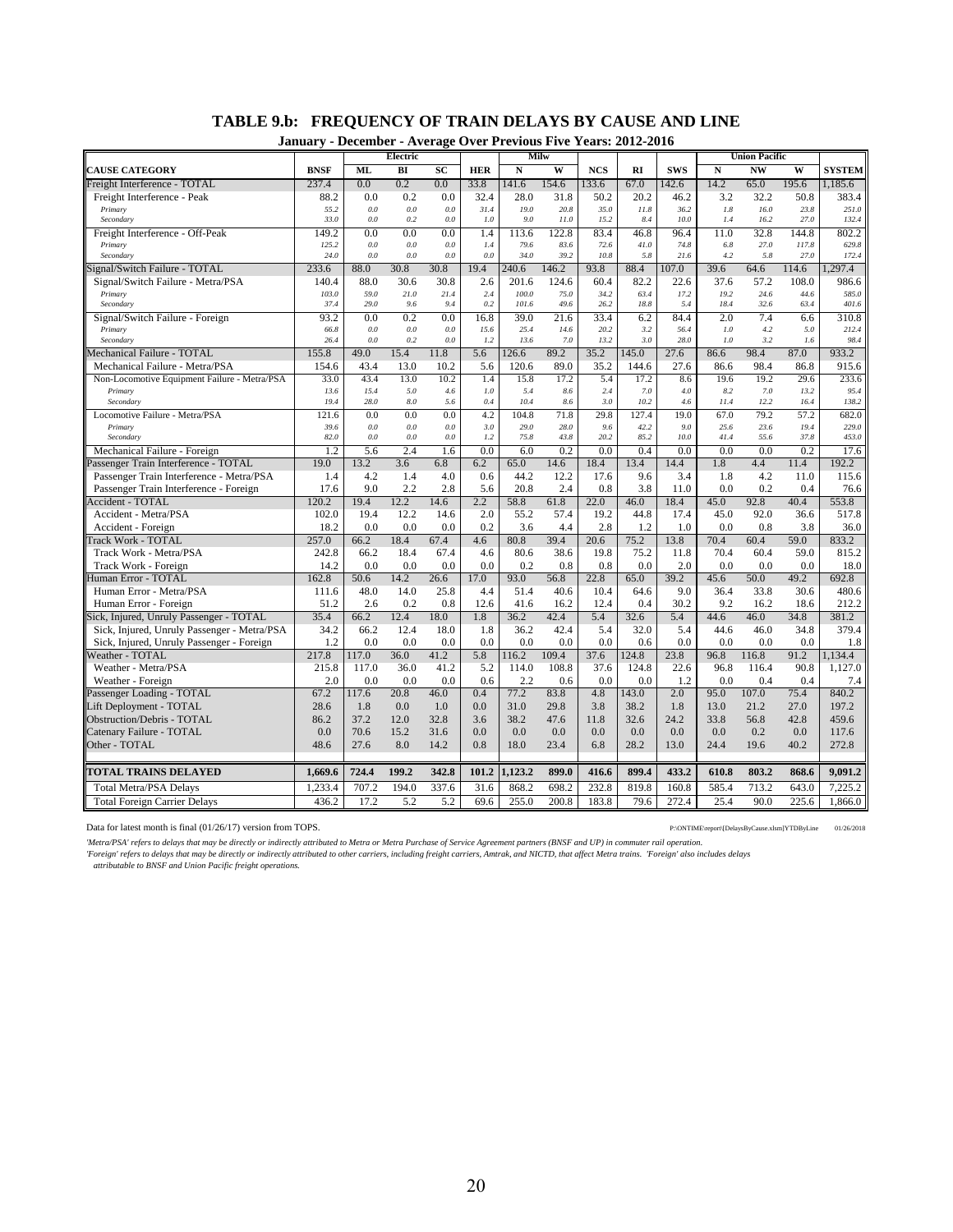| Electric<br>Milw<br><b>Union Pacific</b><br><b>BNSF</b><br>BI<br><b>SC</b><br>N<br>W<br><b>NCS</b><br>RI<br><b>SWS</b><br>N<br><b>NW</b><br><b>ML</b><br><b>HER</b><br>W<br><b>SYSTEM</b><br>0.0<br>0.8<br>0.0<br>$-30.6$<br>$-100.6$<br>11.0<br>10.4<br>12.8<br>Freight Interference - TOTAL<br>$-137.4$<br>5.2<br>$-14.6$<br>5.0<br>58.4<br>$-179.6$<br>Freight Interference - Peak<br>$-45.2$<br>0.0<br>0.8<br>0.0<br>0.6<br>$-10.0$<br>$-18.8$<br>$-10.2$<br>$-8.2$<br>5.8<br>7.8<br>3.8<br>49.2<br>$-24.4$<br>0.0<br>$0.0\,$<br>$0.0\,$<br>$-2.4$<br>$-5.0$<br>$-8.8$<br>$-7.0$<br>$-5.8$<br>4.8<br>1.2<br>5.0<br>21.2<br>$-23.0$<br>Primary<br>$-26.2$<br>$-19.0$<br>$0.8\,$<br>3.0<br>$-5.0$<br>$-10.0$<br>$-3.2$<br>28.0<br>$-1.4$<br>Secondary<br>0.0<br>0.0<br>$-2.4$<br>1.0<br>6.6<br>$-1.2$<br>$-81.8$<br>19.2<br>$-92.2$<br>0.0<br>0.0<br>0.0<br>4.6<br>$-20.6$<br>$-4.4$<br>4.6<br>5.0<br>9.2<br>$-155.2$<br>Freight Interference - Off-Peak<br>1.2<br>$-75.2$<br>0.0<br>$0.0\,$<br>0.0<br>3.6<br>$-23.6$<br>$-50.6$<br>$-0.6$<br>$8.0\,$<br>$-6.8$<br>3.2<br>1.0<br>$-10.8$<br>$-151.8$<br>Primary<br>11.4<br>$-17.0$<br>0.0<br>0.0<br>1.0<br>3.0<br>$-31.2$<br>$-3.8$<br>11.2<br>1.8<br>0.2<br>20.0<br>$-3.4$<br>Secondary<br>0.0<br>11.2<br>20.2<br>51.8<br>$-29.8$<br>$-36.0$<br>17.4<br>$-12.6$<br>$-74.4$<br>Signal/Switch Failure - TOTAL<br>1.4<br>$-5.0$<br>0.6<br>$-63.6$<br>$-11.4$<br>$-18.6$<br>Signal/Switch Failure - Metra/PSA<br>59.6<br>$-5.0$<br>11.4<br>20.2<br>$-1.6$<br>$-68.6$<br>41.4<br>$-34.4$<br>$-5.2$<br>11.4<br>$-16.6$<br>15.8<br>$-17.0$<br>11.4<br>24.0<br>16.6<br>$-1.4$<br>$-22.0$<br>43.0<br>$-13.2$<br>$-5.4$<br>Primary<br>$-1.0$<br>15.0<br>5.8<br>$-6.2$<br>0.4<br>0.4<br>56.0<br>35.6<br>$-0.2$<br>$-46.6$<br>$-21.2$<br>0.2<br>$-10.4$<br>$-17.4$<br>$-44.6$<br>Secondary<br>$-4.0$<br>$-3.6$<br>3.6<br>$-1.6$<br>5.6<br>15.4<br>2.2<br>$-58.2$<br>0.0<br>$-0.2$<br>0.0<br>5.0<br>4.6<br>$-6.2$<br>$-47.4$<br>$-2.0$<br>$-85.8$<br>Signal/Switch Failure - Foreign<br>10.4<br>1.6<br>4.4<br>Primary<br>$-43.8$<br>0.0<br>$0.0\,$<br>0.0<br>$-2.6$<br>$-5.4$<br>9.4<br>1.8<br>$-3.2$<br>$-33.4$<br>$-1.0$<br>1.8<br>4.0<br>$-72.4$<br>$-14.4$<br>0.0<br>$-0.2$<br>0.0<br>4.8<br>10.4<br>1.0<br>2.8<br>$-3.0$<br>$-14.0$<br>$-1.0$<br>$-0.2$<br>$-13.4$<br>Secondary<br>0.4<br>4.4<br>Mechanical Failure - TOTAL<br>$-34.0$<br>$-12.4$<br>$-5.8$<br>$-0.6$<br>$-15.6$<br>$-13.2$<br>$-12.2$<br>93.0<br>19.4<br>$-10.4$<br>$-13.0$<br>85.8<br>86.2<br>81.4<br>$-33.4$<br>$-10.0$<br>$-4.2$<br>$-1.6$<br>$-19.6$<br>$-13.0$<br>$-12.2$<br>93.4<br>4.4<br>19.4<br>$-10.4$<br>$-12.8$<br>81.4<br>Mechanical Failure - Metra/PSA<br>20.0<br>$-33.4$<br>$-10.0$<br>$-4.2$<br>$-0.4$<br>$-9.8$<br>$-9.2$<br>$-2.4$<br>4.8<br>$-3.6$<br>$-5.6$<br>9.8<br>9.4<br>$-34.6$<br>Non-Locomotive Equipment Failure - Metra/PSA<br>9.4<br>$-12.4$<br>$-3.0$<br>$-1.6$<br>0.0<br>$-1.4$<br>$-4.6$<br>$-1.4$<br>5.0<br>$-2.0$<br>$-1.2$<br>6.0<br>4.8<br>$-2.4$<br>Primary<br>10.6<br>$-21.0$<br>$-7.0$<br>$-8.4$<br>$-1.0$<br>$-0.2$<br>$-1.6$<br>$-4.4$<br>$-32.2$<br>Secondary<br>$-2.6$<br>$-0.4$<br>$-4.6$<br>3.8<br>4.6<br>$-9.8$<br>$-3.8$<br>$-9.8$<br>88.6<br>8.0<br>116.0<br>Locomotive Failure - Metra/PSA<br>61.4<br>0.0<br>0.0<br>0.0<br>$-1.2$<br>25.0<br>$-20.2$<br>$-22.2$<br>10.4<br>0.0<br>$0.0\,$<br>0.0<br>$-1.0$<br>5.0<br>$1.0\,$<br>0.4<br>29.8<br>$-1.0$<br>$-0.6$<br>$-0.6$<br>$-7.4$<br>36.0<br>Primary<br>51.0<br>0.0<br>$0.0\,$<br>0.0<br>$-0.2$<br>$-14.8$<br>$-4.8$<br>$-10.2$<br>58.8<br>9.0<br>25.6<br>$-19.6$<br>$-14.8$<br>80.0<br>Secondary<br>$-0.2$<br>4.8<br>$-0.6$<br>$-2.4$<br>$-1.6$<br>1.0<br>4.0<br>0.0<br>$-0.4$<br>0.0<br>0.0<br>0.0<br>$-0.2$<br>Mechanical Failure - Foreign<br>4.4<br>5.8<br>Passenger Train Interference - TOTAL<br>$-4.0$<br>4.4<br>$-1.8$<br>3.8<br>$-33.0$<br>$-11.6$<br>$-12.4$<br>$-3.4$<br>3.6<br>$-1.8$<br>$-4.4$<br>$-4.4$<br>$-59.2$<br>$-1.4$<br>5.6<br>$-3.0$<br>$-0.6$<br>$-16.2$<br>$-10.2$<br>0.4<br>$-3.4$<br>$-1.8$<br>$-4.2$<br>$-5.0$<br>$-39.6$<br>Passenger Train Interference - Metra/PSA<br>11.8<br>$-11.6$<br>1.2<br>$-0.8$<br>$-3.8$<br>0.0<br>$-0.2$<br>$-19.6$<br>$-2.6$<br>$-6.0$<br>$-1.2$<br>4.4<br>$-16.8$<br>$-1.4$<br>7.0<br>0.6<br>Passenger Train Interference - Foreign<br>$-39.8$<br>$-10.0$<br>Accident - TOTAL<br>12.8<br>8.6<br>$-1.2$<br>16.4<br>1.8<br>$-4.8$<br>1.0<br>$-0.4$<br>18.0<br>100.2<br>$-22.4$<br>80.2<br>$-10.4$<br>Accident - Metra/PSA<br>8.6<br>$-1.2$<br>$-2.0$<br>$-36.2$<br>$-11.4$<br>$-10.2$<br>$-2.8$<br>12.0<br>68.0<br>$-35.6$<br>$-5.8$<br>$-1.0$<br>16.4<br>13.8<br>0.0<br>0.0<br>3.8<br>0.2<br>3.8<br>10.0<br>86.0<br>Accident - Foreign<br>0.0<br>$-3.6$<br>6.6<br>6.0<br>32.2<br>13.2<br>$-95.0$<br>13.6<br>$-3.6$<br>35.2<br>4.2<br>$-7.4$<br>37.0<br>Track Work - TOTAL<br>51.8<br>10.6<br>33.6<br>$-0.6$<br>16.8<br>18.6<br>114.8<br>Track Work - Metra/PSA<br>$-93.8$<br>51.8<br>$-3.6$<br>35.4<br>34.4<br>0.2<br>16.8<br>5.2<br>$-7.4$<br>18.6<br>37.0<br>118.8<br>13.6<br>10.6<br>0.0<br>$-0.8$<br>$-1.0$<br>Track Work - Foreign<br>$-1.2$<br>0.0<br>0.0<br>0.0<br>$-0.2$<br>$-0.8$<br>0.0<br>0.0<br>0.0<br>0.0<br>$-4.0$<br>4.0<br>5.8<br>$-12.6$<br>6.0<br>49.0<br>17.2<br>$-1.8$<br>17.0<br>1.8<br>17.4<br>50.8<br>205.2<br><b>Juman Error - TOTAL</b><br>63.2<br>$-12.6$<br>Human Error - Metra/PSA<br>$-7.6$<br>$-12.0$<br>6.0<br>$-13.8$<br>0.6<br>36.6<br>8.4<br>$-4.4$<br>14.4<br>11.0<br>20.6<br>12.2<br>49.4<br>121.4<br>70.8<br>$-0.2$<br>1.2<br>5.4<br>8.8<br>2.6<br>$-9.2$<br>$-3.2$<br>$-8.2$<br>83.8<br>Human Error - Foreign<br>$-0.6$<br>12.4<br>2.6<br>1.4<br>$-6.4$<br>$-8.4$<br>$-6.0$<br>$-1.8$<br>35.8<br>$-4.4$<br>$-5.6$<br>$-5.4$<br>$-12.0$<br>25.2<br>$-25.2$<br>Sick, Injured, Unruly Passenger - TOTAL<br>$-24.2$<br>2.6<br>$-14.6$<br>$-24.2$<br>$-8.4$<br>$-1.8$<br>$-4.4$<br>$-5.0$<br>$-29.4$<br>Sick, Injured, Unruly Passenger - Metra/PSA<br>$-11.2$<br>$-6.0$<br>35.8<br>2.6<br>$-5.4$<br>$-14.6$<br>$-12.0$<br>25.2<br>4.8<br>0.0<br>0.0<br>0.0<br>0.0<br>0.0<br>0.0<br>0.0<br>$-0.6$<br>0.0<br>0.0<br>0.0<br>0.0<br>4.2<br>Sick, Injured, Unruly Passenger - Foreign<br>$-137.8$<br>$-21.2$<br>$-42.4$<br>$-22.6$<br>$-29.8$<br>$-87.0$<br>$-19.0$<br>$-20.2$<br>$-1.8$<br>$-21.8$<br>$-17.8$<br>$-64.8$<br>$-51.2$<br>$-537.4$<br>Weather - TOTAL<br>$-87.0$<br>$-19.0$<br>$-20.2$<br>$-1.2$<br>$-20.0$<br>$-41.8$<br>$-22.6$<br>$-30.8$<br>$-17.8$<br>$-532.0$<br>Weather - Metra/PSA<br>$-135.8$<br>$-20.6$<br>$-64.4$<br>$-50.8$<br>$-2.0$<br>0.0<br>0.0<br>0.0<br>$-0.6$<br>$-1.2$<br>$-0.6$<br>0.0<br>1.0<br>$-1.2$<br>0.0<br>$-0.4$<br>$-0.4$<br>Weather - Foreign<br>$-5.4$<br>$-0.4$<br>2.8<br>$-47.8$<br>0.0<br>$-24.2$<br>$-55.6$<br>$-9.8$<br>$-36.0$<br>0.2<br>$-80.0$<br>$-25.0$<br>12.0<br>4.6<br>$-259.2$<br>Passenger Loading - TOTAL<br>0.0<br>0.0<br>35.0<br>$-12.8$<br>$-0.8$<br>$-1.8$<br>Lift Deployment - TOTAL<br>8.4<br>2.2<br>0.0<br>$-3.2$<br>5.0<br>9.8<br>9.0<br>50.8<br>$-8.2$<br><b>Obstruction/Debris - TOTAL</b><br>18.8<br>4.0<br>$-1.8$<br>9.4<br>0.8<br>$-11.6$<br>13.2<br>26.4<br>11.8<br>$-24.8$<br>$-1.8$<br>49.2<br>85.4<br>$-8.2$<br>$-22.6$<br>0.0<br>0.0<br>0.0<br>0.0<br>0.0<br>$-53.6$<br>0.0<br>0.0<br>0.0<br>$-0.2$<br>0.0<br>$-84.6$<br>Catenary Failure - TOTAL<br>$-1.0$<br>$-8.2$<br>5.2<br>28.4<br>Other - TOTAL<br>$-5.6$<br>$-19.6$<br>1.2<br>11.0<br>8.6<br>14.8<br>$-1.0$<br>$-1.4$<br>14.8<br>47.2 | January - December 2017 Divergence From January - December Average Over Previous Five Years |  |  |  |  |  |  |  |
|--------------------------------------------------------------------------------------------------------------------------------------------------------------------------------------------------------------------------------------------------------------------------------------------------------------------------------------------------------------------------------------------------------------------------------------------------------------------------------------------------------------------------------------------------------------------------------------------------------------------------------------------------------------------------------------------------------------------------------------------------------------------------------------------------------------------------------------------------------------------------------------------------------------------------------------------------------------------------------------------------------------------------------------------------------------------------------------------------------------------------------------------------------------------------------------------------------------------------------------------------------------------------------------------------------------------------------------------------------------------------------------------------------------------------------------------------------------------------------------------------------------------------------------------------------------------------------------------------------------------------------------------------------------------------------------------------------------------------------------------------------------------------------------------------------------------------------------------------------------------------------------------------------------------------------------------------------------------------------------------------------------------------------------------------------------------------------------------------------------------------------------------------------------------------------------------------------------------------------------------------------------------------------------------------------------------------------------------------------------------------------------------------------------------------------------------------------------------------------------------------------------------------------------------------------------------------------------------------------------------------------------------------------------------------------------------------------------------------------------------------------------------------------------------------------------------------------------------------------------------------------------------------------------------------------------------------------------------------------------------------------------------------------------------------------------------------------------------------------------------------------------------------------------------------------------------------------------------------------------------------------------------------------------------------------------------------------------------------------------------------------------------------------------------------------------------------------------------------------------------------------------------------------------------------------------------------------------------------------------------------------------------------------------------------------------------------------------------------------------------------------------------------------------------------------------------------------------------------------------------------------------------------------------------------------------------------------------------------------------------------------------------------------------------------------------------------------------------------------------------------------------------------------------------------------------------------------------------------------------------------------------------------------------------------------------------------------------------------------------------------------------------------------------------------------------------------------------------------------------------------------------------------------------------------------------------------------------------------------------------------------------------------------------------------------------------------------------------------------------------------------------------------------------------------------------------------------------------------------------------------------------------------------------------------------------------------------------------------------------------------------------------------------------------------------------------------------------------------------------------------------------------------------------------------------------------------------------------------------------------------------------------------------------------------------------------------------------------------------------------------------------------------------------------------------------------------------------------------------------------------------------------------------------------------------------------------------------------------------------------------------------------------------------------------------------------------------------------------------------------------------------------------------------------------------------------------------------------------------------------------------------------------------------------------------------------------------------------------------------------------------------------------------------------------------------------------------------------------------------------------------------------------------------------------------------------------------------------------------------------------------------------------------------------------------------------------------------------------------------------------------------------------------------------------------------------------------------------------------------------------------------------------------------------------------------------------------------------------------------------------------------------------------------------------------------------------------------------------------------------------------------------------------------------------------------------------------------------------------------------------------------------------------------------------------------------------------------------------------------------------------------------------------------------------------------------------------------------------------------------------------------------------------------------------------------------------------------------------------------------------------------------------------------------------------------------------------------------------------------------------------------------------------------------------------------------------------------------------------------|---------------------------------------------------------------------------------------------|--|--|--|--|--|--|--|
|                                                                                                                                                                                                                                                                                                                                                                                                                                                                                                                                                                                                                                                                                                                                                                                                                                                                                                                                                                                                                                                                                                                                                                                                                                                                                                                                                                                                                                                                                                                                                                                                                                                                                                                                                                                                                                                                                                                                                                                                                                                                                                                                                                                                                                                                                                                                                                                                                                                                                                                                                                                                                                                                                                                                                                                                                                                                                                                                                                                                                                                                                                                                                                                                                                                                                                                                                                                                                                                                                                                                                                                                                                                                                                                                                                                                                                                                                                                                                                                                                                                                                                                                                                                                                                                                                                                                                                                                                                                                                                                                                                                                                                                                                                                                                                                                                                                                                                                                                                                                                                                                                                                                                                                                                                                                                                                                                                                                                                                                                                                                                                                                                                                                                                                                                                                                                                                                                                                                                                                                                                                                                                                                                                                                                                                                                                                                                                                                                                                                                                                                                                                                                                                                                                                                                                                                                                                                                                                                                                                                                                                                                                                                                                                                                                                                                                                                                                                                                                                                                      |                                                                                             |  |  |  |  |  |  |  |
|                                                                                                                                                                                                                                                                                                                                                                                                                                                                                                                                                                                                                                                                                                                                                                                                                                                                                                                                                                                                                                                                                                                                                                                                                                                                                                                                                                                                                                                                                                                                                                                                                                                                                                                                                                                                                                                                                                                                                                                                                                                                                                                                                                                                                                                                                                                                                                                                                                                                                                                                                                                                                                                                                                                                                                                                                                                                                                                                                                                                                                                                                                                                                                                                                                                                                                                                                                                                                                                                                                                                                                                                                                                                                                                                                                                                                                                                                                                                                                                                                                                                                                                                                                                                                                                                                                                                                                                                                                                                                                                                                                                                                                                                                                                                                                                                                                                                                                                                                                                                                                                                                                                                                                                                                                                                                                                                                                                                                                                                                                                                                                                                                                                                                                                                                                                                                                                                                                                                                                                                                                                                                                                                                                                                                                                                                                                                                                                                                                                                                                                                                                                                                                                                                                                                                                                                                                                                                                                                                                                                                                                                                                                                                                                                                                                                                                                                                                                                                                                                                      | <b>CAUSE CATEGORY</b>                                                                       |  |  |  |  |  |  |  |
|                                                                                                                                                                                                                                                                                                                                                                                                                                                                                                                                                                                                                                                                                                                                                                                                                                                                                                                                                                                                                                                                                                                                                                                                                                                                                                                                                                                                                                                                                                                                                                                                                                                                                                                                                                                                                                                                                                                                                                                                                                                                                                                                                                                                                                                                                                                                                                                                                                                                                                                                                                                                                                                                                                                                                                                                                                                                                                                                                                                                                                                                                                                                                                                                                                                                                                                                                                                                                                                                                                                                                                                                                                                                                                                                                                                                                                                                                                                                                                                                                                                                                                                                                                                                                                                                                                                                                                                                                                                                                                                                                                                                                                                                                                                                                                                                                                                                                                                                                                                                                                                                                                                                                                                                                                                                                                                                                                                                                                                                                                                                                                                                                                                                                                                                                                                                                                                                                                                                                                                                                                                                                                                                                                                                                                                                                                                                                                                                                                                                                                                                                                                                                                                                                                                                                                                                                                                                                                                                                                                                                                                                                                                                                                                                                                                                                                                                                                                                                                                                                      |                                                                                             |  |  |  |  |  |  |  |
|                                                                                                                                                                                                                                                                                                                                                                                                                                                                                                                                                                                                                                                                                                                                                                                                                                                                                                                                                                                                                                                                                                                                                                                                                                                                                                                                                                                                                                                                                                                                                                                                                                                                                                                                                                                                                                                                                                                                                                                                                                                                                                                                                                                                                                                                                                                                                                                                                                                                                                                                                                                                                                                                                                                                                                                                                                                                                                                                                                                                                                                                                                                                                                                                                                                                                                                                                                                                                                                                                                                                                                                                                                                                                                                                                                                                                                                                                                                                                                                                                                                                                                                                                                                                                                                                                                                                                                                                                                                                                                                                                                                                                                                                                                                                                                                                                                                                                                                                                                                                                                                                                                                                                                                                                                                                                                                                                                                                                                                                                                                                                                                                                                                                                                                                                                                                                                                                                                                                                                                                                                                                                                                                                                                                                                                                                                                                                                                                                                                                                                                                                                                                                                                                                                                                                                                                                                                                                                                                                                                                                                                                                                                                                                                                                                                                                                                                                                                                                                                                                      |                                                                                             |  |  |  |  |  |  |  |
|                                                                                                                                                                                                                                                                                                                                                                                                                                                                                                                                                                                                                                                                                                                                                                                                                                                                                                                                                                                                                                                                                                                                                                                                                                                                                                                                                                                                                                                                                                                                                                                                                                                                                                                                                                                                                                                                                                                                                                                                                                                                                                                                                                                                                                                                                                                                                                                                                                                                                                                                                                                                                                                                                                                                                                                                                                                                                                                                                                                                                                                                                                                                                                                                                                                                                                                                                                                                                                                                                                                                                                                                                                                                                                                                                                                                                                                                                                                                                                                                                                                                                                                                                                                                                                                                                                                                                                                                                                                                                                                                                                                                                                                                                                                                                                                                                                                                                                                                                                                                                                                                                                                                                                                                                                                                                                                                                                                                                                                                                                                                                                                                                                                                                                                                                                                                                                                                                                                                                                                                                                                                                                                                                                                                                                                                                                                                                                                                                                                                                                                                                                                                                                                                                                                                                                                                                                                                                                                                                                                                                                                                                                                                                                                                                                                                                                                                                                                                                                                                                      |                                                                                             |  |  |  |  |  |  |  |
|                                                                                                                                                                                                                                                                                                                                                                                                                                                                                                                                                                                                                                                                                                                                                                                                                                                                                                                                                                                                                                                                                                                                                                                                                                                                                                                                                                                                                                                                                                                                                                                                                                                                                                                                                                                                                                                                                                                                                                                                                                                                                                                                                                                                                                                                                                                                                                                                                                                                                                                                                                                                                                                                                                                                                                                                                                                                                                                                                                                                                                                                                                                                                                                                                                                                                                                                                                                                                                                                                                                                                                                                                                                                                                                                                                                                                                                                                                                                                                                                                                                                                                                                                                                                                                                                                                                                                                                                                                                                                                                                                                                                                                                                                                                                                                                                                                                                                                                                                                                                                                                                                                                                                                                                                                                                                                                                                                                                                                                                                                                                                                                                                                                                                                                                                                                                                                                                                                                                                                                                                                                                                                                                                                                                                                                                                                                                                                                                                                                                                                                                                                                                                                                                                                                                                                                                                                                                                                                                                                                                                                                                                                                                                                                                                                                                                                                                                                                                                                                                                      |                                                                                             |  |  |  |  |  |  |  |
|                                                                                                                                                                                                                                                                                                                                                                                                                                                                                                                                                                                                                                                                                                                                                                                                                                                                                                                                                                                                                                                                                                                                                                                                                                                                                                                                                                                                                                                                                                                                                                                                                                                                                                                                                                                                                                                                                                                                                                                                                                                                                                                                                                                                                                                                                                                                                                                                                                                                                                                                                                                                                                                                                                                                                                                                                                                                                                                                                                                                                                                                                                                                                                                                                                                                                                                                                                                                                                                                                                                                                                                                                                                                                                                                                                                                                                                                                                                                                                                                                                                                                                                                                                                                                                                                                                                                                                                                                                                                                                                                                                                                                                                                                                                                                                                                                                                                                                                                                                                                                                                                                                                                                                                                                                                                                                                                                                                                                                                                                                                                                                                                                                                                                                                                                                                                                                                                                                                                                                                                                                                                                                                                                                                                                                                                                                                                                                                                                                                                                                                                                                                                                                                                                                                                                                                                                                                                                                                                                                                                                                                                                                                                                                                                                                                                                                                                                                                                                                                                                      |                                                                                             |  |  |  |  |  |  |  |
|                                                                                                                                                                                                                                                                                                                                                                                                                                                                                                                                                                                                                                                                                                                                                                                                                                                                                                                                                                                                                                                                                                                                                                                                                                                                                                                                                                                                                                                                                                                                                                                                                                                                                                                                                                                                                                                                                                                                                                                                                                                                                                                                                                                                                                                                                                                                                                                                                                                                                                                                                                                                                                                                                                                                                                                                                                                                                                                                                                                                                                                                                                                                                                                                                                                                                                                                                                                                                                                                                                                                                                                                                                                                                                                                                                                                                                                                                                                                                                                                                                                                                                                                                                                                                                                                                                                                                                                                                                                                                                                                                                                                                                                                                                                                                                                                                                                                                                                                                                                                                                                                                                                                                                                                                                                                                                                                                                                                                                                                                                                                                                                                                                                                                                                                                                                                                                                                                                                                                                                                                                                                                                                                                                                                                                                                                                                                                                                                                                                                                                                                                                                                                                                                                                                                                                                                                                                                                                                                                                                                                                                                                                                                                                                                                                                                                                                                                                                                                                                                                      |                                                                                             |  |  |  |  |  |  |  |
|                                                                                                                                                                                                                                                                                                                                                                                                                                                                                                                                                                                                                                                                                                                                                                                                                                                                                                                                                                                                                                                                                                                                                                                                                                                                                                                                                                                                                                                                                                                                                                                                                                                                                                                                                                                                                                                                                                                                                                                                                                                                                                                                                                                                                                                                                                                                                                                                                                                                                                                                                                                                                                                                                                                                                                                                                                                                                                                                                                                                                                                                                                                                                                                                                                                                                                                                                                                                                                                                                                                                                                                                                                                                                                                                                                                                                                                                                                                                                                                                                                                                                                                                                                                                                                                                                                                                                                                                                                                                                                                                                                                                                                                                                                                                                                                                                                                                                                                                                                                                                                                                                                                                                                                                                                                                                                                                                                                                                                                                                                                                                                                                                                                                                                                                                                                                                                                                                                                                                                                                                                                                                                                                                                                                                                                                                                                                                                                                                                                                                                                                                                                                                                                                                                                                                                                                                                                                                                                                                                                                                                                                                                                                                                                                                                                                                                                                                                                                                                                                                      |                                                                                             |  |  |  |  |  |  |  |
|                                                                                                                                                                                                                                                                                                                                                                                                                                                                                                                                                                                                                                                                                                                                                                                                                                                                                                                                                                                                                                                                                                                                                                                                                                                                                                                                                                                                                                                                                                                                                                                                                                                                                                                                                                                                                                                                                                                                                                                                                                                                                                                                                                                                                                                                                                                                                                                                                                                                                                                                                                                                                                                                                                                                                                                                                                                                                                                                                                                                                                                                                                                                                                                                                                                                                                                                                                                                                                                                                                                                                                                                                                                                                                                                                                                                                                                                                                                                                                                                                                                                                                                                                                                                                                                                                                                                                                                                                                                                                                                                                                                                                                                                                                                                                                                                                                                                                                                                                                                                                                                                                                                                                                                                                                                                                                                                                                                                                                                                                                                                                                                                                                                                                                                                                                                                                                                                                                                                                                                                                                                                                                                                                                                                                                                                                                                                                                                                                                                                                                                                                                                                                                                                                                                                                                                                                                                                                                                                                                                                                                                                                                                                                                                                                                                                                                                                                                                                                                                                                      |                                                                                             |  |  |  |  |  |  |  |
|                                                                                                                                                                                                                                                                                                                                                                                                                                                                                                                                                                                                                                                                                                                                                                                                                                                                                                                                                                                                                                                                                                                                                                                                                                                                                                                                                                                                                                                                                                                                                                                                                                                                                                                                                                                                                                                                                                                                                                                                                                                                                                                                                                                                                                                                                                                                                                                                                                                                                                                                                                                                                                                                                                                                                                                                                                                                                                                                                                                                                                                                                                                                                                                                                                                                                                                                                                                                                                                                                                                                                                                                                                                                                                                                                                                                                                                                                                                                                                                                                                                                                                                                                                                                                                                                                                                                                                                                                                                                                                                                                                                                                                                                                                                                                                                                                                                                                                                                                                                                                                                                                                                                                                                                                                                                                                                                                                                                                                                                                                                                                                                                                                                                                                                                                                                                                                                                                                                                                                                                                                                                                                                                                                                                                                                                                                                                                                                                                                                                                                                                                                                                                                                                                                                                                                                                                                                                                                                                                                                                                                                                                                                                                                                                                                                                                                                                                                                                                                                                                      |                                                                                             |  |  |  |  |  |  |  |
|                                                                                                                                                                                                                                                                                                                                                                                                                                                                                                                                                                                                                                                                                                                                                                                                                                                                                                                                                                                                                                                                                                                                                                                                                                                                                                                                                                                                                                                                                                                                                                                                                                                                                                                                                                                                                                                                                                                                                                                                                                                                                                                                                                                                                                                                                                                                                                                                                                                                                                                                                                                                                                                                                                                                                                                                                                                                                                                                                                                                                                                                                                                                                                                                                                                                                                                                                                                                                                                                                                                                                                                                                                                                                                                                                                                                                                                                                                                                                                                                                                                                                                                                                                                                                                                                                                                                                                                                                                                                                                                                                                                                                                                                                                                                                                                                                                                                                                                                                                                                                                                                                                                                                                                                                                                                                                                                                                                                                                                                                                                                                                                                                                                                                                                                                                                                                                                                                                                                                                                                                                                                                                                                                                                                                                                                                                                                                                                                                                                                                                                                                                                                                                                                                                                                                                                                                                                                                                                                                                                                                                                                                                                                                                                                                                                                                                                                                                                                                                                                                      |                                                                                             |  |  |  |  |  |  |  |
|                                                                                                                                                                                                                                                                                                                                                                                                                                                                                                                                                                                                                                                                                                                                                                                                                                                                                                                                                                                                                                                                                                                                                                                                                                                                                                                                                                                                                                                                                                                                                                                                                                                                                                                                                                                                                                                                                                                                                                                                                                                                                                                                                                                                                                                                                                                                                                                                                                                                                                                                                                                                                                                                                                                                                                                                                                                                                                                                                                                                                                                                                                                                                                                                                                                                                                                                                                                                                                                                                                                                                                                                                                                                                                                                                                                                                                                                                                                                                                                                                                                                                                                                                                                                                                                                                                                                                                                                                                                                                                                                                                                                                                                                                                                                                                                                                                                                                                                                                                                                                                                                                                                                                                                                                                                                                                                                                                                                                                                                                                                                                                                                                                                                                                                                                                                                                                                                                                                                                                                                                                                                                                                                                                                                                                                                                                                                                                                                                                                                                                                                                                                                                                                                                                                                                                                                                                                                                                                                                                                                                                                                                                                                                                                                                                                                                                                                                                                                                                                                                      |                                                                                             |  |  |  |  |  |  |  |
|                                                                                                                                                                                                                                                                                                                                                                                                                                                                                                                                                                                                                                                                                                                                                                                                                                                                                                                                                                                                                                                                                                                                                                                                                                                                                                                                                                                                                                                                                                                                                                                                                                                                                                                                                                                                                                                                                                                                                                                                                                                                                                                                                                                                                                                                                                                                                                                                                                                                                                                                                                                                                                                                                                                                                                                                                                                                                                                                                                                                                                                                                                                                                                                                                                                                                                                                                                                                                                                                                                                                                                                                                                                                                                                                                                                                                                                                                                                                                                                                                                                                                                                                                                                                                                                                                                                                                                                                                                                                                                                                                                                                                                                                                                                                                                                                                                                                                                                                                                                                                                                                                                                                                                                                                                                                                                                                                                                                                                                                                                                                                                                                                                                                                                                                                                                                                                                                                                                                                                                                                                                                                                                                                                                                                                                                                                                                                                                                                                                                                                                                                                                                                                                                                                                                                                                                                                                                                                                                                                                                                                                                                                                                                                                                                                                                                                                                                                                                                                                                                      |                                                                                             |  |  |  |  |  |  |  |
|                                                                                                                                                                                                                                                                                                                                                                                                                                                                                                                                                                                                                                                                                                                                                                                                                                                                                                                                                                                                                                                                                                                                                                                                                                                                                                                                                                                                                                                                                                                                                                                                                                                                                                                                                                                                                                                                                                                                                                                                                                                                                                                                                                                                                                                                                                                                                                                                                                                                                                                                                                                                                                                                                                                                                                                                                                                                                                                                                                                                                                                                                                                                                                                                                                                                                                                                                                                                                                                                                                                                                                                                                                                                                                                                                                                                                                                                                                                                                                                                                                                                                                                                                                                                                                                                                                                                                                                                                                                                                                                                                                                                                                                                                                                                                                                                                                                                                                                                                                                                                                                                                                                                                                                                                                                                                                                                                                                                                                                                                                                                                                                                                                                                                                                                                                                                                                                                                                                                                                                                                                                                                                                                                                                                                                                                                                                                                                                                                                                                                                                                                                                                                                                                                                                                                                                                                                                                                                                                                                                                                                                                                                                                                                                                                                                                                                                                                                                                                                                                                      |                                                                                             |  |  |  |  |  |  |  |
|                                                                                                                                                                                                                                                                                                                                                                                                                                                                                                                                                                                                                                                                                                                                                                                                                                                                                                                                                                                                                                                                                                                                                                                                                                                                                                                                                                                                                                                                                                                                                                                                                                                                                                                                                                                                                                                                                                                                                                                                                                                                                                                                                                                                                                                                                                                                                                                                                                                                                                                                                                                                                                                                                                                                                                                                                                                                                                                                                                                                                                                                                                                                                                                                                                                                                                                                                                                                                                                                                                                                                                                                                                                                                                                                                                                                                                                                                                                                                                                                                                                                                                                                                                                                                                                                                                                                                                                                                                                                                                                                                                                                                                                                                                                                                                                                                                                                                                                                                                                                                                                                                                                                                                                                                                                                                                                                                                                                                                                                                                                                                                                                                                                                                                                                                                                                                                                                                                                                                                                                                                                                                                                                                                                                                                                                                                                                                                                                                                                                                                                                                                                                                                                                                                                                                                                                                                                                                                                                                                                                                                                                                                                                                                                                                                                                                                                                                                                                                                                                                      |                                                                                             |  |  |  |  |  |  |  |
|                                                                                                                                                                                                                                                                                                                                                                                                                                                                                                                                                                                                                                                                                                                                                                                                                                                                                                                                                                                                                                                                                                                                                                                                                                                                                                                                                                                                                                                                                                                                                                                                                                                                                                                                                                                                                                                                                                                                                                                                                                                                                                                                                                                                                                                                                                                                                                                                                                                                                                                                                                                                                                                                                                                                                                                                                                                                                                                                                                                                                                                                                                                                                                                                                                                                                                                                                                                                                                                                                                                                                                                                                                                                                                                                                                                                                                                                                                                                                                                                                                                                                                                                                                                                                                                                                                                                                                                                                                                                                                                                                                                                                                                                                                                                                                                                                                                                                                                                                                                                                                                                                                                                                                                                                                                                                                                                                                                                                                                                                                                                                                                                                                                                                                                                                                                                                                                                                                                                                                                                                                                                                                                                                                                                                                                                                                                                                                                                                                                                                                                                                                                                                                                                                                                                                                                                                                                                                                                                                                                                                                                                                                                                                                                                                                                                                                                                                                                                                                                                                      |                                                                                             |  |  |  |  |  |  |  |
|                                                                                                                                                                                                                                                                                                                                                                                                                                                                                                                                                                                                                                                                                                                                                                                                                                                                                                                                                                                                                                                                                                                                                                                                                                                                                                                                                                                                                                                                                                                                                                                                                                                                                                                                                                                                                                                                                                                                                                                                                                                                                                                                                                                                                                                                                                                                                                                                                                                                                                                                                                                                                                                                                                                                                                                                                                                                                                                                                                                                                                                                                                                                                                                                                                                                                                                                                                                                                                                                                                                                                                                                                                                                                                                                                                                                                                                                                                                                                                                                                                                                                                                                                                                                                                                                                                                                                                                                                                                                                                                                                                                                                                                                                                                                                                                                                                                                                                                                                                                                                                                                                                                                                                                                                                                                                                                                                                                                                                                                                                                                                                                                                                                                                                                                                                                                                                                                                                                                                                                                                                                                                                                                                                                                                                                                                                                                                                                                                                                                                                                                                                                                                                                                                                                                                                                                                                                                                                                                                                                                                                                                                                                                                                                                                                                                                                                                                                                                                                                                                      |                                                                                             |  |  |  |  |  |  |  |
|                                                                                                                                                                                                                                                                                                                                                                                                                                                                                                                                                                                                                                                                                                                                                                                                                                                                                                                                                                                                                                                                                                                                                                                                                                                                                                                                                                                                                                                                                                                                                                                                                                                                                                                                                                                                                                                                                                                                                                                                                                                                                                                                                                                                                                                                                                                                                                                                                                                                                                                                                                                                                                                                                                                                                                                                                                                                                                                                                                                                                                                                                                                                                                                                                                                                                                                                                                                                                                                                                                                                                                                                                                                                                                                                                                                                                                                                                                                                                                                                                                                                                                                                                                                                                                                                                                                                                                                                                                                                                                                                                                                                                                                                                                                                                                                                                                                                                                                                                                                                                                                                                                                                                                                                                                                                                                                                                                                                                                                                                                                                                                                                                                                                                                                                                                                                                                                                                                                                                                                                                                                                                                                                                                                                                                                                                                                                                                                                                                                                                                                                                                                                                                                                                                                                                                                                                                                                                                                                                                                                                                                                                                                                                                                                                                                                                                                                                                                                                                                                                      |                                                                                             |  |  |  |  |  |  |  |
|                                                                                                                                                                                                                                                                                                                                                                                                                                                                                                                                                                                                                                                                                                                                                                                                                                                                                                                                                                                                                                                                                                                                                                                                                                                                                                                                                                                                                                                                                                                                                                                                                                                                                                                                                                                                                                                                                                                                                                                                                                                                                                                                                                                                                                                                                                                                                                                                                                                                                                                                                                                                                                                                                                                                                                                                                                                                                                                                                                                                                                                                                                                                                                                                                                                                                                                                                                                                                                                                                                                                                                                                                                                                                                                                                                                                                                                                                                                                                                                                                                                                                                                                                                                                                                                                                                                                                                                                                                                                                                                                                                                                                                                                                                                                                                                                                                                                                                                                                                                                                                                                                                                                                                                                                                                                                                                                                                                                                                                                                                                                                                                                                                                                                                                                                                                                                                                                                                                                                                                                                                                                                                                                                                                                                                                                                                                                                                                                                                                                                                                                                                                                                                                                                                                                                                                                                                                                                                                                                                                                                                                                                                                                                                                                                                                                                                                                                                                                                                                                                      |                                                                                             |  |  |  |  |  |  |  |
|                                                                                                                                                                                                                                                                                                                                                                                                                                                                                                                                                                                                                                                                                                                                                                                                                                                                                                                                                                                                                                                                                                                                                                                                                                                                                                                                                                                                                                                                                                                                                                                                                                                                                                                                                                                                                                                                                                                                                                                                                                                                                                                                                                                                                                                                                                                                                                                                                                                                                                                                                                                                                                                                                                                                                                                                                                                                                                                                                                                                                                                                                                                                                                                                                                                                                                                                                                                                                                                                                                                                                                                                                                                                                                                                                                                                                                                                                                                                                                                                                                                                                                                                                                                                                                                                                                                                                                                                                                                                                                                                                                                                                                                                                                                                                                                                                                                                                                                                                                                                                                                                                                                                                                                                                                                                                                                                                                                                                                                                                                                                                                                                                                                                                                                                                                                                                                                                                                                                                                                                                                                                                                                                                                                                                                                                                                                                                                                                                                                                                                                                                                                                                                                                                                                                                                                                                                                                                                                                                                                                                                                                                                                                                                                                                                                                                                                                                                                                                                                                                      |                                                                                             |  |  |  |  |  |  |  |
|                                                                                                                                                                                                                                                                                                                                                                                                                                                                                                                                                                                                                                                                                                                                                                                                                                                                                                                                                                                                                                                                                                                                                                                                                                                                                                                                                                                                                                                                                                                                                                                                                                                                                                                                                                                                                                                                                                                                                                                                                                                                                                                                                                                                                                                                                                                                                                                                                                                                                                                                                                                                                                                                                                                                                                                                                                                                                                                                                                                                                                                                                                                                                                                                                                                                                                                                                                                                                                                                                                                                                                                                                                                                                                                                                                                                                                                                                                                                                                                                                                                                                                                                                                                                                                                                                                                                                                                                                                                                                                                                                                                                                                                                                                                                                                                                                                                                                                                                                                                                                                                                                                                                                                                                                                                                                                                                                                                                                                                                                                                                                                                                                                                                                                                                                                                                                                                                                                                                                                                                                                                                                                                                                                                                                                                                                                                                                                                                                                                                                                                                                                                                                                                                                                                                                                                                                                                                                                                                                                                                                                                                                                                                                                                                                                                                                                                                                                                                                                                                                      |                                                                                             |  |  |  |  |  |  |  |
|                                                                                                                                                                                                                                                                                                                                                                                                                                                                                                                                                                                                                                                                                                                                                                                                                                                                                                                                                                                                                                                                                                                                                                                                                                                                                                                                                                                                                                                                                                                                                                                                                                                                                                                                                                                                                                                                                                                                                                                                                                                                                                                                                                                                                                                                                                                                                                                                                                                                                                                                                                                                                                                                                                                                                                                                                                                                                                                                                                                                                                                                                                                                                                                                                                                                                                                                                                                                                                                                                                                                                                                                                                                                                                                                                                                                                                                                                                                                                                                                                                                                                                                                                                                                                                                                                                                                                                                                                                                                                                                                                                                                                                                                                                                                                                                                                                                                                                                                                                                                                                                                                                                                                                                                                                                                                                                                                                                                                                                                                                                                                                                                                                                                                                                                                                                                                                                                                                                                                                                                                                                                                                                                                                                                                                                                                                                                                                                                                                                                                                                                                                                                                                                                                                                                                                                                                                                                                                                                                                                                                                                                                                                                                                                                                                                                                                                                                                                                                                                                                      |                                                                                             |  |  |  |  |  |  |  |
|                                                                                                                                                                                                                                                                                                                                                                                                                                                                                                                                                                                                                                                                                                                                                                                                                                                                                                                                                                                                                                                                                                                                                                                                                                                                                                                                                                                                                                                                                                                                                                                                                                                                                                                                                                                                                                                                                                                                                                                                                                                                                                                                                                                                                                                                                                                                                                                                                                                                                                                                                                                                                                                                                                                                                                                                                                                                                                                                                                                                                                                                                                                                                                                                                                                                                                                                                                                                                                                                                                                                                                                                                                                                                                                                                                                                                                                                                                                                                                                                                                                                                                                                                                                                                                                                                                                                                                                                                                                                                                                                                                                                                                                                                                                                                                                                                                                                                                                                                                                                                                                                                                                                                                                                                                                                                                                                                                                                                                                                                                                                                                                                                                                                                                                                                                                                                                                                                                                                                                                                                                                                                                                                                                                                                                                                                                                                                                                                                                                                                                                                                                                                                                                                                                                                                                                                                                                                                                                                                                                                                                                                                                                                                                                                                                                                                                                                                                                                                                                                                      |                                                                                             |  |  |  |  |  |  |  |
|                                                                                                                                                                                                                                                                                                                                                                                                                                                                                                                                                                                                                                                                                                                                                                                                                                                                                                                                                                                                                                                                                                                                                                                                                                                                                                                                                                                                                                                                                                                                                                                                                                                                                                                                                                                                                                                                                                                                                                                                                                                                                                                                                                                                                                                                                                                                                                                                                                                                                                                                                                                                                                                                                                                                                                                                                                                                                                                                                                                                                                                                                                                                                                                                                                                                                                                                                                                                                                                                                                                                                                                                                                                                                                                                                                                                                                                                                                                                                                                                                                                                                                                                                                                                                                                                                                                                                                                                                                                                                                                                                                                                                                                                                                                                                                                                                                                                                                                                                                                                                                                                                                                                                                                                                                                                                                                                                                                                                                                                                                                                                                                                                                                                                                                                                                                                                                                                                                                                                                                                                                                                                                                                                                                                                                                                                                                                                                                                                                                                                                                                                                                                                                                                                                                                                                                                                                                                                                                                                                                                                                                                                                                                                                                                                                                                                                                                                                                                                                                                                      |                                                                                             |  |  |  |  |  |  |  |
|                                                                                                                                                                                                                                                                                                                                                                                                                                                                                                                                                                                                                                                                                                                                                                                                                                                                                                                                                                                                                                                                                                                                                                                                                                                                                                                                                                                                                                                                                                                                                                                                                                                                                                                                                                                                                                                                                                                                                                                                                                                                                                                                                                                                                                                                                                                                                                                                                                                                                                                                                                                                                                                                                                                                                                                                                                                                                                                                                                                                                                                                                                                                                                                                                                                                                                                                                                                                                                                                                                                                                                                                                                                                                                                                                                                                                                                                                                                                                                                                                                                                                                                                                                                                                                                                                                                                                                                                                                                                                                                                                                                                                                                                                                                                                                                                                                                                                                                                                                                                                                                                                                                                                                                                                                                                                                                                                                                                                                                                                                                                                                                                                                                                                                                                                                                                                                                                                                                                                                                                                                                                                                                                                                                                                                                                                                                                                                                                                                                                                                                                                                                                                                                                                                                                                                                                                                                                                                                                                                                                                                                                                                                                                                                                                                                                                                                                                                                                                                                                                      |                                                                                             |  |  |  |  |  |  |  |
|                                                                                                                                                                                                                                                                                                                                                                                                                                                                                                                                                                                                                                                                                                                                                                                                                                                                                                                                                                                                                                                                                                                                                                                                                                                                                                                                                                                                                                                                                                                                                                                                                                                                                                                                                                                                                                                                                                                                                                                                                                                                                                                                                                                                                                                                                                                                                                                                                                                                                                                                                                                                                                                                                                                                                                                                                                                                                                                                                                                                                                                                                                                                                                                                                                                                                                                                                                                                                                                                                                                                                                                                                                                                                                                                                                                                                                                                                                                                                                                                                                                                                                                                                                                                                                                                                                                                                                                                                                                                                                                                                                                                                                                                                                                                                                                                                                                                                                                                                                                                                                                                                                                                                                                                                                                                                                                                                                                                                                                                                                                                                                                                                                                                                                                                                                                                                                                                                                                                                                                                                                                                                                                                                                                                                                                                                                                                                                                                                                                                                                                                                                                                                                                                                                                                                                                                                                                                                                                                                                                                                                                                                                                                                                                                                                                                                                                                                                                                                                                                                      |                                                                                             |  |  |  |  |  |  |  |
|                                                                                                                                                                                                                                                                                                                                                                                                                                                                                                                                                                                                                                                                                                                                                                                                                                                                                                                                                                                                                                                                                                                                                                                                                                                                                                                                                                                                                                                                                                                                                                                                                                                                                                                                                                                                                                                                                                                                                                                                                                                                                                                                                                                                                                                                                                                                                                                                                                                                                                                                                                                                                                                                                                                                                                                                                                                                                                                                                                                                                                                                                                                                                                                                                                                                                                                                                                                                                                                                                                                                                                                                                                                                                                                                                                                                                                                                                                                                                                                                                                                                                                                                                                                                                                                                                                                                                                                                                                                                                                                                                                                                                                                                                                                                                                                                                                                                                                                                                                                                                                                                                                                                                                                                                                                                                                                                                                                                                                                                                                                                                                                                                                                                                                                                                                                                                                                                                                                                                                                                                                                                                                                                                                                                                                                                                                                                                                                                                                                                                                                                                                                                                                                                                                                                                                                                                                                                                                                                                                                                                                                                                                                                                                                                                                                                                                                                                                                                                                                                                      |                                                                                             |  |  |  |  |  |  |  |
|                                                                                                                                                                                                                                                                                                                                                                                                                                                                                                                                                                                                                                                                                                                                                                                                                                                                                                                                                                                                                                                                                                                                                                                                                                                                                                                                                                                                                                                                                                                                                                                                                                                                                                                                                                                                                                                                                                                                                                                                                                                                                                                                                                                                                                                                                                                                                                                                                                                                                                                                                                                                                                                                                                                                                                                                                                                                                                                                                                                                                                                                                                                                                                                                                                                                                                                                                                                                                                                                                                                                                                                                                                                                                                                                                                                                                                                                                                                                                                                                                                                                                                                                                                                                                                                                                                                                                                                                                                                                                                                                                                                                                                                                                                                                                                                                                                                                                                                                                                                                                                                                                                                                                                                                                                                                                                                                                                                                                                                                                                                                                                                                                                                                                                                                                                                                                                                                                                                                                                                                                                                                                                                                                                                                                                                                                                                                                                                                                                                                                                                                                                                                                                                                                                                                                                                                                                                                                                                                                                                                                                                                                                                                                                                                                                                                                                                                                                                                                                                                                      |                                                                                             |  |  |  |  |  |  |  |
|                                                                                                                                                                                                                                                                                                                                                                                                                                                                                                                                                                                                                                                                                                                                                                                                                                                                                                                                                                                                                                                                                                                                                                                                                                                                                                                                                                                                                                                                                                                                                                                                                                                                                                                                                                                                                                                                                                                                                                                                                                                                                                                                                                                                                                                                                                                                                                                                                                                                                                                                                                                                                                                                                                                                                                                                                                                                                                                                                                                                                                                                                                                                                                                                                                                                                                                                                                                                                                                                                                                                                                                                                                                                                                                                                                                                                                                                                                                                                                                                                                                                                                                                                                                                                                                                                                                                                                                                                                                                                                                                                                                                                                                                                                                                                                                                                                                                                                                                                                                                                                                                                                                                                                                                                                                                                                                                                                                                                                                                                                                                                                                                                                                                                                                                                                                                                                                                                                                                                                                                                                                                                                                                                                                                                                                                                                                                                                                                                                                                                                                                                                                                                                                                                                                                                                                                                                                                                                                                                                                                                                                                                                                                                                                                                                                                                                                                                                                                                                                                                      |                                                                                             |  |  |  |  |  |  |  |
|                                                                                                                                                                                                                                                                                                                                                                                                                                                                                                                                                                                                                                                                                                                                                                                                                                                                                                                                                                                                                                                                                                                                                                                                                                                                                                                                                                                                                                                                                                                                                                                                                                                                                                                                                                                                                                                                                                                                                                                                                                                                                                                                                                                                                                                                                                                                                                                                                                                                                                                                                                                                                                                                                                                                                                                                                                                                                                                                                                                                                                                                                                                                                                                                                                                                                                                                                                                                                                                                                                                                                                                                                                                                                                                                                                                                                                                                                                                                                                                                                                                                                                                                                                                                                                                                                                                                                                                                                                                                                                                                                                                                                                                                                                                                                                                                                                                                                                                                                                                                                                                                                                                                                                                                                                                                                                                                                                                                                                                                                                                                                                                                                                                                                                                                                                                                                                                                                                                                                                                                                                                                                                                                                                                                                                                                                                                                                                                                                                                                                                                                                                                                                                                                                                                                                                                                                                                                                                                                                                                                                                                                                                                                                                                                                                                                                                                                                                                                                                                                                      |                                                                                             |  |  |  |  |  |  |  |
|                                                                                                                                                                                                                                                                                                                                                                                                                                                                                                                                                                                                                                                                                                                                                                                                                                                                                                                                                                                                                                                                                                                                                                                                                                                                                                                                                                                                                                                                                                                                                                                                                                                                                                                                                                                                                                                                                                                                                                                                                                                                                                                                                                                                                                                                                                                                                                                                                                                                                                                                                                                                                                                                                                                                                                                                                                                                                                                                                                                                                                                                                                                                                                                                                                                                                                                                                                                                                                                                                                                                                                                                                                                                                                                                                                                                                                                                                                                                                                                                                                                                                                                                                                                                                                                                                                                                                                                                                                                                                                                                                                                                                                                                                                                                                                                                                                                                                                                                                                                                                                                                                                                                                                                                                                                                                                                                                                                                                                                                                                                                                                                                                                                                                                                                                                                                                                                                                                                                                                                                                                                                                                                                                                                                                                                                                                                                                                                                                                                                                                                                                                                                                                                                                                                                                                                                                                                                                                                                                                                                                                                                                                                                                                                                                                                                                                                                                                                                                                                                                      |                                                                                             |  |  |  |  |  |  |  |
|                                                                                                                                                                                                                                                                                                                                                                                                                                                                                                                                                                                                                                                                                                                                                                                                                                                                                                                                                                                                                                                                                                                                                                                                                                                                                                                                                                                                                                                                                                                                                                                                                                                                                                                                                                                                                                                                                                                                                                                                                                                                                                                                                                                                                                                                                                                                                                                                                                                                                                                                                                                                                                                                                                                                                                                                                                                                                                                                                                                                                                                                                                                                                                                                                                                                                                                                                                                                                                                                                                                                                                                                                                                                                                                                                                                                                                                                                                                                                                                                                                                                                                                                                                                                                                                                                                                                                                                                                                                                                                                                                                                                                                                                                                                                                                                                                                                                                                                                                                                                                                                                                                                                                                                                                                                                                                                                                                                                                                                                                                                                                                                                                                                                                                                                                                                                                                                                                                                                                                                                                                                                                                                                                                                                                                                                                                                                                                                                                                                                                                                                                                                                                                                                                                                                                                                                                                                                                                                                                                                                                                                                                                                                                                                                                                                                                                                                                                                                                                                                                      |                                                                                             |  |  |  |  |  |  |  |
|                                                                                                                                                                                                                                                                                                                                                                                                                                                                                                                                                                                                                                                                                                                                                                                                                                                                                                                                                                                                                                                                                                                                                                                                                                                                                                                                                                                                                                                                                                                                                                                                                                                                                                                                                                                                                                                                                                                                                                                                                                                                                                                                                                                                                                                                                                                                                                                                                                                                                                                                                                                                                                                                                                                                                                                                                                                                                                                                                                                                                                                                                                                                                                                                                                                                                                                                                                                                                                                                                                                                                                                                                                                                                                                                                                                                                                                                                                                                                                                                                                                                                                                                                                                                                                                                                                                                                                                                                                                                                                                                                                                                                                                                                                                                                                                                                                                                                                                                                                                                                                                                                                                                                                                                                                                                                                                                                                                                                                                                                                                                                                                                                                                                                                                                                                                                                                                                                                                                                                                                                                                                                                                                                                                                                                                                                                                                                                                                                                                                                                                                                                                                                                                                                                                                                                                                                                                                                                                                                                                                                                                                                                                                                                                                                                                                                                                                                                                                                                                                                      |                                                                                             |  |  |  |  |  |  |  |
|                                                                                                                                                                                                                                                                                                                                                                                                                                                                                                                                                                                                                                                                                                                                                                                                                                                                                                                                                                                                                                                                                                                                                                                                                                                                                                                                                                                                                                                                                                                                                                                                                                                                                                                                                                                                                                                                                                                                                                                                                                                                                                                                                                                                                                                                                                                                                                                                                                                                                                                                                                                                                                                                                                                                                                                                                                                                                                                                                                                                                                                                                                                                                                                                                                                                                                                                                                                                                                                                                                                                                                                                                                                                                                                                                                                                                                                                                                                                                                                                                                                                                                                                                                                                                                                                                                                                                                                                                                                                                                                                                                                                                                                                                                                                                                                                                                                                                                                                                                                                                                                                                                                                                                                                                                                                                                                                                                                                                                                                                                                                                                                                                                                                                                                                                                                                                                                                                                                                                                                                                                                                                                                                                                                                                                                                                                                                                                                                                                                                                                                                                                                                                                                                                                                                                                                                                                                                                                                                                                                                                                                                                                                                                                                                                                                                                                                                                                                                                                                                                      |                                                                                             |  |  |  |  |  |  |  |
|                                                                                                                                                                                                                                                                                                                                                                                                                                                                                                                                                                                                                                                                                                                                                                                                                                                                                                                                                                                                                                                                                                                                                                                                                                                                                                                                                                                                                                                                                                                                                                                                                                                                                                                                                                                                                                                                                                                                                                                                                                                                                                                                                                                                                                                                                                                                                                                                                                                                                                                                                                                                                                                                                                                                                                                                                                                                                                                                                                                                                                                                                                                                                                                                                                                                                                                                                                                                                                                                                                                                                                                                                                                                                                                                                                                                                                                                                                                                                                                                                                                                                                                                                                                                                                                                                                                                                                                                                                                                                                                                                                                                                                                                                                                                                                                                                                                                                                                                                                                                                                                                                                                                                                                                                                                                                                                                                                                                                                                                                                                                                                                                                                                                                                                                                                                                                                                                                                                                                                                                                                                                                                                                                                                                                                                                                                                                                                                                                                                                                                                                                                                                                                                                                                                                                                                                                                                                                                                                                                                                                                                                                                                                                                                                                                                                                                                                                                                                                                                                                      |                                                                                             |  |  |  |  |  |  |  |
|                                                                                                                                                                                                                                                                                                                                                                                                                                                                                                                                                                                                                                                                                                                                                                                                                                                                                                                                                                                                                                                                                                                                                                                                                                                                                                                                                                                                                                                                                                                                                                                                                                                                                                                                                                                                                                                                                                                                                                                                                                                                                                                                                                                                                                                                                                                                                                                                                                                                                                                                                                                                                                                                                                                                                                                                                                                                                                                                                                                                                                                                                                                                                                                                                                                                                                                                                                                                                                                                                                                                                                                                                                                                                                                                                                                                                                                                                                                                                                                                                                                                                                                                                                                                                                                                                                                                                                                                                                                                                                                                                                                                                                                                                                                                                                                                                                                                                                                                                                                                                                                                                                                                                                                                                                                                                                                                                                                                                                                                                                                                                                                                                                                                                                                                                                                                                                                                                                                                                                                                                                                                                                                                                                                                                                                                                                                                                                                                                                                                                                                                                                                                                                                                                                                                                                                                                                                                                                                                                                                                                                                                                                                                                                                                                                                                                                                                                                                                                                                                                      |                                                                                             |  |  |  |  |  |  |  |
|                                                                                                                                                                                                                                                                                                                                                                                                                                                                                                                                                                                                                                                                                                                                                                                                                                                                                                                                                                                                                                                                                                                                                                                                                                                                                                                                                                                                                                                                                                                                                                                                                                                                                                                                                                                                                                                                                                                                                                                                                                                                                                                                                                                                                                                                                                                                                                                                                                                                                                                                                                                                                                                                                                                                                                                                                                                                                                                                                                                                                                                                                                                                                                                                                                                                                                                                                                                                                                                                                                                                                                                                                                                                                                                                                                                                                                                                                                                                                                                                                                                                                                                                                                                                                                                                                                                                                                                                                                                                                                                                                                                                                                                                                                                                                                                                                                                                                                                                                                                                                                                                                                                                                                                                                                                                                                                                                                                                                                                                                                                                                                                                                                                                                                                                                                                                                                                                                                                                                                                                                                                                                                                                                                                                                                                                                                                                                                                                                                                                                                                                                                                                                                                                                                                                                                                                                                                                                                                                                                                                                                                                                                                                                                                                                                                                                                                                                                                                                                                                                      |                                                                                             |  |  |  |  |  |  |  |
|                                                                                                                                                                                                                                                                                                                                                                                                                                                                                                                                                                                                                                                                                                                                                                                                                                                                                                                                                                                                                                                                                                                                                                                                                                                                                                                                                                                                                                                                                                                                                                                                                                                                                                                                                                                                                                                                                                                                                                                                                                                                                                                                                                                                                                                                                                                                                                                                                                                                                                                                                                                                                                                                                                                                                                                                                                                                                                                                                                                                                                                                                                                                                                                                                                                                                                                                                                                                                                                                                                                                                                                                                                                                                                                                                                                                                                                                                                                                                                                                                                                                                                                                                                                                                                                                                                                                                                                                                                                                                                                                                                                                                                                                                                                                                                                                                                                                                                                                                                                                                                                                                                                                                                                                                                                                                                                                                                                                                                                                                                                                                                                                                                                                                                                                                                                                                                                                                                                                                                                                                                                                                                                                                                                                                                                                                                                                                                                                                                                                                                                                                                                                                                                                                                                                                                                                                                                                                                                                                                                                                                                                                                                                                                                                                                                                                                                                                                                                                                                                                      |                                                                                             |  |  |  |  |  |  |  |
|                                                                                                                                                                                                                                                                                                                                                                                                                                                                                                                                                                                                                                                                                                                                                                                                                                                                                                                                                                                                                                                                                                                                                                                                                                                                                                                                                                                                                                                                                                                                                                                                                                                                                                                                                                                                                                                                                                                                                                                                                                                                                                                                                                                                                                                                                                                                                                                                                                                                                                                                                                                                                                                                                                                                                                                                                                                                                                                                                                                                                                                                                                                                                                                                                                                                                                                                                                                                                                                                                                                                                                                                                                                                                                                                                                                                                                                                                                                                                                                                                                                                                                                                                                                                                                                                                                                                                                                                                                                                                                                                                                                                                                                                                                                                                                                                                                                                                                                                                                                                                                                                                                                                                                                                                                                                                                                                                                                                                                                                                                                                                                                                                                                                                                                                                                                                                                                                                                                                                                                                                                                                                                                                                                                                                                                                                                                                                                                                                                                                                                                                                                                                                                                                                                                                                                                                                                                                                                                                                                                                                                                                                                                                                                                                                                                                                                                                                                                                                                                                                      |                                                                                             |  |  |  |  |  |  |  |
|                                                                                                                                                                                                                                                                                                                                                                                                                                                                                                                                                                                                                                                                                                                                                                                                                                                                                                                                                                                                                                                                                                                                                                                                                                                                                                                                                                                                                                                                                                                                                                                                                                                                                                                                                                                                                                                                                                                                                                                                                                                                                                                                                                                                                                                                                                                                                                                                                                                                                                                                                                                                                                                                                                                                                                                                                                                                                                                                                                                                                                                                                                                                                                                                                                                                                                                                                                                                                                                                                                                                                                                                                                                                                                                                                                                                                                                                                                                                                                                                                                                                                                                                                                                                                                                                                                                                                                                                                                                                                                                                                                                                                                                                                                                                                                                                                                                                                                                                                                                                                                                                                                                                                                                                                                                                                                                                                                                                                                                                                                                                                                                                                                                                                                                                                                                                                                                                                                                                                                                                                                                                                                                                                                                                                                                                                                                                                                                                                                                                                                                                                                                                                                                                                                                                                                                                                                                                                                                                                                                                                                                                                                                                                                                                                                                                                                                                                                                                                                                                                      |                                                                                             |  |  |  |  |  |  |  |
|                                                                                                                                                                                                                                                                                                                                                                                                                                                                                                                                                                                                                                                                                                                                                                                                                                                                                                                                                                                                                                                                                                                                                                                                                                                                                                                                                                                                                                                                                                                                                                                                                                                                                                                                                                                                                                                                                                                                                                                                                                                                                                                                                                                                                                                                                                                                                                                                                                                                                                                                                                                                                                                                                                                                                                                                                                                                                                                                                                                                                                                                                                                                                                                                                                                                                                                                                                                                                                                                                                                                                                                                                                                                                                                                                                                                                                                                                                                                                                                                                                                                                                                                                                                                                                                                                                                                                                                                                                                                                                                                                                                                                                                                                                                                                                                                                                                                                                                                                                                                                                                                                                                                                                                                                                                                                                                                                                                                                                                                                                                                                                                                                                                                                                                                                                                                                                                                                                                                                                                                                                                                                                                                                                                                                                                                                                                                                                                                                                                                                                                                                                                                                                                                                                                                                                                                                                                                                                                                                                                                                                                                                                                                                                                                                                                                                                                                                                                                                                                                                      |                                                                                             |  |  |  |  |  |  |  |
|                                                                                                                                                                                                                                                                                                                                                                                                                                                                                                                                                                                                                                                                                                                                                                                                                                                                                                                                                                                                                                                                                                                                                                                                                                                                                                                                                                                                                                                                                                                                                                                                                                                                                                                                                                                                                                                                                                                                                                                                                                                                                                                                                                                                                                                                                                                                                                                                                                                                                                                                                                                                                                                                                                                                                                                                                                                                                                                                                                                                                                                                                                                                                                                                                                                                                                                                                                                                                                                                                                                                                                                                                                                                                                                                                                                                                                                                                                                                                                                                                                                                                                                                                                                                                                                                                                                                                                                                                                                                                                                                                                                                                                                                                                                                                                                                                                                                                                                                                                                                                                                                                                                                                                                                                                                                                                                                                                                                                                                                                                                                                                                                                                                                                                                                                                                                                                                                                                                                                                                                                                                                                                                                                                                                                                                                                                                                                                                                                                                                                                                                                                                                                                                                                                                                                                                                                                                                                                                                                                                                                                                                                                                                                                                                                                                                                                                                                                                                                                                                                      |                                                                                             |  |  |  |  |  |  |  |
|                                                                                                                                                                                                                                                                                                                                                                                                                                                                                                                                                                                                                                                                                                                                                                                                                                                                                                                                                                                                                                                                                                                                                                                                                                                                                                                                                                                                                                                                                                                                                                                                                                                                                                                                                                                                                                                                                                                                                                                                                                                                                                                                                                                                                                                                                                                                                                                                                                                                                                                                                                                                                                                                                                                                                                                                                                                                                                                                                                                                                                                                                                                                                                                                                                                                                                                                                                                                                                                                                                                                                                                                                                                                                                                                                                                                                                                                                                                                                                                                                                                                                                                                                                                                                                                                                                                                                                                                                                                                                                                                                                                                                                                                                                                                                                                                                                                                                                                                                                                                                                                                                                                                                                                                                                                                                                                                                                                                                                                                                                                                                                                                                                                                                                                                                                                                                                                                                                                                                                                                                                                                                                                                                                                                                                                                                                                                                                                                                                                                                                                                                                                                                                                                                                                                                                                                                                                                                                                                                                                                                                                                                                                                                                                                                                                                                                                                                                                                                                                                                      |                                                                                             |  |  |  |  |  |  |  |
|                                                                                                                                                                                                                                                                                                                                                                                                                                                                                                                                                                                                                                                                                                                                                                                                                                                                                                                                                                                                                                                                                                                                                                                                                                                                                                                                                                                                                                                                                                                                                                                                                                                                                                                                                                                                                                                                                                                                                                                                                                                                                                                                                                                                                                                                                                                                                                                                                                                                                                                                                                                                                                                                                                                                                                                                                                                                                                                                                                                                                                                                                                                                                                                                                                                                                                                                                                                                                                                                                                                                                                                                                                                                                                                                                                                                                                                                                                                                                                                                                                                                                                                                                                                                                                                                                                                                                                                                                                                                                                                                                                                                                                                                                                                                                                                                                                                                                                                                                                                                                                                                                                                                                                                                                                                                                                                                                                                                                                                                                                                                                                                                                                                                                                                                                                                                                                                                                                                                                                                                                                                                                                                                                                                                                                                                                                                                                                                                                                                                                                                                                                                                                                                                                                                                                                                                                                                                                                                                                                                                                                                                                                                                                                                                                                                                                                                                                                                                                                                                                      |                                                                                             |  |  |  |  |  |  |  |
|                                                                                                                                                                                                                                                                                                                                                                                                                                                                                                                                                                                                                                                                                                                                                                                                                                                                                                                                                                                                                                                                                                                                                                                                                                                                                                                                                                                                                                                                                                                                                                                                                                                                                                                                                                                                                                                                                                                                                                                                                                                                                                                                                                                                                                                                                                                                                                                                                                                                                                                                                                                                                                                                                                                                                                                                                                                                                                                                                                                                                                                                                                                                                                                                                                                                                                                                                                                                                                                                                                                                                                                                                                                                                                                                                                                                                                                                                                                                                                                                                                                                                                                                                                                                                                                                                                                                                                                                                                                                                                                                                                                                                                                                                                                                                                                                                                                                                                                                                                                                                                                                                                                                                                                                                                                                                                                                                                                                                                                                                                                                                                                                                                                                                                                                                                                                                                                                                                                                                                                                                                                                                                                                                                                                                                                                                                                                                                                                                                                                                                                                                                                                                                                                                                                                                                                                                                                                                                                                                                                                                                                                                                                                                                                                                                                                                                                                                                                                                                                                                      |                                                                                             |  |  |  |  |  |  |  |
| $-219.6$<br>231.4<br>$-20.2$<br>$-67.8$<br>19.8<br>$-34.2$<br>$-138.0$<br>$-83.6$<br>46.6<br>$-30.2$<br>$-38.8$<br>101.8<br>145.4<br>$-550.2$                                                                                                                                                                                                                                                                                                                                                                                                                                                                                                                                                                                                                                                                                                                                                                                                                                                                                                                                                                                                                                                                                                                                                                                                                                                                                                                                                                                                                                                                                                                                                                                                                                                                                                                                                                                                                                                                                                                                                                                                                                                                                                                                                                                                                                                                                                                                                                                                                                                                                                                                                                                                                                                                                                                                                                                                                                                                                                                                                                                                                                                                                                                                                                                                                                                                                                                                                                                                                                                                                                                                                                                                                                                                                                                                                                                                                                                                                                                                                                                                                                                                                                                                                                                                                                                                                                                                                                                                                                                                                                                                                                                                                                                                                                                                                                                                                                                                                                                                                                                                                                                                                                                                                                                                                                                                                                                                                                                                                                                                                                                                                                                                                                                                                                                                                                                                                                                                                                                                                                                                                                                                                                                                                                                                                                                                                                                                                                                                                                                                                                                                                                                                                                                                                                                                                                                                                                                                                                                                                                                                                                                                                                                                                                                                                                                                                                                                        | <b>TOTAL TRAINS DELAYED</b>                                                                 |  |  |  |  |  |  |  |
| $-224.2$<br>$-74.8$<br>$-52.4$<br>71.8<br>$-434.2$<br><b>Total Metra/PSA Delays</b><br>$-112.4$<br>$-17.0$<br>$-68.6$<br>$-1.6$<br>$-3.2$<br>$-60.2$<br>39.2<br>1.2<br>68.0                                                                                                                                                                                                                                                                                                                                                                                                                                                                                                                                                                                                                                                                                                                                                                                                                                                                                                                                                                                                                                                                                                                                                                                                                                                                                                                                                                                                                                                                                                                                                                                                                                                                                                                                                                                                                                                                                                                                                                                                                                                                                                                                                                                                                                                                                                                                                                                                                                                                                                                                                                                                                                                                                                                                                                                                                                                                                                                                                                                                                                                                                                                                                                                                                                                                                                                                                                                                                                                                                                                                                                                                                                                                                                                                                                                                                                                                                                                                                                                                                                                                                                                                                                                                                                                                                                                                                                                                                                                                                                                                                                                                                                                                                                                                                                                                                                                                                                                                                                                                                                                                                                                                                                                                                                                                                                                                                                                                                                                                                                                                                                                                                                                                                                                                                                                                                                                                                                                                                                                                                                                                                                                                                                                                                                                                                                                                                                                                                                                                                                                                                                                                                                                                                                                                                                                                                                                                                                                                                                                                                                                                                                                                                                                                                                                                                                          |                                                                                             |  |  |  |  |  |  |  |
| $-107.2$<br>$-3.2$<br>0.8<br>21.4<br>$-77.8$<br>$-8.8$<br>7.4<br>30.0<br>$-116.0$<br>$-7.2$<br>$-31.0$<br>$-31.4$<br>13.6<br>77.4<br><b>Total Foreign Carrier Delays</b>                                                                                                                                                                                                                                                                                                                                                                                                                                                                                                                                                                                                                                                                                                                                                                                                                                                                                                                                                                                                                                                                                                                                                                                                                                                                                                                                                                                                                                                                                                                                                                                                                                                                                                                                                                                                                                                                                                                                                                                                                                                                                                                                                                                                                                                                                                                                                                                                                                                                                                                                                                                                                                                                                                                                                                                                                                                                                                                                                                                                                                                                                                                                                                                                                                                                                                                                                                                                                                                                                                                                                                                                                                                                                                                                                                                                                                                                                                                                                                                                                                                                                                                                                                                                                                                                                                                                                                                                                                                                                                                                                                                                                                                                                                                                                                                                                                                                                                                                                                                                                                                                                                                                                                                                                                                                                                                                                                                                                                                                                                                                                                                                                                                                                                                                                                                                                                                                                                                                                                                                                                                                                                                                                                                                                                                                                                                                                                                                                                                                                                                                                                                                                                                                                                                                                                                                                                                                                                                                                                                                                                                                                                                                                                                                                                                                                                             |                                                                                             |  |  |  |  |  |  |  |

**TABLE 9.c: FREQUENCY OF TRAIN DELAYS BY CAUSE AND LINE**

Data for current month is final (01/25/18) version from TOPS. P:\ONTIME\export\[DelaysByCause.xlsm]YTDByLine 01/26/2018

*'Metra/PSA' refers to delays that may be directly or indirectly attributed to Metra or Metra Purchase of Service Agreement partners (BNSF and UP) in commuter rail operation.*

*'Foreign' refers to delays that may be directly or indirectly attributed to other carriers, including freight carriers, Amtrak, and NICTD, that affect Metra trains. 'Foreign' also includes delays* 

*attributable to BNSF and Union Pacific freight operations.*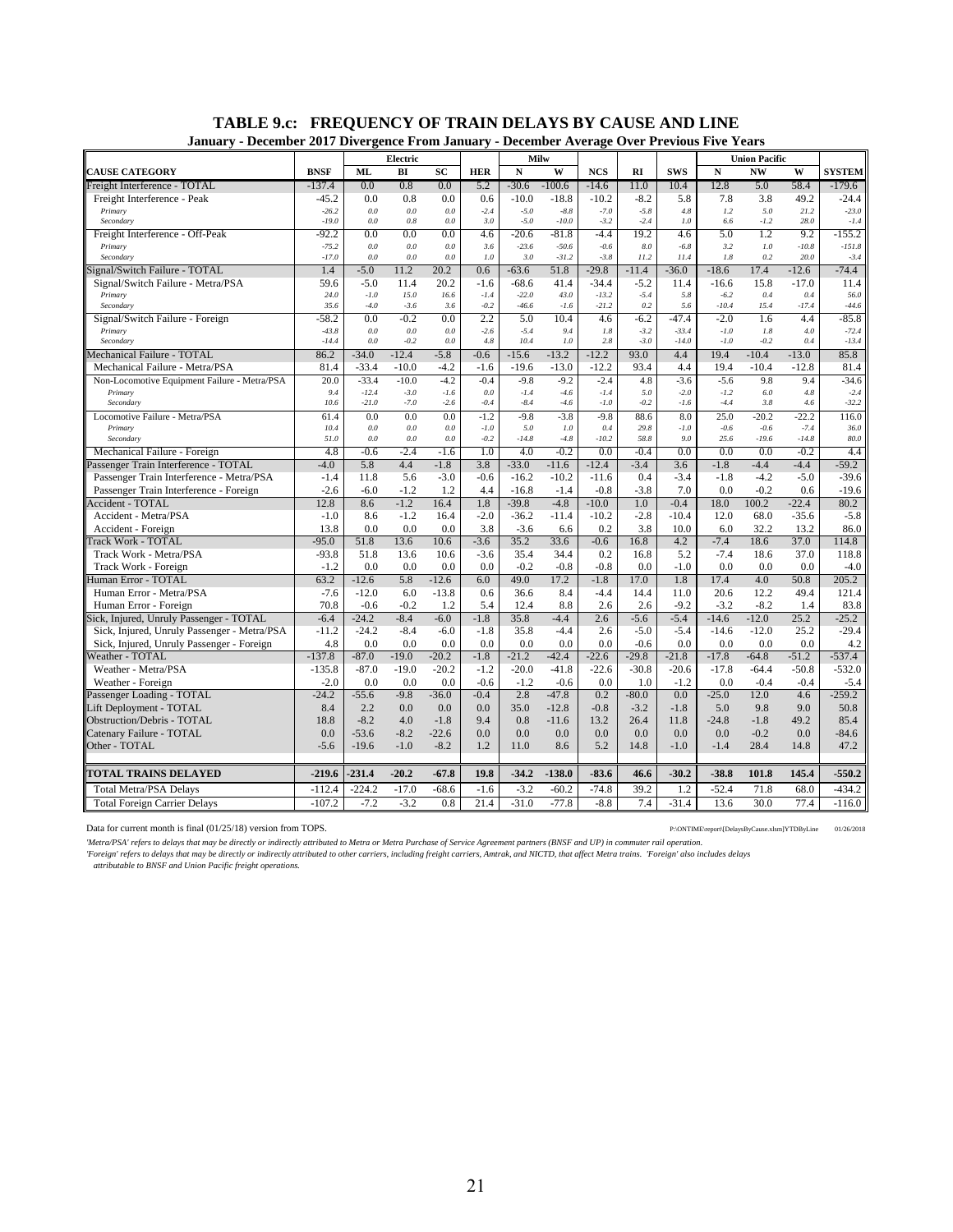#### **TABLE 10.a: FREQUENCY OF TRAIN DELAYS BY CAUSE & MONTH**

**2017**

| <b>CAUSE CATEGORY</b>                                            | Jan            | Feb              | Mar            | Apr                | May               | Jun                | Jul                 | Aug             | <b>Sep</b>           | Oct            | Nov            | Dec                |                | Jan - Dec     |
|------------------------------------------------------------------|----------------|------------------|----------------|--------------------|-------------------|--------------------|---------------------|-----------------|----------------------|----------------|----------------|--------------------|----------------|---------------|
| Freight Interference - TOTAL                                     | 53             | 68               | 69             | 79                 | 49                | 110                | 74                  | 74              | 96                   | 109            | 115            | 110                | 1.006          | 11.8%         |
| Freight Interference - Peak                                      | 20             | 21               | 23             | 25                 | 14                | 34                 | 31                  | 28              | 42                   | 45             | 46             | 30                 | 359            | 4.2%          |
| Primary                                                          | 11             | 16               | 17             | 11                 | 12                | 22                 | 20                  | 22              | 20                   | 30             | 28             | 19                 | 228            | 2.7%          |
| Secondary                                                        | $\overline{Q}$ | 5                | 6              | 14                 | $\overline{c}$    | 12                 | $_{11}$             | 6               | 22                   | 15             | 18             | $_{11}$            | 131            | 1.5%          |
| Freight Interference - Off-Peak                                  | 33             | 47               | 46             | 54                 | 35                | 76                 | 43                  | 46              | 54                   | 64             | 69             | 80                 | 647            | 7.6%          |
| Primary                                                          | 26             | 38               | 36             | 34                 | 27                | 57                 | $30\,$              | 35              | 39                   | 50             | 55             | 51                 | 478            | 5.6%          |
| Secondary                                                        | $\overline{7}$ | $\overline{Q}$   | 10             | 20                 | 8                 | 19                 | 13                  | 11              | 15                   | 14             | 14             | 29                 | 169            | 2.0%          |
| Signal/Switch Failure - TOTAL                                    | 118            | 44               | 80             | 79                 | 91                | 87                 | 69                  | 132             | 119                  | 64             | 110            | 230                | 1.223          | 14.3%         |
| Signal/Switch Failure - Metra/PSA                                | 98             | 31               | 74             | 28                 | 72                | 74                 | 63                  | 99              | 104                  | 54             | 90             | 211                | 998            | 11.7%         |
| Primary                                                          | 69<br>29       | 21<br>10         | 41             | 25<br>$\mathbf{3}$ | 46<br>26          | 42<br>32           | 55<br>8             | 72<br>27        | 46                   | 35<br>19       | 57<br>33       | 132                | 641            | 7.5%          |
| Secondary                                                        | 20             | 13               | 33<br>6        | 51                 | 19                |                    |                     | 33              | 58<br>15             | 10             | 20             | 79<br>19           | 357<br>225     | 4.2%          |
| Signal/Switch Failure - Foreign<br>Primary                       | 10             | 9                | $\overline{4}$ | 16                 | 15                | 13<br>10           | 6<br>$\overline{4}$ | 30              | 14                   | $\overline{4}$ | 13             | II                 | 140            | 2.6%<br>1.6%  |
| Secondary                                                        | 10             | $\overline{4}$   | $\overline{c}$ | 35                 | $\overline{4}$    | $\mathbf{3}$       | 2                   | $\mathfrak{Z}$  | $\mathbf{I}$         | 6              | $\overline{7}$ | 8                  | 85             | 1.0%          |
| Mechanical Failure - TOTAL                                       | 84             | 61               | 64             | 42                 | 111               | 85                 | 85                  | 85              | 97                   | 125            | 85             | 95                 | 1.019          | 11.9%         |
| Mechanical Failure - Metra/PSA                                   | 83             | 55               | 62             | 42                 | 111               | 84                 | 80                  | 78              | 97                   | 125            | 85             | 95                 | 997            | 11.7%         |
| Non-Locomotive Equipment Failure - Metra/PSA                     | 12             | 8                | 15             | 10                 | 23                | 35                 | 16                  | 21              | 11                   | 20             | 20             | 8                  | 199            | 2.3%          |
| Primary                                                          | 6              | $\boldsymbol{8}$ | 5              | $\overline{7}$     | $\overline{7}$    | 13                 | 6                   | 10              | $\overline{7}$       | 8              | 10             | 6                  | 93             | 1.1%          |
| Secondary                                                        | 6              | $\theta$         | 10             | $\mathfrak{Z}$     | 16                | 22                 | 10 <sup>2</sup>     | 11              | $\overline{4}$       | 12             | 10             | 2                  | 106            | 1.2%          |
| Locomotive Failure - Metra/PSA                                   | 71             | 47               | 47             | 32                 | 88                | 49                 | 64                  | 57              | 86                   | 105            | 65             | 87                 | 798            | 9.3%          |
| Primary                                                          | ${\it 18}$     | 21               | 20             | 17                 | 29                | 25                 | 21                  | 17              | 22                   | 34             | 19             | 22                 | 265            | 3.1%          |
| Secondary                                                        | 53             | 26               | 27             | 15                 | 59                | 24                 | 43                  | 40              | 64                   | 71             | 46             | 65                 | 533            | 6.2%          |
| Mechanical Failure - Foreign                                     |                | 6                | $\overline{2}$ | $\mathbf{0}$       | $\mathbf{0}$      | 1                  | 5                   | 7               | $\mathbf{0}$         | $\mathbf{0}$   | $\mathbf{0}$   | $\mathbf{0}$       | 22             | 0.3%          |
| Passenger Train Interference - TOTAL                             | 16             | $\overline{2}$   | $\overline{2}$ | 5                  | 19                | 9                  | 9                   | 14              | 18                   | 17             | 11             | 11                 | 133            | 1.6%          |
| Passenger Train Interference - Metra/PSA                         | 9              | $\overline{0}$   | 1              | $\overline{2}$     | $\overline{2}$    | $\overline{4}$     | 6                   | 10              | 16                   | 12             | $\overline{8}$ | 6                  | 76             | 0.9%          |
| Passenger Train Interference - Foreign                           | $\overline{7}$ | $\overline{2}$   | $\mathbf{1}$   | 3                  | 17                | 5                  | 3                   | $\overline{4}$  | $\overline{2}$       | 5              | 3              | 5                  | 57             | 0.7%          |
| <b>Accident - TOTAL</b>                                          | 74             | 32               | 26             | 101                | 18                | 65                 | 45                  | 43              | 96                   | 55             | 70             | 9                  | 634            | 7.4%          |
| Accident - Metra/PSA                                             | 69<br>5        | 32<br>$\Omega$   | 23             | 98                 | 9<br>$\mathbf{Q}$ | 64<br>$\mathbf{1}$ | 40                  | 1               | 93                   | 49<br>6        | 26<br>44       | 8<br>$\mathbf{1}$  | 512<br>122     | 6.0%          |
| Accident - Foreign                                               | 78             | 17               | 3<br>29        | 3<br>72            | 98                | 107                | 5<br>71             | 42<br>86        | 3<br>84              | 94             | 129            | 83                 | 948            | 1.4%          |
| <b>Track Work - TOTAL</b>                                        |                | 17               | 29             |                    | 98                |                    | 71                  | 80              |                      | 94             | 128            |                    | 934            | 11.1%         |
| Track Work - Metra/PSA                                           | 78<br>$\Omega$ | $\theta$         | $\mathbf{0}$   | 72<br>$\Omega$     | $\mathbf{0}$      | 107<br>$\Omega$    | $\Omega$            |                 | 77<br>$\overline{7}$ | $\overline{0}$ | -1             | 83<br>$\mathbf{0}$ | 14             | 10.9%         |
| Track Work - Foreign<br>Human Error - TOTAL                      | 68             | 140              | 54             | 69                 | 56                | 75                 | 73                  | 6<br>42         | 66                   | 85             | 88             | 82                 | 898            | 0.2%          |
| Human Error - Metra/PSA                                          | 58             | 50               | 37             | 49                 | 41                | 58                 | 48                  | 37              | 55                   | 50             | 67             | 52                 | 602            | 10.5%<br>7.0% |
|                                                                  | 10             | 90               | 17             | 20                 | 15                | 17                 | 25                  | 5               | 11                   | 35             | 21             | 30                 | 296            | 3.5%          |
| Human Error - Foreign<br>Sick, Injured, Unruly Passenger - TOTAL | 27             | 28               | 40             | $\overline{27}$    | 20                | 38                 | 44                  | 30 <sup>2</sup> | 17                   | 37             | 26             | $\overline{22}$    | 356            | 4.2%          |
| Sick, Injured, Unruly Passenger - Metra/PSA                      | 27             | 28               | 34             | 27                 | 20                | 38                 | 44                  | 30              | 17                   | 37             | 26             | 22                 | 350            | 4.1%          |
| Sick, Injured, Unruly Passenger - Foreign                        | $\mathbf{0}$   | $\overline{0}$   | 6              | $\mathbf{0}$       | $\mathbf{0}$      | $\Omega$           | $\Omega$            | $\mathbf{0}$    | $\mathbf{0}$         | $\mathbf{0}$   | $\mathbf{0}$   | $\mathbf{0}$       | 6              | 0.1%          |
| Weather - TOTAL                                                  | 97             | 25               | 59             | $\overline{4}$     | $\overline{2}$    | 33                 | 104                 | $\overline{2}$  | $\overline{0}$       | 37             | 22             | 212                | 597            | 7.0%          |
| Weather - Metra/PSA                                              | 96             | 25               | 59             | $\overline{4}$     | $\mathfrak{2}$    | 33                 | 104                 | $\overline{c}$  | $\mathbf{0}$         | 37             | 22             | 211                | 595            | 7.0%          |
| Weather - Foreign                                                | $\mathbf{1}$   | $\theta$         | $\mathbf{0}$   | $\mathbf{0}$       | $\theta$          | $\Omega$           | $\Omega$            | $\mathbf{0}$    | $\Omega$             | $\theta$       | $\theta$       | $\mathbf{1}$       | $\overline{c}$ | 0.0%          |
| Passenger Loading - TOTAL                                        | 33             | $\overline{7}$   | 12             | 10                 | 36                | 81                 | 94                  | 112             | 64                   | 35             | 43             | 54                 | 581            | 6.8%          |
| Lift Deployment - TOTAL                                          | 17             | 8                | 8              | 13                 | 23                | 31                 | 29                  | 23              | 25                   | 15             | 28             | 28                 | 248            | 2.9%          |
| Obstruction/Debris - TOTAL                                       | 66             | 44               | 43             | 35                 | 78                | 64                 | 24                  | 52              | 25                   | 45             | 46             | 23                 | 545            | 6.4%          |
| Catenary Failure - TOTAL                                         | 6              | $\mathbf{1}$     | $\overline{4}$ | $\mathbf{1}$       | $\mathbf{0}$      | $\overline{0}$     | $\mathbf{1}$        | $\mathbf{0}$    | 18                   | $\mathbf{1}$   | $\overline{0}$ | $\mathbf{1}$       | 33             | 0.4%          |
| Other - TOTAL                                                    | 15             | 15               | 24             | 20                 | 22                | 37                 | 32                  | 32              | 48                   | 22             | 24             | 29                 | 320            | 3.7%          |
|                                                                  |                |                  |                |                    |                   |                    |                     |                 |                      |                |                |                    |                |               |
| <b>TOTAL TRAINS DELAYED</b>                                      | 752            | 492              | 514            | 557                | 623               | 822                | 754                 | 727             | 773                  | 741            | 797            | 989                | 8,541          | 100.0%        |
| <b>Total Metra/PSA Delays</b>                                    | 655            | 313              | 410            | 401                | 514               | 675                | 636                 | 556             | 639                  | 576            | 593            | 823                | 6,791          | 79.5%         |
| <b>Total Foreign Carrier Delays</b>                              | 97             | 179              | 104            | 156                | 109               | 147                | 118                 | 171             | 134                  | 165            | 204            | 166                | 1.750          | 20.5%         |

Data for current month is final (01/25/18) version from TOPS. P:\ONTIME\report\[DelaysByCause.xlsm]AllMonths 01/26/2018

Metra/PSA' refers to delays that may be directly or indirectly attributed to Metra or Metra Purchase of Service Agreement partners (BNSF and UP) in commuter rail operation.<br>'Foreign' refers to delays that may be directly o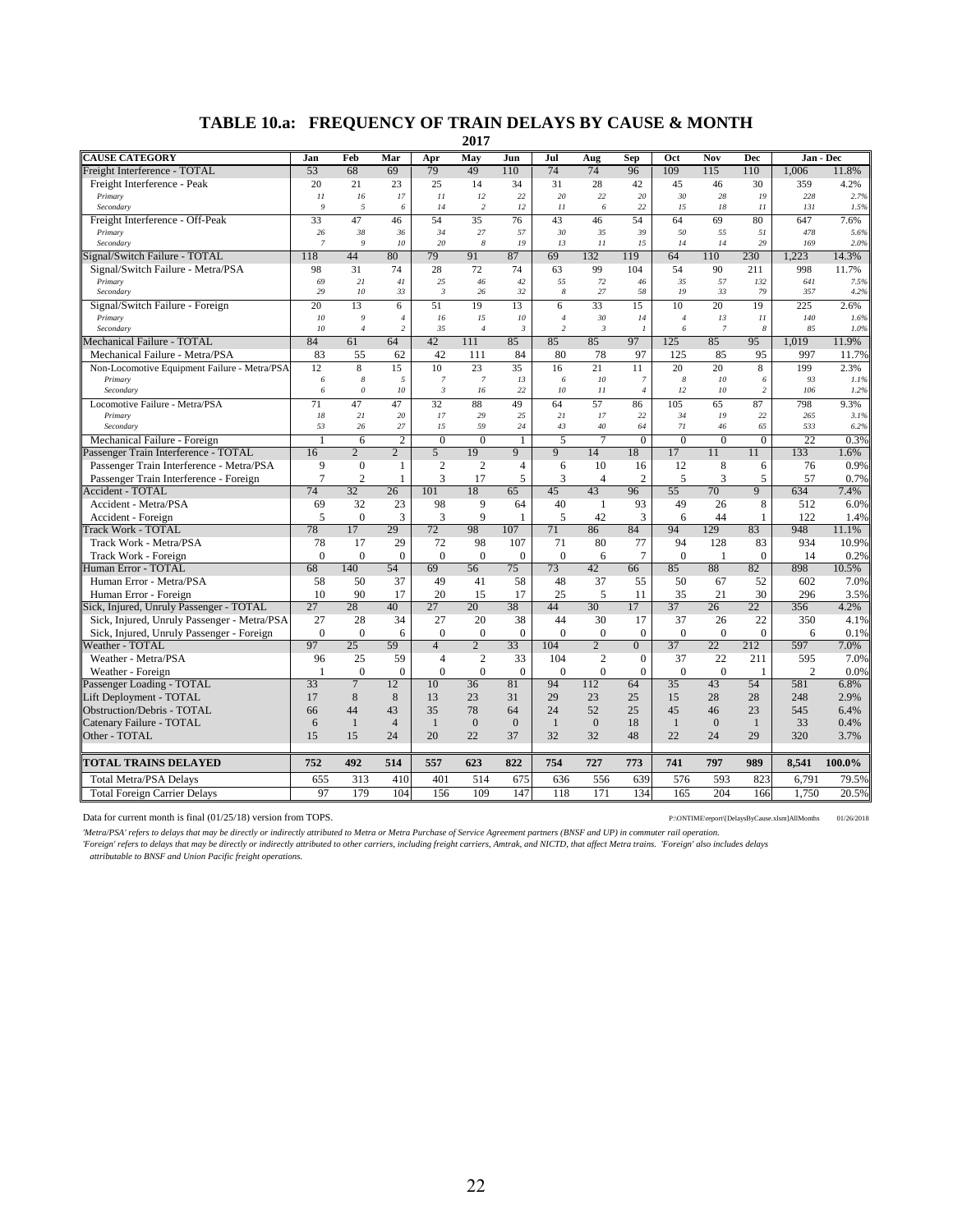#### **TABLE 10.b: FREQUENCY OF TRAIN DELAYS BY CAUSE & MONTH**

**2016**

| <b>CAUSE CATEGORY</b>                        | Jan            | Feb              | Mar            | Apr              | May            | Jun            | Jul              | Aug            | <b>Sep</b>     | Oct              | Nov            | <b>Dec</b>     |              | Jan - Dec    |
|----------------------------------------------|----------------|------------------|----------------|------------------|----------------|----------------|------------------|----------------|----------------|------------------|----------------|----------------|--------------|--------------|
| <b>Freight Interference - TOTAL</b>          | 82             | 53               | 43             | 44               | 72             | 73             | 82               | 108            | 78             | 48               | 65             | 94             | 842          | 10.5%        |
| Freight Interference - Peak                  | 32             | 17               | 14             | 9                | 28             | 20             | 32               | 50             | 26             | 15               | 34             | 32             | 309          | 3.8%         |
| Primary                                      | 26             | ${\it 10}$       | 11             | $\overline{7}$   | 15             | 10             | 21               | 31             | 20             | 13               | 18             | 20             | 202          | 2.5%         |
| Secondary                                    | 6              | $\boldsymbol{7}$ | $\sqrt{3}$     | $\sqrt{2}$       | 13             | 10             | 11               | 19             | 6              | $\sqrt{2}$       | 16             | 12             | 107          | 1.3%         |
| Freight Interference - Off-Peak              | 50             | 36               | 29             | 35               | 44             | 53             | 50               | 58             | 52             | 33               | 31             | 62             | 533          | 6.6%         |
| Primary                                      | 32             | 29               | 23             | 29               | 32             | 44             | 34               | 48             | 43             | 29               | 28             | 52             | 423          | 5.3%         |
| Secondary                                    | 18             | $\overline{7}$   | 6              | 6                | 12             | 9              | 16               | 10             | 9              | $\overline{4}$   | $\mathbf{3}$   | 10             | 110          | 1.4%         |
| Signal/Switch Failure - TOTAL                | 154            | 155              | 123            | 98               | 145            | 143            | 108              | 63             | 105            | 67               | 110            | 120            | 1.391        | 17.3%        |
| Signal/Switch Failure - Metra/PSA            | 67             | 122              | 99             | 60               | 84             | 84             | 51               | 55             | 89             | 38               | 76             | 76             | 901          | 11.2%        |
| Primary                                      | 35<br>32       | 30<br>92         | 52<br>$47\,$   | 41<br>19         | 54<br>30       | 52<br>32       | 41<br>10         | 40<br>15       | 58<br>31       | 32<br>6          | 57<br>19       | 52<br>24       | 544<br>357   | 6.8%         |
| Secondary                                    |                |                  |                | 38               |                |                |                  | 8              |                |                  | 34             |                |              | 4.4%         |
| Signal/Switch Failure - Foreign<br>Primary   | 87<br>68       | 33<br>24         | 24<br>14       | 33               | 61<br>49       | 59<br>43       | 57<br>36         | 6              | 16<br>12       | 29<br>21         | 19             | 44<br>29       | 490<br>354   | 6.1%<br>4.4% |
| Secondary                                    | 19             | $\overline{g}$   | 10             | $\sqrt{2}$       | 12             | 16             | 21               | $\overline{c}$ | $\overline{4}$ | 8                | 15             | 15             | 136          | 1.7%         |
| Mechanical Failure - TOTAL                   | 107            | 68               | 131            | 43               | 80             | 88             | 120              | 78             | 114            | 64               | 71             | 88             | 1.052        | 13.1%        |
| Mechanical Failure - Metra/PSA               | 107            | 68               | 131            | 42               | 80             | 88             | 120              | 78             | 114            | 64               | 71             | 80             | 1.043        | 13.0%        |
| Non-Locomotive Equipment Failure - Metra/PSA | 25             | 19               | 10             | 6                | 13             | 17             | 19               | 30             | 8              | 12               | 3              | 29             | 191          | 2.4%         |
| Primary                                      | 11             | $\mathfrak{g}$   | $\overline{4}$ | $\sqrt{2}$       | $\mathfrak g$  | $\mathfrak{g}$ | $\boldsymbol{8}$ | $\cal II$      | $\overline{7}$ | $\boldsymbol{7}$ | $\mathfrak{Z}$ | 9              | 92           | 1.1%         |
| Secondary                                    | 14             | ${\it 10}$       | 6              | $\mathcal{I}$    | $\overline{4}$ | 8              | $_{11}$          | 19             | $\overline{l}$ | 5                | $\theta$       | 20             | 99           | 1.2%         |
| Locomotive Failure - Metra/PSA               | 82             | 49               | 121            | 36               | 67             | 71             | 101              | 48             | 106            | 52               | 68             | 51             | 852          | 10.6%        |
| Primary<br>Secondary                         | 28<br>54       | $18\,$<br>31     | 24<br>97       | 14<br>22         | 18<br>49       | 27<br>44       | 36<br>65         | 20<br>28       | 28<br>78       | 17<br>35         | 23<br>45       | 25<br>26       | 278<br>574   | 3.5%<br>7.1% |
| Mechanical Failure - Foreign                 | $\Omega$       | $\mathbf{0}$     | $\mathbf{0}$   | $\mathbf{1}$     | $\overline{0}$ | $\overline{0}$ | $\Omega$         | $\Omega$       | $\mathbf{0}$   | $\Omega$         | $\Omega$       | 8              | 9            | 0.1%         |
| Passenger Train Interference - TOTAL         | 22             | 12               | $\overline{3}$ | $\overline{4}$   | 19             | 14             | 12               | 11             | 5              | 10               | $\overline{4}$ | 38             | 154          | 1.9%         |
| Passenger Train Interference - Metra/PSA     | 13             | 5                | $\overline{2}$ | $\overline{3}$   | $\overline{2}$ | $\overline{2}$ | 7                | $\overline{2}$ | $\overline{2}$ | 6                | 3              | $\overline{2}$ | 49           | 0.6%         |
| Passenger Train Interference - Foreign       | 9              | $\overline{7}$   | $\mathbf{1}$   | $\mathbf{1}$     | 17             | 12             | 5                | 9              | 3              | $\overline{4}$   | $\mathbf{1}$   | 36             | 105          | 1.3%         |
| Accident - TOTAL                             | 59             | 15               | 62             | 48               | 86             | 29             | 18               | 55             | 34             | 10               | 79             | 49             | 544          | 6.8%         |
| Accident - Metra/PSA                         | 49             | 14               | 62             | 41               | 77             | 29             | 18               | 53             | 30             | 10               | 73             | 49             | 505          | 6.3%         |
| Accident - Foreign                           | 10             | 1                | $\mathbf{0}$   | $7\phantom{.0}$  | 9              | $\Omega$       | $\overline{0}$   | $\overline{2}$ | $\overline{4}$ | $\Omega$         | 6              | $\mathbf{0}$   | 39           | 0.5%         |
| <b>Frack Work - TOTAL</b>                    | 40             | 21               | 36             | 44               | 141            | 114            | 99               | 133            | 177            | 75               | 59             | 61             | 1.000        | 12.4%        |
| Track Work - Metra/PSA                       | 40             | 21               | 36             | 41               | 139            | 110            | 99               | 104            | 175            | 74               | 59             | 61             | 959          | 11.9%        |
| Track Work - Foreign                         | $\theta$       | $\Omega$         | $\mathbf{0}$   | 3                | $\overline{c}$ | $\overline{4}$ | $\Omega$         | 29             | $\overline{2}$ | $\overline{1}$   | $\Omega$       | $\mathbf{0}$   | 41           | 0.5%         |
| Human Error - TOTAL                          | 38             | 33               | 21             | 53               | 23             | 112            | 47               | 93             | 50             | 45               | 49             | 71             | 635          | 7.9%         |
| Human Error - Metra/PSA                      | 30             | 25               | 15             | 42               | 15             | 94             | 34               | 81             | 43             | 32               | 32             | 57             | 500          | 6.2%         |
| Human Error - Foreign                        | 8              | 8                | 6              | 11               | 8              | 18             | 13               | 12             | 7              | 13               | 17             | 14             | 135          | 1.7%         |
| Sick, Injured, Unruly Passenger - TOTAL      | 20             | 39               | 27             | 50               | 44             | 32             | 29               | 43             | 30             | 24               | 35             | 34             | 407          | 5.1%         |
| Sick, Injured, Unruly Passenger - Metra/PSA  | 20             | 39               | 27             | 50               | 44             | 30             | 29               | 43             | 30             | 24               | 34             | 34             | 404          | 5.0%         |
| Sick, Injured, Unruly Passenger - Foreign    | $\theta$       | $\theta$         | $\mathbf{0}$   | $\boldsymbol{0}$ | $\mathbf{0}$   | $\overline{c}$ | $\Omega$         | $\Omega$       | $\mathbf{0}$   | $\mathbf{0}$     | $\mathbf{1}$   | $\overline{0}$ | 3            | 0.0%         |
| Weather - TOTAL                              | 129            | 132              | 28             | $\mathbf{1}$     | $\overline{4}$ | 23             | 49               | 38             | $\mathbf{1}$   | $\overline{4}$   | 13             | 132            | 554          | 6.9%         |
| Weather - Metra/PSA                          | 129            | 132              | 28             | $\mathbf{1}$     | $\overline{4}$ | 23             | 49               | 38             | 1              | $\overline{4}$   | 13             | 131            | 553          | 6.9%         |
| Weather - Foreign                            | $\Omega$       | $\Omega$         | $\mathbf{0}$   | $\mathbf{0}$     | $\overline{0}$ | $\theta$       | $\mathbf{0}$     | $\Omega$       | $\theta$       | $\mathbf{0}$     | $\theta$       | 1              | $\mathbf{1}$ | 0.0%         |
| Passenger Loading - TOTAL                    | 13             | $\overline{7}$   | 29             | 8                | 51             | 83             | 109              | 42             | 32             | 28               | 68             | 71             | 541          | 6.7%         |
| Lift Deployment - TOTAL                      | 11             | 14               | 12             | 3                | 15             | 11             | 11               | 21             | 11             | 12               | 8              | 16             | 145          | 1.8%         |
| Obstruction/Debris - TOTAL                   | 18             | 30               | 40             | 54               | 22             | 31             | 44               | 51             | 28             | 39               | 47             | 42             | 446          | 5.5%         |
| Catenary Failure - TOTAL                     | 9              | 3                | $\overline{2}$ | $\mathbf{1}$     | $\overline{4}$ | 13             | 11               | 6              | 29             | 12               | 9              | $\mathbf{1}$   | 100          | 1.2%         |
| Other - TOTAL                                | $\overline{5}$ | 17               | 15             | $\theta$         | 10             | 25             | 30               | 39             | 35             | 17               | 30             | 19             | 242          | 3.0%         |
|                                              |                |                  |                |                  |                |                |                  |                |                |                  |                |                |              |              |
| TOTAL TRAINS DELAYED                         | 707            | 599              | 572            | 451              | 716            | 791            | 769              | 781            | 729            | 455              | 647            | 836            | 8,053        | 100.0%       |
| <b>Total Metra/PSA Delays</b>                | 511            | 497              | 498            | 346              | 547            | 623            | 612              | 613            | 619            | 360              | 523            | 639            | 6,388        | 79.3%        |
| <b>Total Foreign Carrier Delays</b>          | 196            | 102              | 74             | 105              | 169            | 168            | 157              | 168            | 110            | 95               | 124            | 197            | 1,665        | 20.7%        |

Data for latest month is final (01/26/17) version from TOPS. P:\ONTIME\report\[DelaysByCause.xlsm]AllMonths 01/26/2018

*'Metra/PSA' refers to delays that may be directly or indirectly attributed to Metra or Metra Purchase of Service Agreement partners (BNSF and UP) in commuter rail operation.*

'Foreign' refers to delays that may be directly or indirectly attributed to other carriers, including freight carriers, Amtrak, and NICTD, that affect Metra trains. 'Foreign' also includes delays<br>attributable to BNSF and U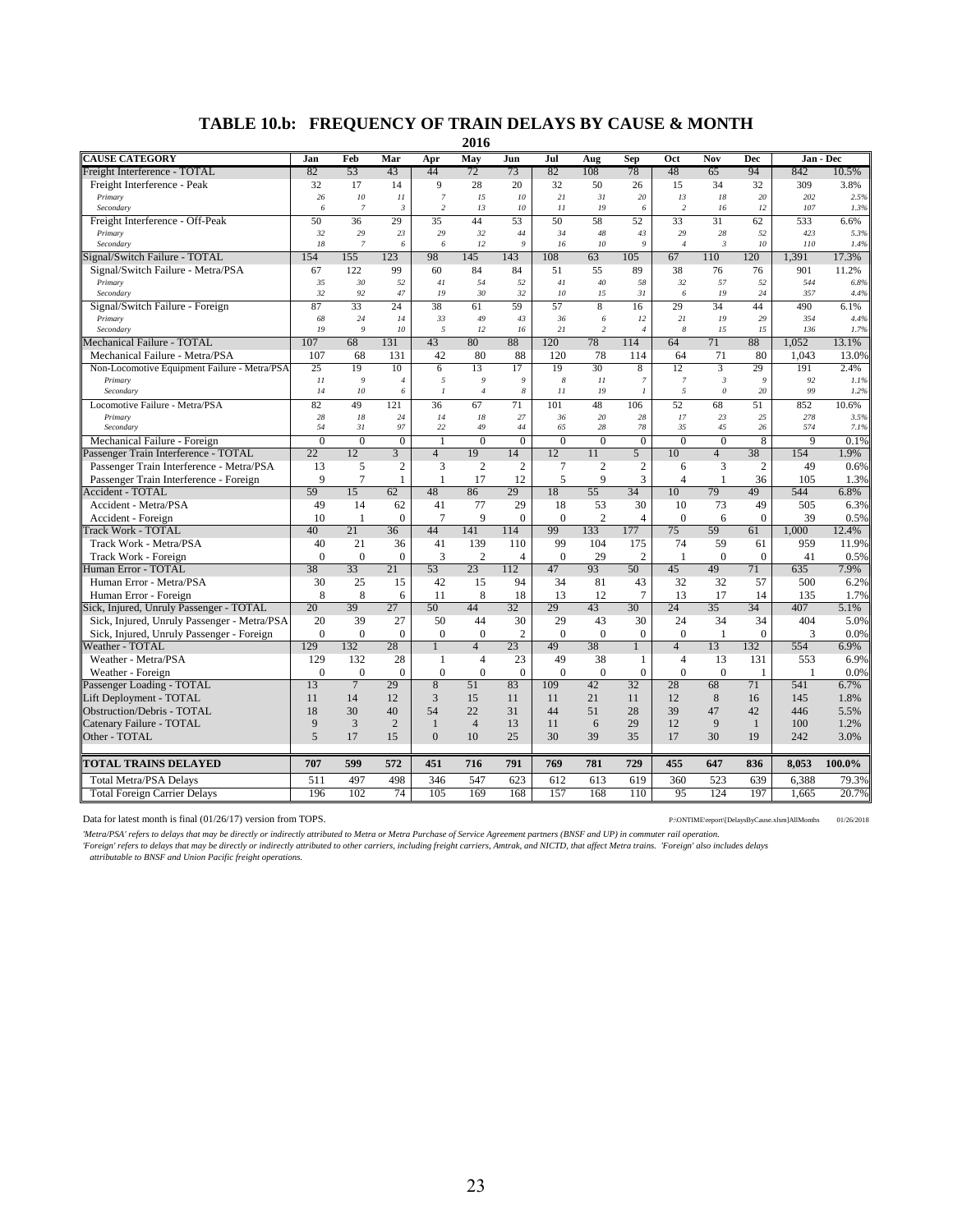| <b>CAUSE CATEGORY</b>                        | Jan              | Feb                    | Mar                  | Apr                    | May            | Jun                   | Jul            | Aug                    | <b>Sep</b>                | Oct                  | Nov                   | Dec              | Jan - Dec                 |                    |
|----------------------------------------------|------------------|------------------------|----------------------|------------------------|----------------|-----------------------|----------------|------------------------|---------------------------|----------------------|-----------------------|------------------|---------------------------|--------------------|
| Freight Interference - TOTAL                 | $-29$            | 15                     | 26                   | 35                     | $-23$          | 37                    | $-8$           | $-34$                  | 18                        | 61                   | 50                    | 16               | 164                       | 1.3%               |
| Freight Interference - Peak                  | $-12$            | $\overline{4}$         | 9                    | 16                     | $-14$          | 14                    | $-1$           | $-22$                  | 16                        | 30                   | 12                    | $-2$             | 50                        | 0.4%               |
| Primary                                      | $-15$            | 6                      | 6                    | $\overline{4}$         | $-3$           | 12                    | $-I$           | $-9$                   | $\boldsymbol{\mathit{0}}$ | 17                   | 10                    | $-I$             | 26                        | 0.2%               |
| Secondary                                    | $\overline{3}$   | $-2$                   | $\mathfrak{Z}$       | 12                     | $-11$          | 2                     | $\theta$       | $-13$                  | 16                        | 13                   | $\overline{2}$        | $-I$             | 24                        | 0.2%               |
| Freight Interference - Off-Peak              | $-17$            | 11                     | 17                   | 19                     | $-9$           | 23                    | $-7$           | $-12$                  | $\overline{2}$            | 31                   | 38                    | 18               | 114                       | 1.0%               |
| Primary<br>Secondary                         | $-6$<br>$-II$    | 9<br>$\overline{c}$    | 13<br>$\overline{4}$ | 5<br>14                | $-5$<br>$-4$   | 13<br>10              | $-4$<br>$-3$   | $-13$<br>$\mathcal{I}$ | $-4$<br>6                 | 21<br>10             | 27<br>II              | $-I$<br>19       | 55<br>59                  | 0.3%<br>0.6%       |
| Signal/Switch Failure - TOTAL                | $-36$            | $-111$                 | $-43$                | $-19$                  | $-54$          | $-56$                 | $-39$          | 69                     | 14                        | $-3$                 | $\overline{0}$        | 110              | $-168$                    | $-3.0\%$           |
| Signal/Switch Failure - Metra/PSA            | 31               | -91                    | $-25$                | $-32$                  | $-12$          | $-10$                 | 12             | 44                     | 15                        | 16                   | 14                    | 135              | 97                        | 0.5%               |
| Primary                                      | 34               | $-9$                   | $-11$                | $-16$                  | $-8$           | $-10$                 | 14             | 32                     | $-12$                     | $\boldsymbol{\beta}$ | $\theta$              | 80               | 97                        | 0.7%               |
| Secondary                                    | $-3$             | $-82$                  | $-14$                | $-16$                  | $-4$           | $\boldsymbol{\theta}$ | $-2$           | 12                     | 27                        | 13                   | 14                    | 55               | $\boldsymbol{\mathit{0}}$ | $-0.3%$            |
| Signal/Switch Failure - Foreign              | $-67$            | $-20$                  | $-18$                | 13                     | $-42$          | $-46$                 | $-51$          | 25                     | $-1$                      | $-19$                | $-14$                 | $-25$            | $-265$                    | $-3.5%$            |
| Primary                                      | $-58$            | $-15$                  | $-10$                | $-17$                  | $-34$          | $-33$                 | $-32$          | 24                     | $\sqrt{2}$                | $-17$                | $-6$                  | $-18$            | $-214$                    | $-2.8%$            |
| Secondary                                    | $-9$             | $-5$                   | $-8$                 | 30                     | $-8$           | $-13$                 | $-19$          | $\boldsymbol{l}$       | $-3$                      | $-2$                 | $-8$                  | $-7$             | $-51$                     | $-0.7%$            |
| Mechanical Failure - TOTAL                   | $-23$            | $-7$                   | $-67$                | $-1$                   | 31             | $-3$                  | $-35$          | $\overline{7}$         | $-17$                     | 61                   | 14                    | $\overline{7}$   | $-33$                     | $-1.1%$            |
| Mechanical Failure - Metra/PSA               | $-24$            | $-13$                  | $-69$                | $\mathbf{0}$           | 31             | $-4$                  | $-40$          | $\mathbf{0}$           | $-17$                     | 61                   | 14                    | 15               | $-46$                     | $-1.3%$            |
| Non-Locomotive Equipment Failure - Metra/PSA | $-13$            | $-11$                  | 5                    | $\overline{4}$         | 10             | 18                    | $-3$           | $-9$                   | $\overline{3}$            | 8                    | 17                    | $-21$            | 8                         | 0.0%               |
| Primary                                      | $-5$             | $-I$                   | $\mathcal{I}$        | $\overline{z}$         | $-2$           | $\overline{4}$        | $-2$           | $-I$                   | $\theta$                  | $\mathcal{I}$        | $\overline{7}$        | $-3$             | $\mathcal{I}$             | $-0.1%$            |
| Secondary                                    | $\text{-}8$      | $\cdot$ 10             | $\overline{4}$       | $\overline{c}$         | 12             | 14                    | $-I$           | $-8$                   | $\mathfrak{Z}$            | $\overline{7}$       | 10                    | $-18$            | $\boldsymbol{7}$          | 0.0%               |
| Locomotive Failure - Metra/PSA               | $-11$            | $-2$                   | $-74$                | $-4$                   | 21             | $-22$                 | $-37$          | $\overline{9}$         | $-20$                     | 53                   | $-3$                  | 36               | $-54$                     | $-1.2%$            |
| Primary<br>Secondary                         | $-10$<br>$-I$    | $\mathfrak{Z}$<br>$-5$ | $-4$<br>$-70$        | $\mathfrak{Z}$<br>$-7$ | II<br>10       | $-2$<br>$-20$         | $-15$<br>$-22$ | $-3$<br>12             | $-6$<br>$-14$             | 17<br>36             | $-4$<br>$\mathcal{I}$ | $-3$<br>39       | $-13$<br>$-41$            | $-0.3%$<br>$-0.9%$ |
| Mechanical Failure - Foreign                 | 1                | 6                      | $\overline{2}$       | $-1$                   | $\overline{0}$ | 1                     | 5              | 7                      | $\mathbf{0}$              | $\mathbf{0}$         | $\overline{0}$        | $-8$             | 13                        | 0.1%               |
| Passenger Train Interference - TOTAL         | $-6$             | $-10$                  | $-1$                 | $\overline{1}$         | $\overline{0}$ | $-5$                  | $-3$           | $\overline{3}$         | 13                        | $\overline{7}$       | $\overline{7}$        | $-27$            | $-21$                     | $-0.4%$            |
| Passenger Train Interference - Metra/PSA     | $-4$             | $-5$                   | $-1$                 | $-1$                   | $\overline{0}$ | $\overline{2}$        | $-1$           | 8                      | 14                        | 6                    | 5                     | $\overline{4}$   | 27                        | 0.3%               |
| Passenger Train Interference - Foreign       | $-2$             | $-5$                   | $\mathbf{0}$         | $\overline{2}$         | $\overline{0}$ | $-7$                  | $-2$           | $-5$                   | $-1$                      | -1                   | $\overline{c}$        | $-31$            | $-48$                     | $-0.6%$            |
| <b>Accident - TOTAL</b>                      | 15               | 17                     | $-36$                | 53                     | $-68$          | 36                    | 27             | $-12$                  | 62                        | 45                   | $-9$                  | $-40$            | 90                        | 0.7%               |
| Accident - Metra/PSA                         | 20               | 18                     | $-39$                | 57                     | $-68$          | 35                    | 22             | $-52$                  | 63                        | 39                   | $-47$                 | $-41$            | $\overline{7}$            | $-0.3%$            |
| Accident - Foreign                           | $-5$             | $-1$                   | $\mathfrak{Z}$       | $-4$                   | $\mathbf{0}$   | 1                     | 5              | 40                     | $-1$                      | 6                    | 38                    | 1                | 83                        | 0.9%               |
| <b>Track Work - TOTAL</b>                    | 38               | $-4$                   | $-7$                 | 28                     | $-43$          | $-7$                  | $-28$          | $-47$                  | $-93$                     | 19                   | 70                    | 22               | $-52$                     | $-1.3%$            |
| Track Work - Metra/PSA                       | 38               | $-4$                   | $-7$                 | 31                     | $-41$          | $-3$                  | $-28$          | $-24$                  | $-98$                     | 20                   | 69                    | 22               | $-25$                     | $-1.0%$            |
| Track Work - Foreign                         | $\overline{0}$   | $\mathbf{0}$           | $\mathbf{0}$         | $-3$                   | $-2$           | $-4$                  | $\mathbf{0}$   | $-23$                  | 5                         | $-1$                 | 1                     | $\boldsymbol{0}$ | $-27$                     | $-0.3%$            |
| Human Error - TOTAL                          | 30               | 107                    | 33                   | 16                     | 33             | $-37$                 | 26             | $-51$                  | 16                        | 40                   | 39                    | 11               | 263                       | 2.6%               |
| Human Error - Metra/PSA                      | 28               | 25                     | 22                   | $\tau$                 | 26             | $-36$                 | 14             | $-44$                  | 12                        | 18                   | 35                    | $-5$             | 102                       | 0.8%               |
| Human Error - Foreign                        | $\overline{c}$   | 82                     | 11                   | 9                      | 7              | $-1$                  | 12             | $-7$                   | $\overline{4}$            | 22                   | $\overline{4}$        | 16               | 161                       | 1.8%               |
| Sick, Injured, Unruly Passenger - TOTAL      | $\overline{7}$   | $-11$                  | 13                   | $-23$                  | $-24$          | 6                     | 15             | $-13$                  | $-13$                     | 13                   | $-9$                  | $-12$            | $-51$                     | $-0.9%$            |
| Sick, Injured, Unruly Passenger - Metra/PSA  | $\overline{7}$   | $-11$                  | 7                    | $-23$                  | $-24$          | 8                     | 15             | $-13$                  | $-13$                     | 13                   | $-8$                  | $-12$            | $-54$                     | $-0.9%$            |
| Sick, Injured, Unruly Passenger - Foreign    | $\boldsymbol{0}$ | $\mathbf{0}$           | 6                    | $\mathbf{0}$           | $\mathbf{0}$   | $-2$                  | $\mathbf{0}$   | $\mathbf{0}$           | $\mathbf{0}$              | $\mathbf{0}$         | $-1$                  | $\mathbf{0}$     | 3                         | 0.0%               |
| Weather - TOTAL                              | $-32$            | $-107$                 | 31                   | $\overline{3}$         | $-2$           | 10                    | 55             | $-36$                  | $-1$                      | 33                   | 9                     | 80               | 43                        | 0.1%               |
| Weather - Metra/PSA                          | $-33$            | $-107$                 | 31                   | 3                      | $-2$           | 10                    | 55             | $-36$                  | $-1$                      | 33                   | 9                     | 80               | 42                        | 0.1%               |
| Weather - Foreign                            | 1                | $\mathbf{0}$           | $\mathbf{0}$         | $\overline{0}$         | $\mathbf{0}$   | $\mathbf{0}$          | $\mathbf{0}$   | $\mathbf{0}$           | $\mathbf{0}$              | $\mathbf{0}$         | $\overline{0}$        | $\mathbf{0}$     | -1                        | 0.0%               |
| Passenger Loading - TOTAL                    | 20               | $\overline{0}$         | $-17$                | $\overline{2}$         | $-15$          | $-2$                  | $-15$          | 70                     | 32                        | $\overline{7}$       | $-25$                 | $-17$            | 40                        | 0.1%               |
| Lift Deployment - TOTAL                      | 6                | $-6$                   | $-4$                 | 10                     | 8              | 20                    | 18             | $\overline{2}$         | 14                        | 3                    | 20                    | 12               | 103                       | 1.1%               |
| <b>Obstruction/Debris - TOTAL</b>            | 48               | 14                     | 3                    | $-19$                  | 56             | 33                    | $-20$          | $\mathbf{1}$           | $-3$                      | 6                    | $-1$                  | $-19$            | 99                        | 0.8%               |
| Catenary Failure - TOTAL                     | $-3$             | $-2$                   | $\overline{2}$       | $\overline{0}$         | $-4$           | $-13$                 | $-10$          | $-6$                   | $-11$                     | $-11$                | $-9$                  | $\mathbf{0}$     | $-67$                     | $-0.9%$            |
| Other - TOTAL                                | 10               | $-2$                   | 9                    | 20                     | 12             | 12                    | $\overline{c}$ | $-7$                   | 13                        | $\overline{5}$       | $-6$                  | 10               | 78                        | 0.7%               |
| <b>TOTAL TRAINS DELAYED</b>                  | 45               | $-107$                 | $-58$                | 106                    | $-93$          | 31                    | $-15$          | $-54$                  | 44                        | 286                  | 150                   | 153              | 488                       |                    |
| <b>Total Metra/PSA Delays</b>                | 144              | $-184$                 | $-88$                | 55                     | $-33$          | 52                    | 24             | $-57$                  | 20                        | 216                  | 70                    | 184              | 403                       |                    |
| <b>Total Foreign Carrier Delays</b>          | $-99$            | 77                     | 30                   | 51                     | $-60$          | $-21$                 | $-39$          | 3                      | 24                        | 70                   | 80                    | $-31$            | 85                        |                    |

#### **TABLE 10.c: FREQUENCY OF TRAIN DELAYS BY CAUSE & MONTH 2017 Divergence From 2016**

Data for current month is final (01/25/18) version from TOPS. P:\ONTIME\report\[DelaysByCause.xlsm]AllMonths 01/26/2018

Metra/PSA' refers to delays that may be directly or indirectly attributed to Metra or Metra Purchase of Service Agreement partners (BNSF and UP) in commuter rail operation.<br>'Foreign' refers to delays that may be directly a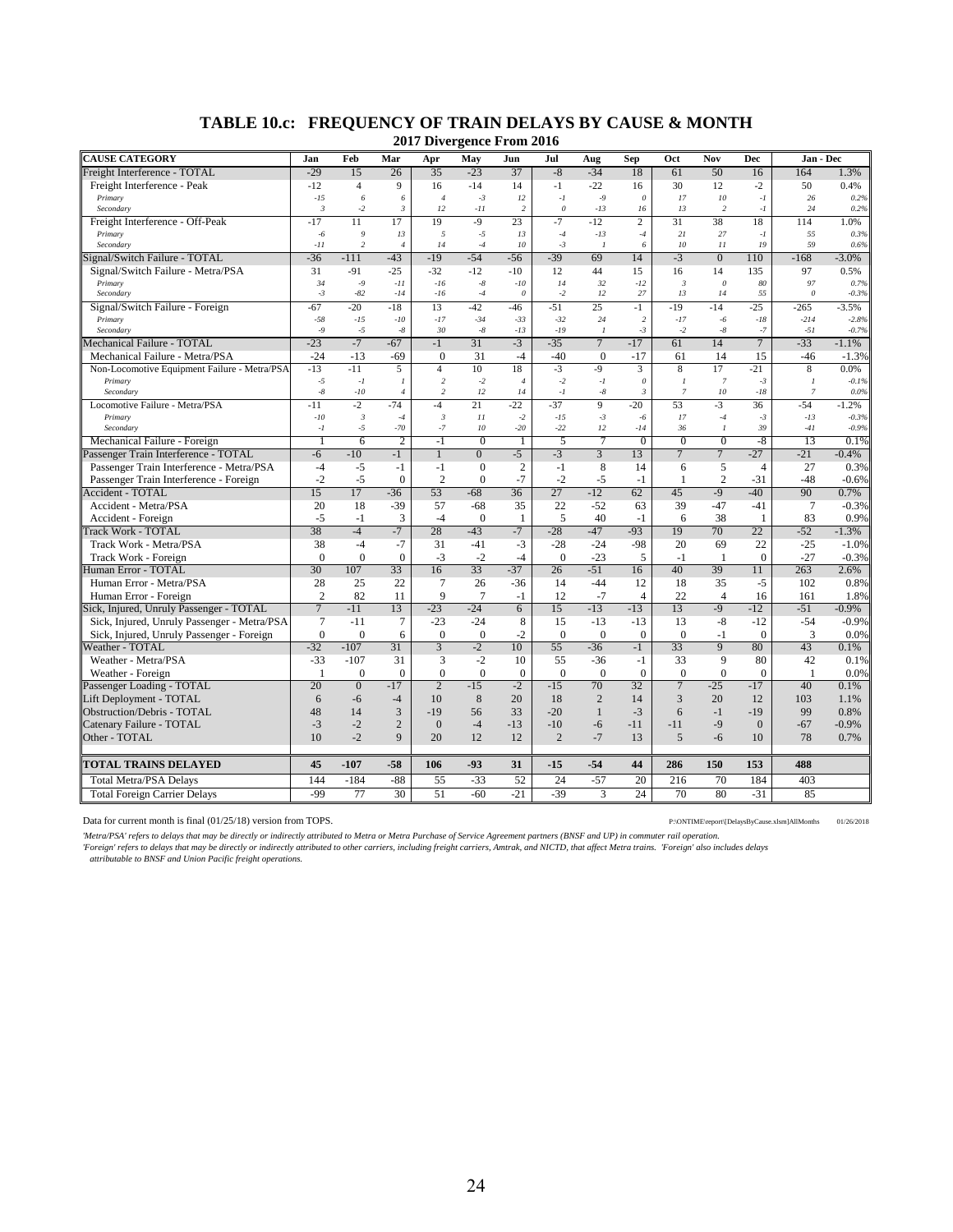|               |                |                  | <b>Electric</b>  | DUUWUU BUHUUL    |                  | <b>Milw</b>              |                         | $2010$ and December $2017$ |                         |                |                  | <b>Union Pacific</b>    |                |                 |
|---------------|----------------|------------------|------------------|------------------|------------------|--------------------------|-------------------------|----------------------------|-------------------------|----------------|------------------|-------------------------|----------------|-----------------|
|               | <b>BNSF</b>    | <b>ML</b>        | BI               | $\overline{SC}$  | <b>HER</b>       | $\overline{\bf N}$       | $\overline{\textbf{W}}$ | <b>NCS</b>                 | RI                      | <b>SWS</b>     | ${\bf N}$        | <b>NW</b>               | W              | <b>SYSTEM</b>   |
|               |                |                  |                  |                  |                  |                          |                         |                            |                         |                |                  |                         |                |                 |
| Jan-16        | 14             | $\boldsymbol{0}$ | $\overline{0}$   | $\theta$         | 1                | $\overline{4}$           | 23                      | 5                          | 24                      | 3              | $\mathbf{0}$     | $\overline{3}$          | 5              | 82              |
| Feb-16        | 11             | $\overline{0}$   | $\boldsymbol{0}$ | $\theta$         | 3                | 5                        | 6                       |                            | 16                      | $\overline{c}$ | $\Omega$         | $\overline{c}$          | $\overline{7}$ | 53              |
| Mar-16        | $\overline{4}$ | $\overline{0}$   | $\boldsymbol{0}$ | $\boldsymbol{0}$ | $\sqrt{2}$       | 6                        | 8                       | 6                          | $\overline{c}$          | $\overline{7}$ | $\overline{0}$   | $\boldsymbol{0}$        | 8              | 43              |
| Apr- $16$     | 13             | $\overline{0}$   | $\boldsymbol{0}$ | $\overline{0}$   | 3                | $\overline{8}$           | $\overline{4}$          | 3                          | $\mathbf{1}$            | 8              | $\mathbf{0}$     | $\mathbf{1}$            | 3              | 44              |
| May-16        | 17             | $\mathbf{0}$     | $\boldsymbol{0}$ | $\theta$         | $\Omega$         | 9                        | 12                      | $\overline{7}$             | $\boldsymbol{0}$        | 8              | $\overline{0}$   | 1                       | 18             | 72              |
| $Jun-16$      | 19             | $\boldsymbol{0}$ | $\boldsymbol{0}$ | $\boldsymbol{0}$ |                  | $\overline{\mathcal{L}}$ | 6                       | 9                          | 4                       | 10             | $\boldsymbol{0}$ | $\boldsymbol{0}$        | 20             | 73              |
| $Jul-16$      | 25             | $\overline{0}$   | $\overline{0}$   | $\Omega$         | $\overline{2}$   | 5                        | 24                      | 6                          | $\overline{c}$          | 9              | $\theta$         | $\mathbf{1}$            | 8              | 82              |
| Aug-16        | 56             | $\mathbf{0}$     | $\boldsymbol{0}$ | $\mathbf{0}$     | $\overline{2}$   | 14                       | 6                       | 4                          | 3                       | 5              |                  | $\mathfrak{2}$          | 15             | 108             |
| $Sep-16$      | 22             | $\boldsymbol{0}$ | $\boldsymbol{0}$ | $\boldsymbol{0}$ | 5                | $\overline{9}$           | 4                       | 3                          | 4                       | 17             |                  | $\overline{c}$          | 11             | $78\,$          |
| Oct-16        | 11             | $\Omega$         | $\overline{0}$   | $\theta$         | $\overline{2}$   | $\overline{2}$           | $\overline{2}$          | 9                          | $\overline{\mathbf{3}}$ | $\overline{c}$ | 1                | $\overline{\mathbf{3}}$ | 13             | 48              |
| $Nov-16$      | 8              | $\mathbf{0}$     | $\boldsymbol{0}$ | $\theta$         | 5                | 3                        | 5                       | 7                          | $\mathbf{2}$            | 9              |                  | 4                       | 21             | 65              |
| $Dec-16$      | 9              | $\mathbf{0}$     | $\boldsymbol{0}$ | $\boldsymbol{0}$ | 4                | 7                        | 4                       | 8                          | 6                       | 9              | 2                | 8                       | 37             | 94              |
| Total         | 209            | $\overline{0}$   | $\overline{0}$   | $\boldsymbol{0}$ | $\overline{30}$  | $\overline{76}$          | 104                     | 68                         | 67                      | 89             | 6                | $\overline{27}$         | 166            | 842             |
|               |                |                  |                  |                  |                  |                          |                         |                            |                         |                |                  |                         |                |                 |
| $Jan-17$      | 3              | $\mathbf{0}$     | $\overline{0}$   | $\overline{0}$   | $\boldsymbol{2}$ | 6                        | 5                       | 6                          | 3                       | 3              | $\sqrt{2}$       | $\mathbf{1}$            | 22             | $\overline{53}$ |
| Feb-17        | 4              | $\mathbf{0}$     | $\boldsymbol{0}$ | $\theta$         | $\overline{2}$   | 9                        | 3                       | 13                         | 3                       | 10             | $\mathbf{2}$     | 7                       | 15             | 68              |
| $Mar-17$      | 6              | $\mathbf{0}$     | $\boldsymbol{0}$ | $\boldsymbol{0}$ | 4                | 6                        | $\overline{7}$          | 5                          | $\overline{c}$          | 17             |                  | 6                       | 15             | 69              |
| Apr-17        | $\overline{0}$ | $\overline{0}$   | $\overline{0}$   | $\overline{0}$   | $\mathbf{1}$     | $\overline{8}$           | 9                       | 12                         | $\overline{\mathbf{4}}$ | $\overline{7}$ | $\overline{0}$   | $\overline{4}$          | 34             | 79              |
| $May-17$      | $\overline{c}$ | $\Omega$         | $\boldsymbol{0}$ | $\Omega$         | $\overline{2}$   | 5                        | $\overline{2}$          | 11                         | $\overline{2}$          | 15             | $\overline{c}$   | $\boldsymbol{2}$        | 6              | 49              |
| $Jun-17$      | 19             | $\boldsymbol{0}$ | $\mathbf{1}$     | $\boldsymbol{0}$ | 3                | 9                        | $\overline{2}$          | 14                         | 18                      | 8              | 4                | 5                       | 27             | 110             |
| $Jul-17$      | $\overline{7}$ | $\theta$         | $\overline{0}$   | $\Omega$         | 4                | 13                       | 5                       | 5                          | 11                      | 4              | 3                | $\overline{8}$          | 14             | $\overline{74}$ |
| Aug-17        | 10             | $\mathbf{0}$     | $\boldsymbol{0}$ | $\overline{0}$   | 3                | 11                       | $\overline{2}$          | 4                          | 6                       | 22             | $\theta$         | 5                       | 11             | 74              |
| $Sep-17$      | 17             | $\boldsymbol{0}$ | $\boldsymbol{0}$ | $\boldsymbol{0}$ | $\mathbf{2}$     | 21                       | $\sqrt{2}$              | 8                          | $\mathbf{1}$            | 14             |                  | 5                       | 25             | 96              |
| $Oct-17$      | 5              | $\Omega$         | $\overline{0}$   | $\Omega$         | 5                | 10                       | $\overline{4}$          | 18                         | 5                       | 15             | $\overline{c}$   | $\overline{14}$         | 31             | 109             |
| $Nov-17$      | 16             | $\mathbf{0}$     | $\overline{0}$   | $\overline{0}$   | 4                | 5                        | 5                       | 15                         | 8                       | 17             | 9                | 7                       | 29             | 115             |
| <b>Dec-17</b> | 11             | $\bf{0}$         | $\bf{0}$         | $\bf{0}$         | 7                | 8                        | 8                       | 8                          | 15                      | 21             | 1                | 6                       | 25             | 110             |
| Total         | 100            | $\boldsymbol{0}$ | 1                | $\overline{0}$   | 39               | 111                      | 54                      | 119                        | 78                      | 153            | 27               | 70                      | 254            | 1,006           |

#### **TABLE 11: FREIGHT DELAYS between January 2016 and December 2017**

Data for current month is final (01/25/18) version from TOPS.

P:\ONTIME\report\[DelaysByCause.xlsm]Freight- YTD, 2 yrs 01/26/2018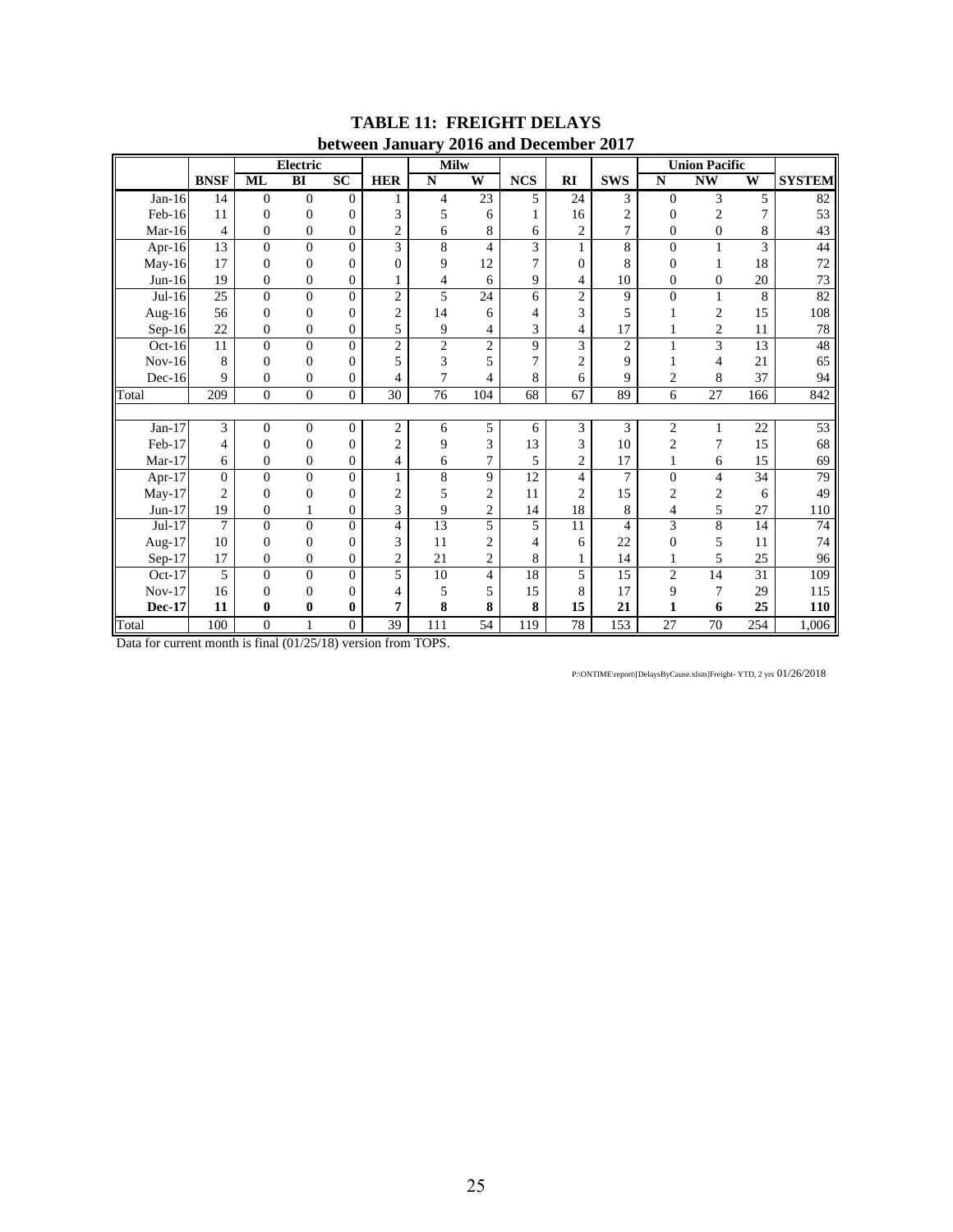|                          |                  |                  |                  |                  |                  | 2017             |                  |                  |                  |                  |                  |                |                                     |                                           |
|--------------------------|------------------|------------------|------------------|------------------|------------------|------------------|------------------|------------------|------------------|------------------|------------------|----------------|-------------------------------------|-------------------------------------------|
| <b>LINE</b>              | Jan              | Feb              | Mar              | Apr              | <b>May</b>       | Jun              | Jul              | Aug              | Sep              | <b>Oct</b>       | <b>Nov</b>       | Dec            | Lift<br><b>Delays</b><br><b>YTD</b> | $%$ of All<br><b>Delays</b><br><b>YTD</b> |
| <b>BNSF</b>              | 1                | 1                | $\Omega$         | $\Omega$         | $\overline{4}$   | 5                | 2                | 1                | 4                | $\overline{2}$   | $\overline{4}$   | 13             | 37                                  | 2.55%                                     |
| Electric ML              | $\overline{0}$   | $\mathbf{0}$     | $\Omega$         | $\theta$         | 1                | 2                | 1                | $\boldsymbol{0}$ | $\boldsymbol{0}$ | $\mathbf{0}$     | $\boldsymbol{0}$ | $\Omega$       | 4                                   | 0.81%                                     |
| Electric BI              | 0                | $\overline{0}$   | $\theta$         | $\theta$         | $\boldsymbol{0}$ | 0                | 0                | $\boldsymbol{0}$ | $\boldsymbol{0}$ | $\overline{0}$   | $\boldsymbol{0}$ | $\theta$       | $\mathbf{0}$                        | 0.00%                                     |
| Electric SC              | 0                |                  | $\mathbf{0}$     | $\theta$         | $\boldsymbol{0}$ | 0                | $\boldsymbol{0}$ | $\boldsymbol{0}$ | $\boldsymbol{0}$ | $\boldsymbol{0}$ | $\boldsymbol{0}$ | $\overline{0}$ | 1                                   | 0.36%                                     |
| <b>HER</b>               | $\boldsymbol{0}$ | $\overline{0}$   | $\overline{0}$   | $\boldsymbol{0}$ | $\boldsymbol{0}$ | $\boldsymbol{0}$ | $\boldsymbol{0}$ | $\boldsymbol{0}$ | $\boldsymbol{0}$ | $\boldsymbol{0}$ | $\boldsymbol{0}$ | $\mathbf{0}$   | $\boldsymbol{0}$                    | 0.00%                                     |
| Milw <sub>N</sub>        | 3                | $\overline{2}$   | 1                |                  | 4                | 12               | 14               | 10               | 9                | 3                | 4                | 3              | 66                                  | 6.06%                                     |
| Milw W                   | 3                | $\boldsymbol{0}$ | 2                |                  | $\overline{0}$   | $\overline{0}$   | $\boldsymbol{0}$ | 4                | 1                | $\mathbf{1}$     | 3                | $\overline{2}$ | 17                                  | 2.23%                                     |
| <b>NCS</b>               | $\boldsymbol{0}$ | $\overline{0}$   | $\Omega$         | $\theta$         | $\overline{0}$   | $\overline{0}$   | 1                | $\boldsymbol{0}$ | $\mathbf{0}$     | $\overline{c}$   | $\boldsymbol{0}$ | $\mathbf{0}$   | 3                                   | 0.90%                                     |
| RI                       | $\overline{c}$   | 1                | $\overline{0}$   | $\overline{2}$   | 4                | 8                | 4                | 3                | $\mathbf{1}$     | 3                | 6                | $\mathbf{1}$   | 35                                  | 3.70%                                     |
| <b>SWS</b>               | $\overline{0}$   | $\boldsymbol{0}$ | $\boldsymbol{0}$ | $\boldsymbol{0}$ | $\boldsymbol{0}$ | $\mathbf{0}$     | $\boldsymbol{0}$ | $\boldsymbol{0}$ | $\boldsymbol{0}$ | $\mathbf{0}$     | $\boldsymbol{0}$ | $\mathbf{0}$   | $\theta$                            | 0.00%                                     |
| UP N                     | 2                |                  | 1                | $\theta$         | 4                | 0                | 2                | 2                | 2                | $\overline{0}$   | $\overline{c}$   | $\overline{2}$ | 18                                  | 3.15%                                     |
| <b>UP NW</b>             | $\overline{c}$   |                  | $\theta$         | 6                | 3                | $\overline{c}$   | $\overline{2}$   | $\overline{2}$   | 4                | 1                | 4                | 4              | 31                                  | 3.43%                                     |
| <b>UPW</b>               | 4                |                  | 4                | 3                | 3                | 2                | 3                | $\mathbf{1}$     | 4                | 3                | 5                | 3              | 36                                  | 3.55%                                     |
| <b>Total Lift Delays</b> | 17               | 8                | 8                | 13               | 23               | 31               | 29               | 23               | 25               | 15               | 28               | 28             | 248                                 | 2.90%                                     |
| <b>ALL DELAYS</b>        |                  |                  |                  |                  |                  |                  |                  |                  |                  |                  |                  |                |                                     | 8,541                                     |

# **TABLES 12.a & 12.b: FREQUENCY OF LIFT-DEPLOYMENT TRAIN DELAYS BY LINE & MONTH**

Data for current month is final (01/25/18) version from TOPS.

|                          |                  |                 |                  |                         |                  |                  |                  |                  |                  |                  |                  |                 | Lift<br><b>Delays</b> | $%$ of All<br><b>Delays</b> |
|--------------------------|------------------|-----------------|------------------|-------------------------|------------------|------------------|------------------|------------------|------------------|------------------|------------------|-----------------|-----------------------|-----------------------------|
| <b>LINE</b>              | Jan              | Feb             | Mar              | Apr                     | <b>May</b>       | Jun              | Jul              | Aug              | <b>Sep</b>       | Oct              | Nov              |                 |                       | Dec All Year All Year       |
| <b>BNSF</b>              | 5                |                 |                  | $\boldsymbol{0}$        |                  | $\overline{0}$   | 1                | 1                | $\theta$         | 4                | $\theta$         | $\theta$        | 14                    | 0.87%                       |
| Electric ML              |                  | $\overline{0}$  | $\overline{0}$   | 0                       | $\boldsymbol{0}$ | $\boldsymbol{0}$ | $\boldsymbol{0}$ | $\mathbf{0}$     | $\boldsymbol{0}$ | 1                | $\overline{0}$   | $\theta$        | 2                     | 0.33%                       |
| Electric BI              | $\Omega$         | $\theta$        | $\theta$         | 0                       | 0                | $\boldsymbol{0}$ | $\boldsymbol{0}$ | $\boldsymbol{0}$ | $\boldsymbol{0}$ | $\overline{0}$   | $\overline{0}$   | $\overline{0}$  | $\overline{0}$        | 0.00%                       |
| Electric SC              | $\theta$         | $\theta$        | $\boldsymbol{0}$ | 0                       | $\boldsymbol{0}$ | $\boldsymbol{0}$ | $\boldsymbol{0}$ | $\boldsymbol{0}$ | 1                | $\overline{0}$   | $\boldsymbol{0}$ | 0               | 1                     | 0.39%                       |
| <b>HER</b>               | $\boldsymbol{0}$ | $\overline{0}$  | $\overline{0}$   | $\overline{0}$          | $\boldsymbol{0}$ | $\boldsymbol{0}$ | $\boldsymbol{0}$ | $\boldsymbol{0}$ | $\boldsymbol{0}$ | $\mathbf{0}$     | $\boldsymbol{0}$ | $\overline{0}$  | $\boldsymbol{0}$      | 0.00%                       |
| Milw <sub>N</sub>        |                  | 6               | 8                | $\overline{0}$          | 7                | 3                | $\boldsymbol{0}$ | 6                | $\overline{4}$   | 3                | 2                | $\overline{2}$  | 42                    | 4.42%                       |
| Milw W                   | $\Omega$         | $\theta$        | T                | 2                       | $\boldsymbol{0}$ | $\overline{c}$   | 7                | ı                | 3                | 3                | $\overline{c}$   |                 | 22                    | 2.51%                       |
|                          | $\boldsymbol{0}$ |                 | $\boldsymbol{0}$ | $\boldsymbol{0}$        | $\boldsymbol{0}$ | $\boldsymbol{0}$ | $\boldsymbol{0}$ | 1                | $\overline{0}$   | $\boldsymbol{0}$ | $\boldsymbol{0}$ | $\theta$        | 2                     | 0.65%                       |
| NCS<br>RI                | $\overline{2}$   | 2               | $\mathbf{0}$     | $\boldsymbol{0}$        | 1                | $\overline{2}$   | 1                | 3                | $\mathbf{1}$     | $\mathbf{0}$     | $\overline{2}$   | 8               | 22                    | 2.60%                       |
| <b>SWS</b>               | $\theta$         | $\mathbf{0}$    | $\boldsymbol{0}$ | $\boldsymbol{0}$        | 2                | 1                | $\boldsymbol{0}$ | $\boldsymbol{0}$ | $\boldsymbol{0}$ | $\mathbf{0}$     | $\mathbf{0}$     |                 | 4                     | 1.05%                       |
| <b>UPN</b>               | $\theta$         | $\overline{0}$  | $\overline{0}$   | $\overline{0}$          | $\boldsymbol{0}$ | $\overline{0}$   | $\boldsymbol{0}$ | 4                | $\boldsymbol{0}$ | $\mathbf{0}$     | $\overline{0}$   | 1               | 5                     | 1.12%                       |
| <b>UP NW</b>             |                  | $\theta$        | $\overline{c}$   | 0                       | 2                | $\overline{c}$   |                  | 3                | 1                |                  |                  |                 | 15                    | 2.16%                       |
| <b>UPW</b>               |                  | 4               | $\overline{0}$   |                         | $\overline{2}$   |                  | 1                | 2                | 1                | $\overline{0}$   |                  | 2               | 16                    | 1.89%                       |
| <b>Total Lift Delays</b> | $\overline{11}$  | $\overline{14}$ | $\overline{12}$  | $\overline{\mathbf{3}}$ | $\overline{15}$  | 11               | $\overline{11}$  | $\overline{21}$  | 11               | $\overline{12}$  | 8                | $\overline{16}$ | $\overline{145}$      | 1.80%                       |
| <b>ALL DELAYS</b>        |                  |                 |                  |                         |                  |                  |                  |                  |                  |                  |                  |                 |                       | 8,053                       |

P:\ONTIME\report\[DelaysByCause.xlsm]LiftUseByLine&Month 01/26/2018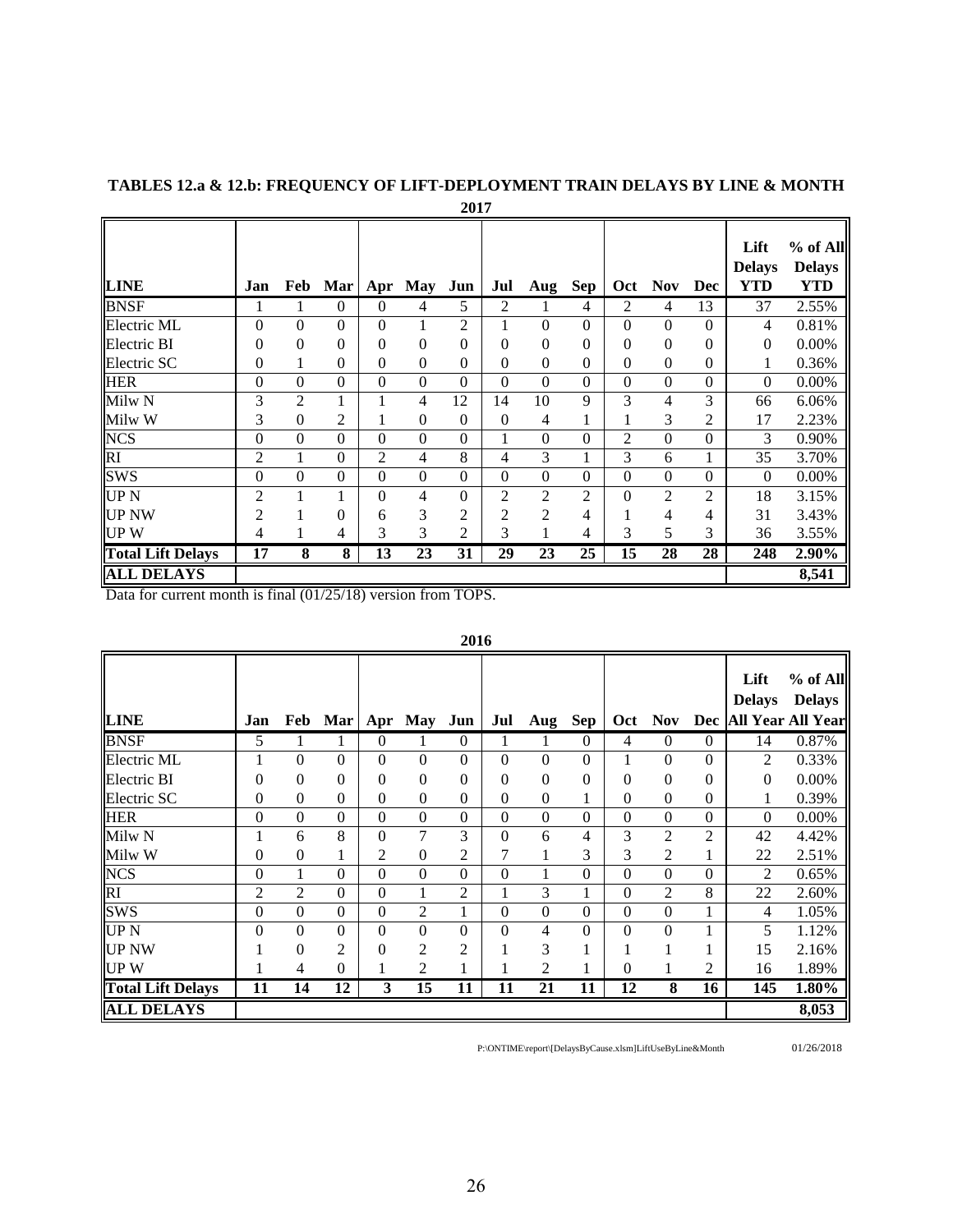| <b>Minutes</b>                       | <b>BNSF</b><br><b>Electric</b> |                             |                                                    | Her            | <b>Milwaukee</b> |                       | <b>NCS</b>     | $\overline{\text{RI}}$ | <b>SWS</b>      |                | $\overline{\mathbf{UP}}$ |                 | <b>System</b>           |               |
|--------------------------------------|--------------------------------|-----------------------------|----------------------------------------------------|----------------|------------------|-----------------------|----------------|------------------------|-----------------|----------------|--------------------------|-----------------|-------------------------|---------------|
|                                      |                                | ML                          | BI                                                 | <b>SC</b>      |                  | N                     | W              |                        |                 |                | N                        | <b>NW</b>       | W                       |               |
| Peak <sup>*</sup>                    |                                |                             |                                                    |                |                  |                       |                |                        |                 |                |                          |                 |                         |               |
| $6 - 10$                             | 69                             | 4                           | $\overline{4}$                                     | $\mathfrak{2}$ | $\mathbf{1}$     | 9                     | 30             | $\,8\,$                | 20              | 9              | 5                        | 24              | 30                      | 215           |
| $11 - 15$                            | 20                             | 3                           | $\sqrt{2}$                                         | $\mathfrak{2}$ | 4                | 10                    | 11             | 4                      | 25              | $\mathfrak{2}$ | $\overline{4}$           | 8               | 10                      | 105           |
| $16-20$                              | 14                             | $\overline{c}$              | $\mathbf{0}$                                       | $\overline{0}$ | 1                | 6                     | 6              | $\theta$               | $7\phantom{.0}$ | $\overline{0}$ | $\overline{c}$           | 5               | 11                      | 54            |
| $21+$                                | 3                              | $\overline{0}$              | 1                                                  | $\overline{0}$ | 4                | 5                     | 14             | 4                      | 11              | $\overline{0}$ | 13                       | 15              | 10                      | 80            |
| Annulled                             | $\overline{1}$                 | $\overline{0}$              | $\overline{0}$                                     | $\overline{0}$ | $\overline{0}$   | $\overline{1}$        | $\overline{2}$ | 1                      | $\overline{2}$  | $\overline{0}$ | $\overline{3}$           | $\overline{0}$  | 1                       | 17            |
| Sub-Total                            | 113                            | 9                           | 7                                                  | 4              | 10               | 31                    | 63             | 17                     | 65              | 11             | 27                       | 52              | 62                      | 471           |
| Off-Peak **                          |                                |                             |                                                    |                |                  |                       |                |                        |                 |                |                          |                 |                         |               |
| $6 - 10$                             | 32                             | 7                           | $\sqrt{2}$                                         | 6              | $\mathbf{2}$     | 40                    | 35             | 10                     | 33              | 17             | 15                       | 15              | 24                      | 238           |
| $11 - 15$                            | 14                             | 2                           | $\mathbf{0}$                                       | 4              | $\boldsymbol{0}$ | 18                    | 25             | 3                      | 10              | 3              | 5                        | 9               | 12                      | 105           |
| $16-20$                              | $\overline{c}$                 | $\overline{4}$              | $\mathbf{0}$                                       | 1              | 1                | 6                     | 18             | 3                      | 6               | 4              | $\overline{c}$           | 1               | 13                      | 61            |
| $21+$                                | 4                              | 6                           | 1                                                  | 3              | 0                | 12                    | 23             | 2                      | 8               | 3              | 13                       | $\overline{4}$  | 17                      | 96            |
| Annulled                             | 3                              | 1                           | $\overline{0}$                                     | $\overline{3}$ | $\overline{0}$   | $\overline{3}$        | $\overline{0}$ | $\overline{0}$         | $\overline{2}$  | 1              | $\overline{4}$           | $\overline{0}$  | 1                       | 18            |
| Sub-Total                            | 55                             | 20                          | 3                                                  | 17             | 3                | 79                    | 101            | 18                     | 59              | 28             | 39                       | 29              | 67                      | 518           |
| December 2017 Total                  |                                |                             |                                                    |                |                  |                       |                |                        |                 |                |                          |                 |                         |               |
| $6-10$                               | 101                            | 11                          | 6                                                  | 8              | 3                | 49                    | 65             | 18                     | 53              | 26             | 20                       | 39              | 54                      | 453           |
| $11 - 15$                            | 34                             | 5                           | $\mathfrak{2}$                                     | 6              | 4                | 28                    | 36             | 7                      | 35              | 5              | 9                        | 17              | 22                      | 210           |
| $16-20$                              | 16                             | 6                           | $\mathbf{0}$                                       | 1              | 2                | 12                    | 24             | 3                      | 13              | 4              | $\overline{4}$           | 6               | 24                      | 115           |
| $21+$                                | 7                              | 6                           | $\overline{2}$                                     | 3              | 4                | 17                    | 37             | 6                      | 19              | 3              | 26                       | 19              | 27                      | 176           |
| Annulled                             | 10                             | $\overline{1}$              | $\underline{0}$                                    | $\overline{3}$ | $\overline{0}$   | $\overline{4}$        | $\overline{2}$ | $\overline{1}$         | $\overline{4}$  | $\overline{1}$ | $\overline{1}$           | $\overline{0}$  | $\overline{\mathbf{c}}$ | 35            |
| <b>TOTAL</b>                         | 168                            | 29                          | 10                                                 | 21             | 13               | 110                   | 164            | 35                     | 124             | 39             | 66                       | 81              | 129                     | 989           |
| 2017 Year-to-Date                    |                                |                             |                                                    |                |                  |                       |                |                        |                 |                |                          |                 |                         |               |
| $6 - 10$                             | 728                            | 307                         | 126                                                | 151            | 36               | 518                   | 289            | 161                    | 458             | 194            | 237                      | 326             | 503                     | 4,034         |
| $11 - 15$                            | 282                            | 68                          | 18                                                 | 41             | 24               | 228                   | 166            | 64                     | 185             | 66             | 110                      | 164             | 204                     | 1,620         |
| $16 - 20$                            | 128                            | 40                          | 12                                                 | 18             | 21               | 112                   | 79             | 34                     | 81              | 30             | 38                       | 85              | 122                     | 800           |
| $21+$                                | 224                            | 75                          | 21                                                 | 46             | 39               | 174                   | 180            | 62                     | 182             | 100            | 141                      | 285             | 172                     | 1,701         |
| Annulled                             | 88                             | $\overline{3}$              | $\sqrt{2}$                                         | <u>19</u>      | $\overline{1}$   | 57                    | 47             | 12                     | 40              | <u>13</u>      | $\frac{46}{5}$           | 45              | 13                      | 386           |
| <b>TOTAL</b>                         | 1,450                          | 493                         | 179                                                | 275            | 121              | 1,089                 | 761            | 333                    | 946             | 403            | 572                      | 905             | 1,014                   | 8,541         |
|                                      |                                |                             | PERCENT COMPOSITION OF DELAYS BY RANGE OF DURATION |                |                  |                       |                |                        |                 |                |                          |                 |                         |               |
|                                      |                                |                             |                                                    |                |                  |                       |                |                        |                 |                |                          |                 |                         |               |
| <b>Minutes</b>                       | <b>BNSF</b>                    | ML                          | <b>Electric</b><br>BI                              | <b>SC</b>      | Her              | <b>Milwaukee</b><br>N | W              | <b>NCS</b>             | RI              | <b>SWS</b>     | N                        | UP<br><b>NW</b> | W                       | <b>System</b> |
| December 2017 Total                  |                                |                             |                                                    |                |                  |                       |                |                        |                 |                |                          |                 |                         |               |
| $6-10$                               | 60.1%                          | 37.9%                       | 60.0%                                              | 38.1%          | 23.1%            | 44.5%                 | 39.6%          | 51.4%                  | 42.7%           | 66.7%          | 30.3%                    | 48.1%           | 41.9%                   | 45.8%         |
| $11 - 15$                            | 20.2%                          | 17.2%                       | 20.0%                                              | 28.6%          | 30.8%            | 25.5%                 | 22.0%          | 20.0%                  | 28.2%           | 12.8%          | 13.6%                    | 21.0%           | 17.1%                   | 21.2%         |
| $16-20$                              | 9.5%                           | 20.7%                       | 0.0%                                               | 4.8%           | 15.4%            | 10.9%                 | 14.6%          | 8.6%                   | 10.5%           | 10.3%          | 6.1%                     | 7.4%            | 18.6%                   | 11.6%         |
| $21+$                                | 4.2%                           | 20.7%                       | 20.0%                                              | 14.3%          | 30.8%            | 15.5%                 | 22.6%          | 17.1%                  | 15.3%           | 7.7%           | 39.4%                    | 23.5%           | 20.9%                   | 17.8%         |
| Annulled                             | 6.0%                           | 3.4%                        | 0.0%                                               | 14.3%          | 0.0%             | 3.6%                  | 1.2%           | 2.9%                   | 3.2%            | 2.6%           | 10.6%                    | 0.0%            | 1.6%                    | 3.5%          |
| <b>TOTAL</b>                         |                                | 100.0% 100.0% 100.0% 100.0% |                                                    |                | 100.0%           | 100.0%                |                | 100.0% 100.0%          | 100.0%          |                | 100.0% 100.0%            | 100.0% 100.0%   |                         | 100.0%        |
| 2017 Year-to-Date Delays By Duration |                                |                             |                                                    |                |                  |                       |                |                        |                 |                |                          |                 |                         |               |
| $6-10$                               | 50.2%                          | 62.3%                       | 70.4%                                              | 54.9%          | 29.8%            | 47.6%                 | 38.0%          | 48.3%                  | 48.4%           | 48.1%          | 41.4%                    | 36.0%           | 49.6%                   | 47.2%         |
| $11 - 15$                            | 19.4%                          | 13.8%                       | 10.1%                                              | 14.9%          | 19.8%            | 20.9%                 | 21.8%          | 19.2%                  | 19.6%           | 16.4%          | 19.2%                    | 18.1%           | 20.1%                   | 19.0%         |
| 16-20                                | 8.8%                           | 8.1%                        | 6.7%                                               | 6.5%           | 17.4%            | 10.3%                 | 10.4%          | 10.2%                  | 8.6%            | 7.4%           | 6.6%                     | 9.4%            | 12.0%                   | 9.4%          |
| $21+$                                | 15.4%                          | 15.2%                       | 11.7%                                              | 16.7%          | 32.2%            | 16.0%                 | 23.7%          | 18.6%                  | 19.2%           | 24.8%          | 24.7%                    | 31.5%           | 17.0%                   | 19.9%         |
| Annulled                             | 6.1%                           | 0.6%                        | 1.1%                                               | 6.9%           | 0.8%             | 5.2%                  | 6.2%           | 3.6%                   | 4.2%            | 3.2%           | 8.0%                     | 5.0%            | 1.3%                    | 4.5%          |
| <b>TOTAL</b>                         | 100.0%                         | 100.0%                      | 100.0%                                             | 100.0%         | 100.0%           | 100.0%                | 100.0%         | 100.0%                 | 100.0%          | 100.0%         | 100.0%                   | 100.0%          | 100.0%                  | 100.0%        |

# **TABLE 13: FREQUENCY OF TRAIN DELAYS BY DURATION**

**December 2017**

\*Includes peak direction trains operating during weekday peak periods. \*\*Includes all other weekday and weekend trains.

Data for most recent month is final (01/25/18) version from TOPS.

P:\ONTIME\report\[DelaysByDuration.xls]FreqByDuration 1/26/2018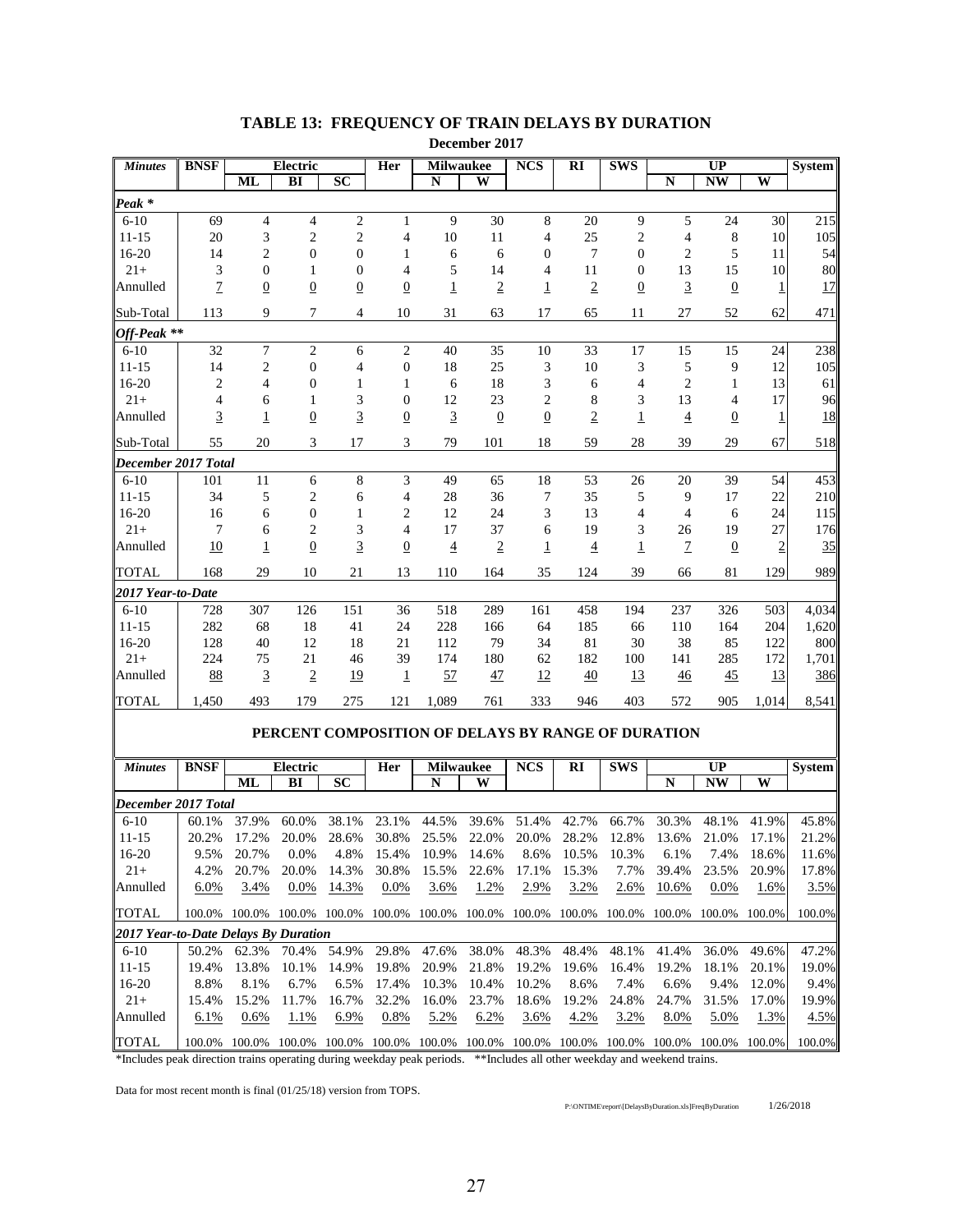|                   | <b>BNSF</b> |      | Electric |           | Her  | <b>Milwaukee</b> |      | <b>NCS</b> | <b>RI</b> | <b>SWS</b> |      | UP        |      | System |
|-------------------|-------------|------|----------|-----------|------|------------------|------|------------|-----------|------------|------|-----------|------|--------|
|                   |             | ML   | BI       | <b>SC</b> |      | N                | W    |            |           |            | N    | <b>NW</b> | W    |        |
| December 2017     |             |      |          |           |      |                  |      |            |           |            |      |           |      |        |
| Peak *            | 10.4        | 11.4 | 10.7     | 9.3       | 17.6 | 14.4             | 15.2 | 14.6       | 14.8      | 9.0        | 38.8 | 16.6      | 15.3 | 15.1   |
| Off-Peak **       | 10.7        | 15.7 | 12.7     | 15.2      | 10.0 | 15.9             | 16.7 | 14.2       | 14.7      | 15.8       | 27.1 | 12.4      | 22.7 | 16.7   |
| All               | 10.5        | 14.3 | 11.3     | 13.9      | 15.8 | 15.5             | 16.1 | 14.4       | 14.7      | 13.8       | 31.9 | 15.1      | 19.2 | 15.9   |
|                   |             |      |          |           |      |                  |      |            |           |            |      |           |      |        |
|                   |             |      |          |           |      |                  |      |            |           |            |      |           |      |        |
| 2017 Year-to-Date |             |      |          |           |      |                  |      |            |           |            |      |           |      |        |
| Peak *            | 17.3        | 14.2 | 11.5     | 15.3      | 20.3 | 17.1             | 19.5 | 15.9       | 17.1      | 15.3       | 25.4 | 34.2      | 14.5 | 19.1   |
| Off-Peak **       | 14.7        | 12.8 | 11.2     | 13.8      | 17.7 | 14.5             | 17.1 | 16.8       | 14.4      | 18.2       | 19.3 | 26.0      | 16.5 | 16.6   |
| All               | 16.2        | 13.4 | 11.3     | 14.1      | 19.8 | 15.3             | 18.0 | 16.4       | 15.5      | 17.2       | 21.6 | 29.7      | 15.7 | 17.6   |

Excludes annulled trains, which do not have delay times.

\*Includes peak direction trains operating during weekday peak periods. \*\*Includes all other weekday and weekend trains.

Data for most recent month is final (01/25/18) version from TOPS.

 $\text{P:} \text{ONTIME} \text{ (PelaysByDuration.xls]} \text{MinutesBy} \text{ServPeriod} \textcolor{red}{}\text{1/26/2018}$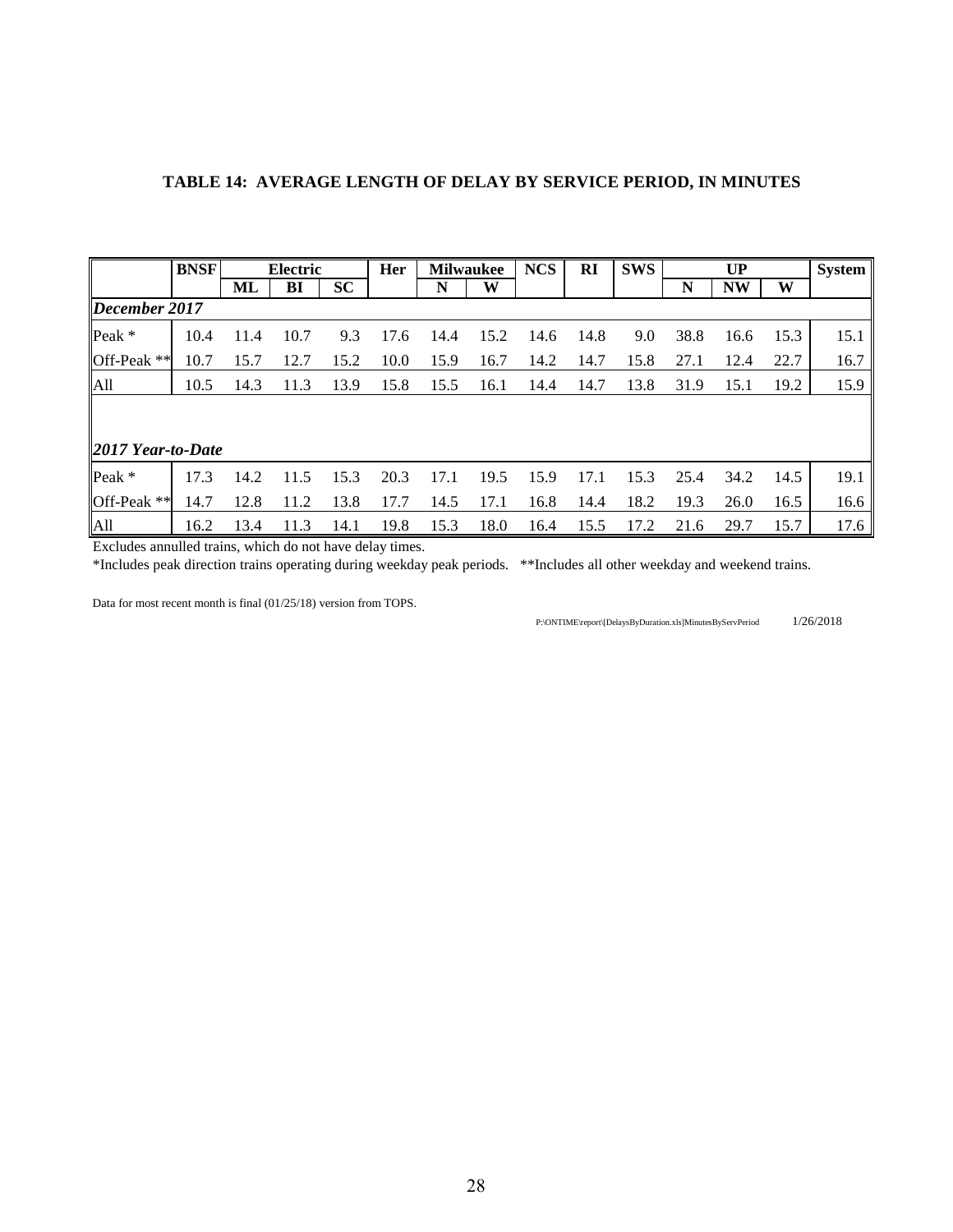|                 |       |       |        |       | <b>DELAYS</b> |            |       |        |               |       |       |       | <b>ON-TIME PERFORMANCE</b> |       |               |       |
|-----------------|-------|-------|--------|-------|---------------|------------|-------|--------|---------------|-------|-------|-------|----------------------------|-------|---------------|-------|
|                 |       |       |        |       |               | $2012 -$   |       |        | 2016 vs. 2017 |       |       |       |                            |       | $2012 -$      |       |
|                 | 2012  | 2013  | 2014   | 2015  | 2016          | $2016$ Avg | 2017  | change |               | 2012  | 2013  | 2014  | 2015                       |       | 2016 2016 Avg | 2017  |
| <b>BNSF</b>     | 1.067 | .460  | 2,730  | 1,484 | .607          | .669.6     | 1,450 | $-157$ | $-9.8%$       | 96.0% | 94.5% | 89.7% | 94.4%                      | 94.0% | 93.7%         | 94.5% |
| <b>Elec-ML</b>  | 834   | 745   | 710    | 735   | 598           | 724.4      | 493   | $-105$ | $-17.6%$      | 96.5% | 96.9% | 97.0% | 96.9%                      | 97.5% | 96.9%         | 97.9% |
| Elec-BI         | 191   | 237   | 227    | 199   | 142           | 199.2      | 179   | 37     | 26.1%         | 98.3% | 97.8% | 97.9% | 98.2%                      | 98.7% | 98.2%         | 98.2% |
| Elec-SC         | 358   | 456   | 349    | 293   | 258           | 342.8      | 275   | 17     | 6.6%          | 97.9% | 97.4% | 98.0% | 98.3%                      | 98.5% | 98.0%         | 98.3% |
| <b>Heritage</b> | 68    | 55    | 131    | 151   | 101           | 101.2      | 121   | 20     | 19.8%         | 95.6% | 96.4% | 91.4% | 90.2%                      | 94.2% | 93.6%         | 93.2% |
| $M-N$           | 1,105 | 1.179 | 1,466  | 915   | 951           | 1,123.2    | 1,089 | 138    | 14.5%         | 93.8% | 93.3% | 91.7% | 94.9%                      | 94.6% | 93.7%         | 93.8% |
| $M-W$           | 906   | 987   | 1,107  | 620   | 875           | 899.0      | 761   | $-114$ | $-13.0\%$     | 94.7% | 94.2% | 93.5% | 96.4%                      | 94.9% | 94.7%         | 95.5% |
| <b>NCS</b>      | 424   | 438   | 566    | 348   | 307           | 416.6      | 333   | 26     | 8.5%          | 92.4% | 92.2% | 89.9% | 93.8%                      | 94.5% | 92.6%         | 94.0% |
| RI              | 911   | 928   | 1,211  | 600   | 847           | 899.4      | 946   | 99     | 11.7%         | 95.3% | 95.3% | 93.8% | 97.1%                      | 96.1% | 95.5%         | 95.7% |
| <b>SWS</b>      | 413   | 347   | 590    | 436   | 380           | 433.2      | 403   | 23     | 6.1%          | 94.8% | 95.6% | 92.6% | 94.5%                      | 95.2% | 94.6%         | 94.9% |
| <b>UP-N</b>     | 737   | 691   | 672    | 508   | 446           | 610.8      | 572   | 126    | 28.3%         | 96.4% | 96.6% | 96.7% | 97.5%                      | 97.8% | 97.0%         | 97.2% |
| <b>UP-NW</b>    | 684   | 1.017 | 902    | 718   | 695           | 803.2      | 905   | 210    | 30.2%         | 96.3% | 94.6% | 95.2% | 96.2%                      | 96.3% | 95.7%         | 95.1% |
| <b>UP-W</b>     | 806   | 948   | 954    | 789   | 846           | 868.6      | 1,014 | 168    | 19.9%         | 95.3% | 94.5% | 94.4% | 95.4%                      | 95.1% | 94.9%         | 94.1% |
| <b>SYSTEM</b>   | 8,504 | 9,488 | 11,615 | 7,796 | 8,053         | 9,091.2    | 8,541 | 488    | 6.1%          | 95.8% | 95.4% | 94.3% | 96.2%                      | 96.1% | 95.6%         | 95.8% |

#### **TABLE 15: ANNUAL TRAIN DELAYS AND ON-TIME PERFORMANCE 2012 - 2017**

Delays data for 2017 is final (01/25/18) version from TOPS.

'ON-TIME PERFORMANCE' '2012 - 2016 Avg' calculated by summing the delays over the five years, summing the trains run over the five years, and calculating their ratio.

1/26/2018

P:\ONTIME\report\[Delays&TrainsByServPeriod.xls]YearEnd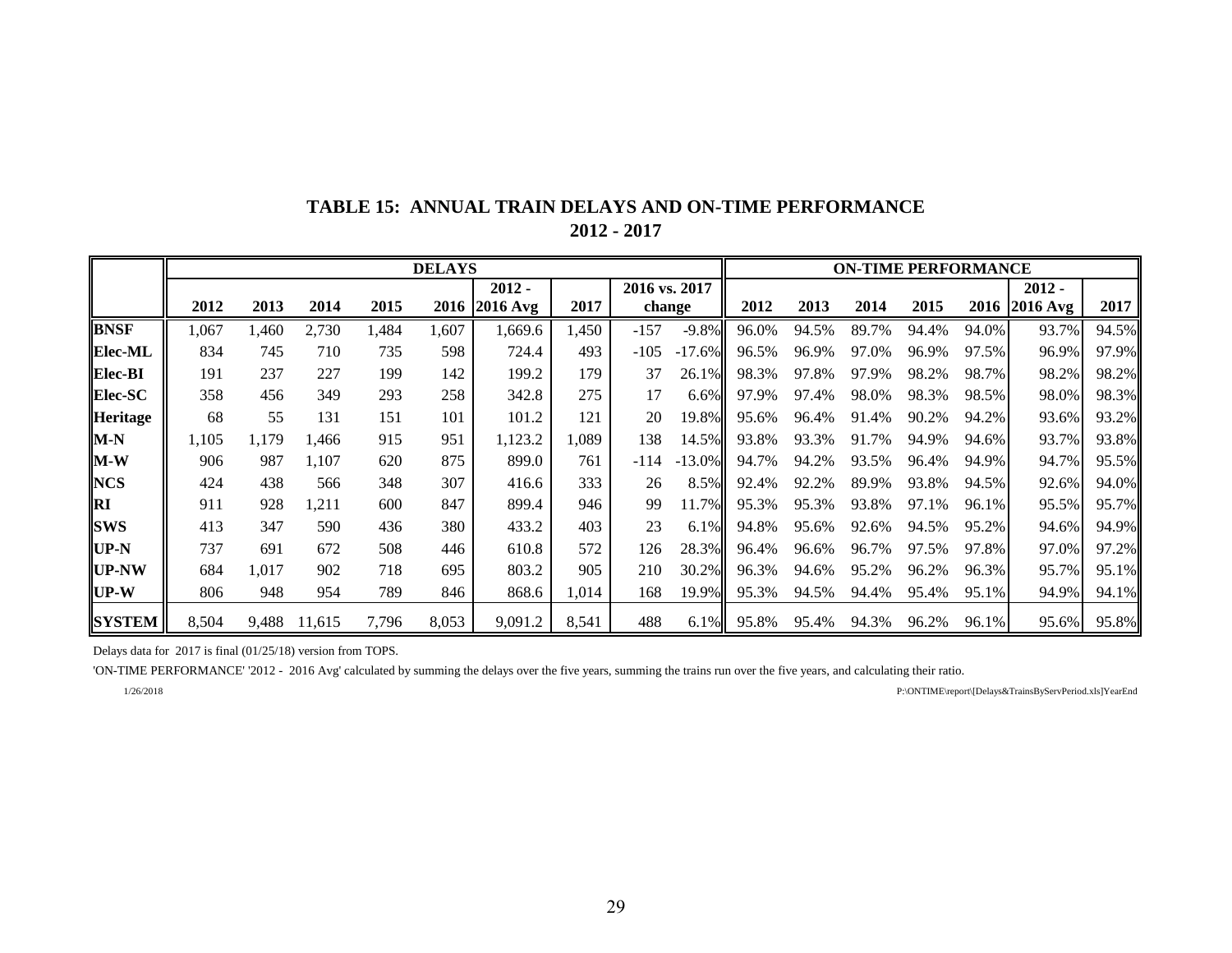#### **TABLE 16: FREQUENCY OF TRAIN DELAYS BY CAUSE AND LINE**

**2017**

| Top 2 causes for each line are shaded*                  |                 |                            |                                           |                          |                                  |                      |                     |                       |                       |                 |                      |                      |                      |                |
|---------------------------------------------------------|-----------------|----------------------------|-------------------------------------------|--------------------------|----------------------------------|----------------------|---------------------|-----------------------|-----------------------|-----------------|----------------------|----------------------|----------------------|----------------|
|                                                         |                 |                            | <b>Electric</b>                           |                          |                                  | Milw                 |                     |                       |                       |                 |                      | <b>Union Pacific</b> |                      |                |
| <b>CAUSE CATEGORY</b>                                   | <b>BNSF</b>     | <b>ML</b>                  | BI                                        | SC                       | <b>HER</b>                       | $\mathbf N$          | W                   | <b>NCS</b>            | RI                    | <b>SWS</b>      | ${\bf N}$            | <b>NW</b>            | W                    | <b>SYSTEM</b>  |
| Freight Interference - TOTAL                            | 100             | $\overline{0}$             | $\overline{1}$                            | $\overline{0}$           | 39                               | 111                  | 54                  | 119                   | 78                    | 153             | 27                   | 70                   | 254                  | 1.006          |
| Freight Interference - Peak                             | 43              | $\Omega$<br>$\theta$       | $\mathbf{1}$                              | $\mathbf{0}$<br>$\theta$ | 33<br>29                         | 18                   | 13                  | 40                    | 12<br>6               | 52<br>41        | 11                   | 36                   | 100<br>45            | 359            |
| Primary<br>Secondary                                    | 29<br>14        | $\boldsymbol{\mathit{0}}$  | $\boldsymbol{\mathit{0}}$<br>$\mathbf{I}$ | $\boldsymbol{0}$         | $\sqrt{4}$                       | 14<br>$\overline{4}$ | 12<br>$\mathbf{I}$  | 28<br>12              | 6                     | 11              | $\mathfrak{Z}$<br>8  | 21<br>15             | 55                   | 228<br>131     |
| Freight Interference - Off-Peak                         | 57              | $\overline{0}$             | $\overline{0}$                            | $\mathbf{0}$             | 6                                | 93                   | 41                  | 79                    | 66                    | 101             | 16                   | 34                   | 154                  | 647            |
| Primary                                                 | 50              | $\theta$                   | $\boldsymbol{\mathit{0}}$                 | $\theta$                 | 5                                | 56                   | 33                  | 72                    | 49                    | 68              | 10                   | 28                   | 107                  | 478            |
| Secondary                                               | $\overline{7}$  | $\theta$                   | $\theta$                                  | $\boldsymbol{0}$         | $\mathbf{I}$                     | 37                   | 8                   | $\overline{7}$        | 17                    | 33              | 6                    | 6                    | 47                   | 169            |
| Signal/Switch Failure - TOTAL                           | 235             | 83                         | 42                                        | 51                       | 20                               | 177                  | 198                 | 64                    | 77                    | 71              | 21                   | 82                   | 102                  | 1.223          |
| Signal/Switch Failure - Metra/PSA                       | 200             | 83                         | 42                                        | 51                       | $\mathbf{1}$                     | 133                  | 166                 | 26                    | 77                    | 34              | 21                   | 73                   | 91                   | 998            |
| Primary                                                 | 127             | 58                         | 36                                        | 38                       | $\overline{I}$                   | 78                   | 118                 | 21                    | 58                    | 23              | 13                   | 25                   | 45                   | 641            |
| Secondary                                               | 73              | 25                         | 6                                         | 13                       | $\theta$                         | 55                   | 48                  | 5                     | 19                    | 11              | 8                    | 48                   | 46                   | 357            |
| Signal/Switch Failure - Foreign                         | 35              | $\theta$                   | $\overline{0}$                            | $\overline{0}$           | 19                               | 44                   | 32                  | 38                    | $\overline{0}$        | 37              | $\Omega$             | 9                    | 11                   | 225            |
| Primary                                                 | 23              | $\theta$<br>$\mathfrak{o}$ | 0                                         | $\mathcal{O}$            | 13                               | 20<br>24             | 24                  | 22                    | $\boldsymbol{\theta}$ | 23              | $\theta$<br>$\theta$ | 6                    | 9<br>$\overline{c}$  | 140            |
| Secondary                                               | 12              |                            | $\theta$                                  | $\boldsymbol{\theta}$    | 6                                |                      | 8                   | 16                    | $\boldsymbol{\theta}$ | 14              |                      | $\mathfrak{Z}$       |                      | 85             |
| Mechanical Failure - TOTAL                              | 242             | 15                         | $\overline{3}$                            | $\overline{6}$           | $\overline{5}$                   | 111                  | 76                  | 23                    | 238<br>238            | 32              | 106<br>106           | 88                   | 74                   | 1.019          |
| Mechanical Failure - Metra/PSA                          | 236             | 10                         | 3                                         | 6                        | $\overline{4}$                   | 101                  | 76                  | 23                    |                       | 32              |                      | 88                   | 74                   | 997            |
| Non-Locomotive Equipment Failure - Metra/PSA<br>Primary | 53<br>23        | 10<br>$\boldsymbol{\beta}$ | 3<br>$\sqrt{2}$                           | 6<br>$\mathfrak{Z}$      | $\mathbf{1}$<br>$\boldsymbol{l}$ | 6<br>$\overline{4}$  | 8<br>$\overline{4}$ | 3<br>$\boldsymbol{l}$ | 22<br>12              | 5<br>$\sqrt{2}$ | 14<br>$\overline{7}$ | 29<br>13             | 39<br>18             | 199<br>93      |
| Secondary                                               | 30              | $\overline{\mathcal{I}}$   | $\mathcal{I}_{\mathcal{I}}$               | $\mathfrak{z}$           | $\boldsymbol{\theta}$            | $\sqrt{2}$           | $\overline{4}$      | $\overline{c}$        | 10                    | $\mathfrak{Z}$  | $\overline{7}$       | 16                   | 21                   | 106            |
| Locomotive Failure - Metra/PSA                          | 183             | $\theta$                   | $\overline{0}$                            | $\overline{0}$           | $\overline{3}$                   | 95                   | 68                  | 20                    | 216                   | 27              | 92                   | 59                   | 35                   | 798            |
| Primary                                                 | 50              | $\theta$                   | 0                                         | $\theta$                 | $\overline{c}$                   | 34                   | 29                  | 10                    | 72                    | 8               | 25                   | 23                   | 12                   | 265            |
| Secondary                                               | 133             | $\theta$                   | $\theta$                                  | $\theta$                 | $\mathcal{I}$                    | 61                   | 39                  | 10                    | 144                   | 19              | 67                   | 36                   | 23                   | 533            |
| Mechanical Failure - Foreign                            | 6               | 5                          | $\mathbf{0}$                              | $\overline{0}$           | 1                                | 10                   | $\overline{0}$      | $\overline{0}$        | $\overline{0}$        | $\mathbf{0}$    | $\theta$             | $\mathbf{0}$         | $\overline{0}$       | 22             |
| Passenger Train Interference - TOTAL                    | $\overline{15}$ | 19                         | $\overline{8}$                            | 5                        | 10                               | 32                   | $\overline{3}$      | 6                     | 10                    | 18              | $\overline{0}$       | $\overline{0}$       | $\overline{7}$       | 133            |
| Passenger Train Interference - Metra/PSA                | $\theta$        | 16                         | $\overline{7}$                            | $\mathbf{1}$             | $\Omega$                         | 28                   | $\overline{c}$      | 6                     | 10                    | $\mathbf{0}$    | $\theta$             | $\theta$             | 6                    | 76             |
| Passenger Train Interference - Foreign                  | 15              | 3                          | $\mathbf{1}$                              | $\overline{4}$           | 10                               | $\overline{4}$       | $\mathbf{1}$        | $\overline{0}$        | $\Omega$              | 18              | $\mathbf{0}$         | $\theta$             | 1                    | 57             |
| Accident - TOTAL                                        | 133             | 28                         | 11                                        | 31                       | $\overline{4}$                   | 19                   | 57                  | 12                    | 47                    | 18              | 63                   | 193                  | 18                   | 634            |
| Accident - Metra/PSA                                    | 101             | 28                         | 11                                        | 31                       | $\mathbf{0}$                     | 19                   | 46                  | 9                     | 42                    | $\overline{7}$  | 57                   | 160                  | 1                    | 512            |
| Accident - Foreign                                      | 32              | $\theta$                   | $\Omega$                                  | $\mathbf{0}$             | $\overline{4}$                   | $\Omega$             | 11                  | 3                     | 5                     | 11              | 6                    | 33                   | 17                   | 122            |
| <b>Track Work - TOTAL</b>                               | 162             | 118                        | 32                                        | 78                       | $\mathbf{1}$                     | 116                  | 73                  | 20                    | 92                    | 18              | 63                   | 79                   | 96                   | 948            |
| Track Work - Metra/PSA                                  | 149             | 118                        | 32                                        | 78                       | $\mathbf{1}$                     | 116                  | 73                  | 20                    | 92                    | 17              | 63                   | 79                   | 96                   | 934            |
| Track Work - Foreign                                    | 13              | $\overline{0}$             | $\mathbf{0}$                              | $\overline{0}$           | $\mathbf{0}$                     | $\mathbf{0}$         | $\overline{0}$      | $\overline{0}$        | $\mathbf{0}$          | $\mathbf{1}$    | $\overline{0}$       | $\mathbf{0}$         | $\mathbf{0}$         | 14             |
| <b>Juman Error - TOTAL</b>                              | 226             | 38                         | 20                                        | 14                       | 23                               | 142                  | 74                  | 21                    | 82                    | 41              | 63                   | 54                   | 100                  | 898            |
| Human Error - Metra/PSA                                 | 104             | 36                         | 20                                        | 12                       | 5                                | 88                   | 49                  | 6                     | 79                    | 20              | 57                   | 46                   | 80                   | 602            |
| Human Error - Foreign                                   | 122             | $\overline{2}$             | $\mathbf{0}$                              | $\overline{2}$           | 18                               | 54                   | 25                  | 15                    | 3                     | 21              | 6                    | 8                    | 20                   | 296            |
| Sick, Injured, Unruly Passenger - TOTAL                 | 29              | 42                         | $\overline{4}$                            | 12                       | $\overline{0}$                   | 72                   | 38                  | 8                     | 27                    | $\overline{0}$  | 30                   | 34                   | 60                   | 356            |
| Sick, Injured, Unruly Passenger - Metra/PSA             | 23              | 42                         | $\overline{4}$                            | 12                       | $\mathbf{0}$                     | 72                   | 38                  | 8                     | 27                    | $\mathbf{0}$    | 30                   | 34                   | 60                   | 350            |
| Sick, Injured, Unruly Passenger - Foreign               | 6               | $\theta$                   | $\mathbf{0}$                              | $\overline{0}$           | $\overline{0}$                   | $\overline{0}$       | $\theta$            | $\Omega$              | $\mathbf{0}$          | $\mathbf{0}$    | $\Omega$             | $\Omega$             | $\Omega$             | 6              |
| <b>Neather - TOTAL</b>                                  | 80              | 30                         | 17                                        | 21                       | $\overline{4}$                   | 95                   | 67                  | 15                    | 95                    | $\overline{2}$  | 79                   | 52                   | 40                   | 597            |
| Weather - Metra/PSA                                     | 80              | 30                         | 17                                        | 21                       | $\overline{4}$                   | 94                   | 67                  | 15                    | 94                    | $\overline{c}$  | 79                   | 52                   | 40                   | 595            |
| Weather - Foreign                                       | $\theta$        | $\theta$                   | $\overline{0}$                            | $\overline{0}$           | $\overline{0}$                   | $\mathbf{1}$         | $\overline{0}$      | $\Omega$              | $\mathbf{1}$          | $\overline{0}$  | $\Omega$             | $\mathbf{0}$         | $\Omega$             | $\overline{2}$ |
| Passenger Loading - TOTAL                               | 43              | 62                         | $\overline{11}$                           | 10                       | $\overline{0}$                   | 80                   | 36                  | 5                     | 63                    | $\overline{2}$  | 70                   | 119                  | 80                   | 581            |
| Lift Deployment - TOTAL                                 | 37              | $\overline{4}$<br>29       | $\boldsymbol{0}$                          | $\mathbf{1}$<br>31       | $\overline{0}$                   | 66                   | 17                  | 3                     | 35<br>59              | $\overline{0}$  | 18<br>9              | 31                   | 36                   | 248            |
| Obstruction/Debris - TOTAL                              | 105<br>$\theta$ | 17                         | 16<br>$\overline{7}$                      | 9                        | 13<br>$\theta$                   | 39<br>$\theta$       | 36<br>$\Omega$      | 25<br>$\Omega$        |                       | 36<br>$\Omega$  | $\overline{0}$       | 55<br>$\overline{0}$ | 92<br>$\overline{0}$ | 545            |
| Catenary Failure - TOTAL                                | 43              | 8                          | $7\phantom{.0}$                           | 6                        | $\overline{2}$                   | 29                   | 32                  | 12                    | $\mathbf{0}$<br>43    | 12              | 23                   | 48                   | 55                   | 33<br>320      |
| Other - TOTAL                                           |                 |                            |                                           |                          |                                  |                      |                     |                       |                       |                 |                      |                      |                      |                |
| TOTAL TRAINS DELAYED                                    | 1.450           | 493                        | 179                                       | 275                      | 121                              | 1.089                | 761                 | 333                   | 946                   | 403             | 572                  | 905                  | 1,014                | 8,541          |
| <b>Total Metra/PSA Delays</b>                           | 1,121           | 483                        | 177                                       | 269                      | 30                               | 865                  | 638                 | 158                   | 859                   | 162             | 533                  | 785                  | 711                  | 6,791          |
| <b>Total Foreign Carrier Delays</b>                     | 329             | 10                         | $\overline{2}$                            | 6                        | 91                               | 224                  | 123                 | 175                   | 87                    | 241             | 39                   | 120                  | 303                  | 1,750          |

Data for latest month is final (01/25/18) version from TOPS. P:\ONTIME\report\[DelaysByCause.xlsm]YearEnd\_ByLine 01/26/2018

*'Metra/PSA' refers to delays that may be directly or indirectly attributed to Metra or Metra Purchase of Service Agreement partners (BNSF and UP) in commuter rail operation. 'Foreign' refers to delays that may be directly or indirectly attributed to other carriers, including freight carriers, Amtrak, and NICTD, that affect Metra trains. 'Foreign' also includes delays* 

*attributable to BNSF and Union Pacific freight operations. \* For calculating top 2 causes, "Freight Interference - Total" is used instead of "... Peak" and "… Off-Peak".*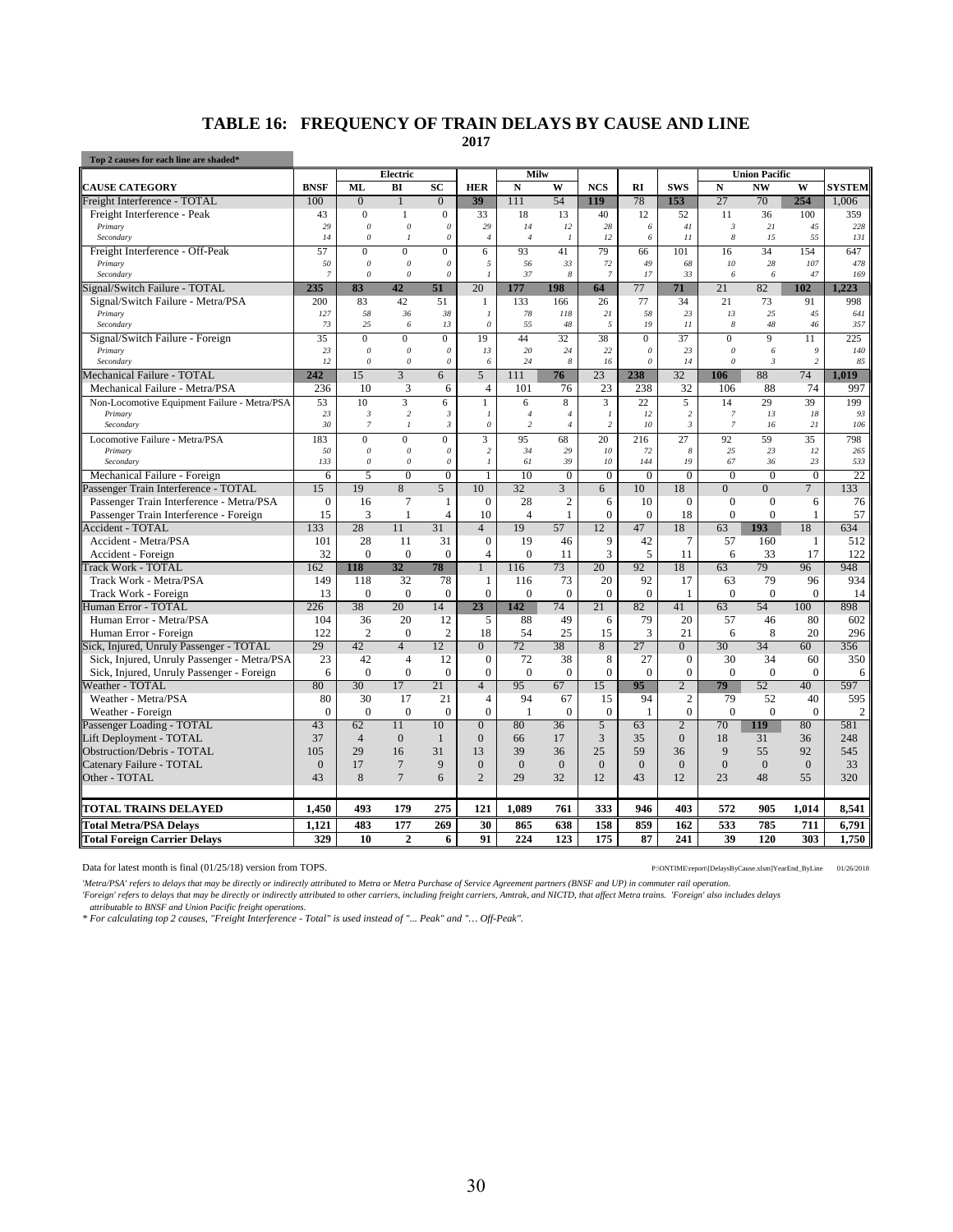#### **TABLE 17: ANNUAL SYSTEM CAUSES OF DELAY 2012 to 2017**

|                                              |                | 2012          |                | 2013         |                | 2014          |               | 2015         |                | 2016         |                | 2012-2016 Avg | 2017           |               |
|----------------------------------------------|----------------|---------------|----------------|--------------|----------------|---------------|---------------|--------------|----------------|--------------|----------------|---------------|----------------|---------------|
| <b>CAUSE CATEGORY</b>                        | <b>Delays</b>  | $\frac{0}{0}$ | <b>Delays</b>  | $\%$         | <b>Delays</b>  | $\frac{0}{0}$ | <b>Delays</b> | $\%$         | <b>Delays</b>  | $\%$         | <b>Delays</b>  | $\frac{0}{0}$ | <b>Delays</b>  | $\frac{0}{0}$ |
| Freight Interference - TOTAL                 | 985            | 11.6%         | 1.174          | 12.4%        | 1,835          | 15.8%         | 1.092         | 14.0%        | 842            | 10.5%        | 1,186          | 13.0%         | 1,006          | 11.8%         |
| Freight Interference - Peak                  | 248            | 2.9%          | 321            | 3.4%         | 668            | 5.8%          | 371           | 4.8%         | 309            | 3.8%         | 383            | 4.2%          | 359            | 4.2%          |
| Primary                                      | 191            | 2.2%          | 195            | 2.1%         | 427            | 3.7%          | 240           | 3.1%         | 202            | 2.5%         | 251            | 2.8%          | 228            | 2.7%          |
| Secondary                                    | 57             | 0.7%          | 126            | 1.3%         | 241            | 2.1%          | 131           | 1.7%         | 107            | 1.3%         | 132            | 1.5%          | 131            | 1.5%          |
| Freight Interference - Off-Peak              | 737            | 8.7%          | 853            | 9.0%         | 1.167          | 10.0%         | 721           | 9.2%         | 533            | 6.6%         | 802            | 8.8%          | 647            | 7.6%          |
| Primary                                      | 619            | 7.3%          | 685            | 7.2%         | 855            | 7.4%          | 567           | 7.3%         | 423            | 5.3%         | 630            | 6.9%          | 478            | 5.6%          |
| Secondary                                    | 118            | 1.49          | 168            | 1.8%         | 312            | 2.7%          | 154           | 2.0%         | 110            | 1.4%         | 172            | 1.9%          | 169            | 2.0%          |
| Signal/Switch Failure - TOTAL                | 1.253          | 14.7%         | 1.637          | 17.3%        | 1.268          | 10.9%         | 938           | 12.0%        | 1.391          | 17.3%        | .297           | 14.3%         | 1.223          | 14.3%         |
| Signal/Switch Failure - Metra/PSA            | 920            | 10.8%         | 1,363          | 14.4%        | 1,014          | 8.7%          | 735           | 9.4%         | 901            | 11.2%        | 987            | 10.9%         | 998            | 11.7%         |
| Primary                                      | 676            | 7.9%          | 693            | 7.3%         | 569            | 4.9%          | 443           | 5.7%         | 544            | 6.8%         | 585            | 6.4%          | 641            | 7.5%          |
| Secondary                                    | 244            | 2.9%          | 670            | 7.1%         | 445            | 3.8%          | 292           | 3.7%         | 357            | 4.4%         | 402            | 4.4%          | 357            | 4.2%          |
| Signal/Switch Failure - Foreign              | 333            | 3.9%          | 274            | 2.9%         | 254            | 2.2%          | 203           | 2.6%         | 490            | 6.1%         | 311            | 3.4%          | 225            | 2.6%          |
| Primary                                      | 235<br>98      | 2.8%<br>1.2%  | 191<br>83      | 2.0%<br>0.9% | 156<br>98      | 1.3%<br>0.8%  | 126<br>77     | 1.6%<br>1.0% | 354<br>136     | 4.4%<br>1.7% | 212<br>98      | 2.3%<br>1.19  | 140<br>85      | 1.6%<br>1.0%  |
| Secondary                                    |                |               |                |              |                |               |               |              |                |              |                |               |                |               |
| Mechanical Failure - TOTAL                   | 706            | 8.3%          | 835            | 8.8%         | 1,243          | 10.7%         | 830           | 10.6%        | 1,052          | 13.1%        | 933            | 10.3%         | 1,019          | 11.9%         |
| Mechanical Failure - Metra/PSA               | 703            | 8.3%          | 811            | 8.5%         | 1,221          | 10.5%         | 800           | 10.3%        | 1,043          | 13.0%        | 916            | 10.1%         | 997            | 11.7%         |
| Non-Locomotive Equipment Failure - Metra/PSA | 161            | 1.9%          | 210            | 2.2%         | 403            | 3.5%          | 203           | 2.6%         | 191            | 2.4%         | 234            | 2.6%          | 199            | 2.3%          |
| Primary<br>Secondary                         | 74<br>87       | 0.9%<br>1.0%  | 88<br>122      | 0.9%<br>1.3% | 147<br>256     | 1.3%<br>2.2%  | 76<br>127     | 1.0%<br>1.6% | 92<br>99       | 1.1%<br>1.2% | 95<br>138      | 1.0%<br>1.5%  | 93<br>106      | 1.1%<br>1.2%  |
| Locomotive Failure - Metra/PSA               | 542            | 6.4%          | 601            | 6.3%         | 818            | 7.0%          | 597           | 7.7%         | 852            | 10.6%        | 682            | 7.5%          | 798            | 9.3%          |
| Primary                                      | 176            | 2.1%          | 225            | 2.4%         | 252            | 2.2%          | 214           | 2.7%         | 278            | 3.5%         | 229            | 2.5%          | 265            | 3.1%          |
| Secondary                                    | 366            | 4.3%          | 376            | 4.0%         | 566            | 4.9%          | 383           | 4.9%         | 574            | 7.1%         | 453            | 5.0%          | 533            | 6.2%          |
| Mechanical Failure - Foreign                 | $\overline{3}$ | 0.0%          | 24             | 0.3%         | 22             | 0.2%          | 30            | 0.4%         | $\overline{Q}$ | 0.1%         | 18             | 0.2%          | 22             | 0.3%          |
| assenger Train Interference - TOTAL          | 220            | 2.6%          | 202            | 2.1%         | 245            | 2.1%          | 140           | 1.8%         | 154            | 1.9%         | 192            | 2.1%          | 133            | 1.6%          |
| Passenger Train Interference - Metra/PSA     | 152            | 1.8%          | 147            | 1.5%         | 160            | 1.4%          | 70            | 0.9%         | 49             | 0.6%         | 116            | 1.3%          | 76             | 0.9%          |
| Passenger Train Interference - Foreign       | 68             | 0.8%          | 55             | 0.6%         | 85             | 0.7%          | 70            | 0.9%         | 105            | 1.3%         | 77             | 0.8%          | 57             | 0.7%          |
| <b>Accident - TOTAL</b>                      | 466            | 5.5%          | 575            | 6.1%         | 685            | 5.9%          | 499           | 6.4%         | 544            | 6.8%         | 554            | 6.1%          | 634            | 7.4%          |
| Accident - Metra/PSA                         | 466            | 5.5%          | 575            | 6.1%         | 553            | 4.8%          | 490           | 6.3%         | 505            | 6.3%         | 518            | 5.7%          | 512            | 6.0%          |
| Accident - Foreign                           | $\theta$       | 0.0%          | $\Omega$       | 0.0%         | 132            | 1.1%          | 9             | 0.1%         | 39             | 0.5%         | 36             | 0.4%          | 122            | 1.4%          |
| <b>Track Work - TOTAL</b>                    | 903            | 10.6%         | 664            | 7.0%         | 982            | 8.5%          | 617           | 7.9%         | 1.000          | 12.4%        | 833            | 9.2%          | 948            | 11.1%         |
| Track Work - Metra/PSA                       | 901            | 10.6%         | 659            | 6.9%         | 980            | 8.4%          | 577           | 7.4%         | 959            | 11.9%        | 815            | 9.0%          | 934            | 10.9%         |
| Track Work - Foreign                         | $\overline{2}$ | 0.0%          | 5              | 0.1%         | $\overline{2}$ | 0.0%          | 40            | 0.5%         | 41             | 0.5%         | 18             | 0.2%          | 14             | 0.2%          |
| Human Error - TOTAL                          | 647            | 7.6%          | 754            | 7.9%         | 735            | 6.3%          | 693           | 8.9%         | 635            | 7.9%         | 693            | 7.6%          | 898            | 10.5%         |
| Human Error - Metra/PSA                      | 481            | 5.7%          | 498            | 5.2%         | 467            | 4.0%          | 457           | 5.9%         | 500            | 6.2%         | 481            | 5.3%          | 602            | 7.0%          |
| Human Error - Foreign                        | 166            | 2.0%          | 256            | 2.7%         | 268            | 2.3%          | 236           | 3.0%         | 135            | 1.7%         | 212            | 2.3%          | 296            | 3.5%          |
| Sick, Injured, Unruly Passenger - TOTAL      | 437            | 5.1%          | 384            | 4.0%         | 366            | 3.2%          | 312           | 4.0%         | 407            | 5.1%         | 381            | 4.2%          | 356            | 4.2%          |
| Sick, Injured, Unruly Passenger - Metra/PSA  | 436            | 5.1%          | 383            | 4.0%         | 363            | 3.1%          | 311           | 4.0%         | 404            | 5.0%         | 379            | 4.2%          | 350            | 4.1%          |
| Sick, Injured, Unruly Passenger - Foreign    | 1              | 0.0%          | $\mathbf{1}$   | 0.0%         | 3              | 0.0%          | $\mathbf{1}$  | 0.0%         | 3              | 0.0%         | $\overline{2}$ | 0.0%          | 6              | 0.1%          |
| <b>Weather - TOTAL</b>                       | 631            | 7.4%          | 1.097          | 11.6%        | 2,376          | 20.5%         | 1.014         | 13.0%        | 554            | 6.9%         | 1.134          | 12.5%         | 597            | 7.0%          |
| Weather - Metra/PSA                          | 627            | 7.4%          | 1,090          | 11.5%        | 2,368          | 20.4%         | 997           | 12.8%        | 553            | 6.9%         | 1,127          | 12.4%         | 595            | 7.0%          |
| Weather - Foreign                            | $\overline{4}$ | 0.0%          | $\overline{7}$ | 0.1%         | 8              | 0.1%          | 17            | 0.2%         | -1             | 0.0%         | 7              | 0.1%          | $\overline{2}$ | 0.0%          |
| Passenger Loading - TOTAL                    | 1,182          | 13.9%         | 1,138          | 12.0%        | 760            | 6.5%          | 580           | 7.4%         | 541            | 6.7%         | 840            | 9.2%          | 581            | 6.8%          |
| Lift Deployment - TOTAL                      | 250            | 2.9%          | 205            | 2.2%         | 214            | 1.8%          | 172           | 2.2%         | 145            | 1.8%         | 197            | 2.2%          | 248            | 2.9%          |
| <b>Obstruction/Debris - TOTAL</b>            | 424            | 5.0%          | 391            | 4.1%         | 550            | 4.7%          | 487           | 6.2%         | 446            | 5.5%         | 460            | 5.1%          | 545            | 6.4%          |
| Catenary Failure - TOTAL                     | 81             | 1.0%          | 169            | 1.8%         | 72             | 0.6%          | 166           | 2.1%         | 100            | 1.2%         | 118            | 1.3%          | 33             | 0.4%          |
| Other - TOTAL                                | 319            | 3.8%          | 263            | 2.8%         | 284            | 2.4%          | 256           | 3.3%         | 242            | 3.0%         | 273            | 3.0%          | 320            | 3.7%          |
|                                              |                |               |                |              |                |               |               |              |                |              |                |               |                |               |
| <b>TOTAL TRAINS DELAYED</b>                  |                | 8,504 100.0%  |                | 9,488 100.0% |                | 11,615 100.0% |               | 7,796 100.0% |                | 8,053 100.0% |                | 9,091 100.0%  |                | 8,541 100.0%  |
| <b>Total Metra/PSA Delays</b>                | 6,942          | 81.6%         | 7,692          | 81.1%        | 9,006          | 77.5%         | 6,098         | 78.2%        | 6,388          | 79.3%        | 7,225          | 79.5%         | 6,791          | 79.5%         |
| <b>Total Foreign Carrier Delays</b>          | 1,562          | 18.4%         | 1,796          | 18.9%        | 2.609          | 22.5%         | 1,698         | 21.8%        | 1,665          | 20.7%        | 1,866          | 20.5%         | 1,750          | 20.5%         |
|                                              |                |               |                |              |                |               |               |              |                |              |                |               |                |               |

Data for current month is final (01/25/18) version from TOPS. P:\ONTIME\report\[DelaysByCause.xlsm]YearEnd\_System 01/26/2018

Metra/PSA' refers to delays that may be directly or indirectly attributed to Metra or Metra Purchase of Service Agreement partners (BNSF and UP) in commuter rail operation.<br>'Foreign' refers to delays that may be directly o